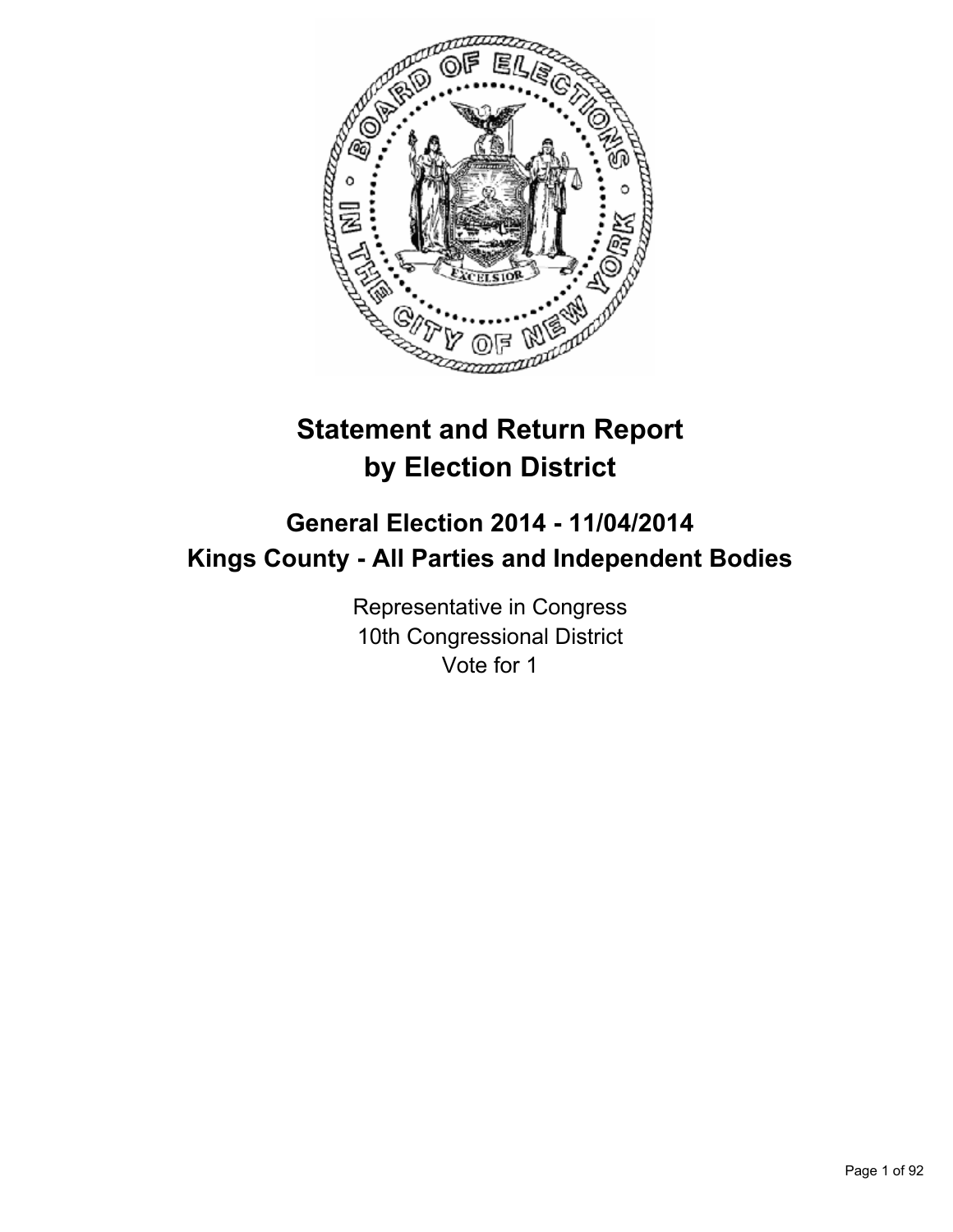

| <b>PUBLIC COUNTER</b>                                    | 11 |
|----------------------------------------------------------|----|
| <b>EMERGENCY</b>                                         | 0  |
| ABSENTEE/MILITARY                                        | 0  |
| <b>FEDERAL</b>                                           | 0  |
| SPECIAL PRESIDENTIAL                                     | 0  |
| AFFIDAVIT                                                | 0  |
| <b>Total Ballots</b>                                     | 11 |
| Less - Inapplicable Federal/Special Presidential Ballots | 0  |
| <b>Total Applicable Ballots</b>                          | 11 |
| JERROLD L. NADLER (DEMOCRATIC)                           | 6  |
| ROSS BRADY (CONSERVATIVE)                                | 0  |
| JERROLD L. NADLER (WORKING FAMILIES)                     | 5  |
| MICHAEL J. DILGER (FLOURISH)                             | 0  |
| <b>Total Votes</b>                                       | 11 |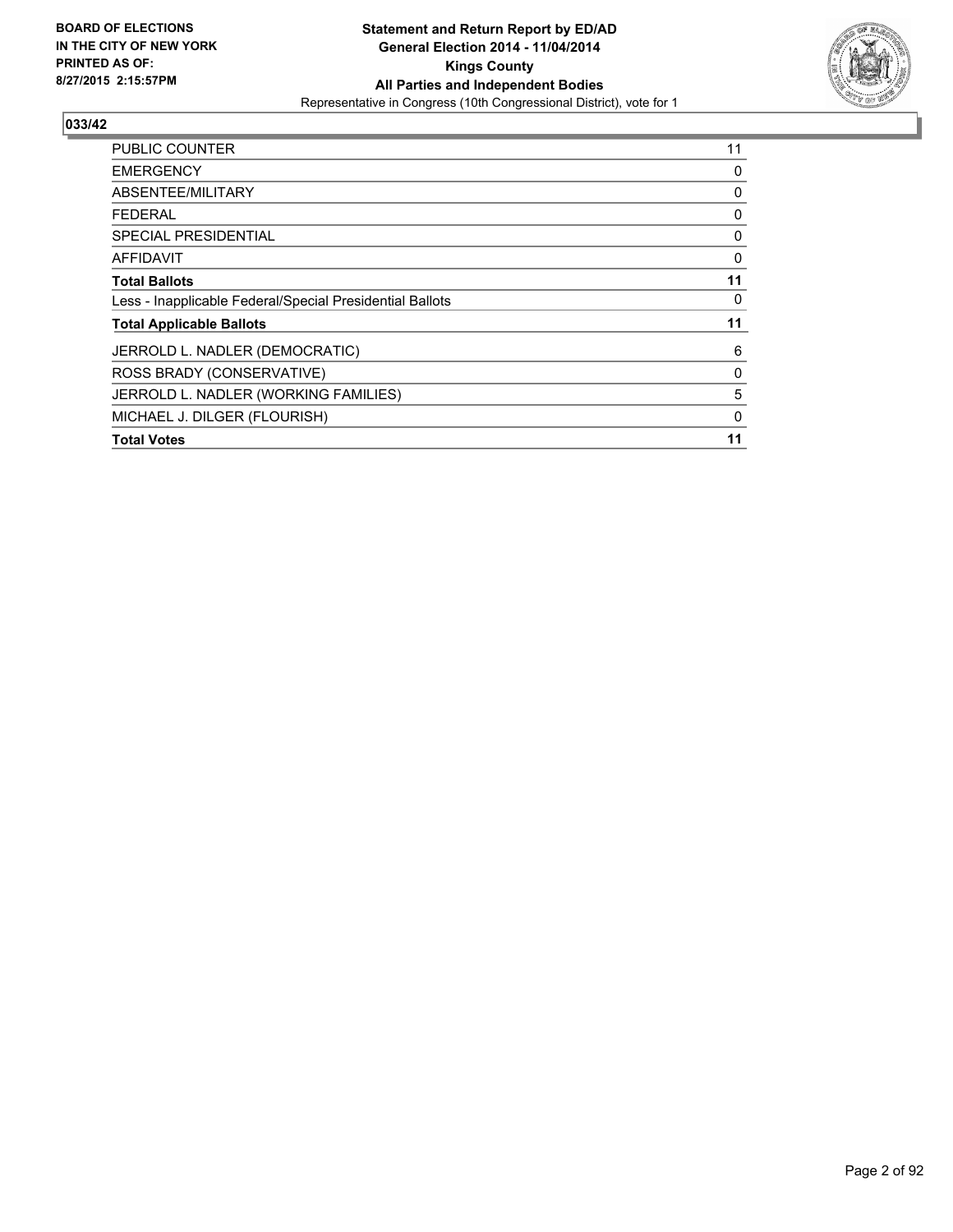

| <b>PUBLIC COUNTER</b>                                    | 338 |
|----------------------------------------------------------|-----|
| <b>EMERGENCY</b>                                         | 0   |
| ABSENTEE/MILITARY                                        | 0   |
| <b>FEDERAL</b>                                           | 0   |
| <b>SPECIAL PRESIDENTIAL</b>                              | 0   |
| <b>AFFIDAVIT</b>                                         | 4   |
| <b>Total Ballots</b>                                     | 342 |
| Less - Inapplicable Federal/Special Presidential Ballots | 0   |
| <b>Total Applicable Ballots</b>                          | 342 |
| JERROLD L. NADLER (DEMOCRATIC)                           | 219 |
| ROSS BRADY (CONSERVATIVE)                                | 43  |
| JERROLD L. NADLER (WORKING FAMILIES)                     | 20  |
| MICHAEL J. DILGER (FLOURISH)                             | 0   |
| AVIGDOR MILLER (WRITE-IN)                                | 1   |
| UNATTRIBUTABLE WRITE-IN (WRITE-IN)                       | 1   |
| <b>Total Votes</b>                                       | 284 |
| Unrecorded                                               | 58  |

| <b>PUBLIC COUNTER</b>                                    | 428            |
|----------------------------------------------------------|----------------|
| <b>EMERGENCY</b>                                         | 0              |
| ABSENTEE/MILITARY                                        | $\overline{2}$ |
| <b>FEDERAL</b>                                           | 3              |
| <b>SPECIAL PRESIDENTIAL</b>                              | 0              |
| <b>AFFIDAVIT</b>                                         | 0              |
| <b>Total Ballots</b>                                     | 433            |
| Less - Inapplicable Federal/Special Presidential Ballots | 0              |
| <b>Total Applicable Ballots</b>                          | 433            |
| JERROLD L. NADLER (DEMOCRATIC)                           | 249            |
| ROSS BRADY (CONSERVATIVE)                                | 72             |
| JERROLD L. NADLER (WORKING FAMILIES)                     | 12             |
| MICHAEL J. DILGER (FLOURISH)                             | 1              |
| <b>Total Votes</b>                                       | 334            |
| Unrecorded                                               | 99             |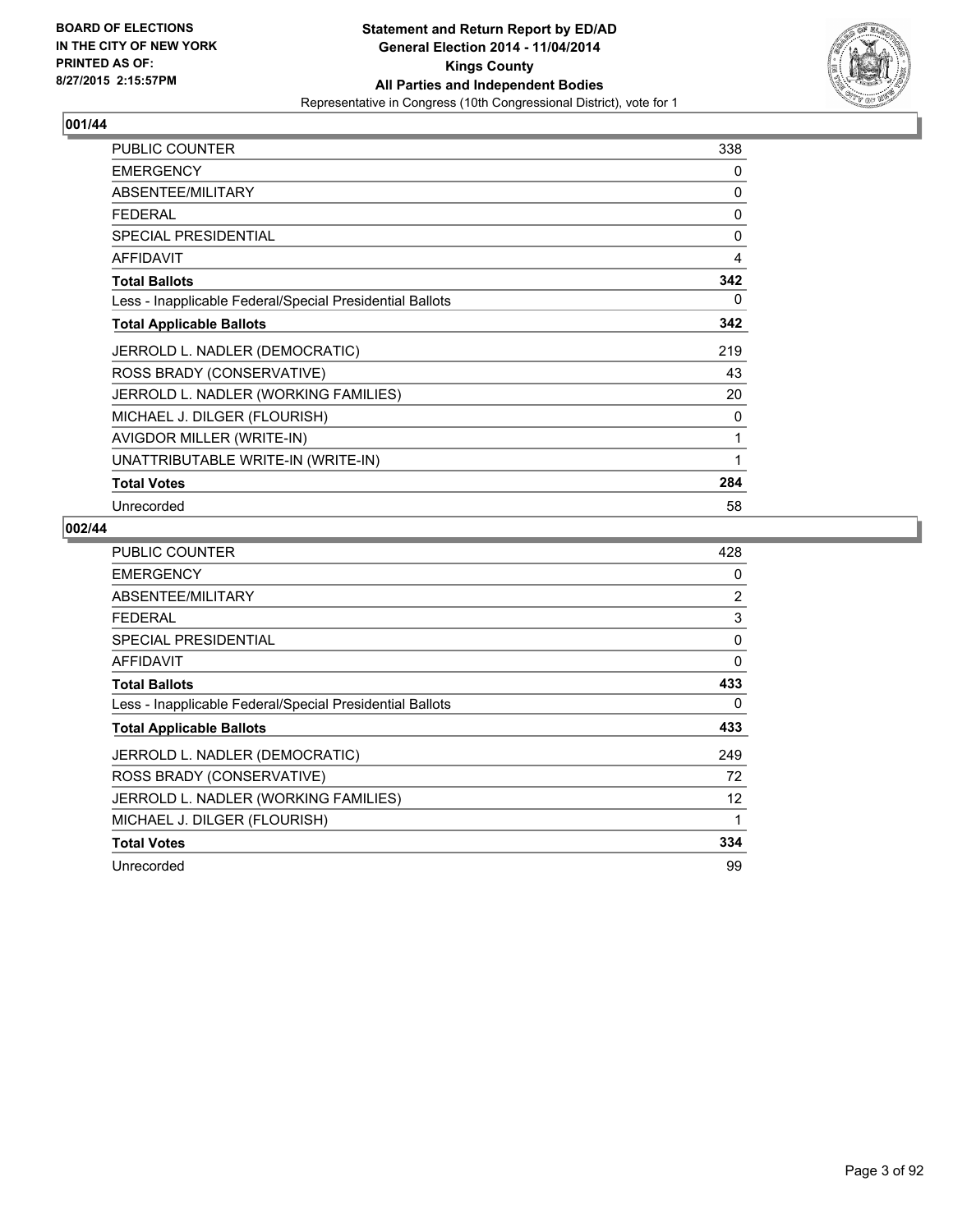

| <b>PUBLIC COUNTER</b>                                    | 311 |
|----------------------------------------------------------|-----|
| <b>EMERGENCY</b>                                         | 0   |
| ABSENTEE/MILITARY                                        | 5   |
| <b>FEDERAL</b>                                           | 1   |
| <b>SPECIAL PRESIDENTIAL</b>                              | 0   |
| AFFIDAVIT                                                | 3   |
| <b>Total Ballots</b>                                     | 320 |
| Less - Inapplicable Federal/Special Presidential Ballots | 0   |
| <b>Total Applicable Ballots</b>                          | 320 |
| JERROLD L. NADLER (DEMOCRATIC)                           | 186 |
| ROSS BRADY (CONSERVATIVE)                                | 65  |
| JERROLD L. NADLER (WORKING FAMILIES)                     | 20  |
| MICHAEL J. DILGER (FLOURISH)                             | 0   |
| UNATTRIBUTABLE WRITE-IN (WRITE-IN)                       | 1   |
| <b>Total Votes</b>                                       | 272 |
| Unrecorded                                               | 48  |

| <b>PUBLIC COUNTER</b>                                    | 214            |
|----------------------------------------------------------|----------------|
| <b>EMERGENCY</b>                                         | $\overline{2}$ |
| ABSENTEE/MILITARY                                        | 0              |
| <b>FEDERAL</b>                                           | 0              |
| <b>SPECIAL PRESIDENTIAL</b>                              | 0              |
| <b>AFFIDAVIT</b>                                         | 0              |
| <b>Total Ballots</b>                                     | 216            |
| Less - Inapplicable Federal/Special Presidential Ballots | 0              |
| <b>Total Applicable Ballots</b>                          | 216            |
| JERROLD L. NADLER (DEMOCRATIC)                           | 151            |
| ROSS BRADY (CONSERVATIVE)                                | 29             |
| JERROLD L. NADLER (WORKING FAMILIES)                     | 8              |
| MICHAEL J. DILGER (FLOURISH)                             | 0              |
| NIKTA KREAUSIVE (WRITE-IN)                               | $\mathbf{1}$   |
| <b>Total Votes</b>                                       | 189            |
| Unrecorded                                               | 27             |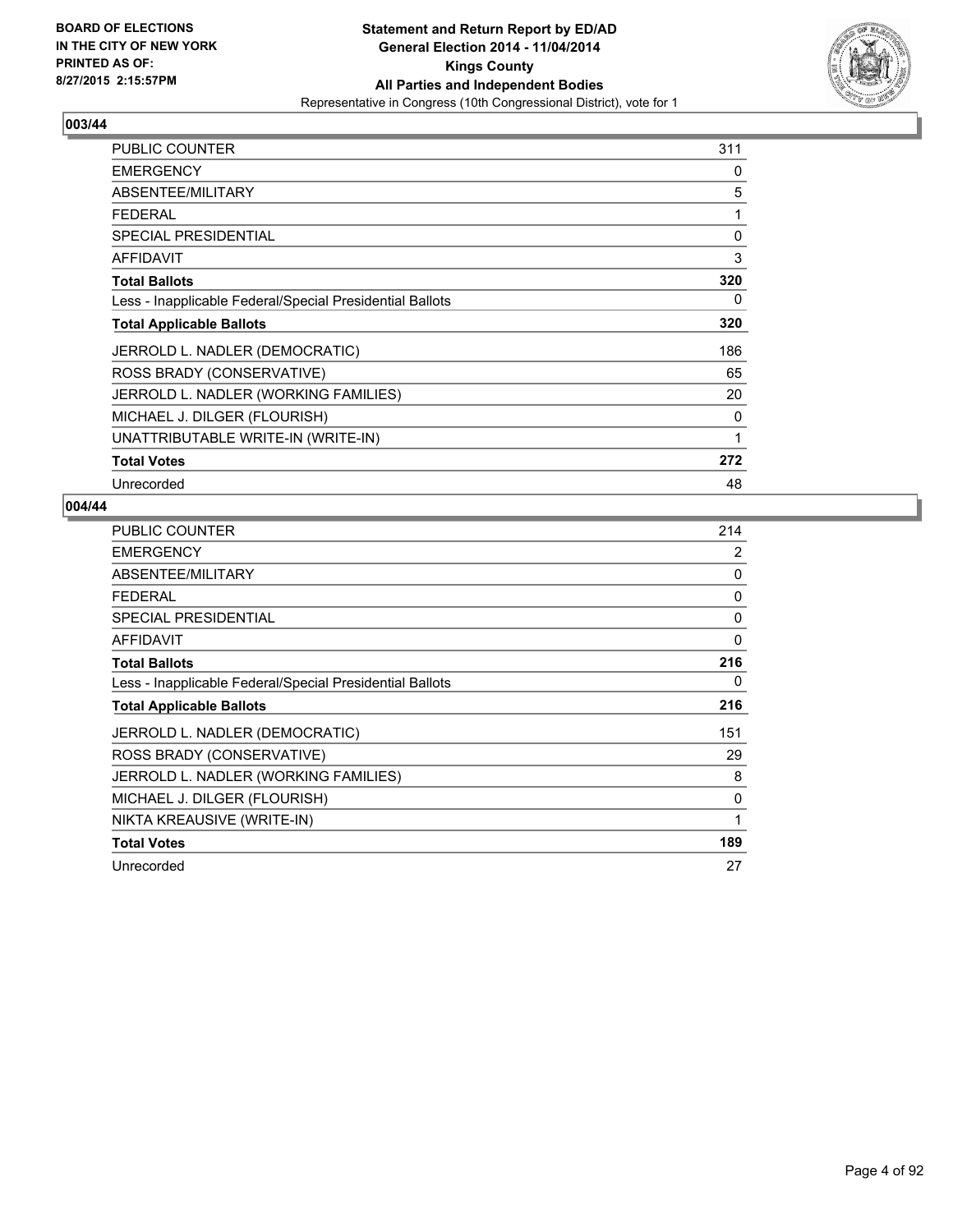

| <b>PUBLIC COUNTER</b>                                    | 199 |
|----------------------------------------------------------|-----|
| <b>EMERGENCY</b>                                         | 0   |
| ABSENTEE/MILITARY                                        | 5   |
| <b>FEDERAL</b>                                           | 1   |
| SPECIAL PRESIDENTIAL                                     | 0   |
| <b>AFFIDAVIT</b>                                         | 4   |
| <b>Total Ballots</b>                                     | 209 |
| Less - Inapplicable Federal/Special Presidential Ballots | 0   |
| <b>Total Applicable Ballots</b>                          | 209 |
| JERROLD L. NADLER (DEMOCRATIC)                           | 131 |
| ROSS BRADY (CONSERVATIVE)                                | 34  |
| JERROLD L. NADLER (WORKING FAMILIES)                     | 17  |
| MICHAEL J. DILGER (FLOURISH)                             | 1   |
| ELI SCHWEITZER (WRITE-IN)                                | 1   |
| SCOTT KALCHSTEIN (WRITE-IN)                              | 1   |
| <b>Total Votes</b>                                       | 185 |
| Unrecorded                                               | 24  |

| <b>PUBLIC COUNTER</b>                                    | 207      |
|----------------------------------------------------------|----------|
| <b>EMERGENCY</b>                                         | 0        |
| ABSENTEE/MILITARY                                        | 7        |
| <b>FEDERAL</b>                                           | 3        |
| <b>SPECIAL PRESIDENTIAL</b>                              | $\Omega$ |
| <b>AFFIDAVIT</b>                                         | 3        |
| <b>Total Ballots</b>                                     | 220      |
| Less - Inapplicable Federal/Special Presidential Ballots | 0        |
| <b>Total Applicable Ballots</b>                          | 220      |
| JERROLD L. NADLER (DEMOCRATIC)                           | 136      |
| ROSS BRADY (CONSERVATIVE)                                | 39       |
| JERROLD L. NADLER (WORKING FAMILIES)                     | 20       |
| MICHAEL J. DILGER (FLOURISH)                             | 1        |
| UNATTRIBUTABLE WRITE-IN (WRITE-IN)                       | 2        |
| <b>Total Votes</b>                                       | 198      |
| Unrecorded                                               | 22       |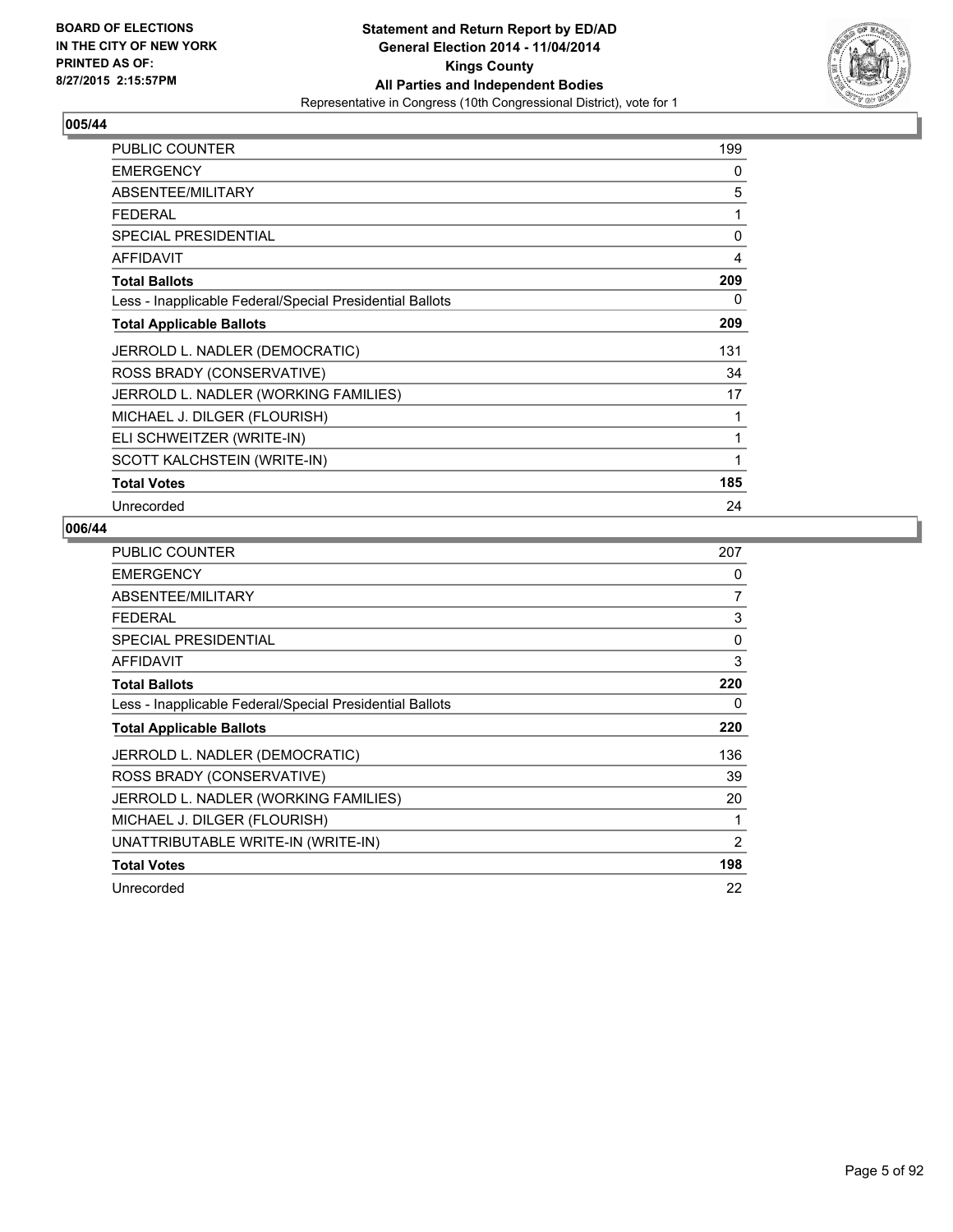

| <b>PUBLIC COUNTER</b>                                    | 162 |
|----------------------------------------------------------|-----|
| <b>EMERGENCY</b>                                         | 0   |
| ABSENTEE/MILITARY                                        | 10  |
| <b>FEDERAL</b>                                           | 1   |
| <b>SPECIAL PRESIDENTIAL</b>                              | 0   |
| <b>AFFIDAVIT</b>                                         | 3   |
| <b>Total Ballots</b>                                     | 176 |
| Less - Inapplicable Federal/Special Presidential Ballots | 0   |
| <b>Total Applicable Ballots</b>                          | 176 |
| JERROLD L. NADLER (DEMOCRATIC)                           | 112 |
| ROSS BRADY (CONSERVATIVE)                                | 16  |
| JERROLD L. NADLER (WORKING FAMILIES)                     | 31  |
| MICHAEL J. DILGER (FLOURISH)                             | 0   |
| UNATTRIBUTABLE WRITE-IN (WRITE-IN)                       | 1   |
| <b>Total Votes</b>                                       | 160 |
| Unrecorded                                               | 16  |

| <b>PUBLIC COUNTER</b>                                    | 295            |
|----------------------------------------------------------|----------------|
| <b>EMERGENCY</b>                                         | 0              |
| ABSENTEE/MILITARY                                        | 5              |
| <b>FEDERAL</b>                                           | $\overline{2}$ |
| <b>SPECIAL PRESIDENTIAL</b>                              | 0              |
| <b>AFFIDAVIT</b>                                         | 1              |
| <b>Total Ballots</b>                                     | 303            |
| Less - Inapplicable Federal/Special Presidential Ballots | 0              |
| <b>Total Applicable Ballots</b>                          | 303            |
| JERROLD L. NADLER (DEMOCRATIC)                           | 164            |
| ROSS BRADY (CONSERVATIVE)                                | 42             |
| JERROLD L. NADLER (WORKING FAMILIES)                     | 67             |
| MICHAEL J. DILGER (FLOURISH)                             | 2              |
| UNATTRIBUTABLE WRITE-IN (WRITE-IN)                       | $\overline{2}$ |
| <b>Total Votes</b>                                       | 277            |
| Unrecorded                                               | 26             |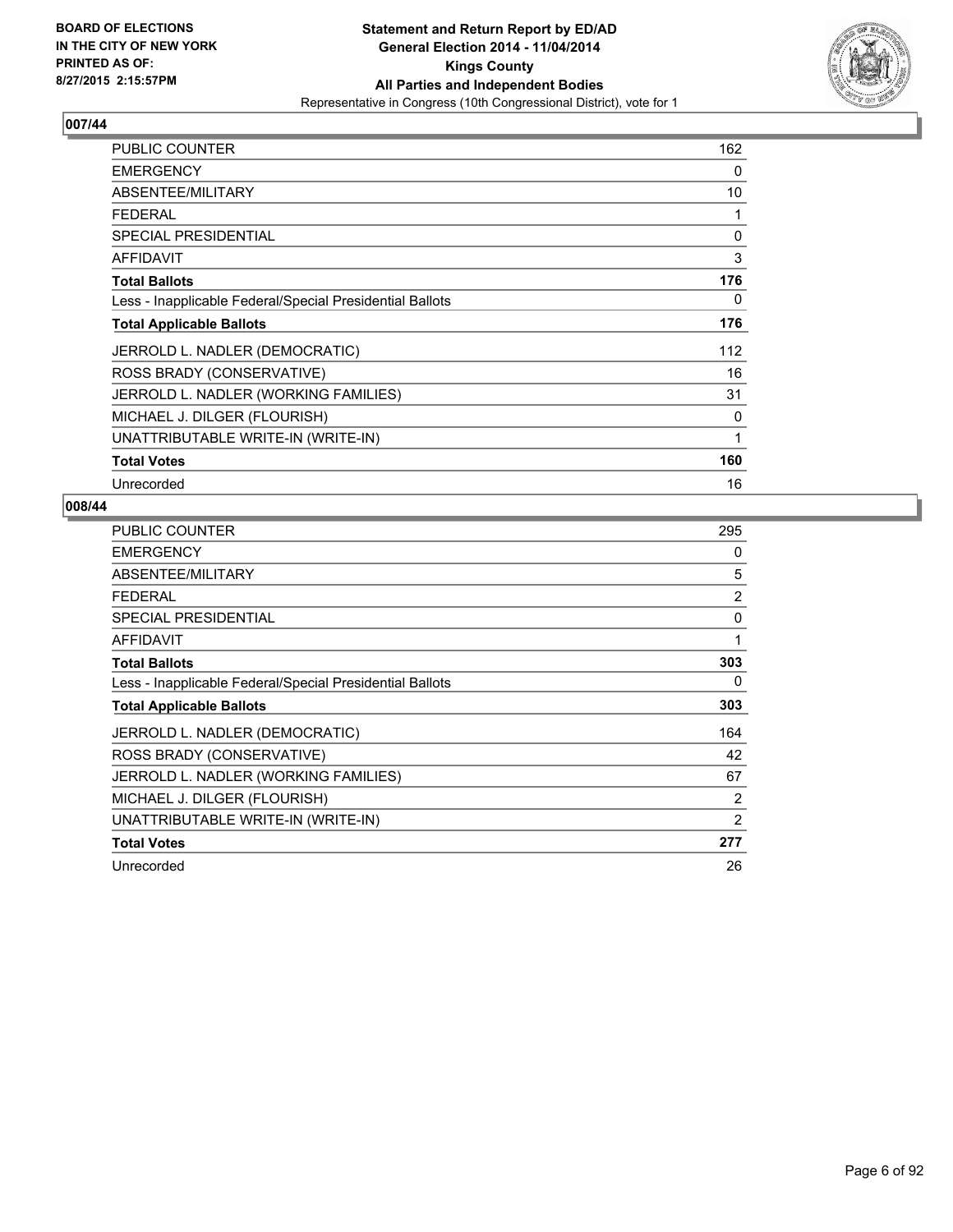

| PUBLIC COUNTER                                           | 188            |
|----------------------------------------------------------|----------------|
| <b>EMERGENCY</b>                                         | 0              |
| ABSENTEE/MILITARY                                        | 1              |
| <b>FEDERAL</b>                                           | 0              |
| <b>SPECIAL PRESIDENTIAL</b>                              | 0              |
| AFFIDAVIT                                                | $\overline{7}$ |
| <b>Total Ballots</b>                                     | 196            |
| Less - Inapplicable Federal/Special Presidential Ballots | 0              |
| <b>Total Applicable Ballots</b>                          | 196            |
| JERROLD L. NADLER (DEMOCRATIC)                           | 121            |
| ROSS BRADY (CONSERVATIVE)                                | 9              |
| JERROLD L. NADLER (WORKING FAMILIES)                     | 37             |
| MICHAEL J. DILGER (FLOURISH)                             | 2              |
| <b>Total Votes</b>                                       | 169            |
| Unrecorded                                               | 27             |

| PUBLIC COUNTER                                           | 168 |
|----------------------------------------------------------|-----|
| <b>EMERGENCY</b>                                         | 0   |
| ABSENTEE/MILITARY                                        | 0   |
| <b>FEDERAL</b>                                           | 1   |
| SPECIAL PRESIDENTIAL                                     | 0   |
| AFFIDAVIT                                                | 1   |
| <b>Total Ballots</b>                                     | 170 |
| Less - Inapplicable Federal/Special Presidential Ballots | 0   |
| <b>Total Applicable Ballots</b>                          | 170 |
| JERROLD L. NADLER (DEMOCRATIC)                           | 120 |
| ROSS BRADY (CONSERVATIVE)                                | 16  |
| JERROLD L. NADLER (WORKING FAMILIES)                     | 16  |
| MICHAEL J. DILGER (FLOURISH)                             | 0   |
| <b>Total Votes</b>                                       | 152 |
| Unrecorded                                               | 18  |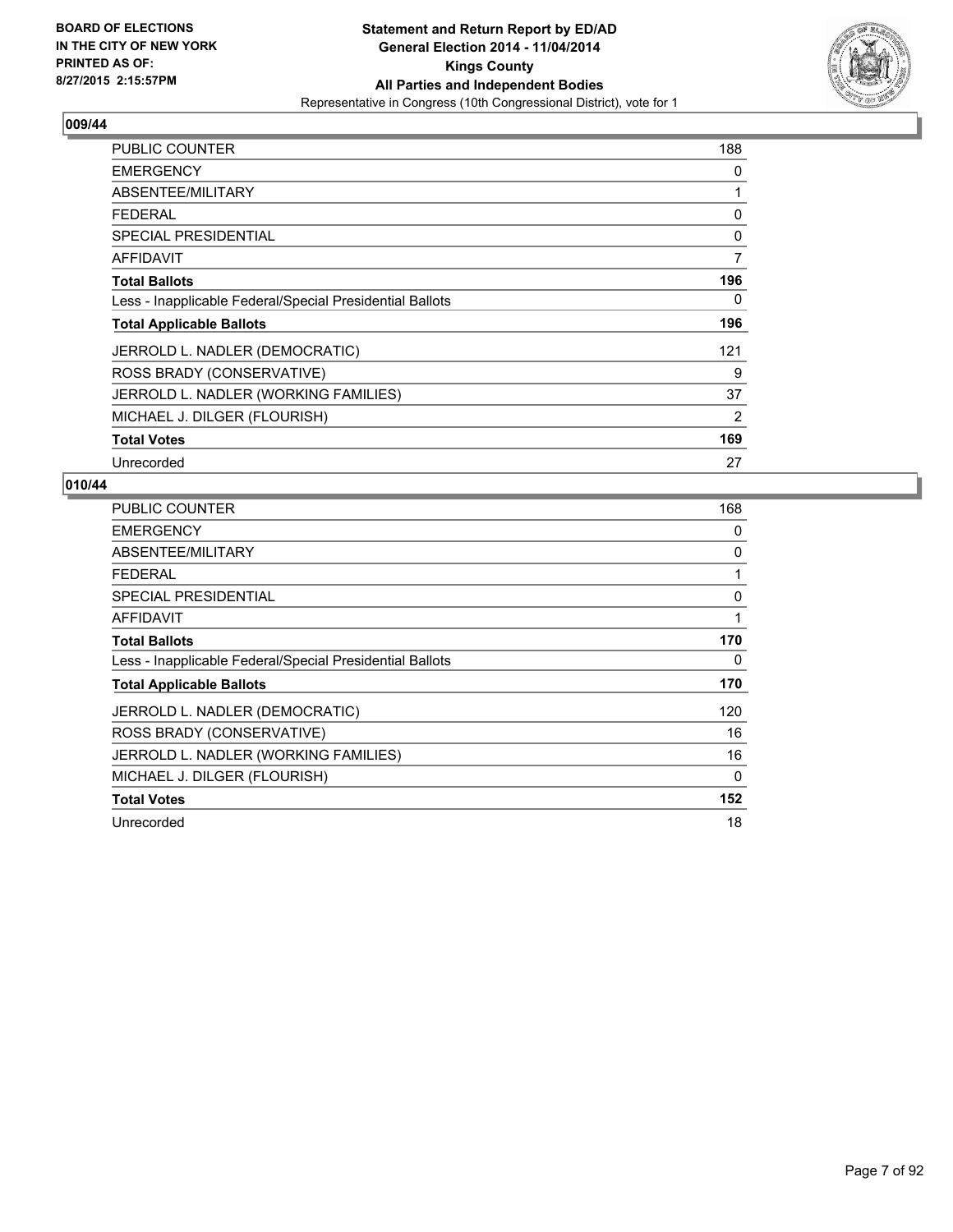

| PUBLIC COUNTER                                           | 56 |
|----------------------------------------------------------|----|
| <b>EMERGENCY</b>                                         | 0  |
| ABSENTEE/MILITARY                                        | 0  |
| <b>FEDERAL</b>                                           | 0  |
| <b>SPECIAL PRESIDENTIAL</b>                              | 0  |
| <b>AFFIDAVIT</b>                                         | 0  |
| <b>Total Ballots</b>                                     | 56 |
| Less - Inapplicable Federal/Special Presidential Ballots | 0  |
| <b>Total Applicable Ballots</b>                          | 56 |
| JERROLD L. NADLER (DEMOCRATIC)                           | 34 |
| ROSS BRADY (CONSERVATIVE)                                | 7  |
| JERROLD L. NADLER (WORKING FAMILIES)                     | 2  |
| MICHAEL J. DILGER (FLOURISH)                             | 0  |
| <b>Total Votes</b>                                       | 43 |
| Unrecorded                                               | 13 |

| <b>PUBLIC COUNTER</b>                                    | 223 |
|----------------------------------------------------------|-----|
| <b>EMERGENCY</b>                                         | 0   |
| ABSENTEE/MILITARY                                        | 2   |
| <b>FEDERAL</b>                                           | 1   |
| SPECIAL PRESIDENTIAL                                     | 0   |
| <b>AFFIDAVIT</b>                                         | 6   |
| <b>Total Ballots</b>                                     | 232 |
| Less - Inapplicable Federal/Special Presidential Ballots | 0   |
| <b>Total Applicable Ballots</b>                          | 232 |
| JERROLD L. NADLER (DEMOCRATIC)                           | 138 |
| ROSS BRADY (CONSERVATIVE)                                | 22  |
| JERROLD L. NADLER (WORKING FAMILIES)                     | 39  |
| MICHAEL J. DILGER (FLOURISH)                             | 1   |
| <b>Total Votes</b>                                       | 200 |
| Unrecorded                                               | 32  |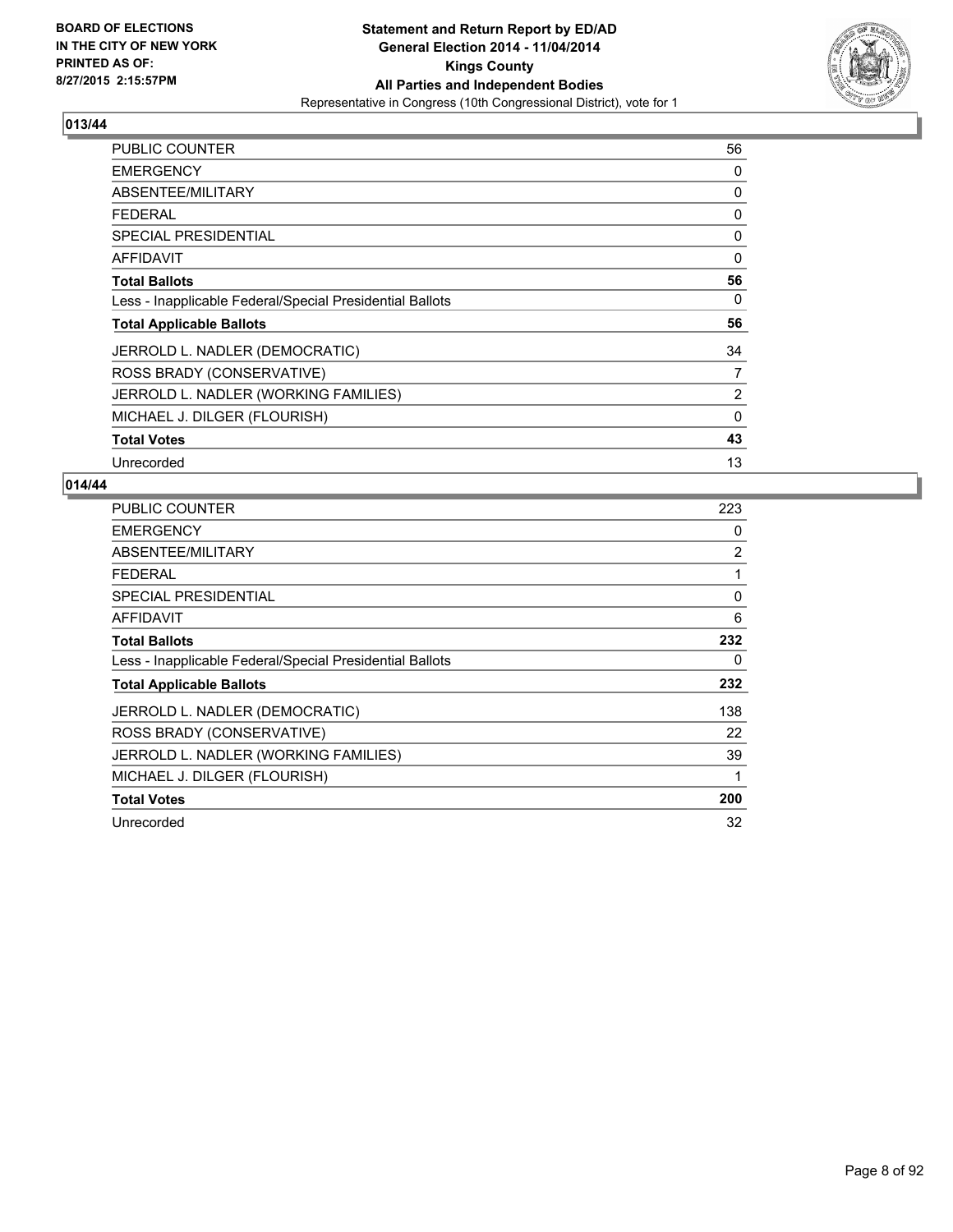

| <b>PUBLIC COUNTER</b>                                    | 336 |
|----------------------------------------------------------|-----|
| <b>EMERGENCY</b>                                         | 0   |
| ABSENTEE/MILITARY                                        | 3   |
| <b>FEDERAL</b>                                           | 2   |
| <b>SPECIAL PRESIDENTIAL</b>                              | 0   |
| AFFIDAVIT                                                | 7   |
| <b>Total Ballots</b>                                     | 348 |
| Less - Inapplicable Federal/Special Presidential Ballots | 0   |
| <b>Total Applicable Ballots</b>                          | 348 |
| JERROLD L. NADLER (DEMOCRATIC)                           | 198 |
| ROSS BRADY (CONSERVATIVE)                                | 36  |
| JERROLD L. NADLER (WORKING FAMILIES)                     | 71  |
| MICHAEL J. DILGER (FLOURISH)                             | 2   |
| <b>Total Votes</b>                                       | 307 |
| Unrecorded                                               | 41  |

| <b>PUBLIC COUNTER</b>                                    | 163 |
|----------------------------------------------------------|-----|
| <b>EMERGENCY</b>                                         | 0   |
| ABSENTEE/MILITARY                                        | 2   |
| <b>FEDERAL</b>                                           | 1   |
| <b>SPECIAL PRESIDENTIAL</b>                              | 0   |
| AFFIDAVIT                                                | 1   |
| <b>Total Ballots</b>                                     | 167 |
| Less - Inapplicable Federal/Special Presidential Ballots | 0   |
| <b>Total Applicable Ballots</b>                          | 167 |
| JERROLD L. NADLER (DEMOCRATIC)                           | 107 |
| ROSS BRADY (CONSERVATIVE)                                | 12  |
| JERROLD L. NADLER (WORKING FAMILIES)                     | 23  |
| MICHAEL J. DILGER (FLOURISH)                             | 1   |
| <b>Total Votes</b>                                       | 143 |
| Unrecorded                                               | 24  |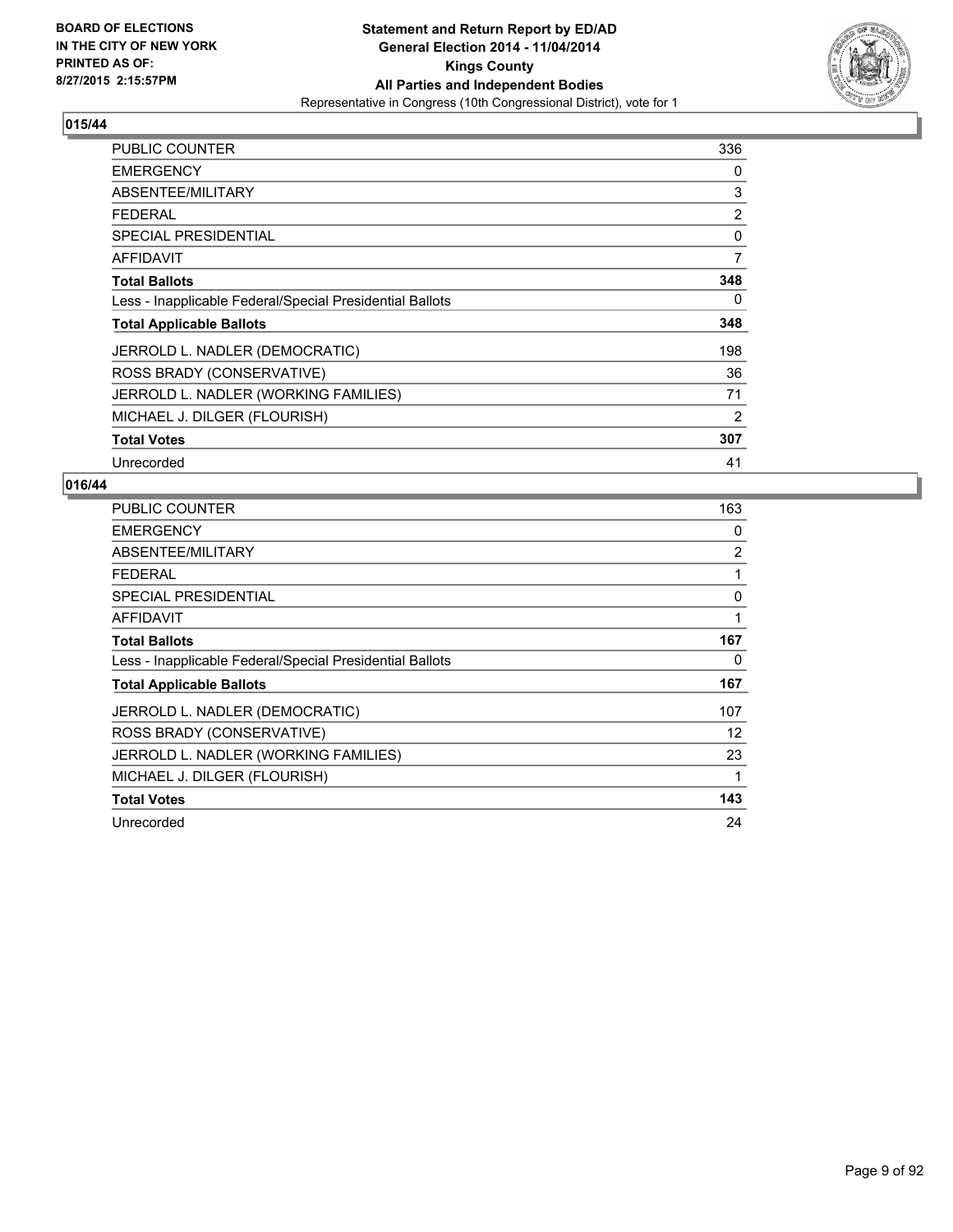

| PUBLIC COUNTER                                           | 308 |
|----------------------------------------------------------|-----|
| <b>EMERGENCY</b>                                         | 0   |
| ABSENTEE/MILITARY                                        | 3   |
| <b>FEDERAL</b>                                           | 2   |
| <b>SPECIAL PRESIDENTIAL</b>                              | 0   |
| AFFIDAVIT                                                | 2   |
| <b>Total Ballots</b>                                     | 315 |
| Less - Inapplicable Federal/Special Presidential Ballots | 0   |
| <b>Total Applicable Ballots</b>                          | 315 |
| JERROLD L. NADLER (DEMOCRATIC)                           | 156 |
| ROSS BRADY (CONSERVATIVE)                                | 39  |
| JERROLD L. NADLER (WORKING FAMILIES)                     | 83  |
| MICHAEL J. DILGER (FLOURISH)                             | 1   |
| <b>Total Votes</b>                                       | 279 |
| Unrecorded                                               | 36  |

| <b>PUBLIC COUNTER</b>                                    | 243 |
|----------------------------------------------------------|-----|
| <b>EMERGENCY</b>                                         | 0   |
| ABSENTEE/MILITARY                                        | 9   |
| <b>FEDERAL</b>                                           | 0   |
| SPECIAL PRESIDENTIAL                                     | 0   |
| <b>AFFIDAVIT</b>                                         | 1   |
| <b>Total Ballots</b>                                     | 253 |
| Less - Inapplicable Federal/Special Presidential Ballots | 0   |
| <b>Total Applicable Ballots</b>                          | 253 |
| JERROLD L. NADLER (DEMOCRATIC)                           | 139 |
| ROSS BRADY (CONSERVATIVE)                                | 34  |
| JERROLD L. NADLER (WORKING FAMILIES)                     | 63  |
| MICHAEL J. DILGER (FLOURISH)                             | 0   |
| <b>Total Votes</b>                                       | 236 |
| Unrecorded                                               | 17  |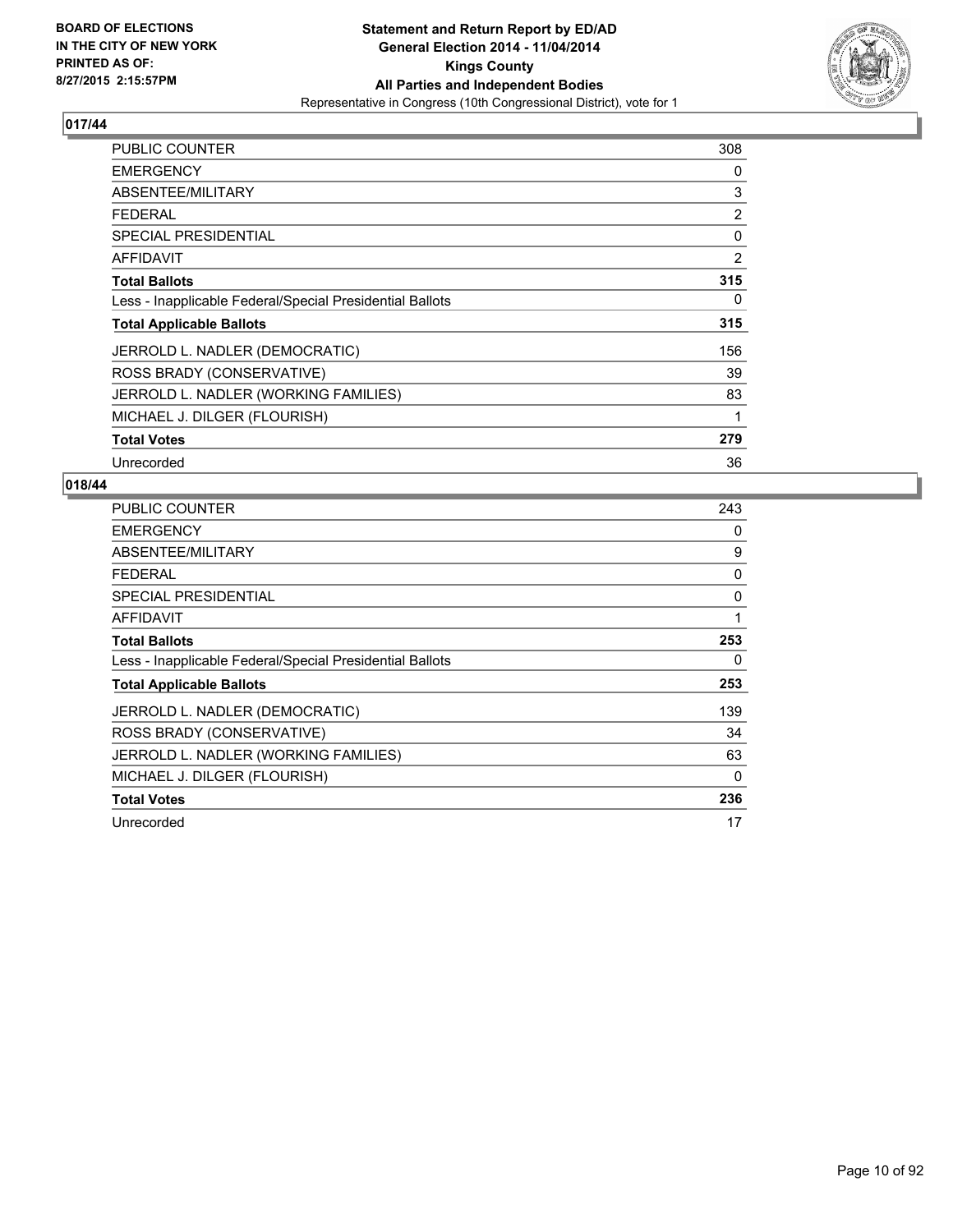

| <b>PUBLIC COUNTER</b>                                    | 284 |
|----------------------------------------------------------|-----|
| <b>EMERGENCY</b>                                         | 0   |
| ABSENTEE/MILITARY                                        | 4   |
| <b>FEDERAL</b>                                           | 3   |
| <b>SPECIAL PRESIDENTIAL</b>                              | 0   |
| AFFIDAVIT                                                | 1   |
| <b>Total Ballots</b>                                     | 292 |
| Less - Inapplicable Federal/Special Presidential Ballots | 0   |
| <b>Total Applicable Ballots</b>                          | 292 |
| JERROLD L. NADLER (DEMOCRATIC)                           | 188 |
| ROSS BRADY (CONSERVATIVE)                                | 27  |
| JERROLD L. NADLER (WORKING FAMILIES)                     | 32  |
| MICHAEL J. DILGER (FLOURISH)                             | 0   |
| <b>Total Votes</b>                                       | 247 |
| Unrecorded                                               | 45  |

| <b>PUBLIC COUNTER</b>                                    | 142 |
|----------------------------------------------------------|-----|
| <b>EMERGENCY</b>                                         | 0   |
| ABSENTEE/MILITARY                                        | 3   |
| <b>FEDERAL</b>                                           | 0   |
| <b>SPECIAL PRESIDENTIAL</b>                              | 0   |
| <b>AFFIDAVIT</b>                                         | 1   |
| <b>Total Ballots</b>                                     | 146 |
| Less - Inapplicable Federal/Special Presidential Ballots | 0   |
| <b>Total Applicable Ballots</b>                          | 146 |
| JERROLD L. NADLER (DEMOCRATIC)                           | 87  |
| ROSS BRADY (CONSERVATIVE)                                | 24  |
| JERROLD L. NADLER (WORKING FAMILIES)                     | 15  |
| MICHAEL J. DILGER (FLOURISH)                             | 1   |
| <b>Total Votes</b>                                       | 127 |
| Unrecorded                                               | 19  |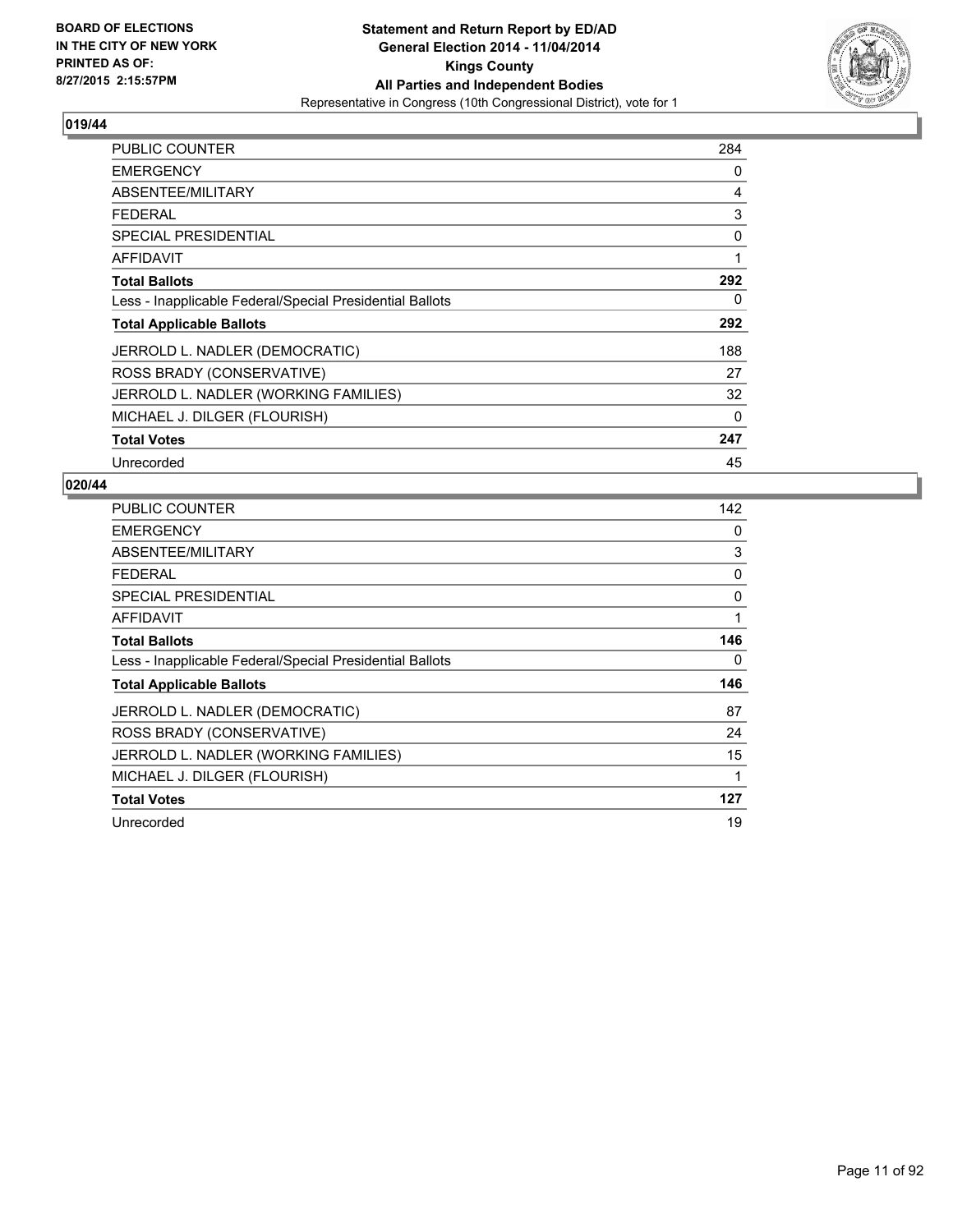

| <b>PUBLIC COUNTER</b>                                    | 49          |
|----------------------------------------------------------|-------------|
| <b>EMERGENCY</b>                                         | 0           |
| ABSENTEE/MILITARY                                        | 0           |
| <b>FEDERAL</b>                                           | 0           |
| SPECIAL PRESIDENTIAL                                     | 0           |
| AFFIDAVIT                                                | 0           |
| <b>Total Ballots</b>                                     | 49          |
| Less - Inapplicable Federal/Special Presidential Ballots | 0           |
| <b>Total Applicable Ballots</b>                          | 49          |
| JERROLD L. NADLER (DEMOCRATIC)                           | 33          |
| ROSS BRADY (CONSERVATIVE)                                | 8           |
| JERROLD L. NADLER (WORKING FAMILIES)                     | 2           |
| MICHAEL J. DILGER (FLOURISH)                             | $\mathbf 0$ |
| <b>Total Votes</b>                                       | 43          |
| Unrecorded                                               | 6           |

| <b>PUBLIC COUNTER</b>                                    | 11 |
|----------------------------------------------------------|----|
| <b>EMERGENCY</b>                                         | 0  |
| ABSENTEE/MILITARY                                        | 1  |
| <b>FEDERAL</b>                                           | 0  |
| <b>SPECIAL PRESIDENTIAL</b>                              | 0  |
| <b>AFFIDAVIT</b>                                         | 1  |
| <b>Total Ballots</b>                                     | 13 |
| Less - Inapplicable Federal/Special Presidential Ballots | 0  |
| <b>Total Applicable Ballots</b>                          | 13 |
| JERROLD L. NADLER (DEMOCRATIC)                           | 8  |
| ROSS BRADY (CONSERVATIVE)                                | 2  |
| JERROLD L. NADLER (WORKING FAMILIES)                     | 2  |
| MICHAEL J. DILGER (FLOURISH)                             | 0  |
| <b>Total Votes</b>                                       | 12 |
| Unrecorded                                               | 1  |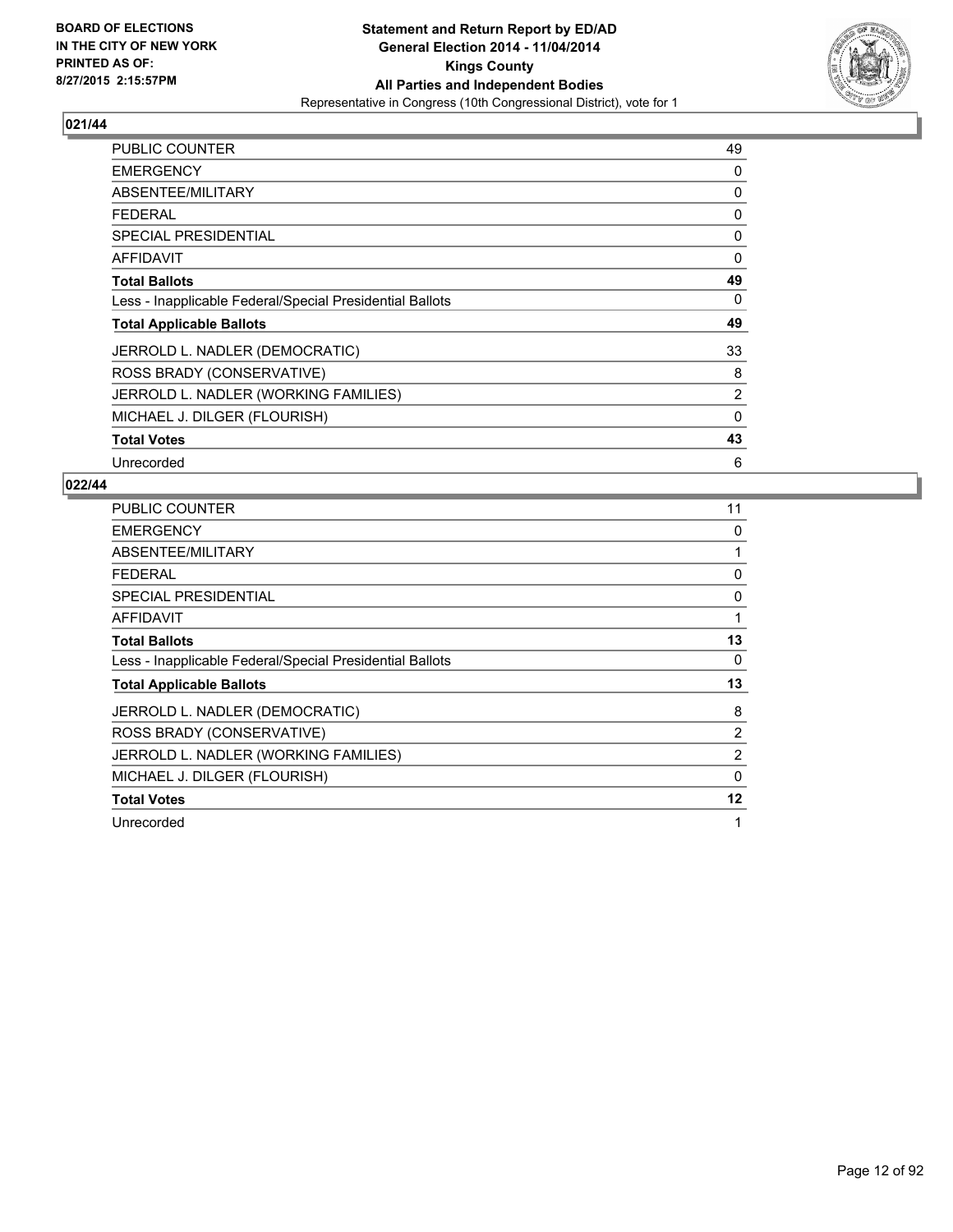

| PUBLIC COUNTER                                           | 178 |
|----------------------------------------------------------|-----|
| <b>EMERGENCY</b>                                         | 0   |
| ABSENTEE/MILITARY                                        | 5   |
| <b>FEDERAL</b>                                           | 1   |
| <b>SPECIAL PRESIDENTIAL</b>                              | 0   |
| AFFIDAVIT                                                | 5   |
| <b>Total Ballots</b>                                     | 189 |
| Less - Inapplicable Federal/Special Presidential Ballots | 0   |
| <b>Total Applicable Ballots</b>                          | 189 |
| JERROLD L. NADLER (DEMOCRATIC)                           | 91  |
| ROSS BRADY (CONSERVATIVE)                                | 34  |
| JERROLD L. NADLER (WORKING FAMILIES)                     | 13  |
| MICHAEL J. DILGER (FLOURISH)                             | 1   |
| <b>Total Votes</b>                                       | 139 |
| Unrecorded                                               | 50  |

| <b>PUBLIC COUNTER</b>                                    | 146 |
|----------------------------------------------------------|-----|
| <b>EMERGENCY</b>                                         | 0   |
| ABSENTEE/MILITARY                                        | 18  |
| <b>FEDERAL</b>                                           | 0   |
| <b>SPECIAL PRESIDENTIAL</b>                              | 0   |
| AFFIDAVIT                                                | 1   |
| <b>Total Ballots</b>                                     | 165 |
| Less - Inapplicable Federal/Special Presidential Ballots | 0   |
| <b>Total Applicable Ballots</b>                          | 165 |
| JERROLD L. NADLER (DEMOCRATIC)                           | 110 |
| ROSS BRADY (CONSERVATIVE)                                | 11  |
| JERROLD L. NADLER (WORKING FAMILIES)                     | 27  |
| MICHAEL J. DILGER (FLOURISH)                             | 2   |
| <b>Total Votes</b>                                       | 150 |
| Unrecorded                                               | 15  |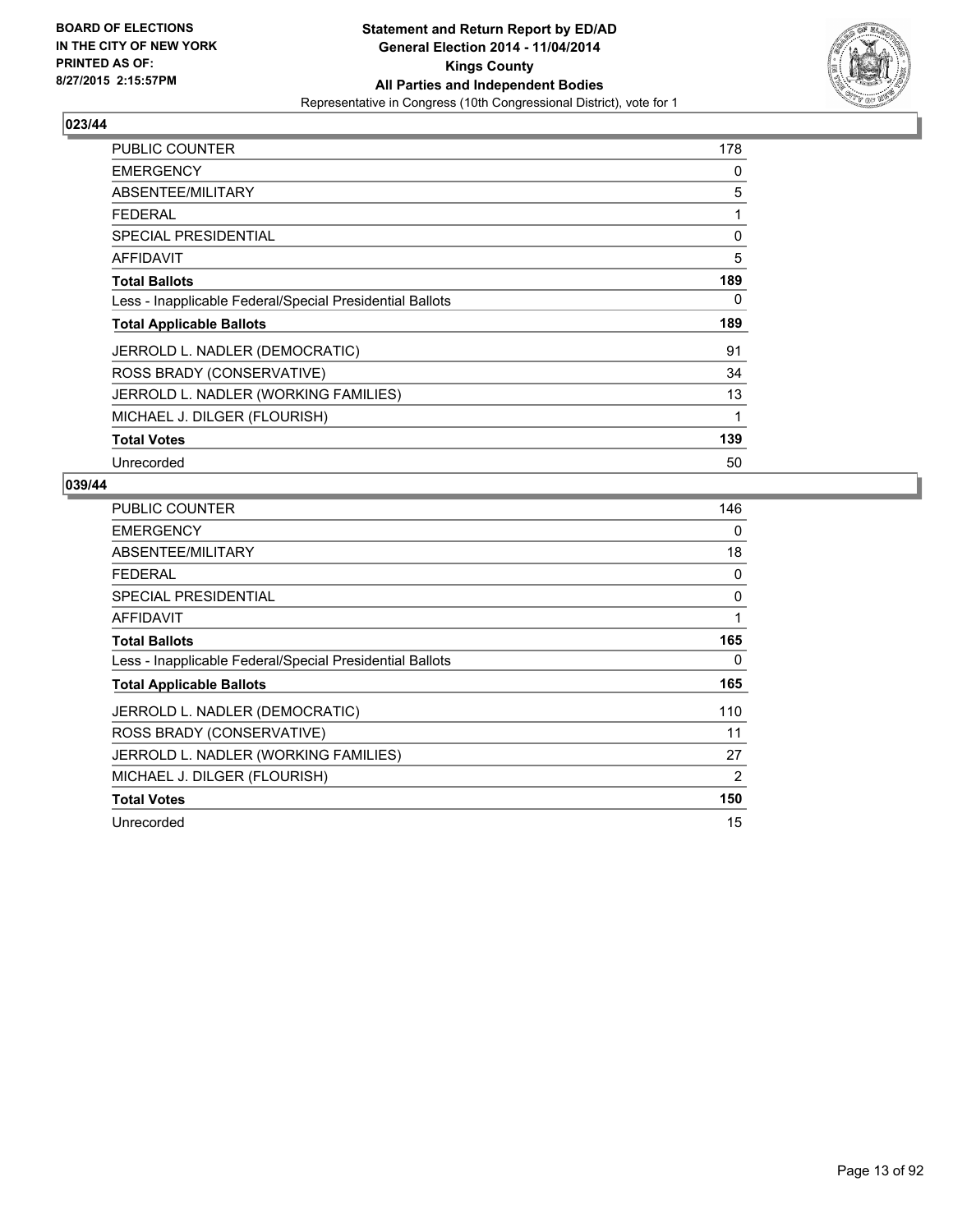

| PUBLIC COUNTER                                           | 27 |
|----------------------------------------------------------|----|
| <b>EMERGENCY</b>                                         | 0  |
| ABSENTEE/MILITARY                                        | 0  |
| <b>FEDERAL</b>                                           | 0  |
| <b>SPECIAL PRESIDENTIAL</b>                              | 0  |
| AFFIDAVIT                                                | 0  |
| <b>Total Ballots</b>                                     | 27 |
| Less - Inapplicable Federal/Special Presidential Ballots | 0  |
| <b>Total Applicable Ballots</b>                          | 27 |
| JERROLD L. NADLER (DEMOCRATIC)                           | 25 |
| ROSS BRADY (CONSERVATIVE)                                | 0  |
| JERROLD L. NADLER (WORKING FAMILIES)                     | 1  |
| MICHAEL J. DILGER (FLOURISH)                             | 0  |
| <b>Total Votes</b>                                       | 26 |
| Unrecorded                                               | 1  |

| <b>PUBLIC COUNTER</b>                                    | 198 |
|----------------------------------------------------------|-----|
| <b>EMERGENCY</b>                                         | 0   |
| ABSENTEE/MILITARY                                        | 4   |
| <b>FEDERAL</b>                                           | 0   |
| SPECIAL PRESIDENTIAL                                     | 0   |
| <b>AFFIDAVIT</b>                                         | 2   |
| <b>Total Ballots</b>                                     | 204 |
| Less - Inapplicable Federal/Special Presidential Ballots | 0   |
| <b>Total Applicable Ballots</b>                          | 204 |
| JERROLD L. NADLER (DEMOCRATIC)                           | 107 |
| ROSS BRADY (CONSERVATIVE)                                | 25  |
| JERROLD L. NADLER (WORKING FAMILIES)                     | 35  |
| MICHAEL J. DILGER (FLOURISH)                             | 2   |
| <b>Total Votes</b>                                       | 169 |
| Unrecorded                                               | 35  |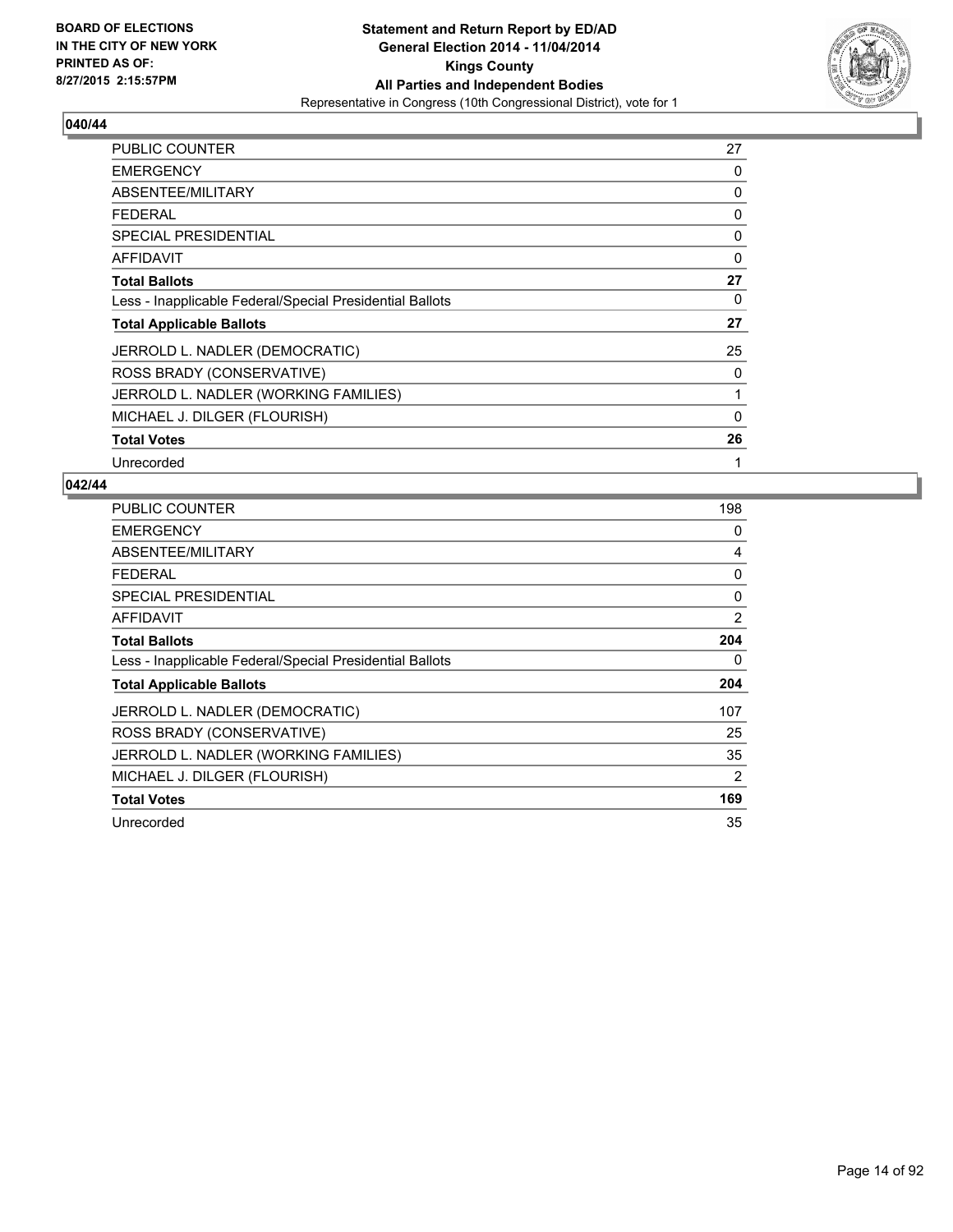

| <b>PUBLIC COUNTER</b>                                    | 285 |
|----------------------------------------------------------|-----|
| <b>EMERGENCY</b>                                         | 0   |
| ABSENTEE/MILITARY                                        | 1   |
| <b>FEDERAL</b>                                           | 1   |
| <b>SPECIAL PRESIDENTIAL</b>                              | 0   |
| AFFIDAVIT                                                | 3   |
| <b>Total Ballots</b>                                     | 290 |
| Less - Inapplicable Federal/Special Presidential Ballots | 0   |
| <b>Total Applicable Ballots</b>                          | 290 |
| JERROLD L. NADLER (DEMOCRATIC)                           | 168 |
| ROSS BRADY (CONSERVATIVE)                                | 37  |
| JERROLD L. NADLER (WORKING FAMILIES)                     | 42  |
| MICHAEL J. DILGER (FLOURISH)                             | 1   |
| <b>Total Votes</b>                                       | 248 |
| Unrecorded                                               | 42  |

| PUBLIC COUNTER                                           | 127            |
|----------------------------------------------------------|----------------|
| <b>EMERGENCY</b>                                         | 0              |
| ABSENTEE/MILITARY                                        | 1              |
| <b>FEDERAL</b>                                           | $\overline{2}$ |
| <b>SPECIAL PRESIDENTIAL</b>                              | 0              |
| AFFIDAVIT                                                | 0              |
| <b>Total Ballots</b>                                     | 130            |
| Less - Inapplicable Federal/Special Presidential Ballots | 0              |
| <b>Total Applicable Ballots</b>                          | 130            |
| JERROLD L. NADLER (DEMOCRATIC)                           | 65             |
| ROSS BRADY (CONSERVATIVE)                                | 18             |
| JERROLD L. NADLER (WORKING FAMILIES)                     | 19             |
| MICHAEL J. DILGER (FLOURISH)                             | $\Omega$       |
| <b>Total Votes</b>                                       | 102            |
| Unrecorded                                               | 28             |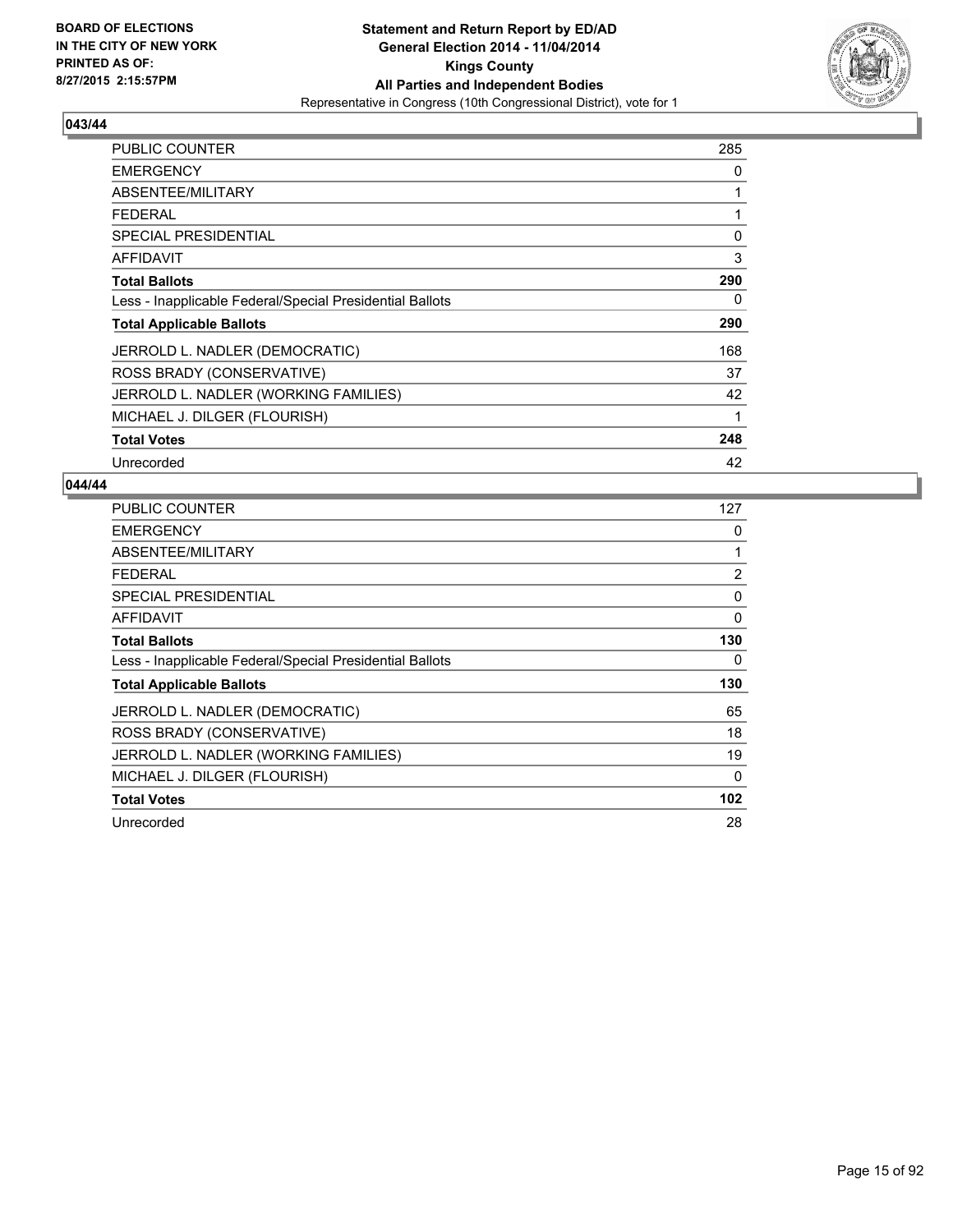

| <b>PUBLIC COUNTER</b>                                    | 136 |
|----------------------------------------------------------|-----|
| <b>EMERGENCY</b>                                         | 0   |
| ABSENTEE/MILITARY                                        | 13  |
| <b>FEDERAL</b>                                           | 0   |
| <b>SPECIAL PRESIDENTIAL</b>                              | 0   |
| <b>AFFIDAVIT</b>                                         | 5   |
| <b>Total Ballots</b>                                     | 154 |
| Less - Inapplicable Federal/Special Presidential Ballots | 0   |
| <b>Total Applicable Ballots</b>                          | 154 |
| JERROLD L. NADLER (DEMOCRATIC)                           | 82  |
| ROSS BRADY (CONSERVATIVE)                                | 13  |
| JERROLD L. NADLER (WORKING FAMILIES)                     | 36  |
| MICHAEL J. DILGER (FLOURISH)                             | 1   |
| <b>Total Votes</b>                                       | 132 |
| Unrecorded                                               | 22  |

| <b>PUBLIC COUNTER</b>                                    | 108 |
|----------------------------------------------------------|-----|
| <b>EMERGENCY</b>                                         | 0   |
| ABSENTEE/MILITARY                                        | 1   |
| <b>FEDERAL</b>                                           | 0   |
| <b>SPECIAL PRESIDENTIAL</b>                              | 0   |
| <b>AFFIDAVIT</b>                                         | 1   |
| <b>Total Ballots</b>                                     | 110 |
| Less - Inapplicable Federal/Special Presidential Ballots | 0   |
| <b>Total Applicable Ballots</b>                          | 110 |
| JERROLD L. NADLER (DEMOCRATIC)                           | 75  |
| ROSS BRADY (CONSERVATIVE)                                | 3   |
| JERROLD L. NADLER (WORKING FAMILIES)                     | 26  |
| MICHAEL J. DILGER (FLOURISH)                             | 1   |
| <b>Total Votes</b>                                       | 105 |
| Unrecorded                                               | 5   |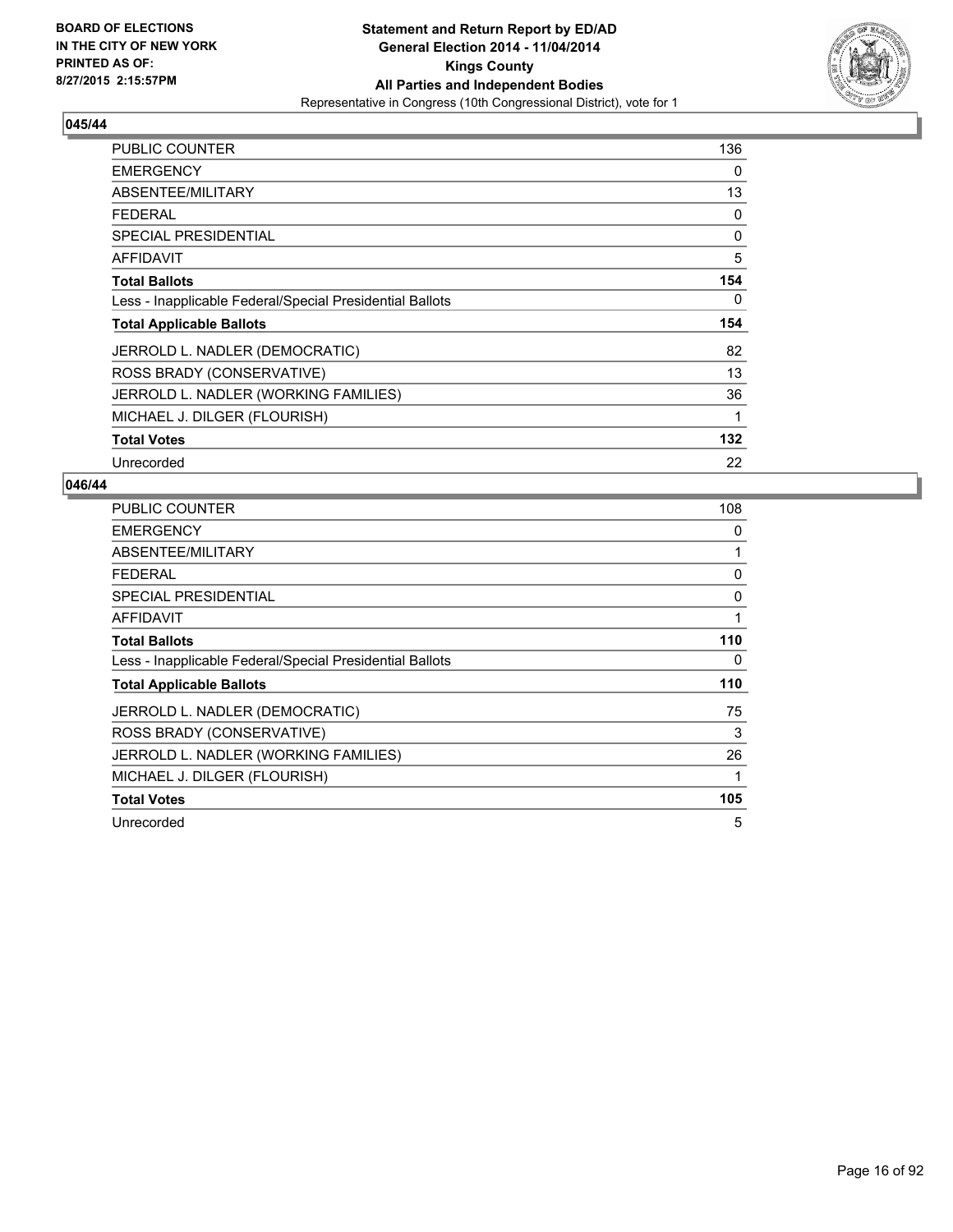

| <b>PUBLIC COUNTER</b>                                    | 36             |
|----------------------------------------------------------|----------------|
| <b>EMERGENCY</b>                                         | 0              |
| ABSENTEE/MILITARY                                        | 0              |
| <b>FEDERAL</b>                                           | 0              |
| <b>SPECIAL PRESIDENTIAL</b>                              | 0              |
| AFFIDAVIT                                                | 1              |
| <b>Total Ballots</b>                                     | 37             |
| Less - Inapplicable Federal/Special Presidential Ballots | 0              |
| <b>Total Applicable Ballots</b>                          | 37             |
| JERROLD L. NADLER (DEMOCRATIC)                           | 26             |
| ROSS BRADY (CONSERVATIVE)                                | 3              |
| JERROLD L. NADLER (WORKING FAMILIES)                     | 5              |
| MICHAEL J. DILGER (FLOURISH)                             | 1              |
| <b>Total Votes</b>                                       | 35             |
| Unrecorded                                               | $\overline{2}$ |

| <b>PUBLIC COUNTER</b>                                    | 124 |
|----------------------------------------------------------|-----|
| <b>EMERGENCY</b>                                         | 0   |
| ABSENTEE/MILITARY                                        | 2   |
| <b>FEDERAL</b>                                           | 2   |
| <b>SPECIAL PRESIDENTIAL</b>                              | 0   |
| <b>AFFIDAVIT</b>                                         | 0   |
| <b>Total Ballots</b>                                     | 128 |
| Less - Inapplicable Federal/Special Presidential Ballots | 0   |
| <b>Total Applicable Ballots</b>                          | 128 |
| JERROLD L. NADLER (DEMOCRATIC)                           | 71  |
| ROSS BRADY (CONSERVATIVE)                                | 33  |
| JERROLD L. NADLER (WORKING FAMILIES)                     | 9   |
| MICHAEL J. DILGER (FLOURISH)                             | 0   |
| <b>Total Votes</b>                                       | 113 |
| Unrecorded                                               | 15  |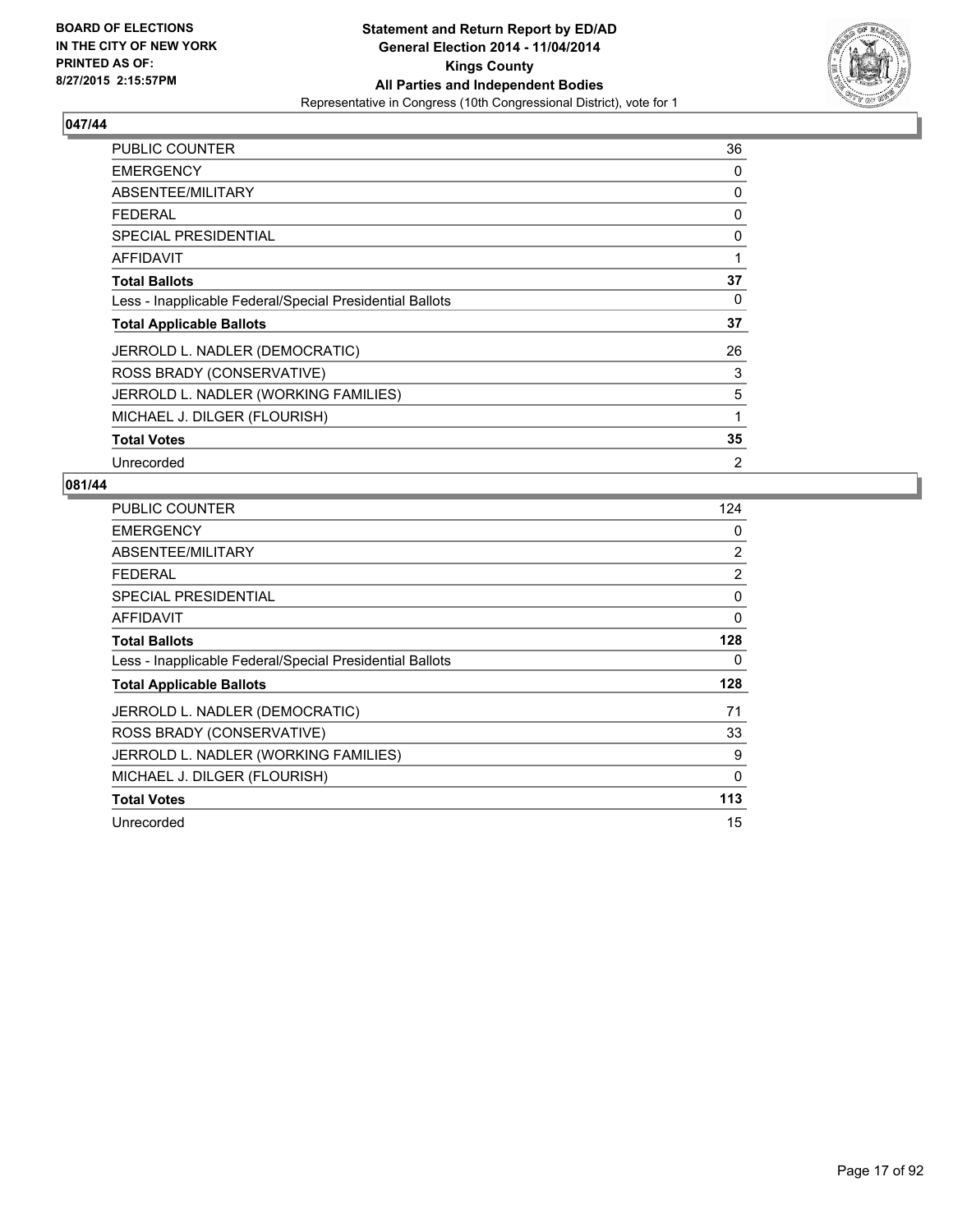

| PUBLIC COUNTER                                           | 289 |
|----------------------------------------------------------|-----|
| <b>EMERGENCY</b>                                         | 0   |
| ABSENTEE/MILITARY                                        | 1   |
| <b>FEDERAL</b>                                           | 3   |
| <b>SPECIAL PRESIDENTIAL</b>                              | 0   |
| <b>AFFIDAVIT</b>                                         | 1   |
| <b>Total Ballots</b>                                     | 294 |
| Less - Inapplicable Federal/Special Presidential Ballots | 0   |
| <b>Total Applicable Ballots</b>                          | 294 |
| JERROLD L. NADLER (DEMOCRATIC)                           | 132 |
| ROSS BRADY (CONSERVATIVE)                                | 79  |
| JERROLD L. NADLER (WORKING FAMILIES)                     | 11  |
| MICHAEL J. DILGER (FLOURISH)                             | 0   |
| <b>Total Votes</b>                                       | 222 |
| Unrecorded                                               | 72  |

| <b>PUBLIC COUNTER</b>                                    | 17 |
|----------------------------------------------------------|----|
| <b>EMERGENCY</b>                                         | 0  |
| ABSENTEE/MILITARY                                        | 0  |
| <b>FEDERAL</b>                                           | 0  |
| <b>SPECIAL PRESIDENTIAL</b>                              | 0  |
| <b>AFFIDAVIT</b>                                         | 0  |
| <b>Total Ballots</b>                                     | 17 |
| Less - Inapplicable Federal/Special Presidential Ballots | 0  |
| <b>Total Applicable Ballots</b>                          | 17 |
| JERROLD L. NADLER (DEMOCRATIC)                           | 9  |
| ROSS BRADY (CONSERVATIVE)                                | 2  |
| JERROLD L. NADLER (WORKING FAMILIES)                     | 0  |
| MICHAEL J. DILGER (FLOURISH)                             | 0  |
|                                                          |    |
| <b>Total Votes</b>                                       | 11 |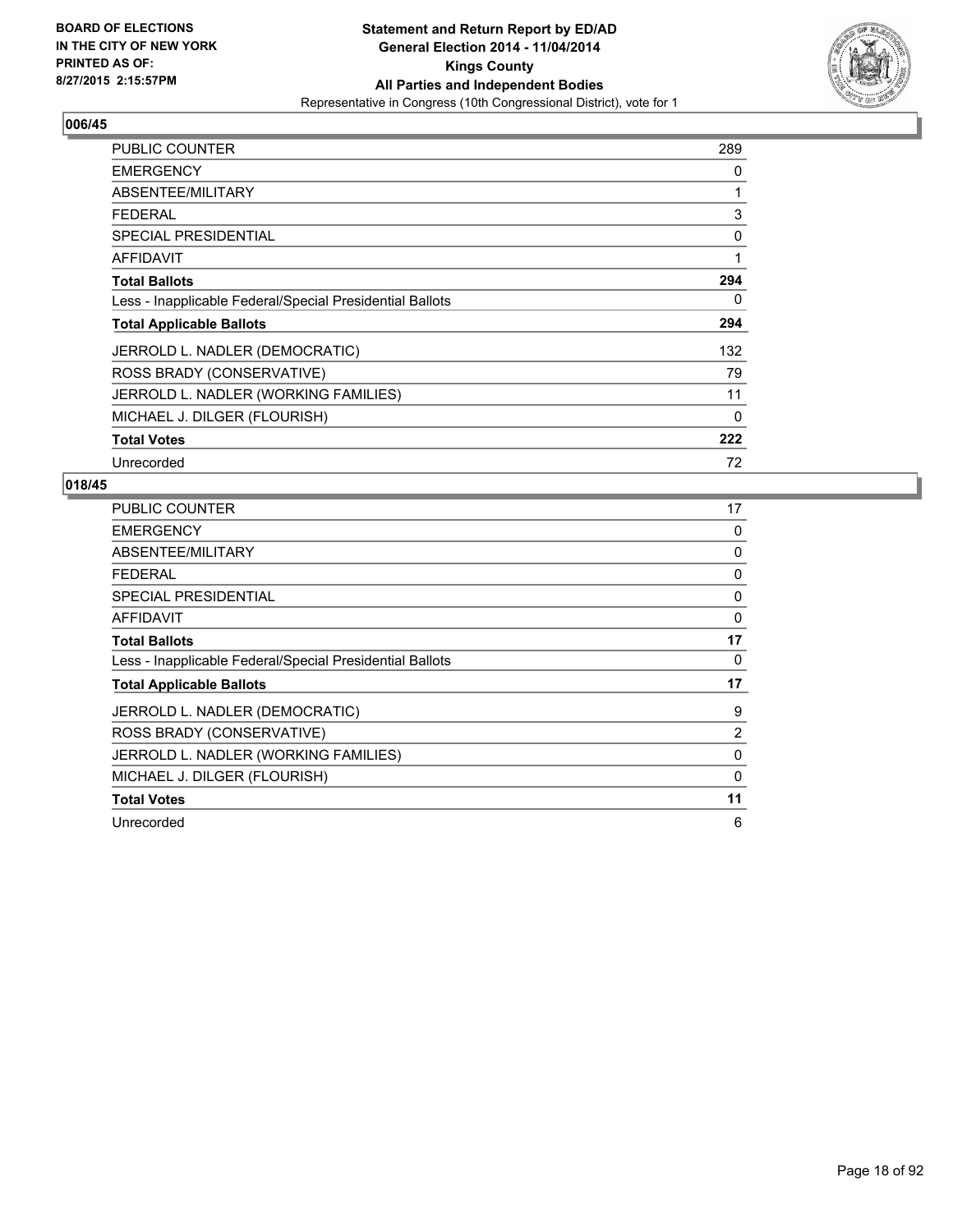

| <b>PUBLIC COUNTER</b>                                    | 191 |
|----------------------------------------------------------|-----|
| <b>EMERGENCY</b>                                         | 0   |
| ABSENTEE/MILITARY                                        | 0   |
| <b>FEDERAL</b>                                           | 0   |
| <b>SPECIAL PRESIDENTIAL</b>                              | 0   |
| <b>AFFIDAVIT</b>                                         | 3   |
| <b>Total Ballots</b>                                     | 194 |
| Less - Inapplicable Federal/Special Presidential Ballots | 0   |
| <b>Total Applicable Ballots</b>                          | 194 |
| JERROLD L. NADLER (DEMOCRATIC)                           | 89  |
| ROSS BRADY (CONSERVATIVE)                                | 34  |
| JERROLD L. NADLER (WORKING FAMILIES)                     | 14  |
| MICHAEL J. DILGER (FLOURISH)                             | 0   |
| CARLO SCISSUROL (WRITE-IN)                               | 1   |
| MATTHEW AURIEMMA (WRITE-IN)                              | 1   |
| <b>Total Votes</b>                                       | 139 |
| Unrecorded                                               | 55  |

| <b>PUBLIC COUNTER</b>                                    | 9 |
|----------------------------------------------------------|---|
| <b>EMERGENCY</b>                                         | 0 |
| ABSENTEE/MILITARY                                        | 0 |
| <b>FEDERAL</b>                                           | 0 |
| <b>SPECIAL PRESIDENTIAL</b>                              | 0 |
| <b>AFFIDAVIT</b>                                         | 0 |
| <b>Total Ballots</b>                                     | 9 |
| Less - Inapplicable Federal/Special Presidential Ballots | 0 |
| <b>Total Applicable Ballots</b>                          | 9 |
| JERROLD L. NADLER (DEMOCRATIC)                           | 2 |
| ROSS BRADY (CONSERVATIVE)                                |   |
| JERROLD L. NADLER (WORKING FAMILIES)                     | 2 |
| MICHAEL J. DILGER (FLOURISH)                             | 0 |
| <b>Total Votes</b>                                       |   |
|                                                          | 5 |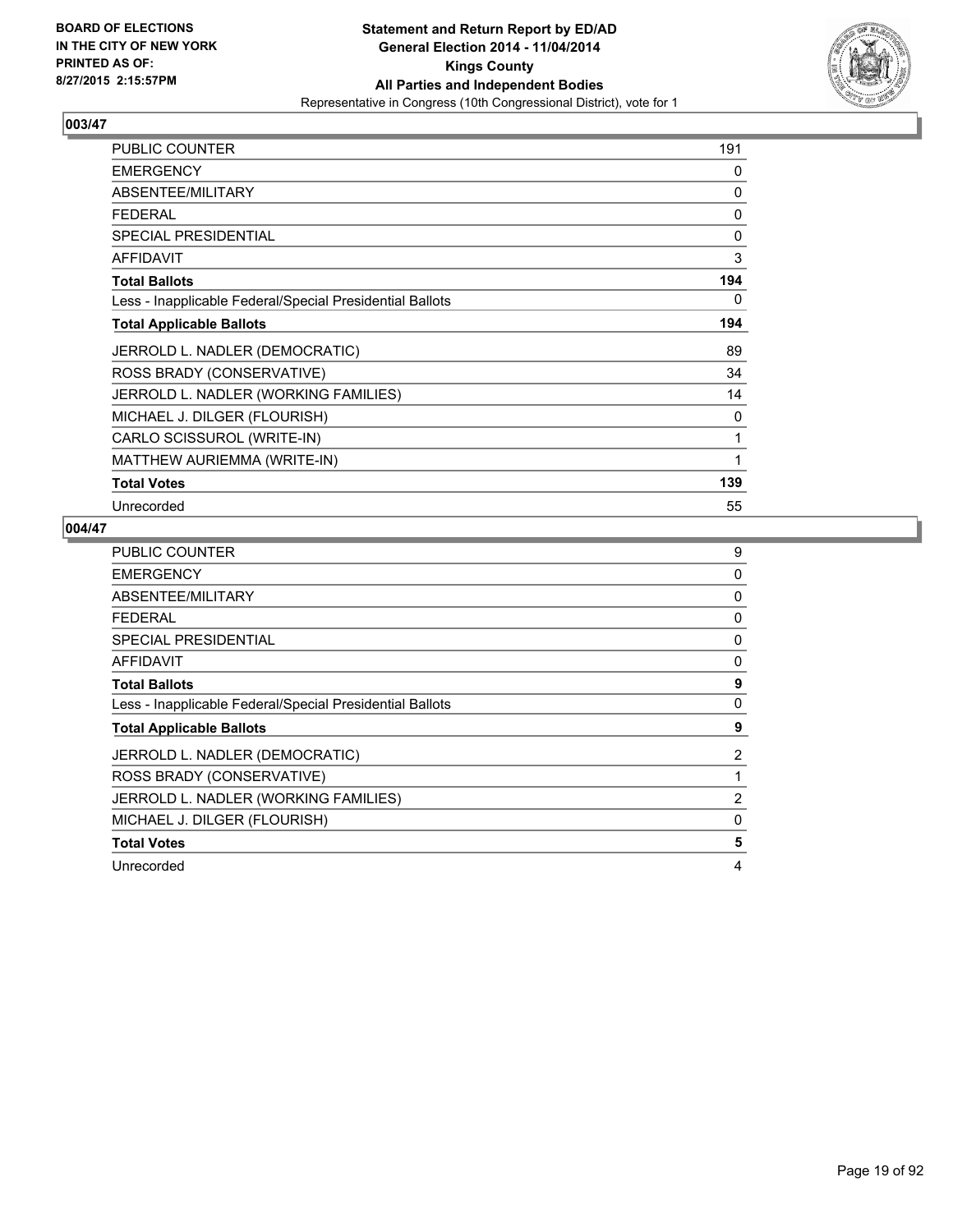

| <b>PUBLIC COUNTER</b>                                    | 28       |
|----------------------------------------------------------|----------|
| <b>EMERGENCY</b>                                         | 0        |
| ABSENTEE/MILITARY                                        | 0        |
| <b>FEDERAL</b>                                           | 1        |
| <b>SPECIAL PRESIDENTIAL</b>                              | 0        |
| AFFIDAVIT                                                | 0        |
| <b>Total Ballots</b>                                     | 29       |
| Less - Inapplicable Federal/Special Presidential Ballots | 0        |
| <b>Total Applicable Ballots</b>                          | 29       |
| JERROLD L. NADLER (DEMOCRATIC)                           | 19       |
| ROSS BRADY (CONSERVATIVE)                                | 7        |
| JERROLD L. NADLER (WORKING FAMILIES)                     | 0        |
| MICHAEL J. DILGER (FLOURISH)                             | $\Omega$ |
| <b>Total Votes</b>                                       | 26       |
| Unrecorded                                               | 3        |

| <b>PUBLIC COUNTER</b>                                    | 117 |
|----------------------------------------------------------|-----|
| <b>EMERGENCY</b>                                         | 0   |
| ABSENTEE/MILITARY                                        | 6   |
| <b>FEDERAL</b>                                           | 8   |
| <b>SPECIAL PRESIDENTIAL</b>                              | 0   |
| AFFIDAVIT                                                | 3   |
| <b>Total Ballots</b>                                     | 134 |
| Less - Inapplicable Federal/Special Presidential Ballots | 0   |
| <b>Total Applicable Ballots</b>                          | 134 |
| JERROLD L. NADLER (DEMOCRATIC)                           | 66  |
| ROSS BRADY (CONSERVATIVE)                                | 22  |
| JERROLD L. NADLER (WORKING FAMILIES)                     | 14  |
| MICHAEL J. DILGER (FLOURISH)                             | 2   |
| <b>Total Votes</b>                                       | 104 |
| Unrecorded                                               | 30  |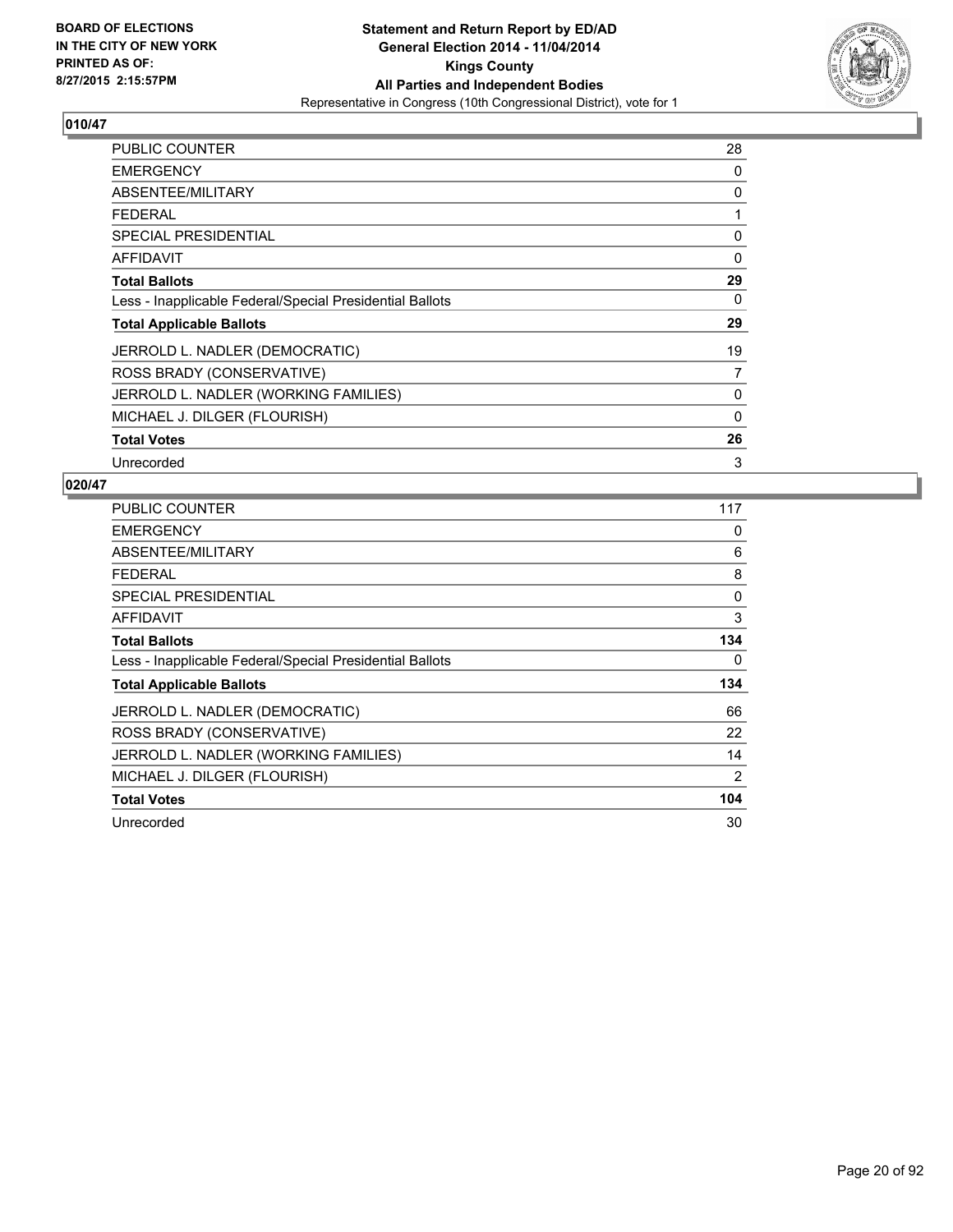

| <b>PUBLIC COUNTER</b>                                    | 152 |
|----------------------------------------------------------|-----|
| <b>EMERGENCY</b>                                         | 0   |
| ABSENTEE/MILITARY                                        | 4   |
| <b>FEDERAL</b>                                           | 0   |
| <b>SPECIAL PRESIDENTIAL</b>                              | 0   |
| AFFIDAVIT                                                | 0   |
| <b>Total Ballots</b>                                     | 156 |
| Less - Inapplicable Federal/Special Presidential Ballots | 0   |
| <b>Total Applicable Ballots</b>                          | 156 |
| JERROLD L. NADLER (DEMOCRATIC)                           | 80  |
| ROSS BRADY (CONSERVATIVE)                                | 39  |
| JERROLD L. NADLER (WORKING FAMILIES)                     | 4   |
| MICHAEL J. DILGER (FLOURISH)                             | 0   |
| SETH SEVERINO (WRITE-IN)                                 | 1   |
| <b>Total Votes</b>                                       | 124 |
| Unrecorded                                               | 32  |

| <b>PUBLIC COUNTER</b>                                    | 90 |
|----------------------------------------------------------|----|
| <b>EMERGENCY</b>                                         | 0  |
| <b>ABSENTEE/MILITARY</b>                                 | 1  |
| FEDERAL                                                  | 0  |
| <b>SPECIAL PRESIDENTIAL</b>                              | 0  |
| <b>AFFIDAVIT</b>                                         | 1  |
| <b>Total Ballots</b>                                     | 92 |
| Less - Inapplicable Federal/Special Presidential Ballots | 0  |
| <b>Total Applicable Ballots</b>                          | 92 |
| JERROLD L. NADLER (DEMOCRATIC)                           | 39 |
| ROSS BRADY (CONSERVATIVE)                                | 24 |
| JERROLD L. NADLER (WORKING FAMILIES)                     | 12 |
| MICHAEL J. DILGER (FLOURISH)                             | 0  |
| <b>Total Votes</b>                                       | 75 |
| Unrecorded                                               | 17 |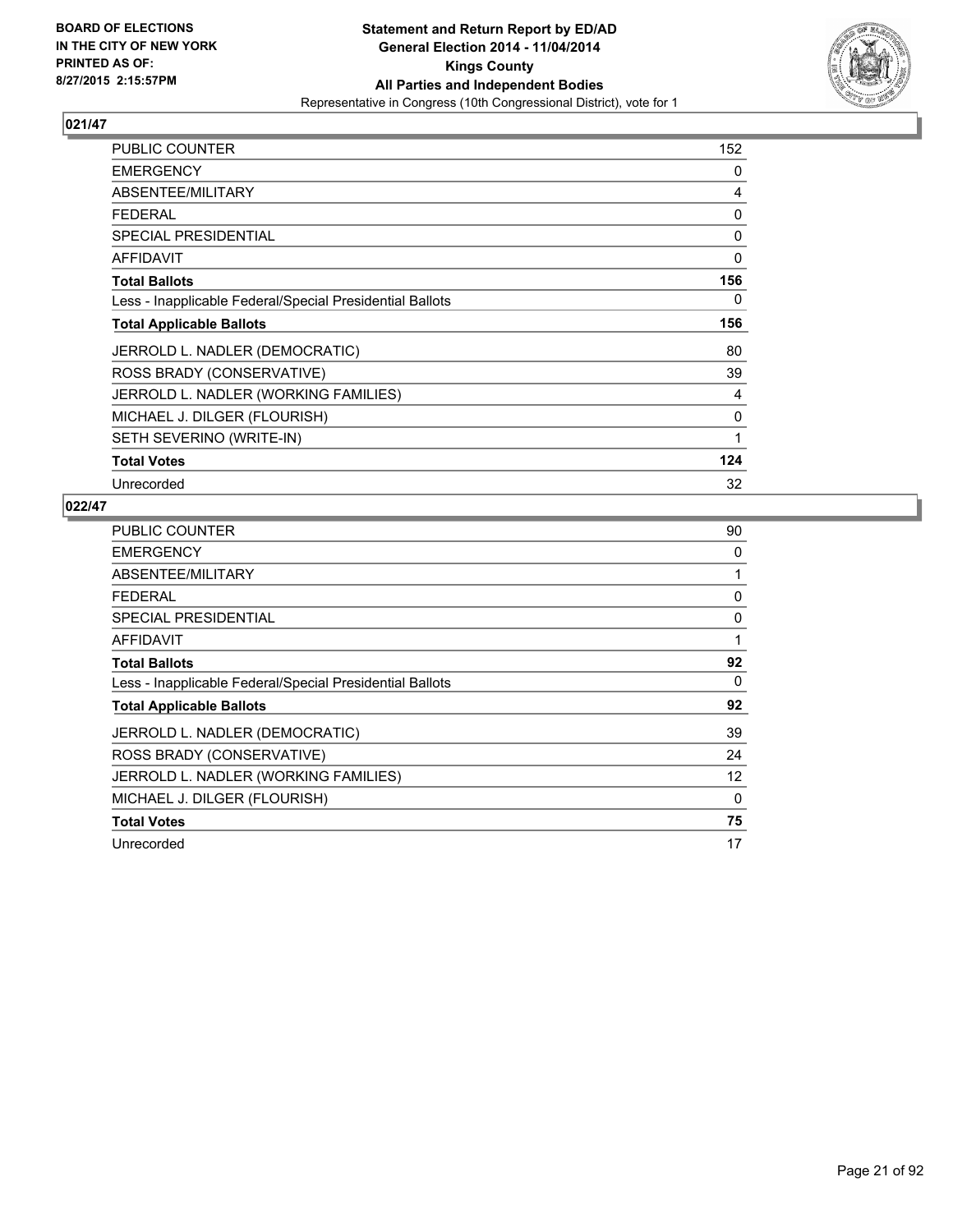

| <b>PUBLIC COUNTER</b>                                    | 136 |
|----------------------------------------------------------|-----|
| <b>EMERGENCY</b>                                         | 0   |
| ABSENTEE/MILITARY                                        | 9   |
| <b>FEDERAL</b>                                           | 2   |
| <b>SPECIAL PRESIDENTIAL</b>                              | 0   |
| AFFIDAVIT                                                | 1   |
| <b>Total Ballots</b>                                     | 148 |
| Less - Inapplicable Federal/Special Presidential Ballots | 0   |
| <b>Total Applicable Ballots</b>                          | 148 |
| JERROLD L. NADLER (DEMOCRATIC)                           | 83  |
| ROSS BRADY (CONSERVATIVE)                                | 30  |
| JERROLD L. NADLER (WORKING FAMILIES)                     | 7   |
| MICHAEL J. DILGER (FLOURISH)                             | 1   |
| <b>Total Votes</b>                                       | 121 |
| Unrecorded                                               | 27  |

| <b>PUBLIC COUNTER</b>                                    | 193 |
|----------------------------------------------------------|-----|
| <b>EMERGENCY</b>                                         | 0   |
| ABSENTEE/MILITARY                                        | 3   |
| <b>FEDERAL</b>                                           | 1   |
| <b>SPECIAL PRESIDENTIAL</b>                              | 0   |
| AFFIDAVIT                                                | 4   |
| <b>Total Ballots</b>                                     | 201 |
| Less - Inapplicable Federal/Special Presidential Ballots | 0   |
| <b>Total Applicable Ballots</b>                          | 201 |
| JERROLD L. NADLER (DEMOCRATIC)                           | 98  |
| ROSS BRADY (CONSERVATIVE)                                | 29  |
| JERROLD L. NADLER (WORKING FAMILIES)                     | 14  |
| MICHAEL J. DILGER (FLOURISH)                             | 1   |
| <b>Total Votes</b>                                       | 142 |
| Unrecorded                                               | 59  |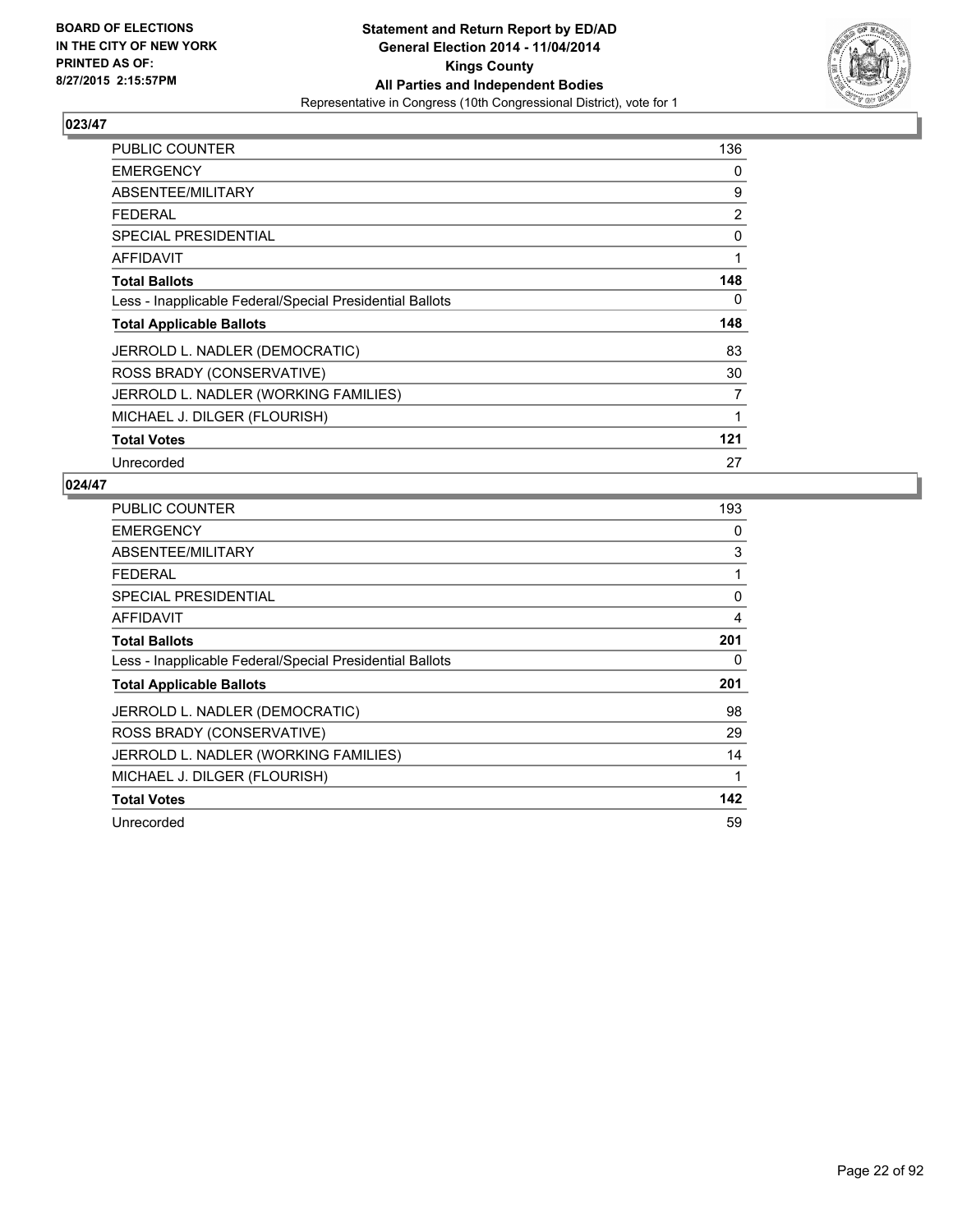

| <b>PUBLIC COUNTER</b>                                    | 164 |
|----------------------------------------------------------|-----|
| <b>EMERGENCY</b>                                         | 0   |
| ABSENTEE/MILITARY                                        | 4   |
| <b>FEDERAL</b>                                           | 0   |
| <b>SPECIAL PRESIDENTIAL</b>                              | 0   |
| <b>AFFIDAVIT</b>                                         | 4   |
| <b>Total Ballots</b>                                     | 172 |
| Less - Inapplicable Federal/Special Presidential Ballots | 0   |
| <b>Total Applicable Ballots</b>                          | 172 |
| JERROLD L. NADLER (DEMOCRATIC)                           | 92  |
| ROSS BRADY (CONSERVATIVE)                                | 33  |
| JERROLD L. NADLER (WORKING FAMILIES)                     | 13  |
| MICHAEL J. DILGER (FLOURISH)                             | 2   |
| <b>Total Votes</b>                                       | 140 |
| Unrecorded                                               | 32  |

| <b>PUBLIC COUNTER</b>                                    | 193 |
|----------------------------------------------------------|-----|
| <b>EMERGENCY</b>                                         | 0   |
| ABSENTEE/MILITARY                                        | 4   |
| <b>FEDERAL</b>                                           | 0   |
| <b>SPECIAL PRESIDENTIAL</b>                              | 0   |
| <b>AFFIDAVIT</b>                                         | 5   |
| <b>Total Ballots</b>                                     | 202 |
| Less - Inapplicable Federal/Special Presidential Ballots | 0   |
| <b>Total Applicable Ballots</b>                          | 202 |
| JERROLD L. NADLER (DEMOCRATIC)                           | 100 |
| ROSS BRADY (CONSERVATIVE)                                | 41  |
| JERROLD L. NADLER (WORKING FAMILIES)                     | 12  |
| MICHAEL J. DILGER (FLOURISH)                             | 1   |
| UNATTRIBUTABLE WRITE-IN (WRITE-IN)                       | 1   |
| <b>Total Votes</b>                                       | 155 |
| Unrecorded                                               | 47  |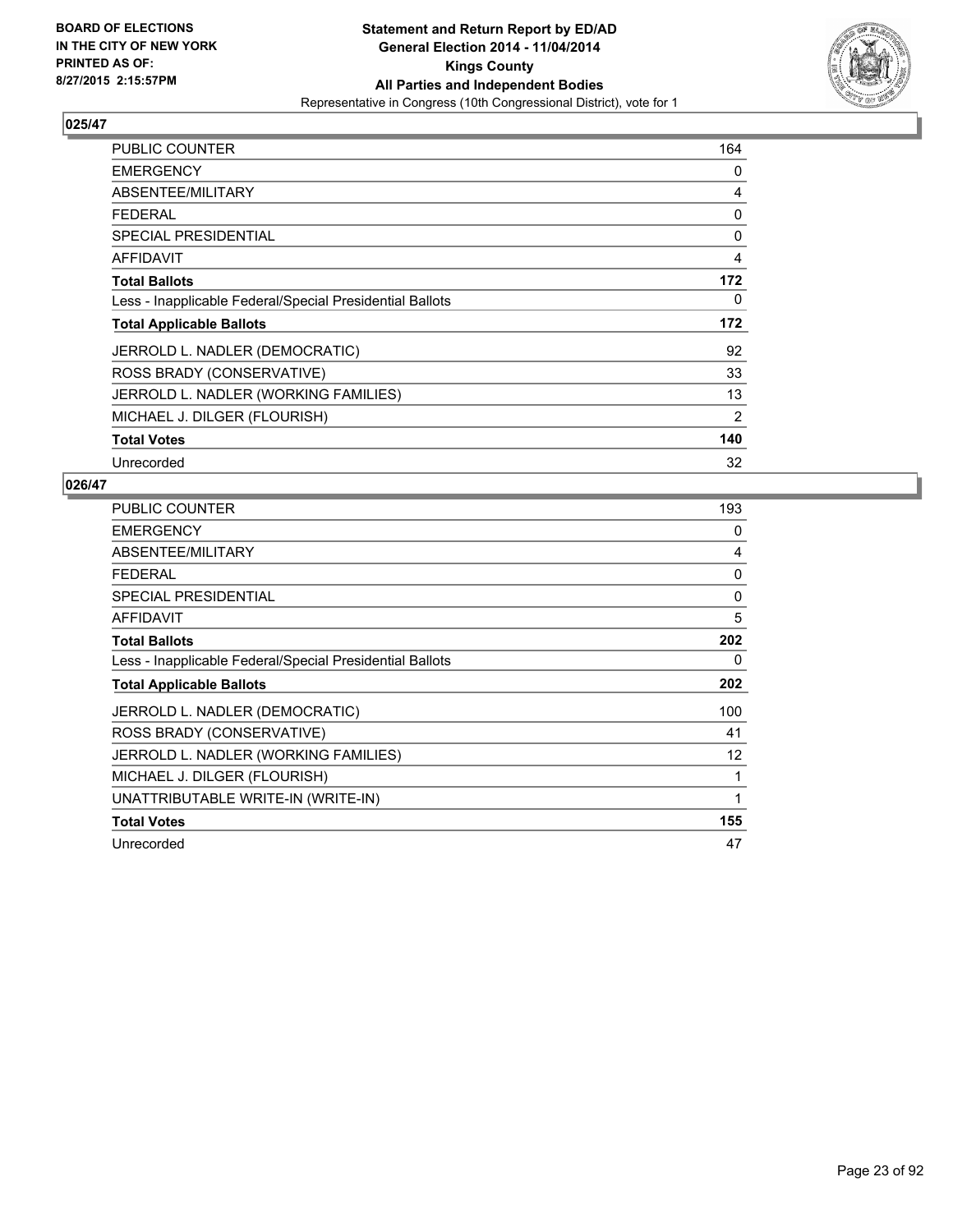

| <b>PUBLIC COUNTER</b>                                    | 189 |
|----------------------------------------------------------|-----|
| <b>EMERGENCY</b>                                         | 0   |
| ABSENTEE/MILITARY                                        | 3   |
| <b>FEDERAL</b>                                           | 0   |
| <b>SPECIAL PRESIDENTIAL</b>                              | 0   |
| <b>AFFIDAVIT</b>                                         | 2   |
| <b>Total Ballots</b>                                     | 194 |
| Less - Inapplicable Federal/Special Presidential Ballots | 0   |
| <b>Total Applicable Ballots</b>                          | 194 |
| JERROLD L. NADLER (DEMOCRATIC)                           | 104 |
| ROSS BRADY (CONSERVATIVE)                                | 37  |
| JERROLD L. NADLER (WORKING FAMILIES)                     | 5   |
| MICHAEL J. DILGER (FLOURISH)                             | 1   |
| JOSEPH BOTTA (WRITE-IN)                                  | 1   |
| <b>Total Votes</b>                                       | 148 |
| Unrecorded                                               | 46  |

| <b>PUBLIC COUNTER</b>                                    | 186 |
|----------------------------------------------------------|-----|
| <b>EMERGENCY</b>                                         | 0   |
| ABSENTEE/MILITARY                                        | 5   |
| <b>FEDERAL</b>                                           | 1   |
| <b>SPECIAL PRESIDENTIAL</b>                              | 0   |
| <b>AFFIDAVIT</b>                                         | 1   |
| <b>Total Ballots</b>                                     | 193 |
| Less - Inapplicable Federal/Special Presidential Ballots | 0   |
| <b>Total Applicable Ballots</b>                          | 193 |
| JERROLD L. NADLER (DEMOCRATIC)                           | 95  |
| ROSS BRADY (CONSERVATIVE)                                | 25  |
| JERROLD L. NADLER (WORKING FAMILIES)                     | 10  |
| MICHAEL J. DILGER (FLOURISH)                             | 1   |
| <b>Total Votes</b>                                       | 131 |
| Unrecorded                                               | 62  |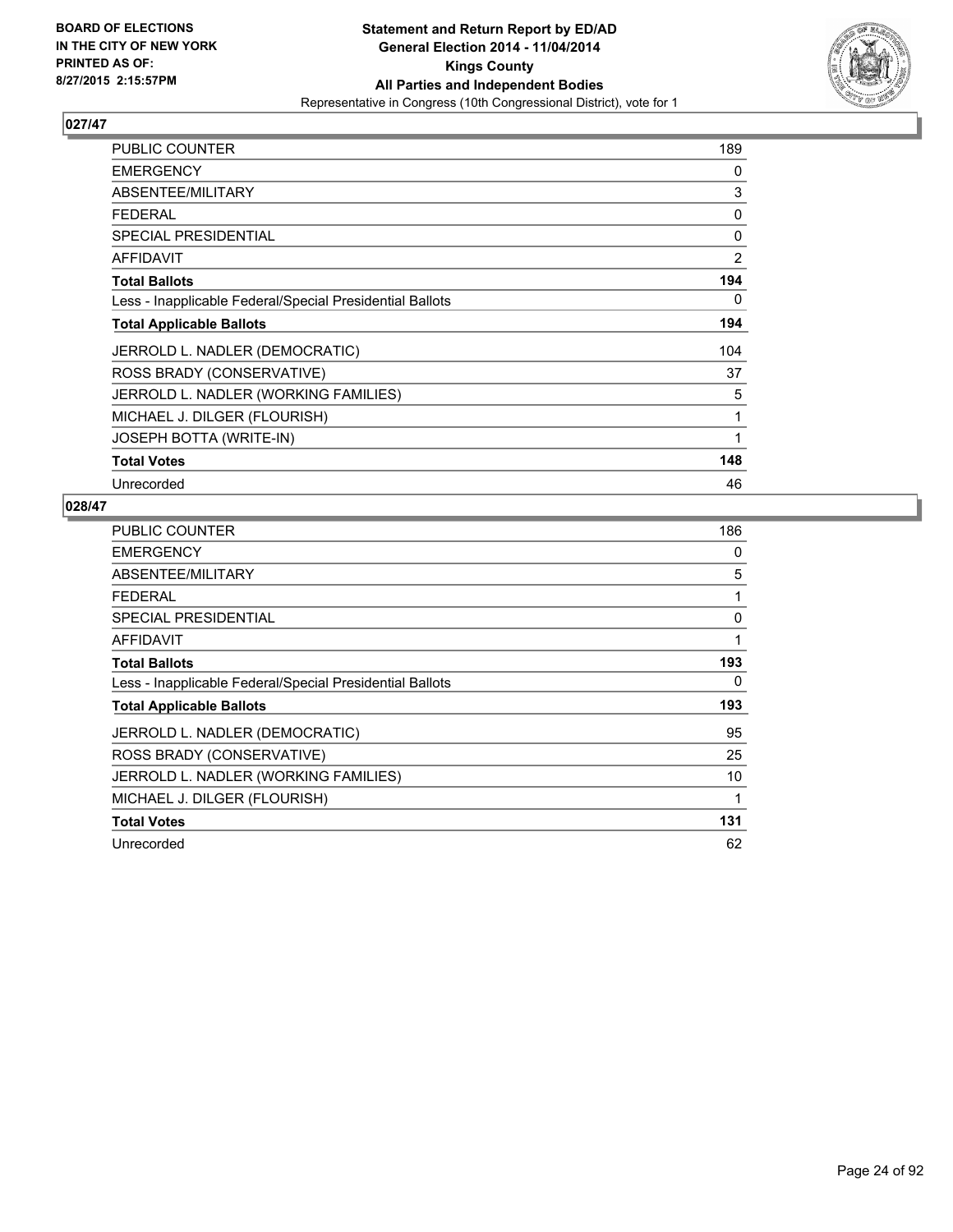

| PUBLIC COUNTER                                           | 198 |
|----------------------------------------------------------|-----|
| <b>EMERGENCY</b>                                         | 0   |
| ABSENTEE/MILITARY                                        | 17  |
| <b>FEDERAL</b>                                           | 1   |
| <b>SPECIAL PRESIDENTIAL</b>                              | 0   |
| AFFIDAVIT                                                | 1   |
| <b>Total Ballots</b>                                     | 217 |
| Less - Inapplicable Federal/Special Presidential Ballots | 0   |
| <b>Total Applicable Ballots</b>                          | 217 |
| JERROLD L. NADLER (DEMOCRATIC)                           | 87  |
| ROSS BRADY (CONSERVATIVE)                                | 55  |
| JERROLD L. NADLER (WORKING FAMILIES)                     | 13  |
| MICHAEL J. DILGER (FLOURISH)                             | 2   |
| UNATTRIBUTABLE WRITE-IN (WRITE-IN)                       | 1   |
| <b>Total Votes</b>                                       | 158 |
| Unrecorded                                               | 59  |

| PUBLIC COUNTER                                           | 89       |
|----------------------------------------------------------|----------|
| <b>EMERGENCY</b>                                         | 0        |
| ABSENTEE/MILITARY                                        | 0        |
| <b>FEDERAL</b>                                           | 0        |
| <b>SPECIAL PRESIDENTIAL</b>                              | 0        |
| <b>AFFIDAVIT</b>                                         | $\Omega$ |
| <b>Total Ballots</b>                                     | 89       |
| Less - Inapplicable Federal/Special Presidential Ballots | 0        |
| <b>Total Applicable Ballots</b>                          | 89       |
| JERROLD L. NADLER (DEMOCRATIC)                           | 52       |
| ROSS BRADY (CONSERVATIVE)                                | 15       |
| JERROLD L. NADLER (WORKING FAMILIES)                     | 4        |
| MICHAEL J. DILGER (FLOURISH)                             | 1        |
| <b>Total Votes</b>                                       | 72       |
| Unrecorded                                               | 17       |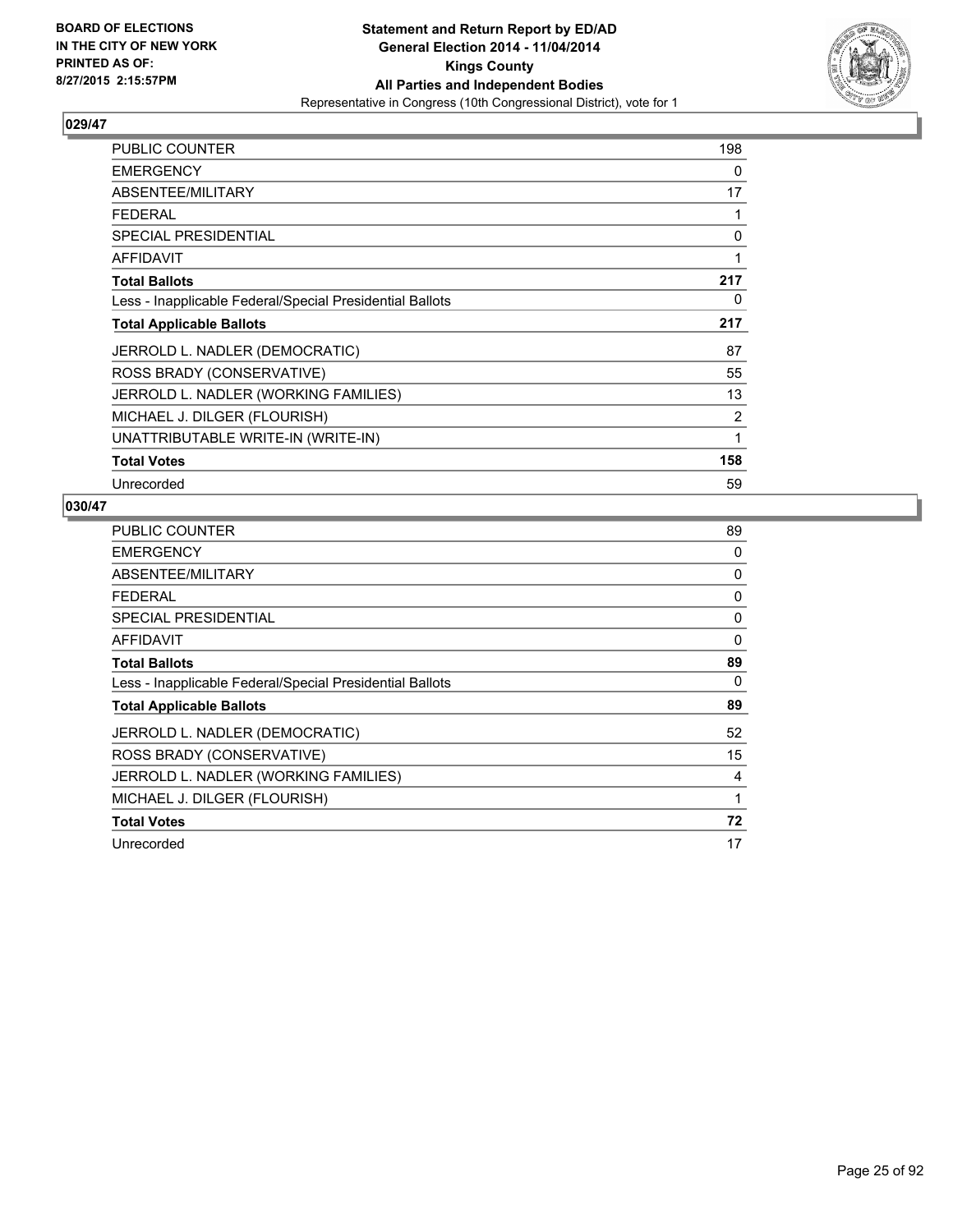

| <b>PUBLIC COUNTER</b>                                    | 161 |
|----------------------------------------------------------|-----|
| <b>EMERGENCY</b>                                         | 0   |
| ABSENTEE/MILITARY                                        | 3   |
| <b>FEDERAL</b>                                           | 2   |
| <b>SPECIAL PRESIDENTIAL</b>                              | 0   |
| AFFIDAVIT                                                | 0   |
| <b>Total Ballots</b>                                     | 166 |
| Less - Inapplicable Federal/Special Presidential Ballots | 0   |
| <b>Total Applicable Ballots</b>                          | 166 |
| JERROLD L. NADLER (DEMOCRATIC)                           | 96  |
| ROSS BRADY (CONSERVATIVE)                                | 19  |
| JERROLD L. NADLER (WORKING FAMILIES)                     | 11  |
| MICHAEL J. DILGER (FLOURISH)                             | 1   |
| <b>Total Votes</b>                                       | 127 |
| Unrecorded                                               | 39  |

| <b>PUBLIC COUNTER</b>                                    | 74 |
|----------------------------------------------------------|----|
| <b>EMERGENCY</b>                                         | 0  |
| ABSENTEE/MILITARY                                        | 5  |
| <b>FEDERAL</b>                                           | 0  |
| <b>SPECIAL PRESIDENTIAL</b>                              | 0  |
| <b>AFFIDAVIT</b>                                         | 0  |
| <b>Total Ballots</b>                                     | 79 |
| Less - Inapplicable Federal/Special Presidential Ballots | 0  |
| <b>Total Applicable Ballots</b>                          | 79 |
| JERROLD L. NADLER (DEMOCRATIC)                           | 43 |
| ROSS BRADY (CONSERVATIVE)                                | 12 |
| JERROLD L. NADLER (WORKING FAMILIES)                     | 6  |
| MICHAEL J. DILGER (FLOURISH)                             | 1  |
| <b>Total Votes</b>                                       | 62 |
| Unrecorded                                               | 17 |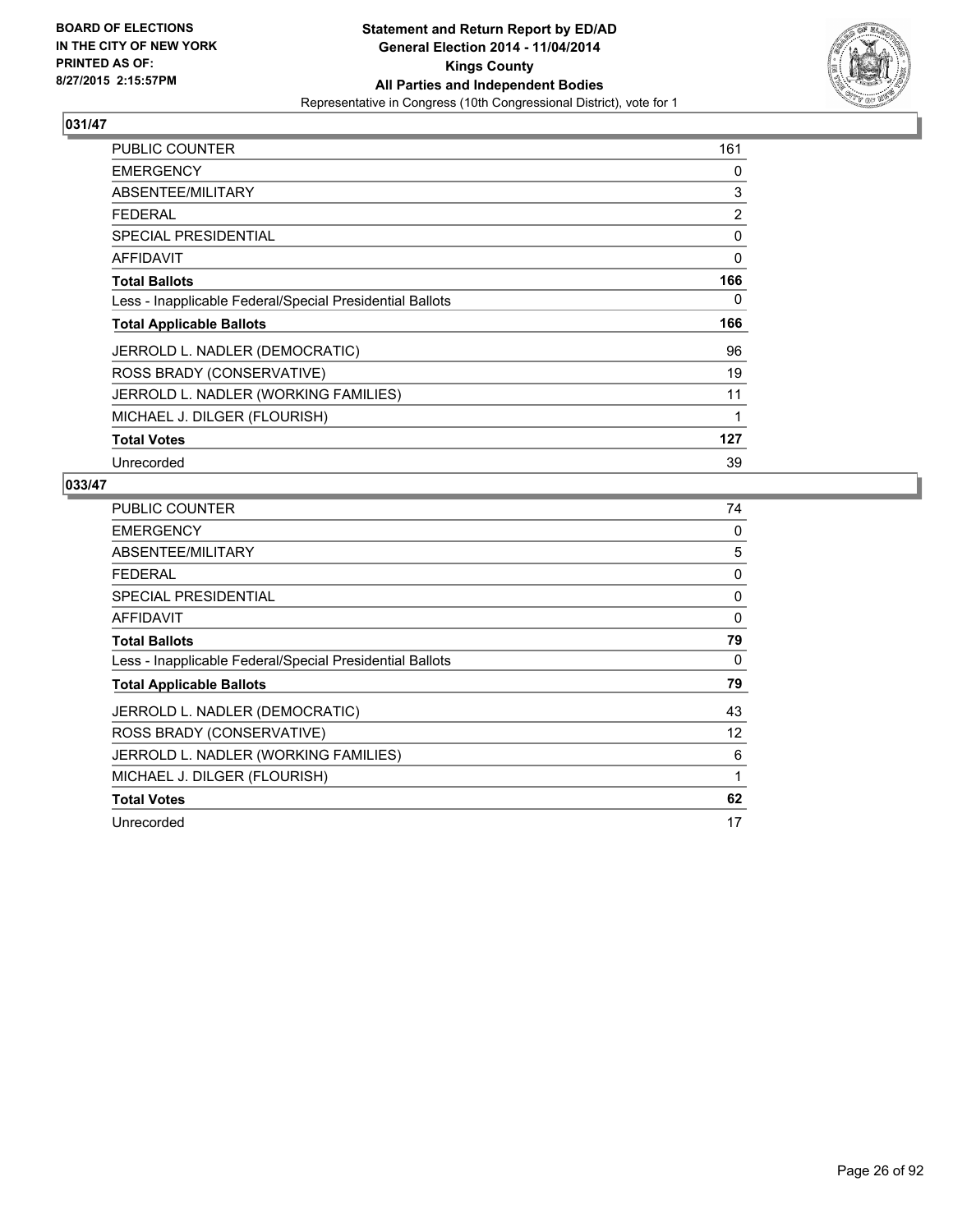

| <b>PUBLIC COUNTER</b>                                    | 74 |
|----------------------------------------------------------|----|
| <b>EMERGENCY</b>                                         | 0  |
| ABSENTEE/MILITARY                                        | 3  |
| <b>FEDERAL</b>                                           | 0  |
| <b>SPECIAL PRESIDENTIAL</b>                              | 0  |
| AFFIDAVIT                                                | 2  |
| <b>Total Ballots</b>                                     | 79 |
| Less - Inapplicable Federal/Special Presidential Ballots | 0  |
| <b>Total Applicable Ballots</b>                          | 79 |
| JERROLD L. NADLER (DEMOCRATIC)                           | 32 |
| ROSS BRADY (CONSERVATIVE)                                | 22 |
| JERROLD L. NADLER (WORKING FAMILIES)                     | 4  |
| MICHAEL J. DILGER (FLOURISH)                             | 0  |
| <b>Total Votes</b>                                       | 58 |
| Unrecorded                                               | 21 |

| <b>PUBLIC COUNTER</b>                                    |             |
|----------------------------------------------------------|-------------|
| <b>EMERGENCY</b>                                         | 0           |
| ABSENTEE/MILITARY                                        | 0           |
| <b>FEDERAL</b>                                           | 0           |
| <b>SPECIAL PRESIDENTIAL</b>                              | 0           |
| <b>AFFIDAVIT</b>                                         | 0           |
| <b>Total Ballots</b>                                     |             |
| Less - Inapplicable Federal/Special Presidential Ballots | $\Omega$    |
| <b>Total Applicable Ballots</b>                          |             |
| JERROLD L. NADLER (DEMOCRATIC)                           |             |
| ROSS BRADY (CONSERVATIVE)                                | 0           |
| JERROLD L. NADLER (WORKING FAMILIES)                     | $\mathbf 0$ |
| MICHAEL J. DILGER (FLOURISH)                             | 0           |
| <b>Total Votes</b>                                       |             |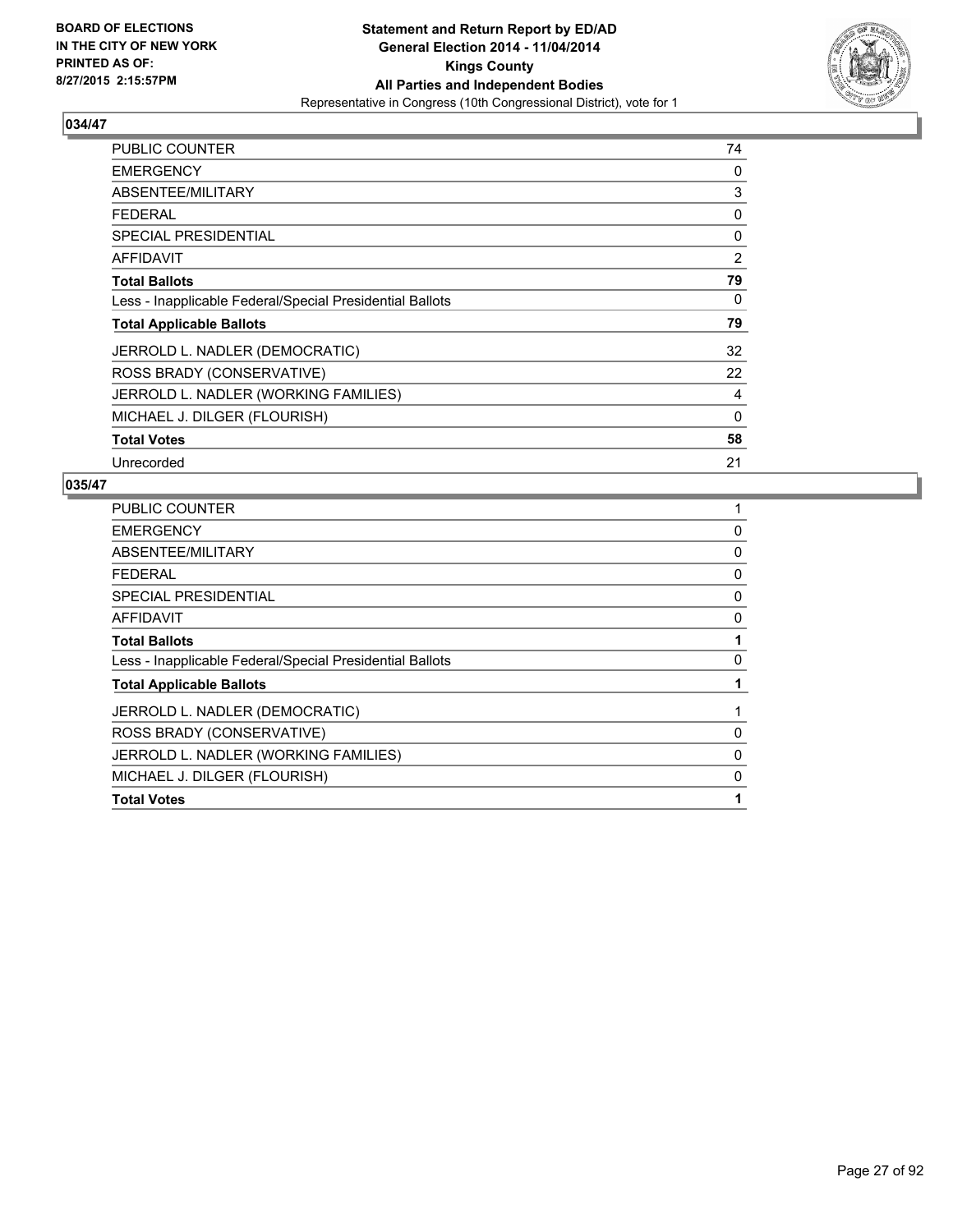

| <b>PUBLIC COUNTER</b>                                    | 121 |
|----------------------------------------------------------|-----|
| <b>EMERGENCY</b>                                         | 0   |
| ABSENTEE/MILITARY                                        | 1   |
| <b>FEDERAL</b>                                           | 0   |
| <b>SPECIAL PRESIDENTIAL</b>                              | 0   |
| AFFIDAVIT                                                | 2   |
| <b>Total Ballots</b>                                     | 124 |
| Less - Inapplicable Federal/Special Presidential Ballots | 0   |
| <b>Total Applicable Ballots</b>                          | 124 |
| JERROLD L. NADLER (DEMOCRATIC)                           | 56  |
| ROSS BRADY (CONSERVATIVE)                                | 29  |
| JERROLD L. NADLER (WORKING FAMILIES)                     | 11  |
| MICHAEL J. DILGER (FLOURISH)                             | 0   |
| <b>Total Votes</b>                                       | 96  |
| Unrecorded                                               | 28  |

| <b>PUBLIC COUNTER</b>                                    | 71 |
|----------------------------------------------------------|----|
| <b>EMERGENCY</b>                                         | 0  |
| ABSENTEE/MILITARY                                        | 3  |
| <b>FEDERAL</b>                                           | 1  |
| <b>SPECIAL PRESIDENTIAL</b>                              | 0  |
| <b>AFFIDAVIT</b>                                         | 0  |
| <b>Total Ballots</b>                                     | 75 |
| Less - Inapplicable Federal/Special Presidential Ballots | 0  |
| <b>Total Applicable Ballots</b>                          | 75 |
| JERROLD L. NADLER (DEMOCRATIC)                           | 41 |
| ROSS BRADY (CONSERVATIVE)                                | 9  |
| JERROLD L. NADLER (WORKING FAMILIES)                     | 5  |
| MICHAEL J. DILGER (FLOURISH)                             | 1  |
| <b>Total Votes</b>                                       | 56 |
| Unrecorded                                               | 19 |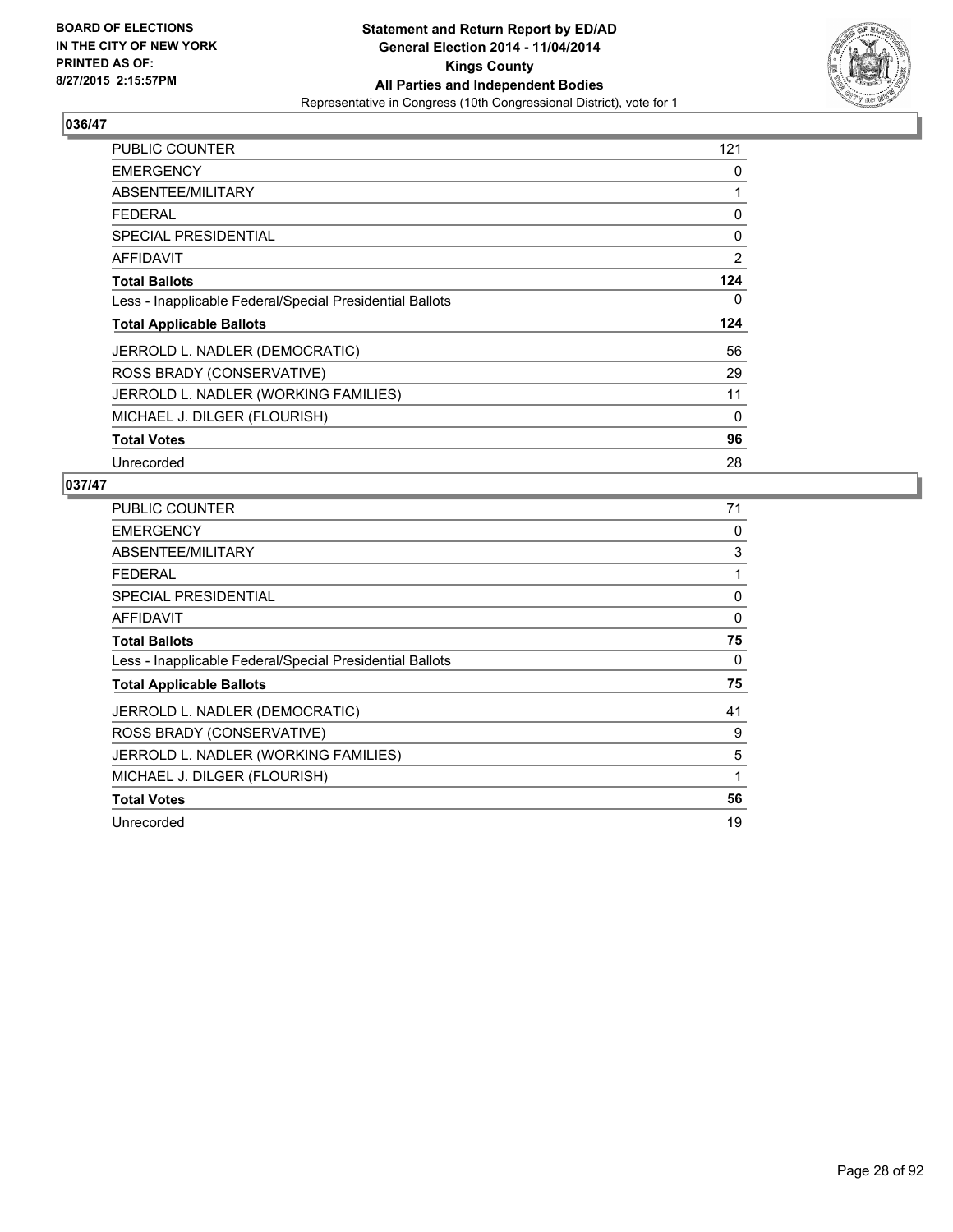

| <b>PUBLIC COUNTER</b>                                    | 81 |
|----------------------------------------------------------|----|
| <b>EMERGENCY</b>                                         | 2  |
| ABSENTEE/MILITARY                                        | 0  |
| <b>FEDERAL</b>                                           | 0  |
| <b>SPECIAL PRESIDENTIAL</b>                              | 0  |
| <b>AFFIDAVIT</b>                                         | 1  |
| <b>Total Ballots</b>                                     | 84 |
| Less - Inapplicable Federal/Special Presidential Ballots | 0  |
| <b>Total Applicable Ballots</b>                          | 84 |
| JERROLD L. NADLER (DEMOCRATIC)                           | 34 |
| ROSS BRADY (CONSERVATIVE)                                | 30 |
| JERROLD L. NADLER (WORKING FAMILIES)                     | 6  |
| MICHAEL J. DILGER (FLOURISH)                             | 0  |
| UNATTRIBUTABLE WRITE-IN (WRITE-IN)                       | 1  |
| <b>Total Votes</b>                                       | 71 |
| Unrecorded                                               | 13 |

| PUBLIC COUNTER                                           | 60             |
|----------------------------------------------------------|----------------|
| <b>EMERGENCY</b>                                         | 0              |
| ABSENTEE/MILITARY                                        | $\overline{2}$ |
| <b>FEDERAL</b>                                           | 0              |
| <b>SPECIAL PRESIDENTIAL</b>                              | 0              |
| <b>AFFIDAVIT</b>                                         | $\Omega$       |
| <b>Total Ballots</b>                                     | 62             |
| Less - Inapplicable Federal/Special Presidential Ballots | 0              |
| <b>Total Applicable Ballots</b>                          | 62             |
| JERROLD L. NADLER (DEMOCRATIC)                           | 30             |
| ROSS BRADY (CONSERVATIVE)                                | 16             |
| JERROLD L. NADLER (WORKING FAMILIES)                     | 4              |
| MICHAEL J. DILGER (FLOURISH)                             | $\Omega$       |
| <b>Total Votes</b>                                       | 50             |
| Unrecorded                                               | 12             |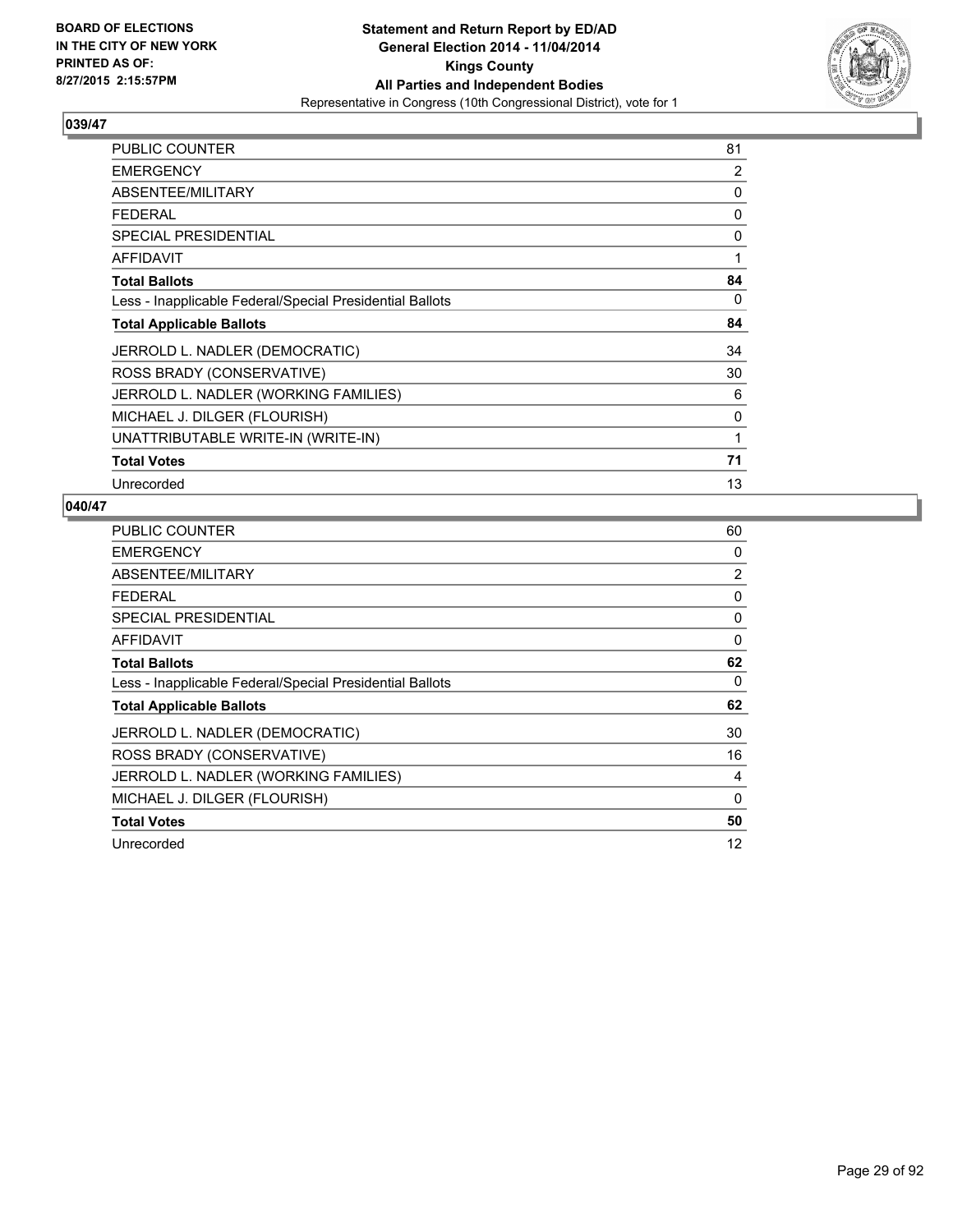

| <b>PUBLIC COUNTER</b>                                    | 58 |
|----------------------------------------------------------|----|
| <b>EMERGENCY</b>                                         | 0  |
| ABSENTEE/MILITARY                                        | 3  |
| <b>FEDERAL</b>                                           | 0  |
| <b>SPECIAL PRESIDENTIAL</b>                              | 0  |
| <b>AFFIDAVIT</b>                                         | 0  |
| <b>Total Ballots</b>                                     | 61 |
| Less - Inapplicable Federal/Special Presidential Ballots | 0  |
| <b>Total Applicable Ballots</b>                          | 61 |
| JERROLD L. NADLER (DEMOCRATIC)                           | 19 |
| ROSS BRADY (CONSERVATIVE)                                | 20 |
| JERROLD L. NADLER (WORKING FAMILIES)                     | 3  |
| MICHAEL J. DILGER (FLOURISH)                             | 0  |
| UNATTRIBUTABLE WRITE-IN (WRITE-IN)                       | 1  |
| <b>Total Votes</b>                                       | 43 |
| Unrecorded                                               | 18 |

| PUBLIC COUNTER                                           | 124 |
|----------------------------------------------------------|-----|
| <b>EMERGENCY</b>                                         | 0   |
| ABSENTEE/MILITARY                                        | 10  |
| <b>FEDERAL</b>                                           | 0   |
| <b>SPECIAL PRESIDENTIAL</b>                              | 0   |
| <b>AFFIDAVIT</b>                                         | 0   |
| <b>Total Ballots</b>                                     | 134 |
| Less - Inapplicable Federal/Special Presidential Ballots | 0   |
| <b>Total Applicable Ballots</b>                          | 134 |
| JERROLD L. NADLER (DEMOCRATIC)                           | 53  |
| ROSS BRADY (CONSERVATIVE)                                | 23  |
| JERROLD L. NADLER (WORKING FAMILIES)                     | 6   |
| MICHAEL J. DILGER (FLOURISH)                             | 1   |
| DOMENIC M. RECCHIA JR. (WRITE-IN)                        | 2   |
| <b>Total Votes</b>                                       | 85  |
| Unrecorded                                               | 49  |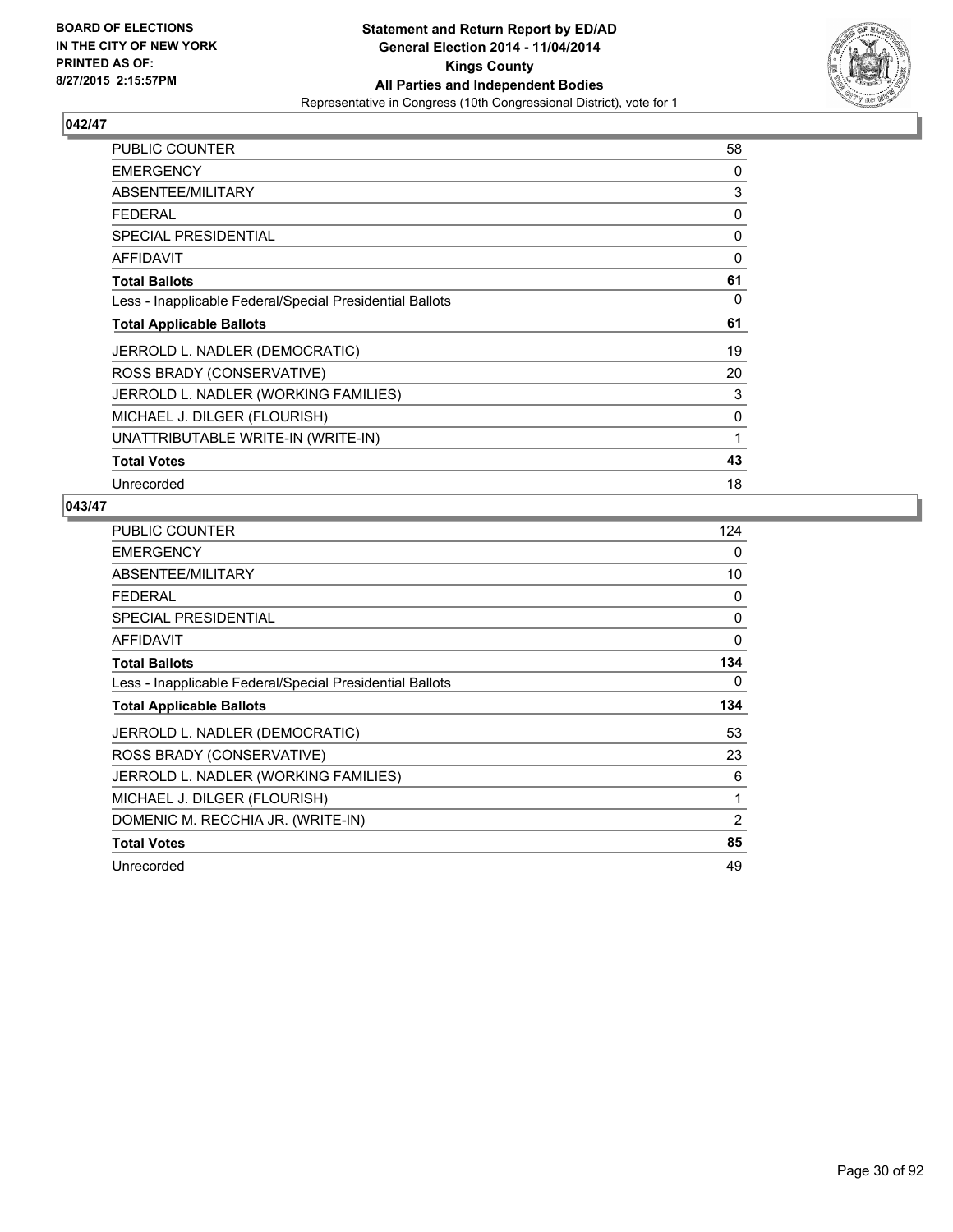

| <b>PUBLIC COUNTER</b>                                    | 183         |
|----------------------------------------------------------|-------------|
| <b>EMERGENCY</b>                                         | 0           |
| ABSENTEE/MILITARY                                        | 6           |
| <b>FEDERAL</b>                                           | 0           |
| <b>SPECIAL PRESIDENTIAL</b>                              | 0           |
| AFFIDAVIT                                                | 1           |
| <b>Total Ballots</b>                                     | 190         |
| Less - Inapplicable Federal/Special Presidential Ballots | 0           |
| <b>Total Applicable Ballots</b>                          | 190         |
| JERROLD L. NADLER (DEMOCRATIC)                           | 101         |
| ROSS BRADY (CONSERVATIVE)                                | 35          |
| JERROLD L. NADLER (WORKING FAMILIES)                     | 9           |
| MICHAEL J. DILGER (FLOURISH)                             | $\mathbf 0$ |
| <b>Total Votes</b>                                       | 145         |
| Unrecorded                                               | 45          |

| <b>PUBLIC COUNTER</b>                                    | 133 |
|----------------------------------------------------------|-----|
| <b>EMERGENCY</b>                                         | 0   |
| ABSENTEE/MILITARY                                        | 5   |
| <b>FEDERAL</b>                                           | 0   |
| <b>SPECIAL PRESIDENTIAL</b>                              | 0   |
| <b>AFFIDAVIT</b>                                         | 1   |
| <b>Total Ballots</b>                                     | 139 |
| Less - Inapplicable Federal/Special Presidential Ballots | 0   |
| <b>Total Applicable Ballots</b>                          | 139 |
| JERROLD L. NADLER (DEMOCRATIC)                           | 55  |
| ROSS BRADY (CONSERVATIVE)                                | 28  |
| JERROLD L. NADLER (WORKING FAMILIES)                     | 6   |
| MICHAEL J. DILGER (FLOURISH)                             | 1   |
| <b>Total Votes</b>                                       | 90  |
| Unrecorded                                               | 49  |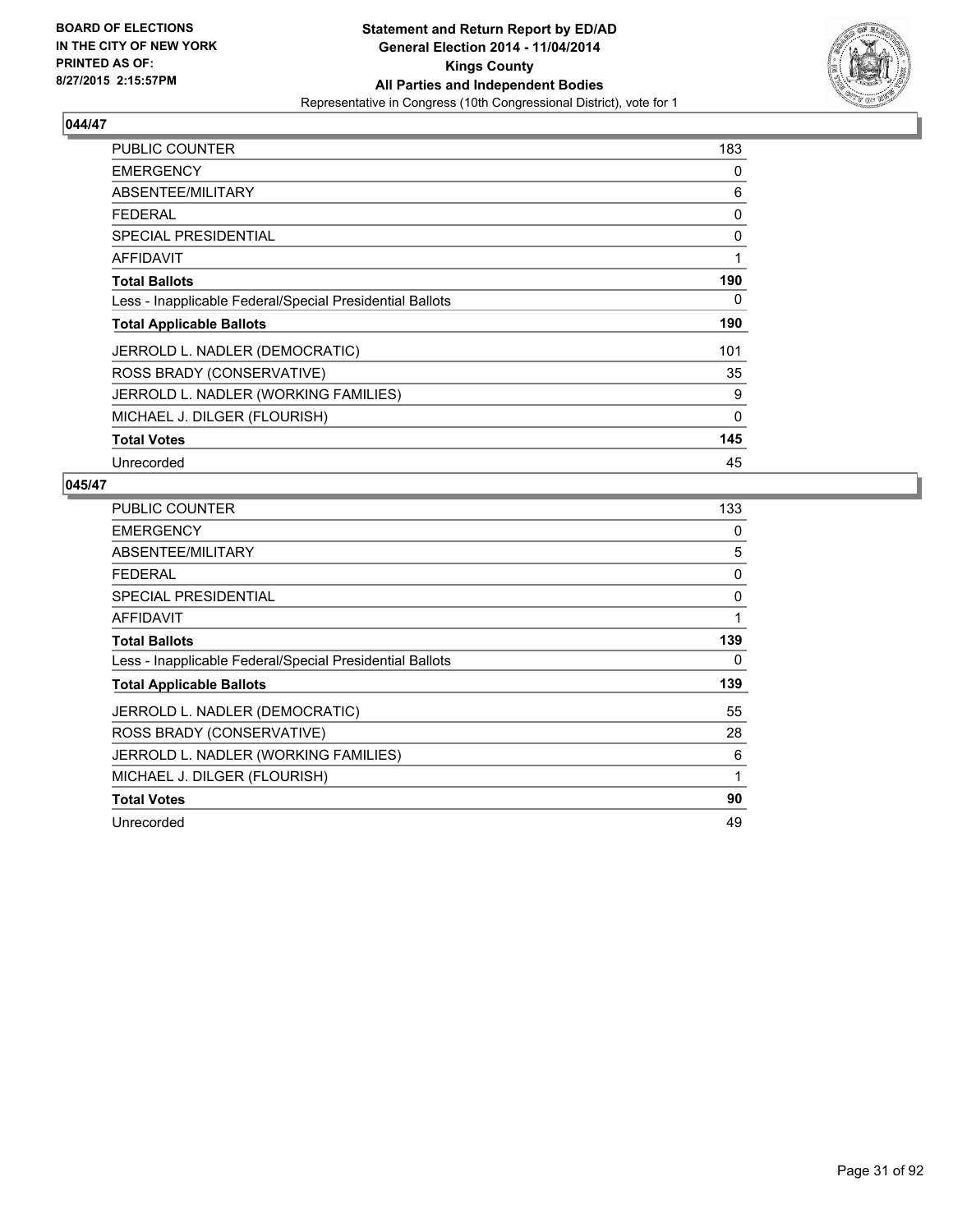

| <b>PUBLIC COUNTER</b>                                    | 166            |
|----------------------------------------------------------|----------------|
| <b>EMERGENCY</b>                                         | 0              |
| ABSENTEE/MILITARY                                        | 3              |
| <b>FEDERAL</b>                                           | $\overline{2}$ |
| <b>SPECIAL PRESIDENTIAL</b>                              | 0              |
| <b>AFFIDAVIT</b>                                         | 4              |
| <b>Total Ballots</b>                                     | 175            |
| Less - Inapplicable Federal/Special Presidential Ballots | 0              |
| <b>Total Applicable Ballots</b>                          | 175            |
| JERROLD L. NADLER (DEMOCRATIC)                           | 74             |
| ROSS BRADY (CONSERVATIVE)                                | 34             |
| JERROLD L. NADLER (WORKING FAMILIES)                     | 8              |
| MICHAEL J. DILGER (FLOURISH)                             | 1              |
| DOMENIC M. RECCHIA JR. (WRITE-IN)                        | 1              |
| <b>Total Votes</b>                                       | 118            |
| Unrecorded                                               | 57             |

| <b>PUBLIC COUNTER</b>                                    | 204 |
|----------------------------------------------------------|-----|
| <b>EMERGENCY</b>                                         | 0   |
| ABSENTEE/MILITARY                                        | 3   |
| <b>FEDERAL</b>                                           | 1   |
| <b>SPECIAL PRESIDENTIAL</b>                              | 0   |
| <b>AFFIDAVIT</b>                                         | 4   |
| <b>Total Ballots</b>                                     | 212 |
| Less - Inapplicable Federal/Special Presidential Ballots | 0   |
| <b>Total Applicable Ballots</b>                          | 212 |
| JERROLD L. NADLER (DEMOCRATIC)                           | 73  |
| ROSS BRADY (CONSERVATIVE)                                | 59  |
| JERROLD L. NADLER (WORKING FAMILIES)                     | 11  |
| MICHAEL J. DILGER (FLOURISH)                             | 0   |
| <b>Total Votes</b>                                       | 143 |
| Unrecorded                                               | 69  |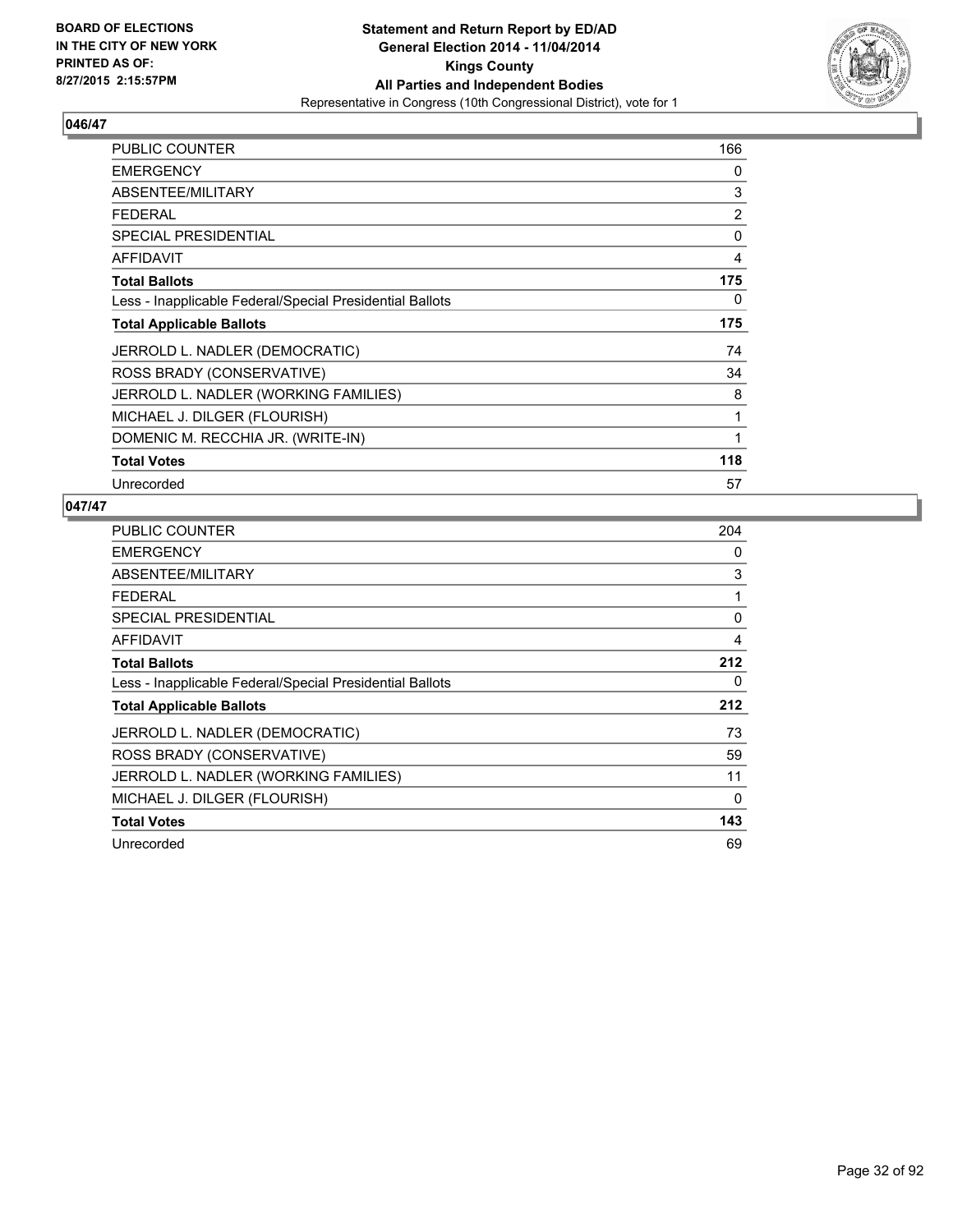

| <b>PUBLIC COUNTER</b>                                    | 199            |
|----------------------------------------------------------|----------------|
| <b>EMERGENCY</b>                                         | 0              |
| ABSENTEE/MILITARY                                        | 8              |
| <b>FEDERAL</b>                                           | 0              |
| <b>SPECIAL PRESIDENTIAL</b>                              | 0              |
| <b>AFFIDAVIT</b>                                         | $\overline{2}$ |
| <b>Total Ballots</b>                                     | 209            |
| Less - Inapplicable Federal/Special Presidential Ballots | 0              |
| <b>Total Applicable Ballots</b>                          | 209            |
| JERROLD L. NADLER (DEMOCRATIC)                           | 89             |
| ROSS BRADY (CONSERVATIVE)                                | 33             |
| JERROLD L. NADLER (WORKING FAMILIES)                     | 16             |
| MICHAEL J. DILGER (FLOURISH)                             | 1              |
| UNATTRIBUTABLE WRITE-IN (WRITE-IN)                       | 1              |
|                                                          |                |
| <b>Total Votes</b>                                       | 140            |

| PUBLIC COUNTER                                           | 117 |
|----------------------------------------------------------|-----|
| <b>EMERGENCY</b>                                         | 6   |
| ABSENTEE/MILITARY                                        | 5   |
| <b>FEDERAL</b>                                           | 1   |
| <b>SPECIAL PRESIDENTIAL</b>                              | 0   |
| <b>AFFIDAVIT</b>                                         | 1   |
| <b>Total Ballots</b>                                     | 130 |
| Less - Inapplicable Federal/Special Presidential Ballots | 0   |
| <b>Total Applicable Ballots</b>                          | 130 |
| JERROLD L. NADLER (DEMOCRATIC)                           | 64  |
| ROSS BRADY (CONSERVATIVE)                                | 22  |
| JERROLD L. NADLER (WORKING FAMILIES)                     | 12  |
| MICHAEL J. DILGER (FLOURISH)                             | 0   |
| MICHAEL GRIMM (WRITE-IN)                                 | 1   |
| <b>Total Votes</b>                                       | 99  |
| Unrecorded                                               | 31  |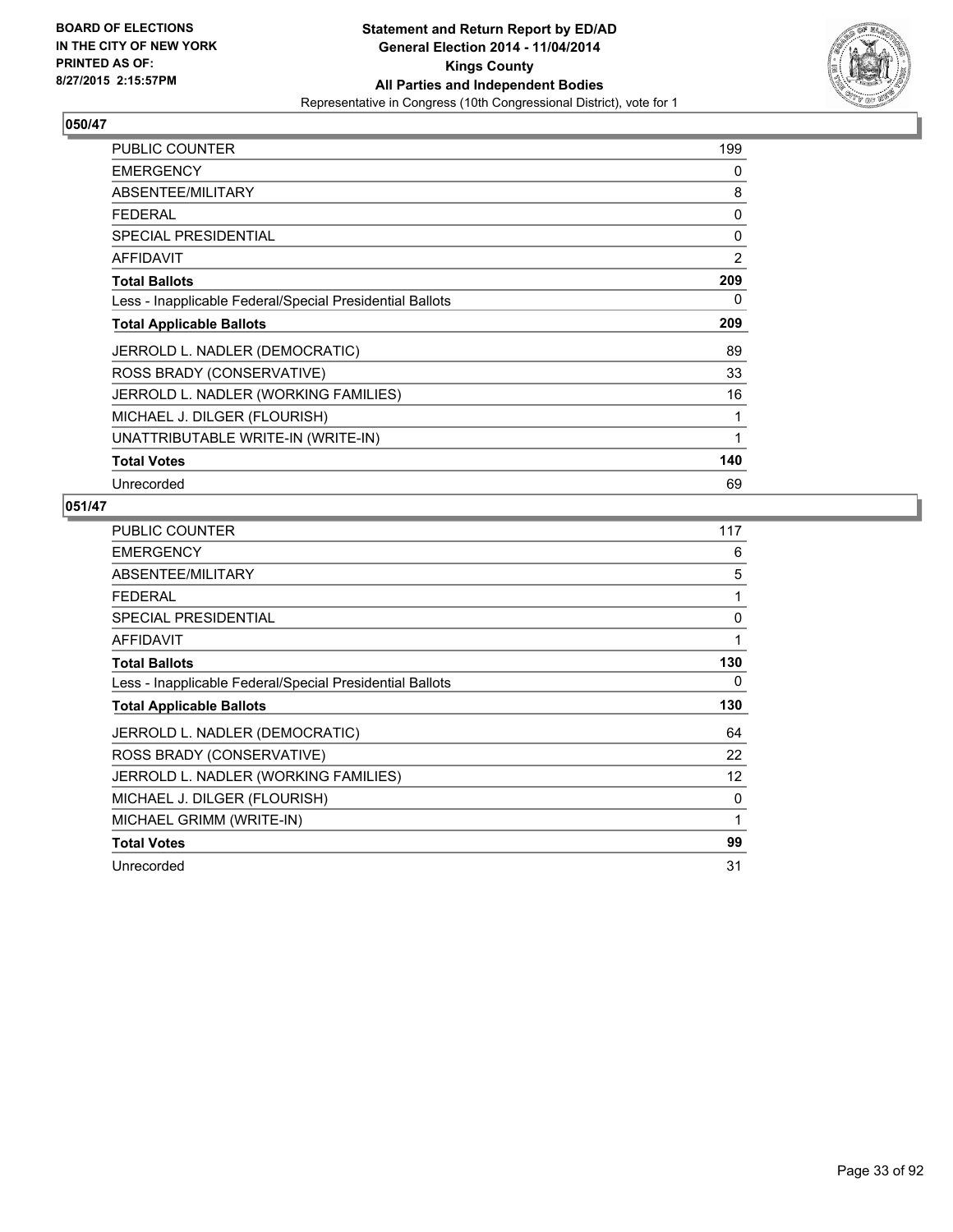

| <b>PUBLIC COUNTER</b>                                    | 82 |
|----------------------------------------------------------|----|
| <b>EMERGENCY</b>                                         | 0  |
| ABSENTEE/MILITARY                                        | 2  |
| <b>FEDERAL</b>                                           | 0  |
| <b>SPECIAL PRESIDENTIAL</b>                              | 0  |
| <b>AFFIDAVIT</b>                                         | 0  |
| <b>Total Ballots</b>                                     | 84 |
| Less - Inapplicable Federal/Special Presidential Ballots | 0  |
| <b>Total Applicable Ballots</b>                          | 84 |
| JERROLD L. NADLER (DEMOCRATIC)                           | 37 |
| ROSS BRADY (CONSERVATIVE)                                | 15 |
| JERROLD L. NADLER (WORKING FAMILIES)                     | 9  |
| MICHAEL J. DILGER (FLOURISH)                             | 1  |
| <b>Total Votes</b>                                       | 62 |
| Unrecorded                                               | 22 |

## **069/47**

| <b>PUBLIC COUNTER</b>                                    | 0 |
|----------------------------------------------------------|---|
| <b>EMERGENCY</b>                                         | 0 |
| ABSENTEE/MILITARY                                        | 0 |
| <b>FEDERAL</b>                                           | 0 |
| SPECIAL PRESIDENTIAL                                     | 0 |
| AFFIDAVIT                                                | 0 |
| <b>Total Ballots</b>                                     | 0 |
| Less - Inapplicable Federal/Special Presidential Ballots | 0 |
| <b>Total Applicable Ballots</b>                          | 0 |
| JERROLD L. NADLER (DEMOCRATIC)                           | 0 |
| ROSS BRADY (CONSERVATIVE)                                | 0 |
| JERROLD L. NADLER (WORKING FAMILIES)                     | 0 |
| MICHAEL J. DILGER (FLOURISH)                             | 0 |
| <b>Total Votes</b>                                       | 0 |

| 0           |
|-------------|
| 0           |
| 0           |
| 0           |
| 0           |
| 0           |
| $\mathbf 0$ |
| 0           |
| 0           |
| 0           |
| 0           |
| 0           |
| 0           |
| 0           |
|             |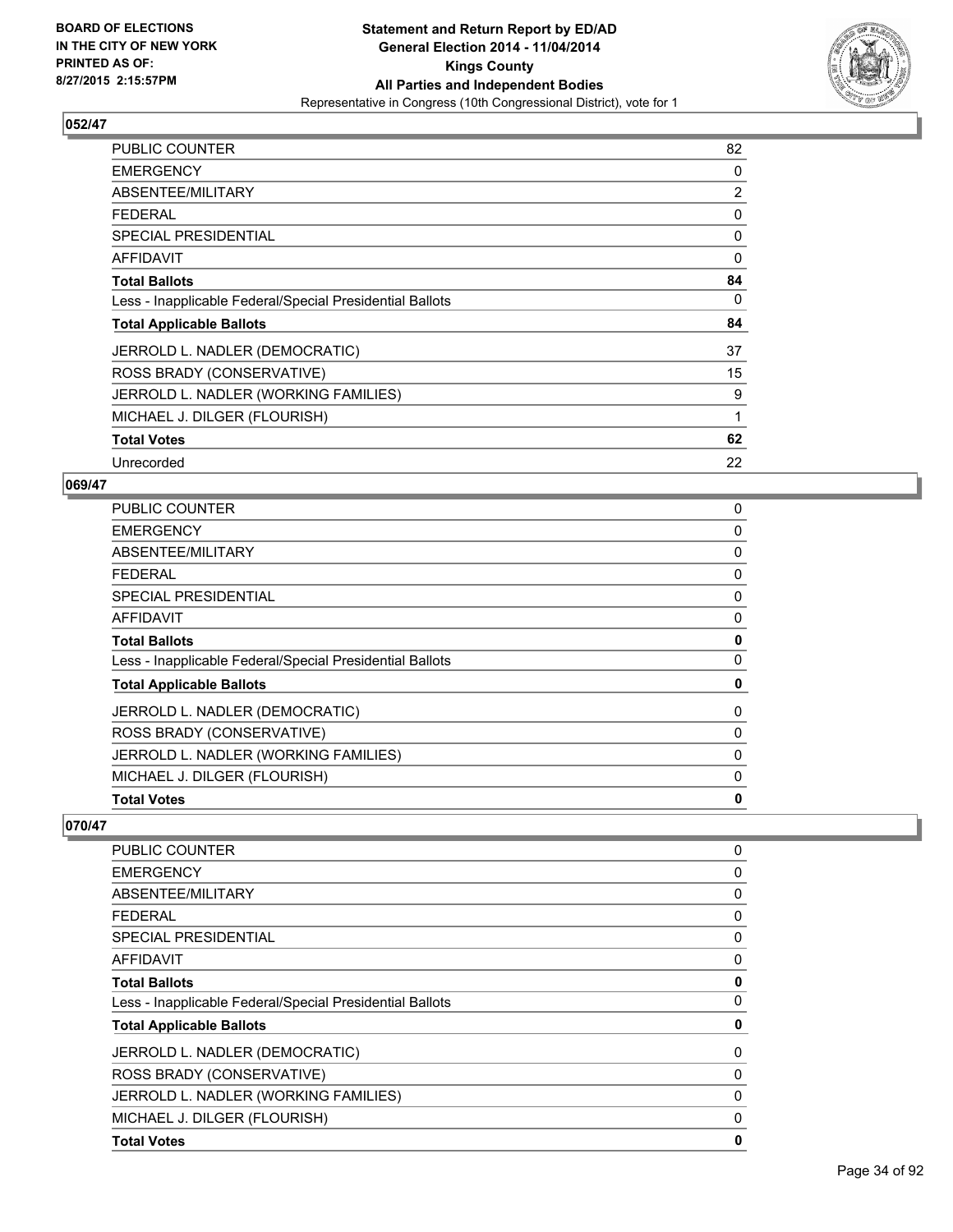

| PUBLIC COUNTER                                           | 71              |
|----------------------------------------------------------|-----------------|
| <b>EMERGENCY</b>                                         | 0               |
| ABSENTEE/MILITARY                                        | 0               |
| <b>FEDERAL</b>                                           | 0               |
| SPECIAL PRESIDENTIAL                                     | 0               |
| AFFIDAVIT                                                | $\overline{2}$  |
| <b>Total Ballots</b>                                     | 73              |
| Less - Inapplicable Federal/Special Presidential Ballots | 0               |
| <b>Total Applicable Ballots</b>                          | 73              |
| JERROLD L. NADLER (DEMOCRATIC)                           | 42              |
| ROSS BRADY (CONSERVATIVE)                                | 12 <sup>°</sup> |
| JERROLD L. NADLER (WORKING FAMILIES)                     | 1               |
| MICHAEL J. DILGER (FLOURISH)                             | 0               |
| ALTER WAGSCHAL (WRITE-IN)                                | 1               |
| SUN WOKONG (WRITE-IN)                                    | 1               |
| <b>Total Votes</b>                                       | 57              |
| Unrecorded                                               | 16              |

| <b>PUBLIC COUNTER</b>                                    | 276 |
|----------------------------------------------------------|-----|
| <b>EMERGENCY</b>                                         | 0   |
| ABSENTEE/MILITARY                                        | 3   |
| <b>FEDERAL</b>                                           | 1   |
| <b>SPECIAL PRESIDENTIAL</b>                              | 0   |
| AFFIDAVIT                                                | 0   |
| <b>Total Ballots</b>                                     | 280 |
| Less - Inapplicable Federal/Special Presidential Ballots | 0   |
| <b>Total Applicable Ballots</b>                          | 280 |
| JERROLD L. NADLER (DEMOCRATIC)                           | 160 |
| ROSS BRADY (CONSERVATIVE)                                | 53  |
| JERROLD L. NADLER (WORKING FAMILIES)                     | 14  |
| MICHAEL J. DILGER (FLOURISH)                             | 0   |
| <b>Total Votes</b>                                       | 227 |
| Unrecorded                                               | 53  |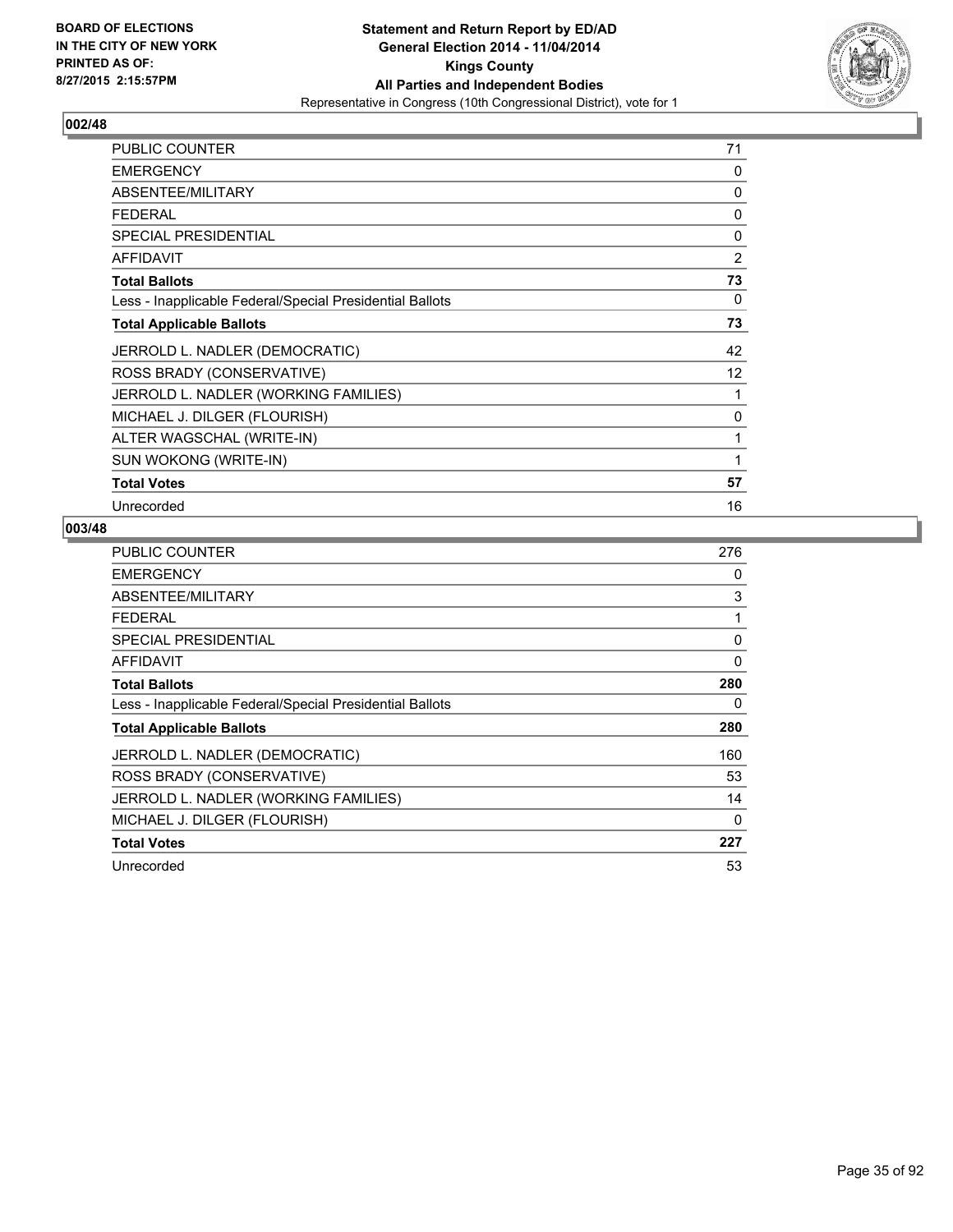

| <b>PUBLIC COUNTER</b>                                    | 255 |
|----------------------------------------------------------|-----|
| <b>EMERGENCY</b>                                         | 3   |
| ABSENTEE/MILITARY                                        | 16  |
| <b>FEDERAL</b>                                           | 1   |
| <b>SPECIAL PRESIDENTIAL</b>                              | 0   |
| AFFIDAVIT                                                | 4   |
| <b>Total Ballots</b>                                     | 279 |
| Less - Inapplicable Federal/Special Presidential Ballots | 0   |
| <b>Total Applicable Ballots</b>                          | 279 |
| JERROLD L. NADLER (DEMOCRATIC)                           | 155 |
| ROSS BRADY (CONSERVATIVE)                                | 36  |
| JERROLD L. NADLER (WORKING FAMILIES)                     | 18  |
| MICHAEL J. DILGER (FLOURISH)                             | 2   |
| AVIGDOR MILLER (WRITE-IN)                                | 1   |
| <b>Total Votes</b>                                       | 212 |
| Unrecorded                                               | 67  |

| PUBLIC COUNTER                                           | 319 |
|----------------------------------------------------------|-----|
| <b>EMERGENCY</b>                                         | 0   |
| ABSENTEE/MILITARY                                        | 0   |
| <b>FEDERAL</b>                                           | 3   |
| <b>SPECIAL PRESIDENTIAL</b>                              | 0   |
| <b>AFFIDAVIT</b>                                         | 3   |
| <b>Total Ballots</b>                                     | 325 |
| Less - Inapplicable Federal/Special Presidential Ballots | 0   |
| <b>Total Applicable Ballots</b>                          | 325 |
| JERROLD L. NADLER (DEMOCRATIC)                           | 191 |
| ROSS BRADY (CONSERVATIVE)                                | 52  |
| JERROLD L. NADLER (WORKING FAMILIES)                     | 12  |
| MICHAEL J. DILGER (FLOURISH)                             | 0   |
| UNATTRIBUTABLE WRITE-IN (WRITE-IN)                       | 1   |
| <b>Total Votes</b>                                       | 256 |
| Unrecorded                                               | 69  |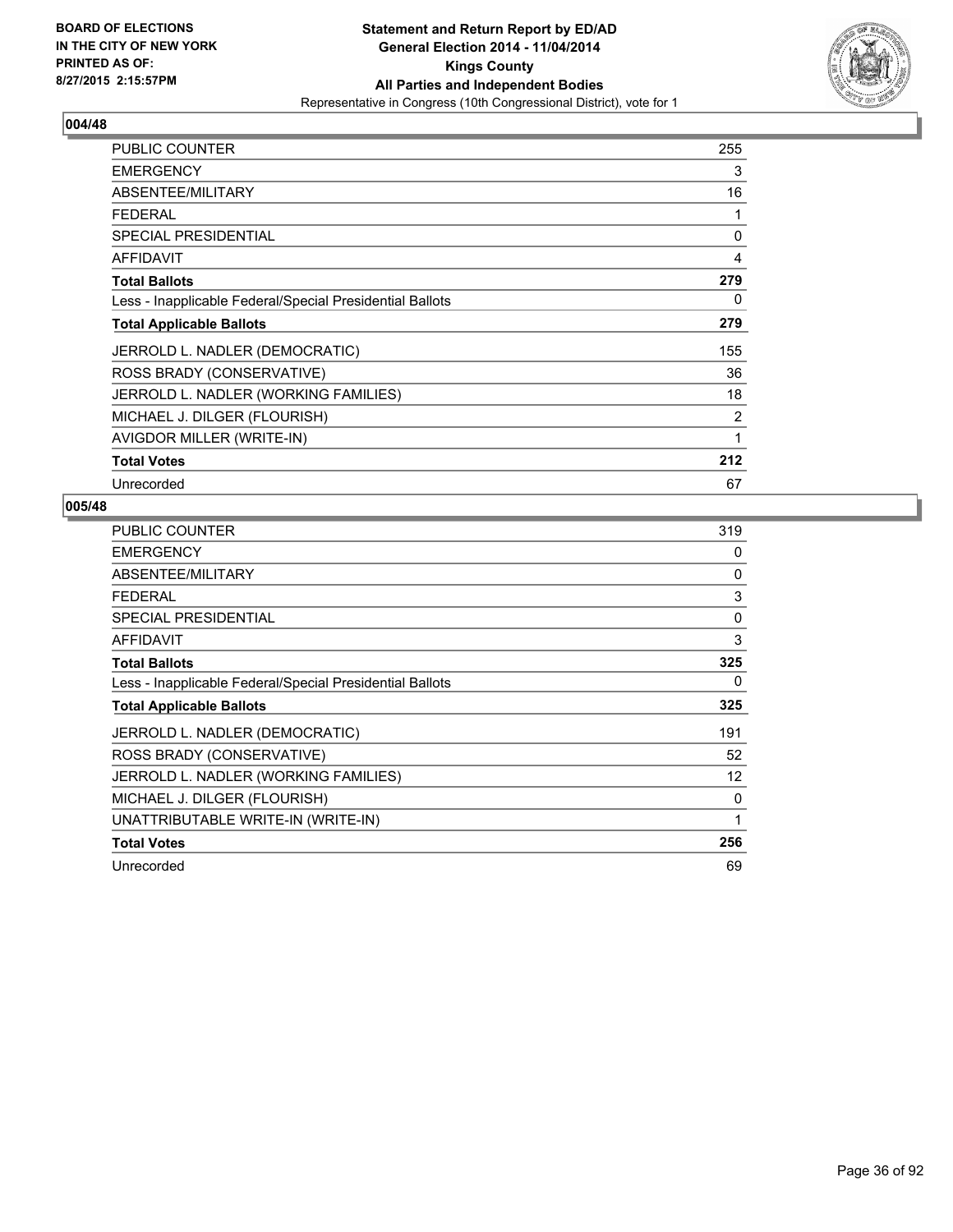

| <b>PUBLIC COUNTER</b>                                    | 240            |
|----------------------------------------------------------|----------------|
| <b>EMERGENCY</b>                                         | 0              |
| ABSENTEE/MILITARY                                        | $\overline{2}$ |
| <b>FEDERAL</b>                                           | 0              |
| <b>SPECIAL PRESIDENTIAL</b>                              | 0              |
| <b>AFFIDAVIT</b>                                         | $\overline{2}$ |
| <b>Total Ballots</b>                                     | 244            |
| Less - Inapplicable Federal/Special Presidential Ballots | 0              |
| <b>Total Applicable Ballots</b>                          | 244            |
| JERROLD L. NADLER (DEMOCRATIC)                           | 161            |
| ROSS BRADY (CONSERVATIVE)                                | 39             |
| JERROLD L. NADLER (WORKING FAMILIES)                     | 12             |
| MICHAEL J. DILGER (FLOURISH)                             | 1              |
| AVIGDOR MILLER (WRITE-IN)                                | 1              |
| <b>Total Votes</b>                                       | 214            |
| Unrecorded                                               | 30             |

| PUBLIC COUNTER                                           | 263            |
|----------------------------------------------------------|----------------|
| <b>EMERGENCY</b>                                         | 0              |
| ABSENTEE/MILITARY                                        | $\overline{2}$ |
| <b>FEDERAL</b>                                           | $\overline{2}$ |
| <b>SPECIAL PRESIDENTIAL</b>                              | 0              |
| <b>AFFIDAVIT</b>                                         | 0              |
| <b>Total Ballots</b>                                     | 267            |
| Less - Inapplicable Federal/Special Presidential Ballots | 0              |
| <b>Total Applicable Ballots</b>                          | 267            |
| JERROLD L. NADLER (DEMOCRATIC)                           | 138            |
| ROSS BRADY (CONSERVATIVE)                                | 53             |
| JERROLD L. NADLER (WORKING FAMILIES)                     | 22             |
| MICHAEL J. DILGER (FLOURISH)                             | 1              |
| AVIGDOR MILLER (WRITE-IN)                                | 1              |
| <b>Total Votes</b>                                       | 215            |
| Unrecorded                                               | 52             |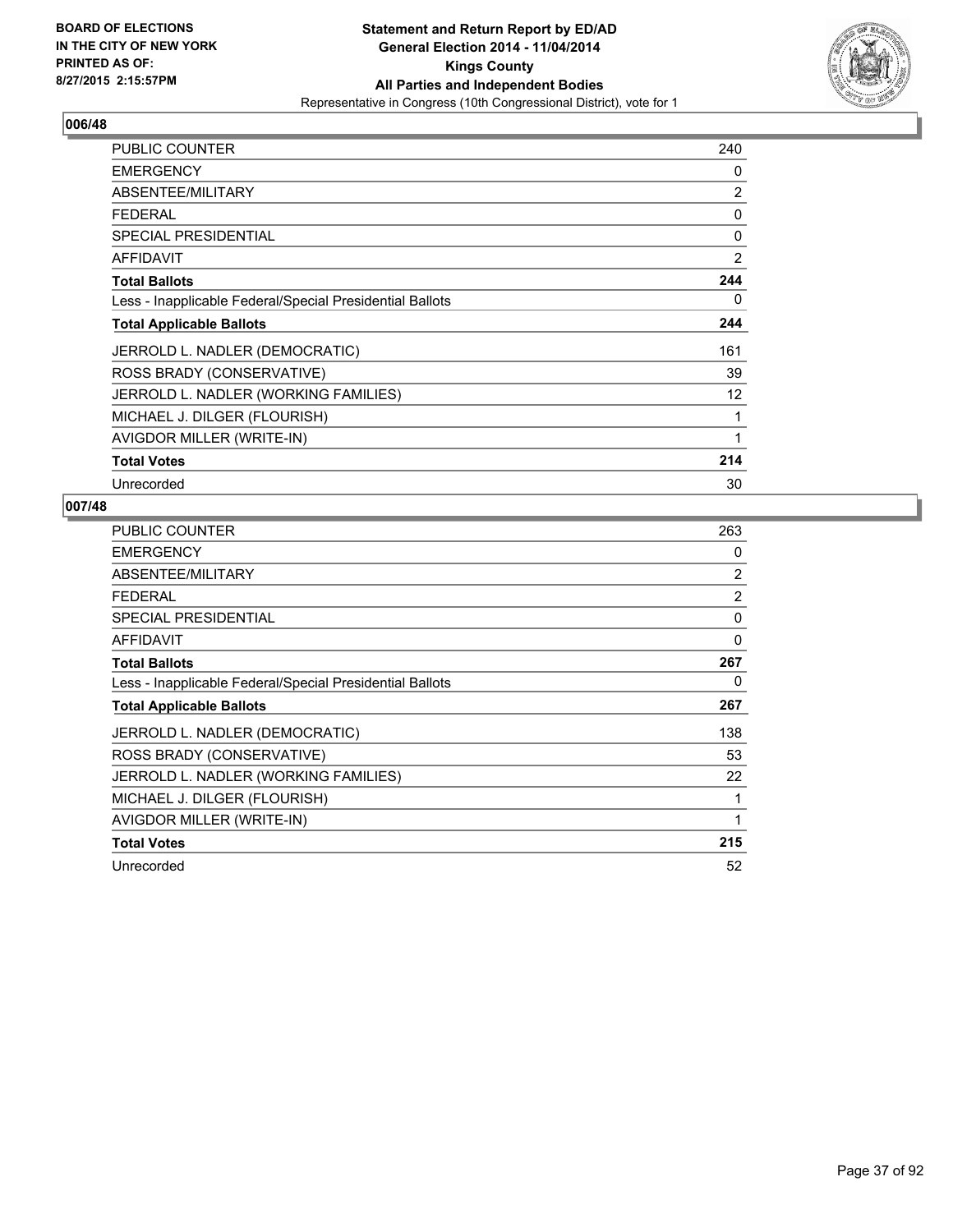

| <b>PUBLIC COUNTER</b>                                    | 57       |
|----------------------------------------------------------|----------|
| <b>EMERGENCY</b>                                         | 0        |
| ABSENTEE/MILITARY                                        | 1        |
| <b>FEDERAL</b>                                           | 0        |
| <b>SPECIAL PRESIDENTIAL</b>                              | 0        |
| <b>AFFIDAVIT</b>                                         | 1        |
| <b>Total Ballots</b>                                     | 59       |
| Less - Inapplicable Federal/Special Presidential Ballots | 0        |
| <b>Total Applicable Ballots</b>                          | 59       |
| JERROLD L. NADLER (DEMOCRATIC)                           | 38       |
| ROSS BRADY (CONSERVATIVE)                                | 12       |
| JERROLD L. NADLER (WORKING FAMILIES)                     | 3        |
| MICHAEL J. DILGER (FLOURISH)                             | $\Omega$ |
| <b>Total Votes</b>                                       | 53       |
| Unrecorded                                               | 6        |

| <b>PUBLIC COUNTER</b>                                    | 339 |
|----------------------------------------------------------|-----|
| <b>EMERGENCY</b>                                         | 0   |
| ABSENTEE/MILITARY                                        | 8   |
| <b>FEDERAL</b>                                           | 1   |
| <b>SPECIAL PRESIDENTIAL</b>                              | 0   |
| AFFIDAVIT                                                | 5   |
| <b>Total Ballots</b>                                     | 353 |
| Less - Inapplicable Federal/Special Presidential Ballots | 0   |
| <b>Total Applicable Ballots</b>                          | 353 |
| JERROLD L. NADLER (DEMOCRATIC)                           | 204 |
| ROSS BRADY (CONSERVATIVE)                                | 70  |
| JERROLD L. NADLER (WORKING FAMILIES)                     | 15  |
| MICHAEL J. DILGER (FLOURISH)                             | 0   |
| DAVID GREENFELD (WRITE-IN)                               | 1   |
| <b>Total Votes</b>                                       | 290 |
| Unrecorded                                               | 63  |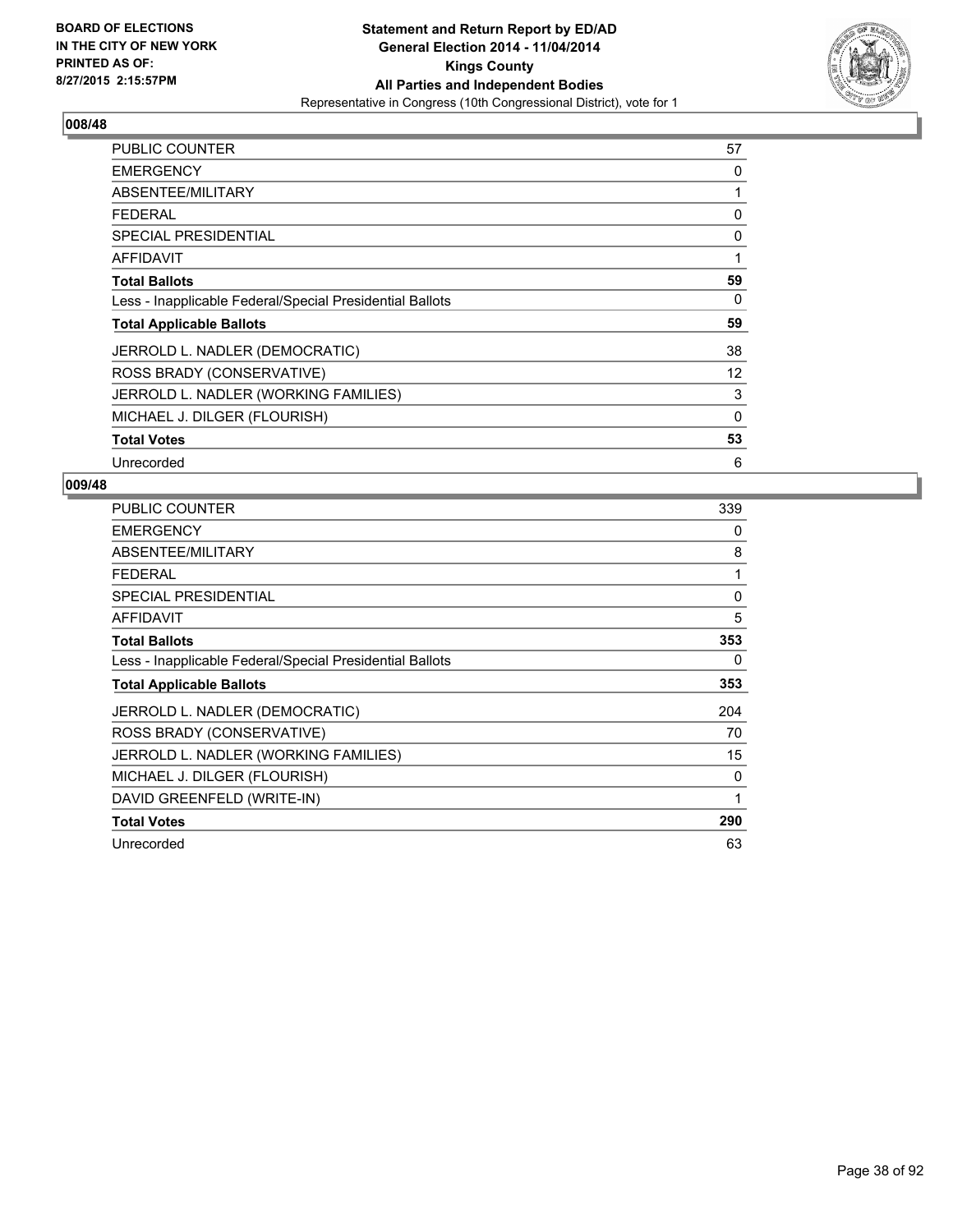

| PUBLIC COUNTER                                           | 373             |
|----------------------------------------------------------|-----------------|
| <b>EMERGENCY</b>                                         | 0               |
| ABSENTEE/MILITARY                                        | 2               |
| <b>FEDERAL</b>                                           | 2               |
| <b>SPECIAL PRESIDENTIAL</b>                              | 0               |
| AFFIDAVIT                                                | 11              |
| <b>Total Ballots</b>                                     | 388             |
| Less - Inapplicable Federal/Special Presidential Ballots | 0               |
| <b>Total Applicable Ballots</b>                          | 388             |
| JERROLD L. NADLER (DEMOCRATIC)                           | 243             |
| ROSS BRADY (CONSERVATIVE)                                | 60              |
| JERROLD L. NADLER (WORKING FAMILIES)                     | 12 <sup>°</sup> |
| MICHAEL J. DILGER (FLOURISH)                             | 1               |
| AVIGDOR MILLER (WRITE-IN)                                | 1               |
| <b>Total Votes</b>                                       | 317             |
| Unrecorded                                               | 71              |

| PUBLIC COUNTER                                           | 288      |
|----------------------------------------------------------|----------|
| <b>EMERGENCY</b>                                         | 0        |
| ABSENTEE/MILITARY                                        | 1        |
| <b>FEDERAL</b>                                           | 0        |
| <b>SPECIAL PRESIDENTIAL</b>                              | 0        |
| <b>AFFIDAVIT</b>                                         | 7        |
| <b>Total Ballots</b>                                     | 296      |
| Less - Inapplicable Federal/Special Presidential Ballots | 0        |
| <b>Total Applicable Ballots</b>                          | 296      |
| JERROLD L. NADLER (DEMOCRATIC)                           | 198      |
| ROSS BRADY (CONSERVATIVE)                                | 33       |
| JERROLD L. NADLER (WORKING FAMILIES)                     | 5        |
| MICHAEL J. DILGER (FLOURISH)                             | $\Omega$ |
| <b>Total Votes</b>                                       | 236      |
| Unrecorded                                               | 60       |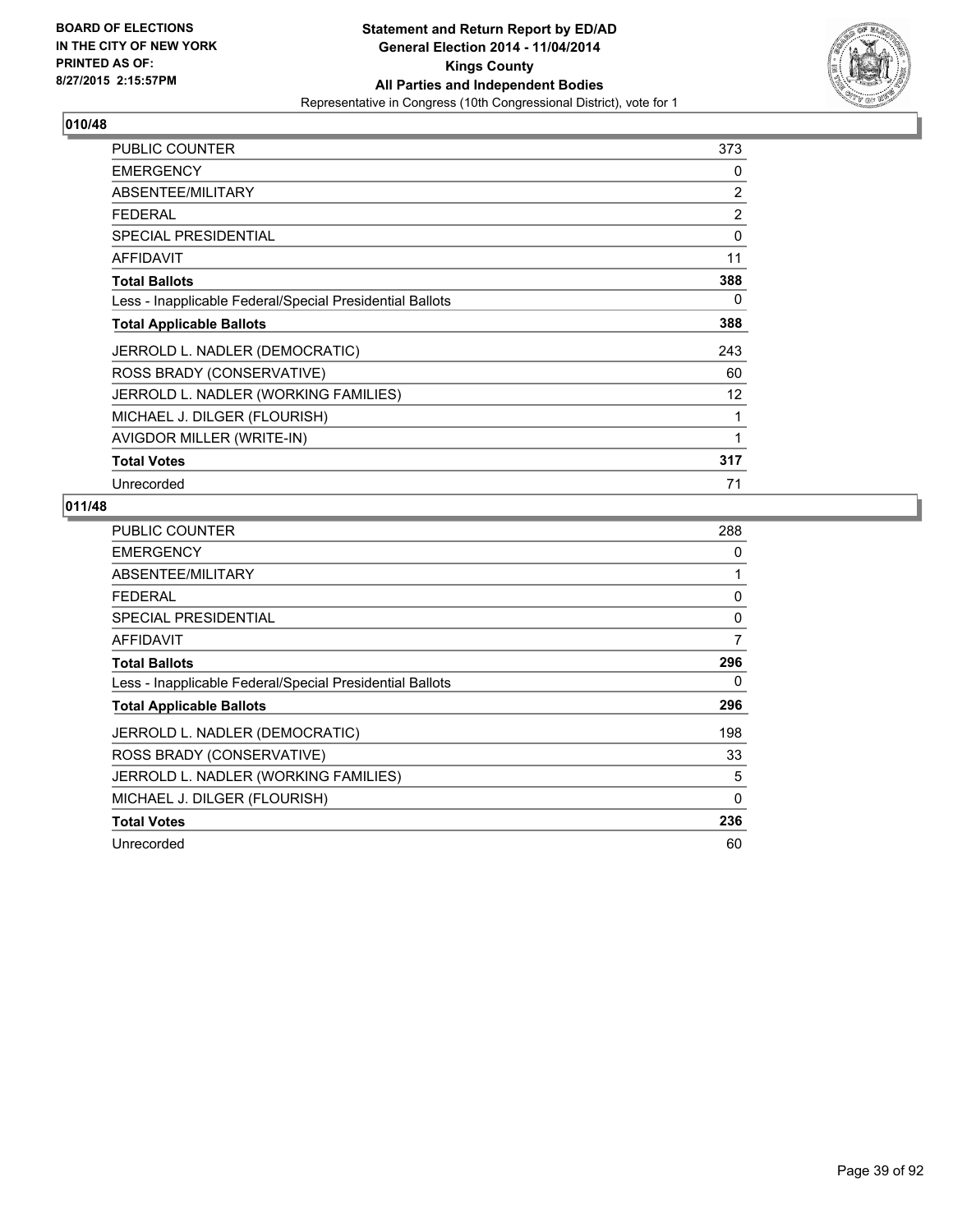

| <b>PUBLIC COUNTER</b>                                    | 368 |
|----------------------------------------------------------|-----|
| <b>EMERGENCY</b>                                         | 0   |
| ABSENTEE/MILITARY                                        | 0   |
| <b>FEDERAL</b>                                           | 0   |
| <b>SPECIAL PRESIDENTIAL</b>                              | 0   |
| <b>AFFIDAVIT</b>                                         | 1   |
| <b>Total Ballots</b>                                     | 369 |
| Less - Inapplicable Federal/Special Presidential Ballots | 0   |
| <b>Total Applicable Ballots</b>                          | 369 |
| JERROLD L. NADLER (DEMOCRATIC)                           | 242 |
| ROSS BRADY (CONSERVATIVE)                                | 39  |
| JERROLD L. NADLER (WORKING FAMILIES)                     | 12  |
| MICHAEL J. DILGER (FLOURISH)                             | 0   |
| <b>Total Votes</b>                                       | 293 |
| Unrecorded                                               | 76  |

| PUBLIC COUNTER                                           | 383 |
|----------------------------------------------------------|-----|
| <b>EMERGENCY</b>                                         | 0   |
| ABSENTEE/MILITARY                                        | 5   |
| <b>FEDERAL</b>                                           | 4   |
| <b>SPECIAL PRESIDENTIAL</b>                              | 0   |
| <b>AFFIDAVIT</b>                                         | 5   |
| <b>Total Ballots</b>                                     | 397 |
| Less - Inapplicable Federal/Special Presidential Ballots | 0   |
| <b>Total Applicable Ballots</b>                          | 397 |
| JERROLD L. NADLER (DEMOCRATIC)                           | 249 |
| ROSS BRADY (CONSERVATIVE)                                | 57  |
| JERROLD L. NADLER (WORKING FAMILIES)                     | 15  |
| MICHAEL J. DILGER (FLOURISH)                             | 1   |
| AVIGDOR MILLER (WRITE-IN)                                | 3   |
| UNATTRIBUTABLE WRITE-IN (WRITE-IN)                       | 1   |
| <b>Total Votes</b>                                       | 326 |
| Unrecorded                                               | 71  |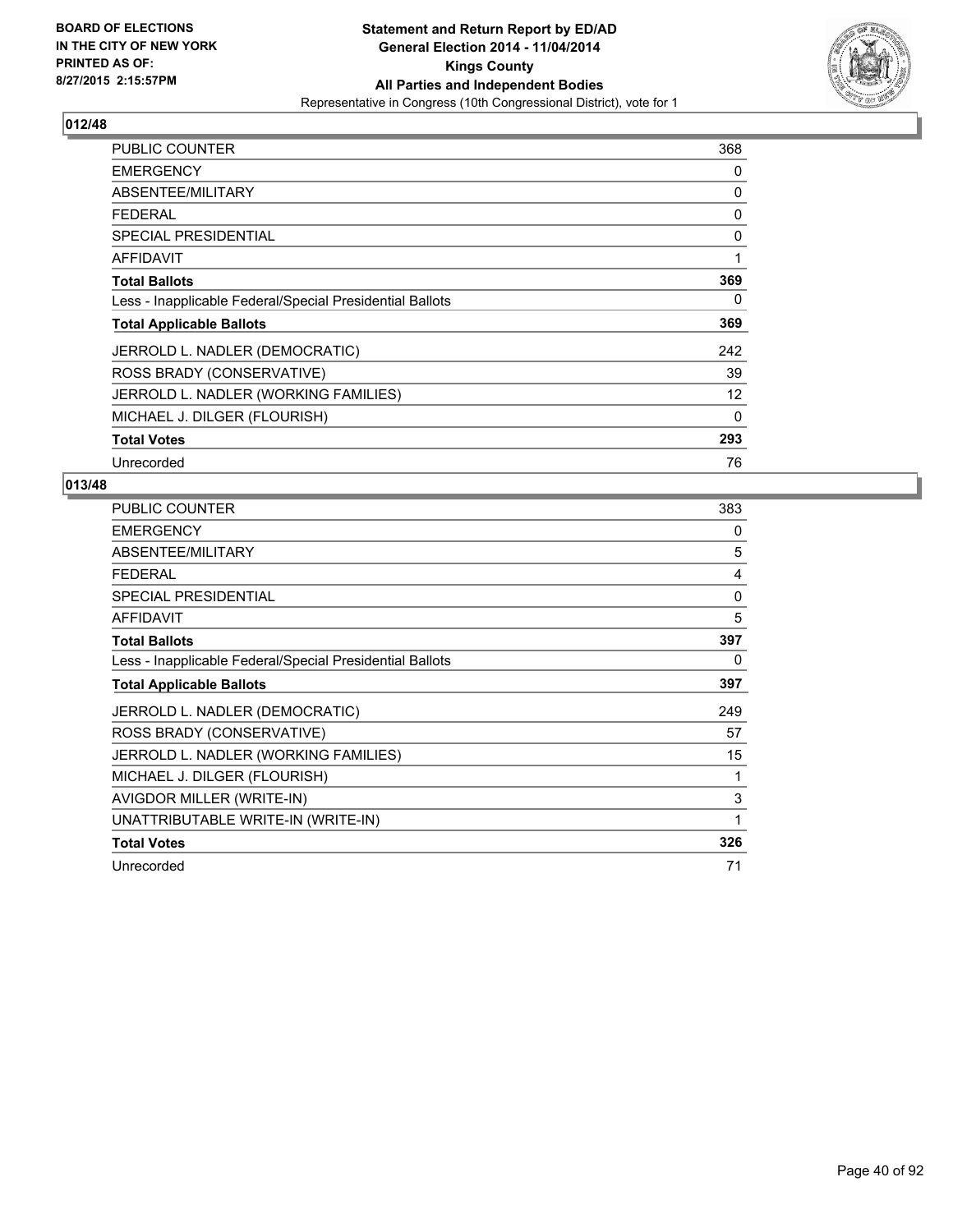

| <b>PUBLIC COUNTER</b>                                    | 316 |
|----------------------------------------------------------|-----|
| <b>EMERGENCY</b>                                         | 0   |
| ABSENTEE/MILITARY                                        | 1   |
| <b>FEDERAL</b>                                           | 2   |
| <b>SPECIAL PRESIDENTIAL</b>                              | 0   |
| <b>AFFIDAVIT</b>                                         | 10  |
| <b>Total Ballots</b>                                     | 329 |
| Less - Inapplicable Federal/Special Presidential Ballots | 0   |
| <b>Total Applicable Ballots</b>                          | 329 |
| JERROLD L. NADLER (DEMOCRATIC)                           | 185 |
| ROSS BRADY (CONSERVATIVE)                                | 73  |
| JERROLD L. NADLER (WORKING FAMILIES)                     | 21  |
| MICHAEL J. DILGER (FLOURISH)                             | 1   |
| <b>Total Votes</b>                                       | 280 |
| Unrecorded                                               | 49  |

| <b>PUBLIC COUNTER</b>                                    | 345 |
|----------------------------------------------------------|-----|
| <b>EMERGENCY</b>                                         | 0   |
| ABSENTEE/MILITARY                                        | 0   |
| <b>FEDERAL</b>                                           | 3   |
| SPECIAL PRESIDENTIAL                                     | 0   |
| AFFIDAVIT                                                | 8   |
| <b>Total Ballots</b>                                     | 356 |
| Less - Inapplicable Federal/Special Presidential Ballots | 0   |
| <b>Total Applicable Ballots</b>                          | 356 |
| JERROLD L. NADLER (DEMOCRATIC)                           | 215 |
| ROSS BRADY (CONSERVATIVE)                                | 39  |
| JERROLD L. NADLER (WORKING FAMILIES)                     | 12  |
| MICHAEL J. DILGER (FLOURISH)                             | 0   |
| <b>Total Votes</b>                                       | 266 |
| Unrecorded                                               | 90  |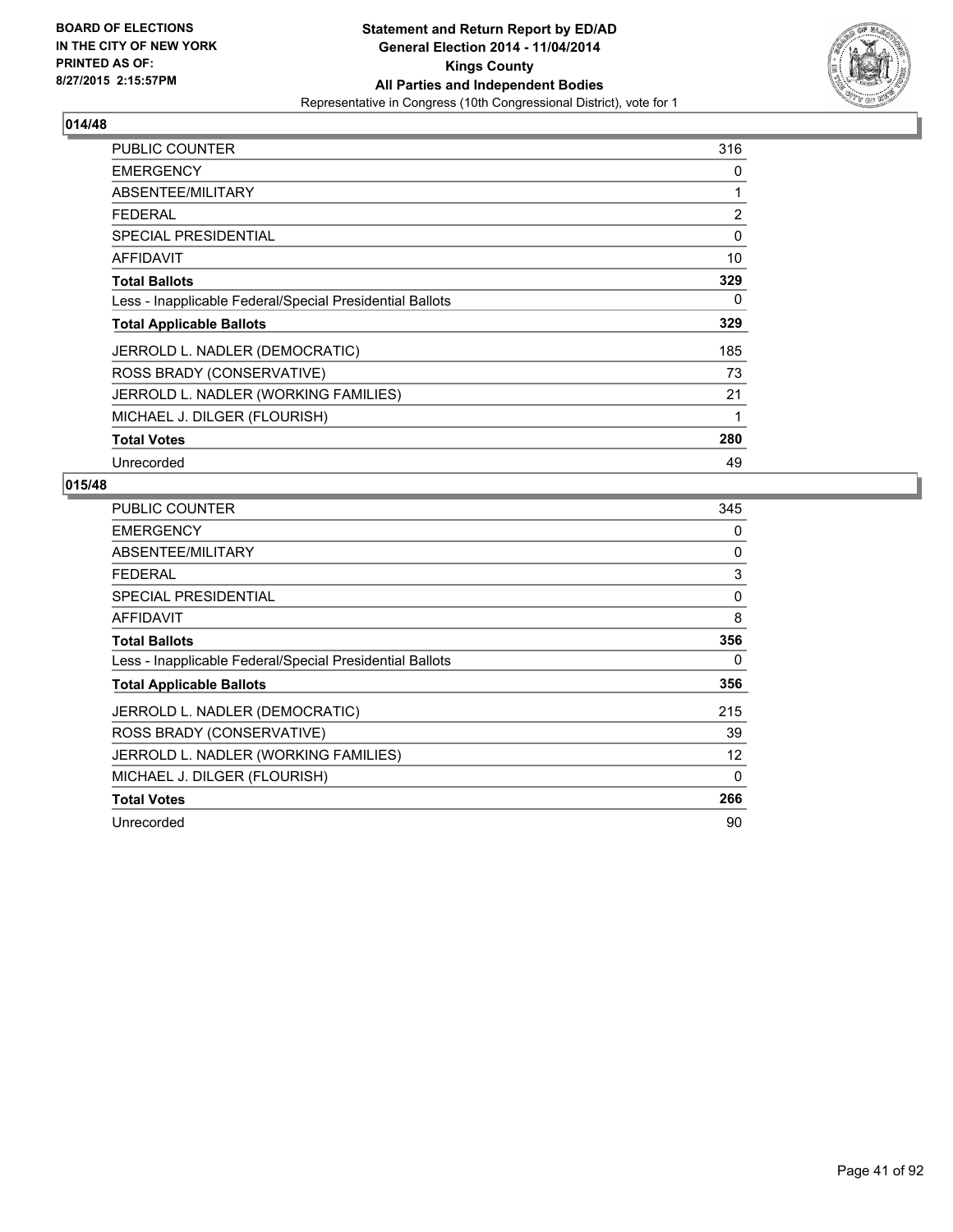

| <b>PUBLIC COUNTER</b>                                    | 292 |
|----------------------------------------------------------|-----|
| <b>EMERGENCY</b>                                         | 0   |
| ABSENTEE/MILITARY                                        | 7   |
| <b>FEDERAL</b>                                           | 1   |
| <b>SPECIAL PRESIDENTIAL</b>                              | 0   |
| <b>AFFIDAVIT</b>                                         | 3   |
| <b>Total Ballots</b>                                     | 303 |
| Less - Inapplicable Federal/Special Presidential Ballots | 0   |
| <b>Total Applicable Ballots</b>                          | 303 |
| JERROLD L. NADLER (DEMOCRATIC)                           | 171 |
| ROSS BRADY (CONSERVATIVE)                                | 62  |
| JERROLD L. NADLER (WORKING FAMILIES)                     | 13  |
| MICHAEL J. DILGER (FLOURISH)                             | 1   |
| <b>Total Votes</b>                                       | 247 |
| Unrecorded                                               | 56  |

| PUBLIC COUNTER                                           | 405 |
|----------------------------------------------------------|-----|
| <b>EMERGENCY</b>                                         | 0   |
| ABSENTEE/MILITARY                                        | 5   |
| <b>FEDERAL</b>                                           | 1   |
| SPECIAL PRESIDENTIAL                                     | 0   |
| <b>AFFIDAVIT</b>                                         | 5   |
| <b>Total Ballots</b>                                     | 416 |
| Less - Inapplicable Federal/Special Presidential Ballots | 0   |
| <b>Total Applicable Ballots</b>                          | 416 |
| JERROLD L. NADLER (DEMOCRATIC)                           | 251 |
| ROSS BRADY (CONSERVATIVE)                                | 80  |
| JERROLD L. NADLER (WORKING FAMILIES)                     | 18  |
| MICHAEL J. DILGER (FLOURISH)                             | 0   |
| <b>Total Votes</b>                                       | 349 |
| Unrecorded                                               | 67  |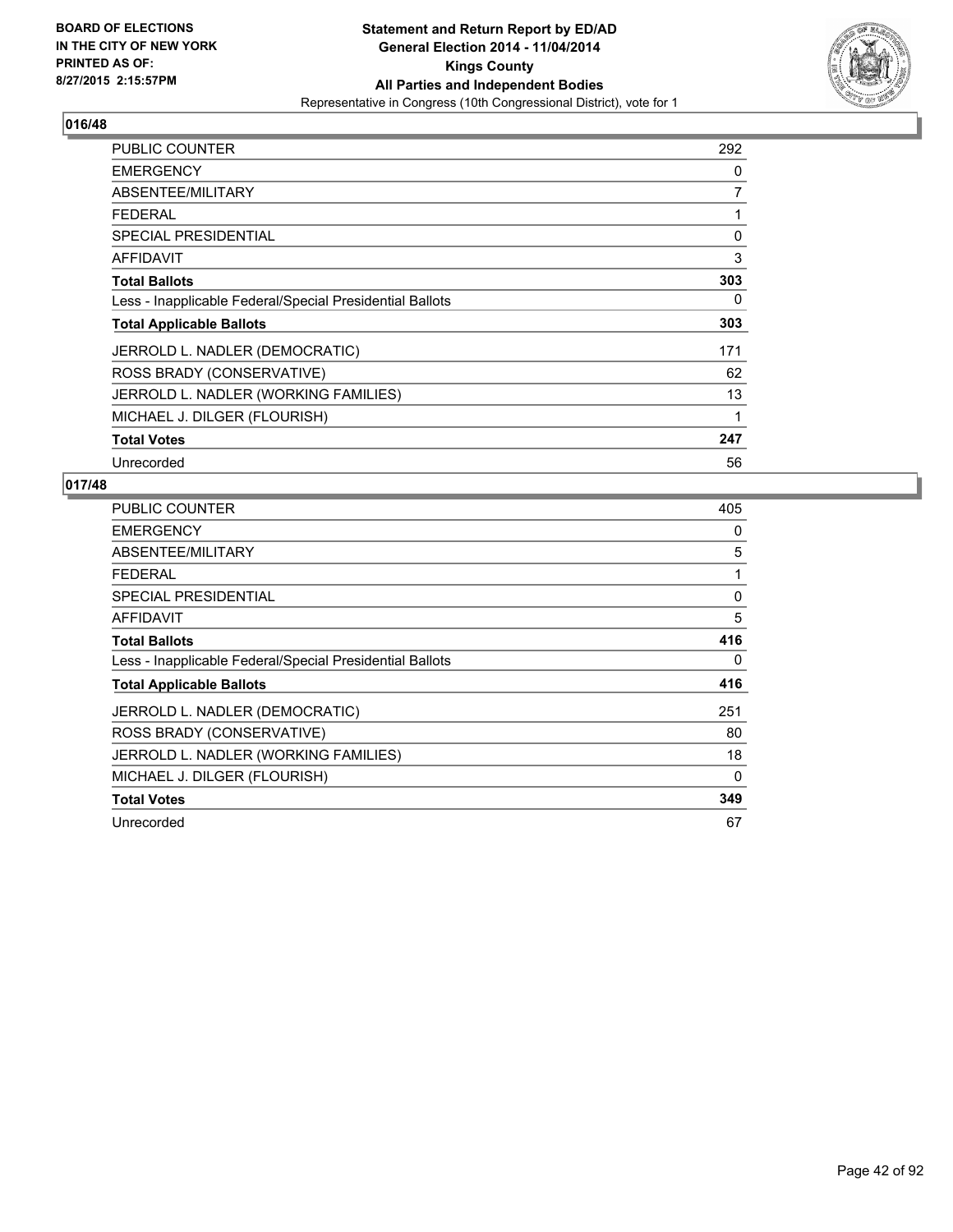

| <b>PUBLIC COUNTER</b>                                    | 453 |
|----------------------------------------------------------|-----|
| <b>EMERGENCY</b>                                         | 0   |
| ABSENTEE/MILITARY                                        | 5   |
| <b>FEDERAL</b>                                           | 3   |
| <b>SPECIAL PRESIDENTIAL</b>                              | 0   |
| <b>AFFIDAVIT</b>                                         | 6   |
| <b>Total Ballots</b>                                     | 467 |
| Less - Inapplicable Federal/Special Presidential Ballots | 0   |
| <b>Total Applicable Ballots</b>                          | 467 |
| JERROLD L. NADLER (DEMOCRATIC)                           | 297 |
| ROSS BRADY (CONSERVATIVE)                                | 66  |
| JERROLD L. NADLER (WORKING FAMILIES)                     | 14  |
| MICHAEL J. DILGER (FLOURISH)                             | 0   |
| NATHAN RETEK (WRITE-IN)                                  | 1   |
| <b>Total Votes</b>                                       | 378 |
| Unrecorded                                               | 89  |

| PUBLIC COUNTER                                           | 389 |
|----------------------------------------------------------|-----|
| <b>EMERGENCY</b>                                         | 0   |
| ABSENTEE/MILITARY                                        |     |
| <b>FEDERAL</b>                                           | 2   |
| <b>SPECIAL PRESIDENTIAL</b>                              | 0   |
| <b>AFFIDAVIT</b>                                         | 7   |
| <b>Total Ballots</b>                                     | 399 |
| Less - Inapplicable Federal/Special Presidential Ballots | 0   |
| <b>Total Applicable Ballots</b>                          | 399 |
| JERROLD L. NADLER (DEMOCRATIC)                           | 254 |
| ROSS BRADY (CONSERVATIVE)                                | 48  |
| JERROLD L. NADLER (WORKING FAMILIES)                     | 16  |
| MICHAEL J. DILGER (FLOURISH)                             | 1   |
| UNATTRIBUTABLE WRITE-IN (WRITE-IN)                       | 1   |
| <b>Total Votes</b>                                       | 320 |
| Unrecorded                                               | 79  |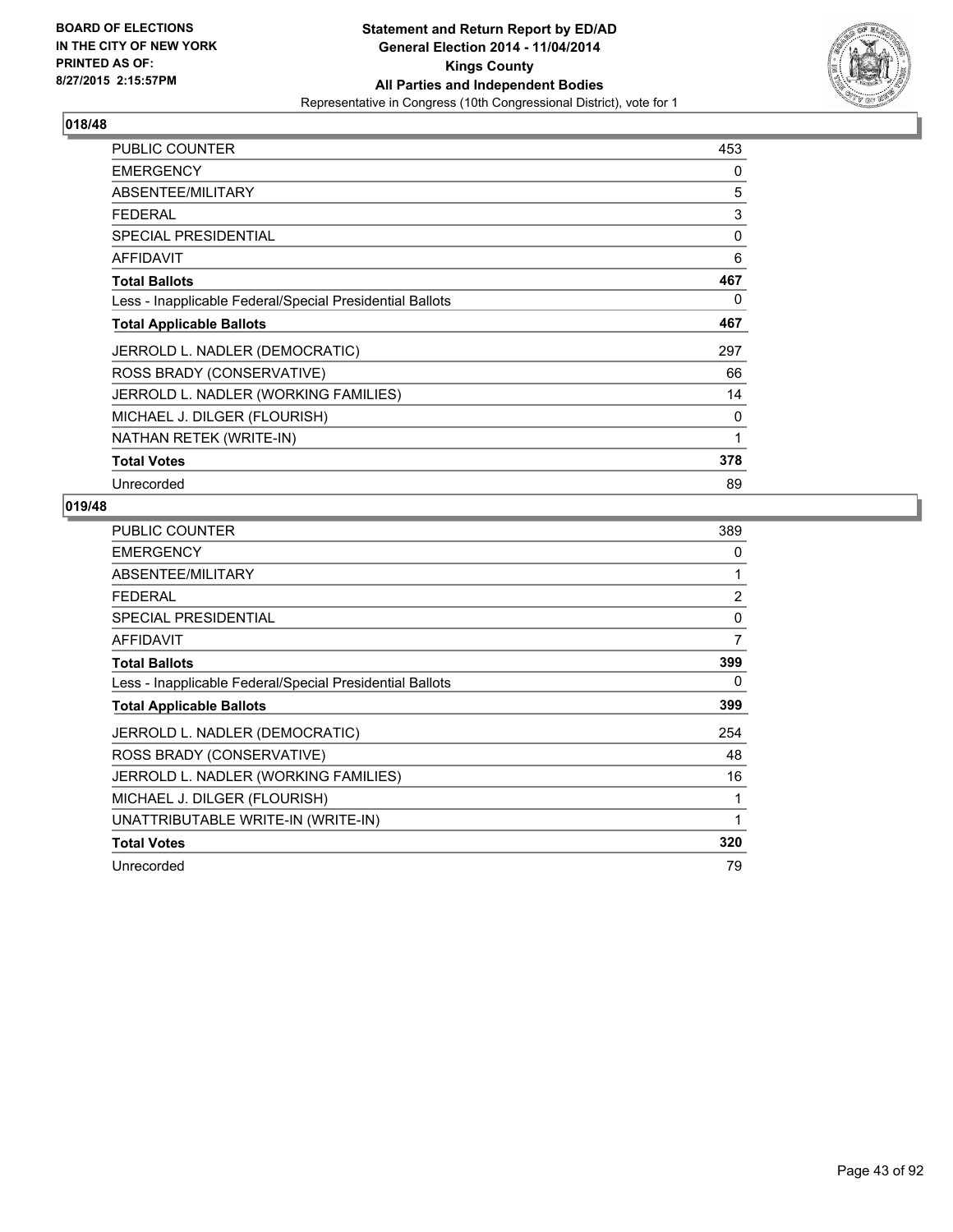

| PUBLIC COUNTER                                           | 456 |
|----------------------------------------------------------|-----|
| <b>EMERGENCY</b>                                         | 1   |
| ABSENTEE/MILITARY                                        | 5   |
| <b>FEDERAL</b>                                           | 6   |
| <b>SPECIAL PRESIDENTIAL</b>                              | 0   |
| <b>AFFIDAVIT</b>                                         | 6   |
| <b>Total Ballots</b>                                     | 474 |
| Less - Inapplicable Federal/Special Presidential Ballots | 0   |
| <b>Total Applicable Ballots</b>                          | 474 |
| JERROLD L. NADLER (DEMOCRATIC)                           | 316 |
| ROSS BRADY (CONSERVATIVE)                                | 68  |
| JERROLD L. NADLER (WORKING FAMILIES)                     | 23  |
| MICHAEL J. DILGER (FLOURISH)                             | 1   |
| AVIGDOR MILLER (WRITE-IN)                                | 1   |
| <b>Total Votes</b>                                       | 409 |
| Unrecorded                                               | 65  |

| PUBLIC COUNTER                                           | 380 |
|----------------------------------------------------------|-----|
| <b>EMERGENCY</b>                                         | 0   |
| ABSENTEE/MILITARY                                        |     |
| <b>FEDERAL</b>                                           | 3   |
| <b>SPECIAL PRESIDENTIAL</b>                              | 0   |
| <b>AFFIDAVIT</b>                                         | 0   |
| <b>Total Ballots</b>                                     | 384 |
| Less - Inapplicable Federal/Special Presidential Ballots | 0   |
| <b>Total Applicable Ballots</b>                          | 384 |
| JERROLD L. NADLER (DEMOCRATIC)                           | 232 |
| ROSS BRADY (CONSERVATIVE)                                | 54  |
| JERROLD L. NADLER (WORKING FAMILIES)                     | 19  |
| MICHAEL J. DILGER (FLOURISH)                             | 0   |
| YOSSY GESTEKNER (WRITE-IN)                               | 1   |
| <b>Total Votes</b>                                       | 306 |
| Unrecorded                                               | 78  |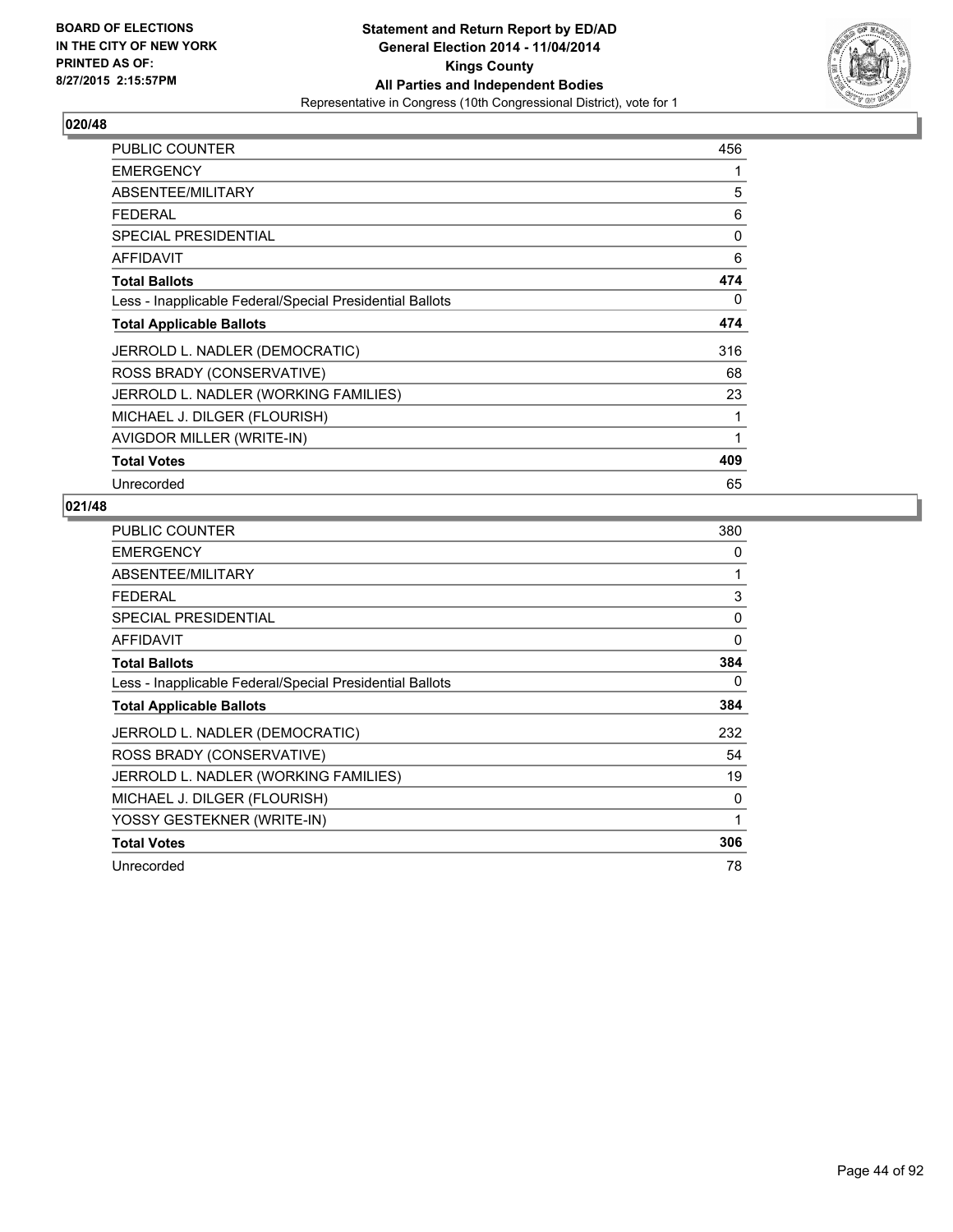

| <b>PUBLIC COUNTER</b>                                    | 444 |
|----------------------------------------------------------|-----|
| <b>EMERGENCY</b>                                         | 0   |
| ABSENTEE/MILITARY                                        | 1   |
| <b>FEDERAL</b>                                           | 3   |
| <b>SPECIAL PRESIDENTIAL</b>                              | 0   |
| AFFIDAVIT                                                | 6   |
| <b>Total Ballots</b>                                     | 454 |
| Less - Inapplicable Federal/Special Presidential Ballots | 0   |
| <b>Total Applicable Ballots</b>                          | 454 |
| JERROLD L. NADLER (DEMOCRATIC)                           | 285 |
| ROSS BRADY (CONSERVATIVE)                                | 56  |
| JERROLD L. NADLER (WORKING FAMILIES)                     | 17  |
| MICHAEL J. DILGER (FLOURISH)                             | 0   |
| <b>Total Votes</b>                                       | 358 |
| Unrecorded                                               | 96  |

| <b>PUBLIC COUNTER</b>                                    | 330 |
|----------------------------------------------------------|-----|
| <b>EMERGENCY</b>                                         | 0   |
| ABSENTEE/MILITARY                                        | 2   |
| <b>FEDERAL</b>                                           | 6   |
| <b>SPECIAL PRESIDENTIAL</b>                              | 0   |
| <b>AFFIDAVIT</b>                                         | 9   |
| <b>Total Ballots</b>                                     | 347 |
| Less - Inapplicable Federal/Special Presidential Ballots | 0   |
| <b>Total Applicable Ballots</b>                          | 347 |
| JERROLD L. NADLER (DEMOCRATIC)                           | 198 |
| ROSS BRADY (CONSERVATIVE)                                | 66  |
| JERROLD L. NADLER (WORKING FAMILIES)                     | 15  |
| MICHAEL J. DILGER (FLOURISH)                             | 0   |
| <b>Total Votes</b>                                       | 279 |
| Unrecorded                                               | 68  |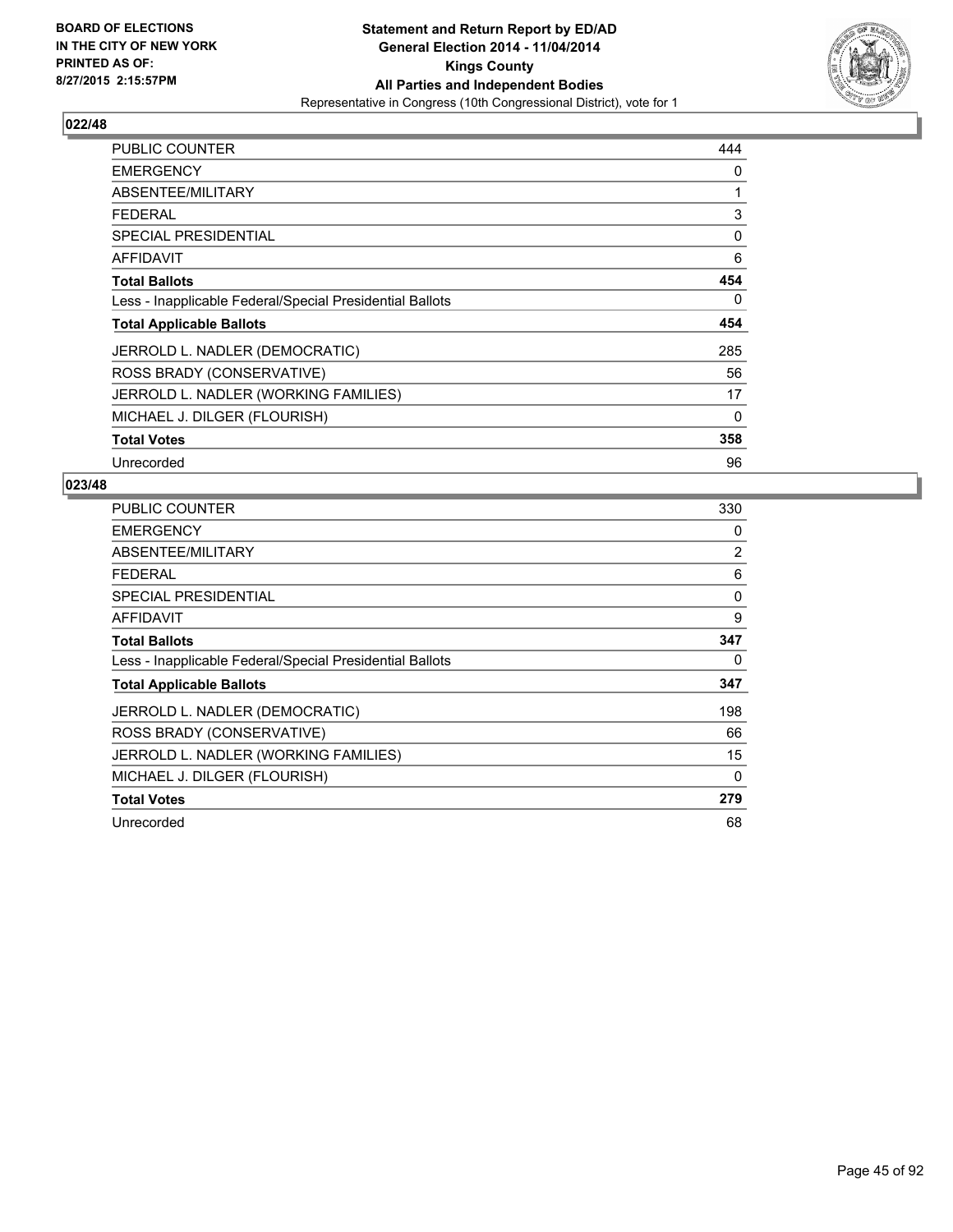

| <b>PUBLIC COUNTER</b>                                    | 318 |
|----------------------------------------------------------|-----|
| <b>EMERGENCY</b>                                         | 0   |
| ABSENTEE/MILITARY                                        | 1   |
| <b>FEDERAL</b>                                           | 1   |
| <b>SPECIAL PRESIDENTIAL</b>                              | 0   |
| AFFIDAVIT                                                | 6   |
| <b>Total Ballots</b>                                     | 326 |
| Less - Inapplicable Federal/Special Presidential Ballots | 0   |
| <b>Total Applicable Ballots</b>                          | 326 |
| JERROLD L. NADLER (DEMOCRATIC)                           | 190 |
| ROSS BRADY (CONSERVATIVE)                                | 75  |
| JERROLD L. NADLER (WORKING FAMILIES)                     | 9   |
| MICHAEL J. DILGER (FLOURISH)                             | 1   |
| <b>Total Votes</b>                                       | 275 |
| Unrecorded                                               | 51  |

| <b>PUBLIC COUNTER</b>                                    | 407          |
|----------------------------------------------------------|--------------|
| <b>EMERGENCY</b>                                         | 3            |
| ABSENTEE/MILITARY                                        | 4            |
| <b>FEDERAL</b>                                           | 3            |
| <b>SPECIAL PRESIDENTIAL</b>                              | $\mathbf{0}$ |
| <b>AFFIDAVIT</b>                                         | 7            |
| <b>Total Ballots</b>                                     | 424          |
| Less - Inapplicable Federal/Special Presidential Ballots | 0            |
| <b>Total Applicable Ballots</b>                          | 424          |
| JERROLD L. NADLER (DEMOCRATIC)                           | 263          |
| ROSS BRADY (CONSERVATIVE)                                | 74           |
| JERROLD L. NADLER (WORKING FAMILIES)                     | 11           |
| MICHAEL J. DILGER (FLOURISH)                             | 0            |
| AARON TYK (WRITE-IN)                                     | 2            |
| AVIGDOR MILLER (WRITE-IN)                                | 2            |
| <b>Total Votes</b>                                       | 352          |
| Unrecorded                                               | 72           |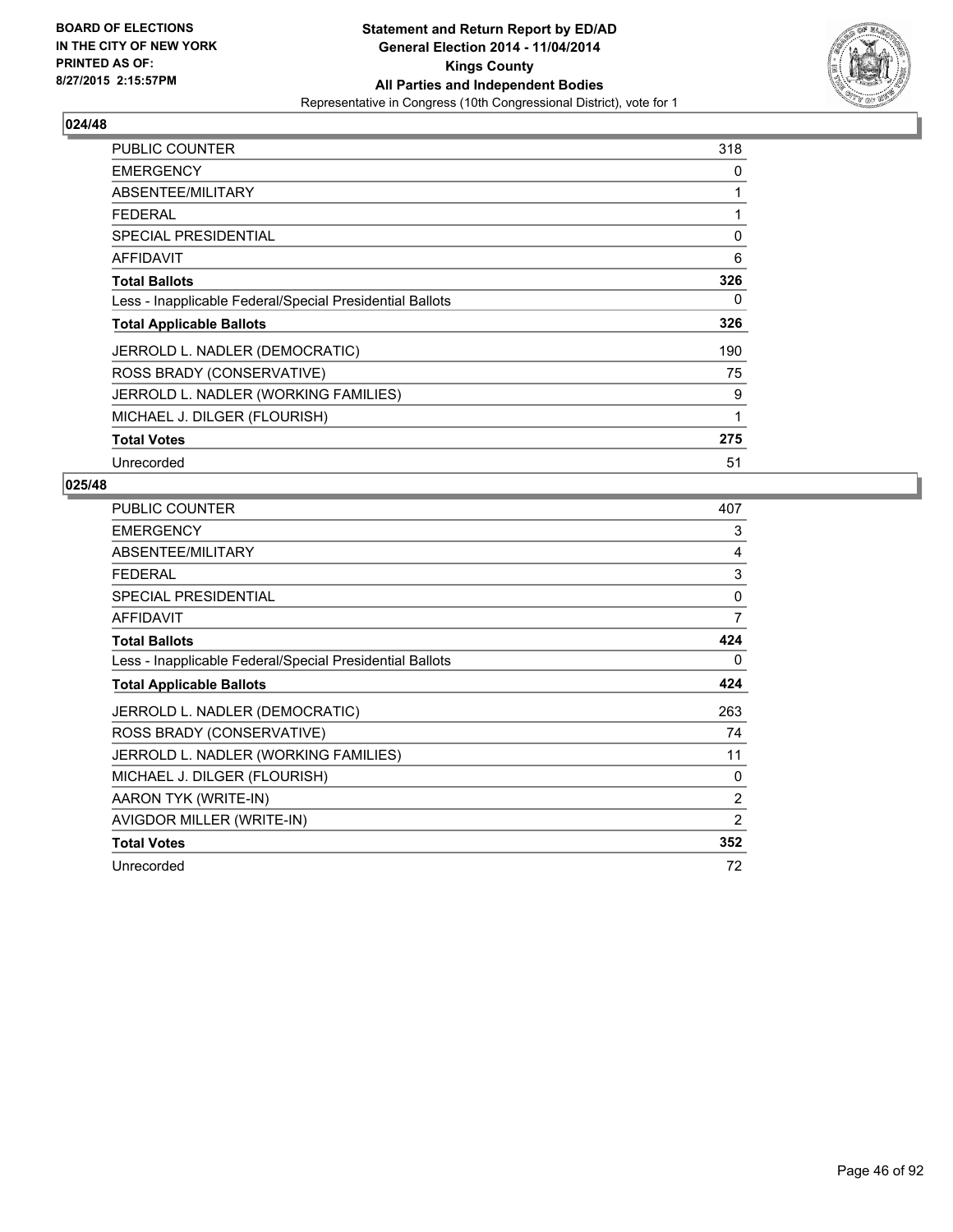

| <b>PUBLIC COUNTER</b>                                    | 366 |
|----------------------------------------------------------|-----|
| <b>EMERGENCY</b>                                         | 0   |
| ABSENTEE/MILITARY                                        | 0   |
| <b>FEDERAL</b>                                           | 1   |
| <b>SPECIAL PRESIDENTIAL</b>                              | 0   |
| AFFIDAVIT                                                | 0   |
| <b>Total Ballots</b>                                     | 367 |
| Less - Inapplicable Federal/Special Presidential Ballots | 0   |
| <b>Total Applicable Ballots</b>                          | 367 |
| JERROLD L. NADLER (DEMOCRATIC)                           | 224 |
| ROSS BRADY (CONSERVATIVE)                                | 68  |
| JERROLD L. NADLER (WORKING FAMILIES)                     | 14  |
| MICHAEL J. DILGER (FLOURISH)                             | 1   |
| UNATTRIBUTABLE WRITE-IN (WRITE-IN)                       | 1   |
| <b>Total Votes</b>                                       | 308 |
| Unrecorded                                               | 59  |

| <b>PUBLIC COUNTER</b>                                    | 390 |
|----------------------------------------------------------|-----|
| <b>EMERGENCY</b>                                         | 0   |
| ABSENTEE/MILITARY                                        | 3   |
| <b>FEDERAL</b>                                           | 3   |
| <b>SPECIAL PRESIDENTIAL</b>                              | 0   |
| <b>AFFIDAVIT</b>                                         | 3   |
| <b>Total Ballots</b>                                     | 399 |
| Less - Inapplicable Federal/Special Presidential Ballots | 0   |
| <b>Total Applicable Ballots</b>                          | 399 |
| JERROLD L. NADLER (DEMOCRATIC)                           | 258 |
| ROSS BRADY (CONSERVATIVE)                                | 54  |
| JERROLD L. NADLER (WORKING FAMILIES)                     | 8   |
| MICHAEL J. DILGER (FLOURISH)                             | 0   |
| YEMUDA MONSTAM (WRITE-IN)                                | 1   |
| <b>Total Votes</b>                                       | 321 |
| Unrecorded                                               | 78  |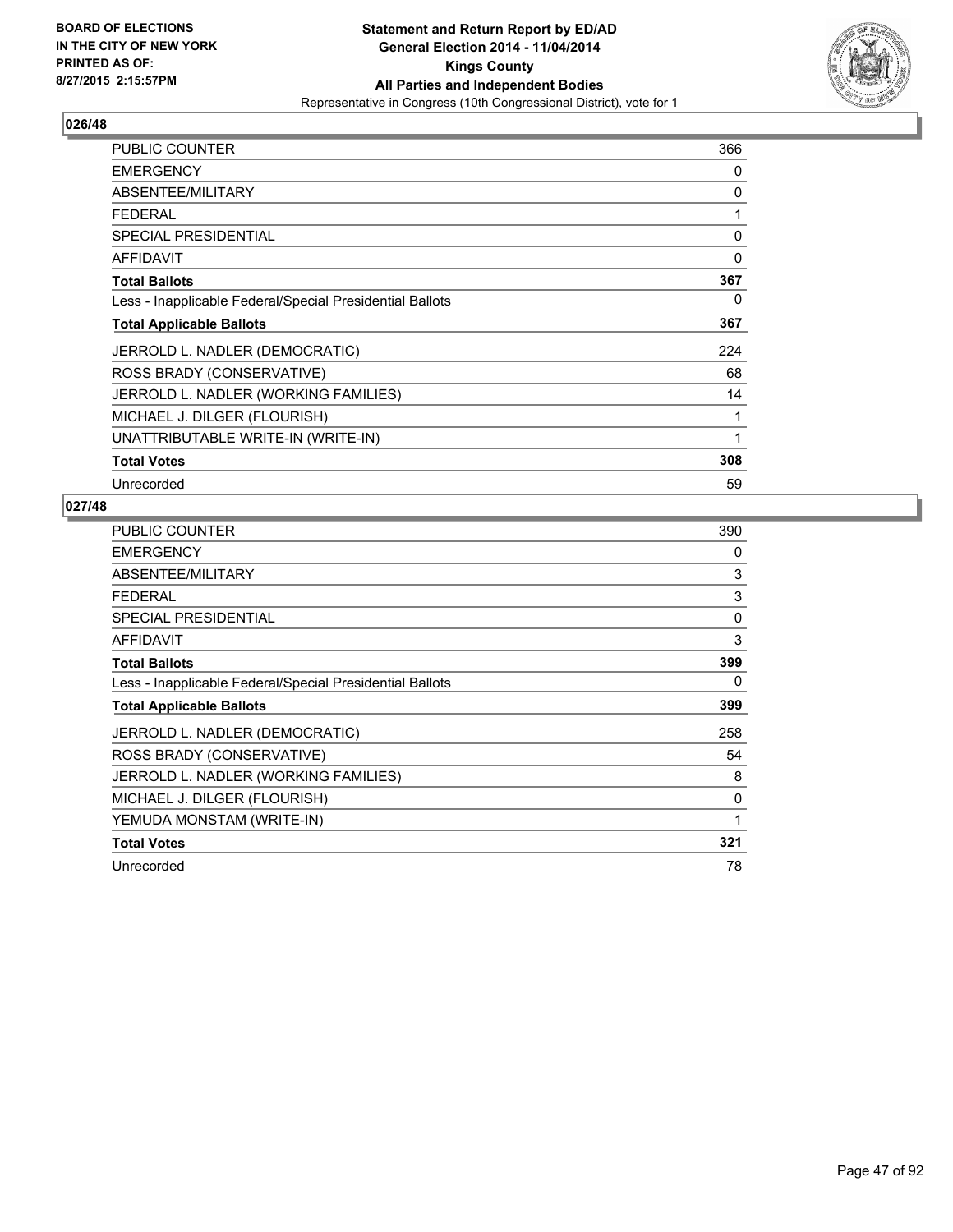

| PUBLIC COUNTER                                           | 368          |
|----------------------------------------------------------|--------------|
| <b>EMERGENCY</b>                                         | 0            |
| ABSENTEE/MILITARY                                        | 2            |
| <b>FEDERAL</b>                                           | $\Omega$     |
| <b>SPECIAL PRESIDENTIAL</b>                              | $\mathbf{0}$ |
| <b>AFFIDAVIT</b>                                         | 2            |
| <b>Total Ballots</b>                                     | 372          |
| Less - Inapplicable Federal/Special Presidential Ballots | 0            |
| <b>Total Applicable Ballots</b>                          | 372          |
| JERROLD L. NADLER (DEMOCRATIC)                           | 212          |
| ROSS BRADY (CONSERVATIVE)                                | 85           |
| JERROLD L. NADLER (WORKING FAMILIES)                     | 16           |
| MICHAEL J. DILGER (FLOURISH)                             | 2            |
| AVIGDOR MILLER (WRITE-IN)                                | 1            |
| AVRAHAM ROSENBERG (WRITE-IN)                             | 1            |
| UNATTRIBUTABLE WRITE-IN (WRITE-IN)                       | 1            |
| <b>Total Votes</b>                                       | 318          |
| Unrecorded                                               | 54           |

| PUBLIC COUNTER                                           | 346 |
|----------------------------------------------------------|-----|
| <b>EMERGENCY</b>                                         | 0   |
| ABSENTEE/MILITARY                                        | 0   |
| <b>FEDERAL</b>                                           | 5   |
| <b>SPECIAL PRESIDENTIAL</b>                              | 0   |
| <b>AFFIDAVIT</b>                                         | 6   |
| <b>Total Ballots</b>                                     | 357 |
| Less - Inapplicable Federal/Special Presidential Ballots | 0   |
| <b>Total Applicable Ballots</b>                          | 357 |
| JERROLD L. NADLER (DEMOCRATIC)                           | 190 |
| ROSS BRADY (CONSERVATIVE)                                | 81  |
| JERROLD L. NADLER (WORKING FAMILIES)                     | 27  |
| MICHAEL J. DILGER (FLOURISH)                             | 0   |
| ARON GANCFRIED (WRITE-IN)                                | 1   |
| JOEL STEINBERG (WRITE-IN)                                | 1   |
| UNATTRIBUTABLE WRITE-IN (WRITE-IN)                       | 1   |
| <b>Total Votes</b>                                       | 301 |
| Unrecorded                                               | 56  |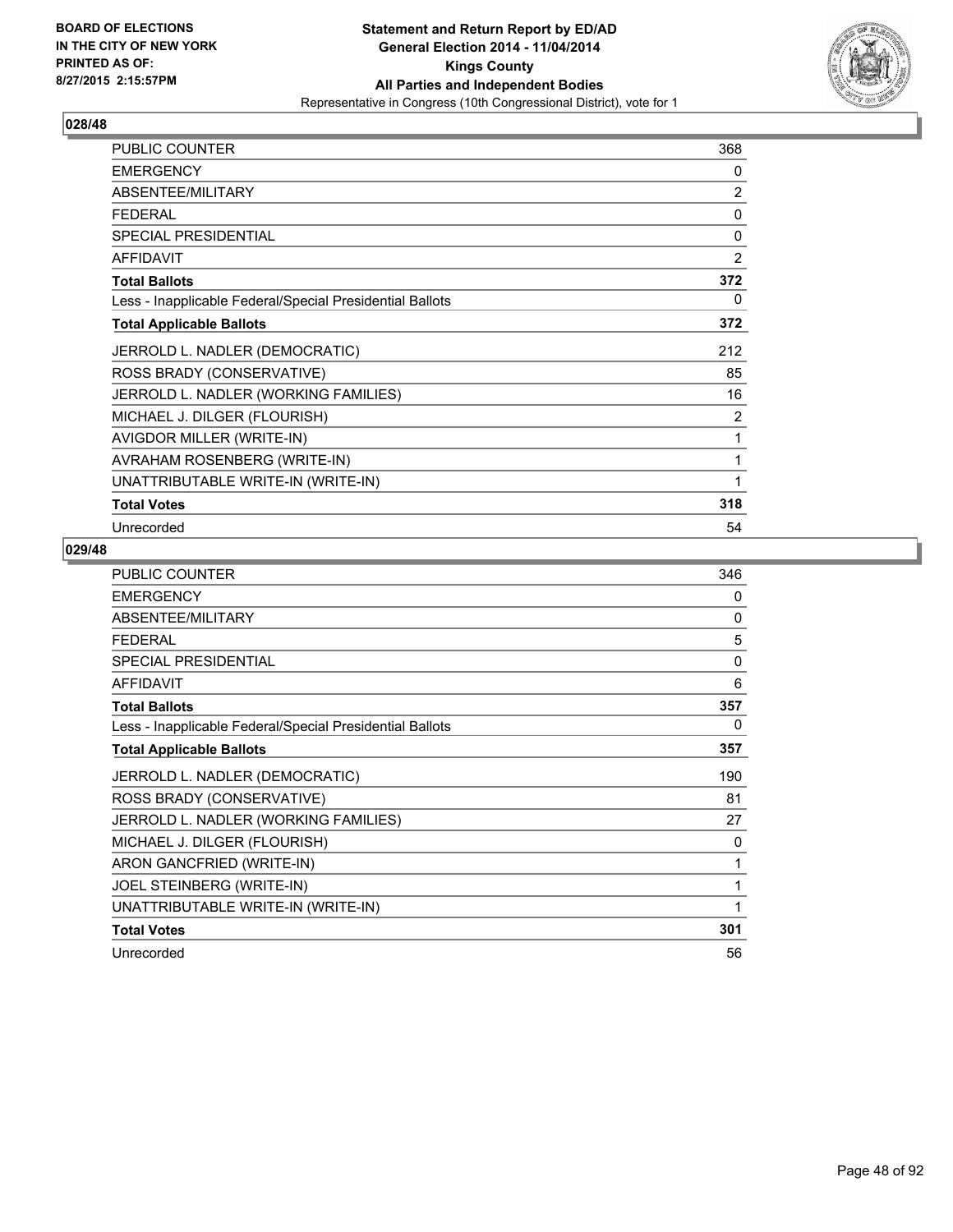

| PUBLIC COUNTER                                           | 379            |
|----------------------------------------------------------|----------------|
| <b>EMERGENCY</b>                                         | 0              |
| ABSENTEE/MILITARY                                        | 1              |
| <b>FEDERAL</b>                                           | 0              |
| <b>SPECIAL PRESIDENTIAL</b>                              | 0              |
| <b>AFFIDAVIT</b>                                         | $\overline{2}$ |
| <b>Total Ballots</b>                                     | 382            |
| Less - Inapplicable Federal/Special Presidential Ballots | 0              |
| <b>Total Applicable Ballots</b>                          | 382            |
| JERROLD L. NADLER (DEMOCRATIC)                           | 232            |
| ROSS BRADY (CONSERVATIVE)                                | 61             |
| JERROLD L. NADLER (WORKING FAMILIES)                     | 15             |
| MICHAEL J. DILGER (FLOURISH)                             | 1              |
| <b>Total Votes</b>                                       | 309            |
| Unrecorded                                               | 73             |

| PUBLIC COUNTER                                           | 164      |
|----------------------------------------------------------|----------|
| <b>EMERGENCY</b>                                         | 0        |
| ABSENTEE/MILITARY                                        | 0        |
| <b>FEDERAL</b>                                           | 1        |
| <b>SPECIAL PRESIDENTIAL</b>                              | 0        |
| AFFIDAVIT                                                | 3        |
| <b>Total Ballots</b>                                     | 168      |
| Less - Inapplicable Federal/Special Presidential Ballots | 0        |
| <b>Total Applicable Ballots</b>                          | 168      |
| JERROLD L. NADLER (DEMOCRATIC)                           | 92       |
| ROSS BRADY (CONSERVATIVE)                                | 30       |
| JERROLD L. NADLER (WORKING FAMILIES)                     | 9        |
| MICHAEL J. DILGER (FLOURISH)                             | $\Omega$ |
| <b>Total Votes</b>                                       | 131      |
| Unrecorded                                               | 37       |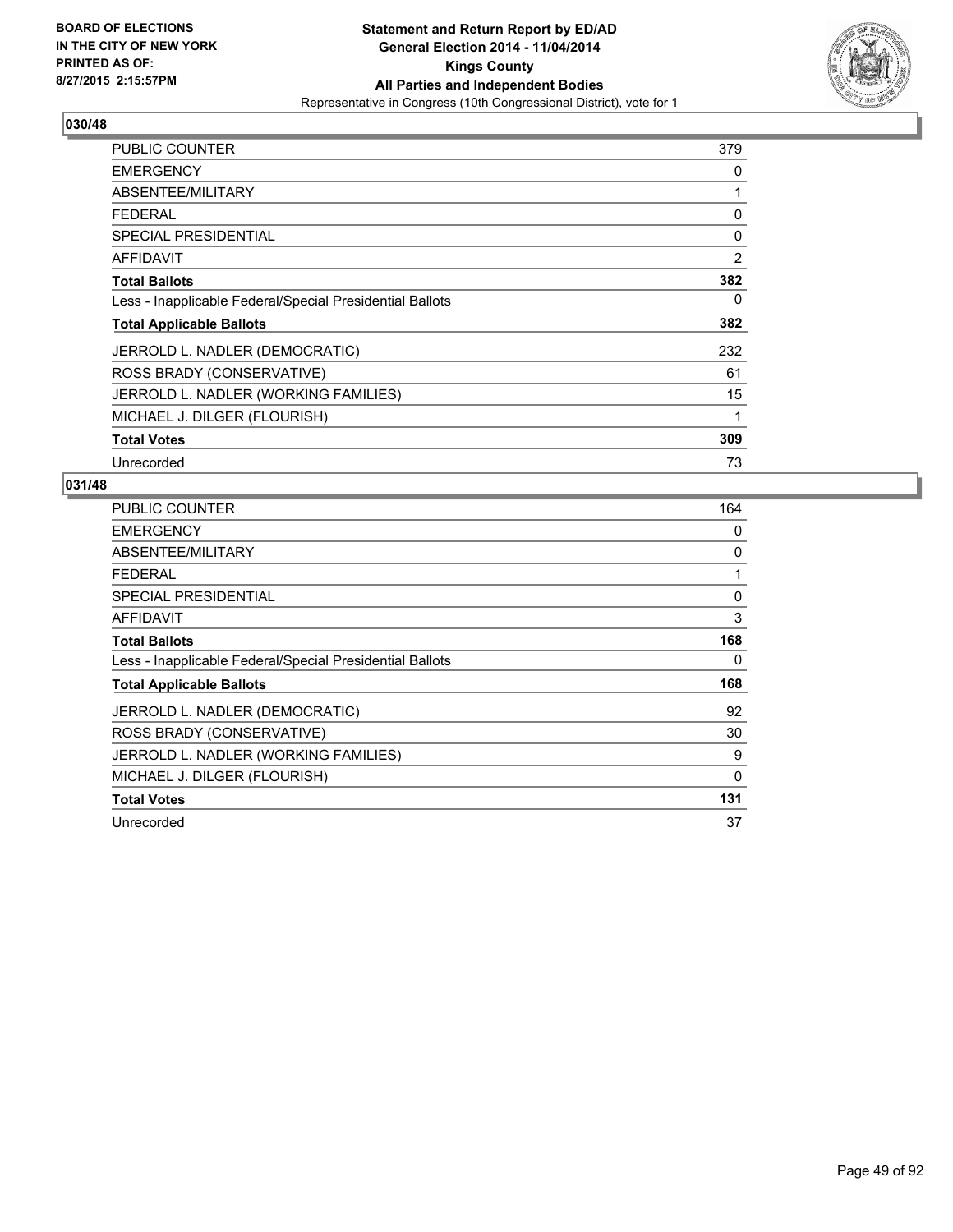

| <b>PUBLIC COUNTER</b>                                    | 319 |
|----------------------------------------------------------|-----|
| <b>EMERGENCY</b>                                         | 0   |
| ABSENTEE/MILITARY                                        | 4   |
| <b>FEDERAL</b>                                           | 3   |
| <b>SPECIAL PRESIDENTIAL</b>                              | 0   |
| <b>AFFIDAVIT</b>                                         | 0   |
| <b>Total Ballots</b>                                     | 326 |
| Less - Inapplicable Federal/Special Presidential Ballots | 0   |
| <b>Total Applicable Ballots</b>                          | 326 |
| JERROLD L. NADLER (DEMOCRATIC)                           | 200 |
| ROSS BRADY (CONSERVATIVE)                                | 59  |
| JERROLD L. NADLER (WORKING FAMILIES)                     | 13  |
| MICHAEL J. DILGER (FLOURISH)                             | 0   |
| MOSHE METZER (WRITE-IN)                                  | 1   |
| YEHUDEH OLEK (WRITE-IN)                                  | 1   |
| <b>Total Votes</b>                                       | 274 |
| Unrecorded                                               | 52  |

| <b>PUBLIC COUNTER</b>                                    | 135 |
|----------------------------------------------------------|-----|
| <b>EMERGENCY</b>                                         | 0   |
| ABSENTEE/MILITARY                                        | 2   |
| <b>FEDERAL</b>                                           | 0   |
| <b>SPECIAL PRESIDENTIAL</b>                              | 0   |
| AFFIDAVIT                                                | 1   |
| <b>Total Ballots</b>                                     | 138 |
| Less - Inapplicable Federal/Special Presidential Ballots | 0   |
| <b>Total Applicable Ballots</b>                          | 138 |
| JERROLD L. NADLER (DEMOCRATIC)                           | 74  |
| ROSS BRADY (CONSERVATIVE)                                | 39  |
| JERROLD L. NADLER (WORKING FAMILIES)                     | 4   |
| MICHAEL J. DILGER (FLOURISH)                             | 0   |
| <b>Total Votes</b>                                       | 117 |
| Unrecorded                                               | 21  |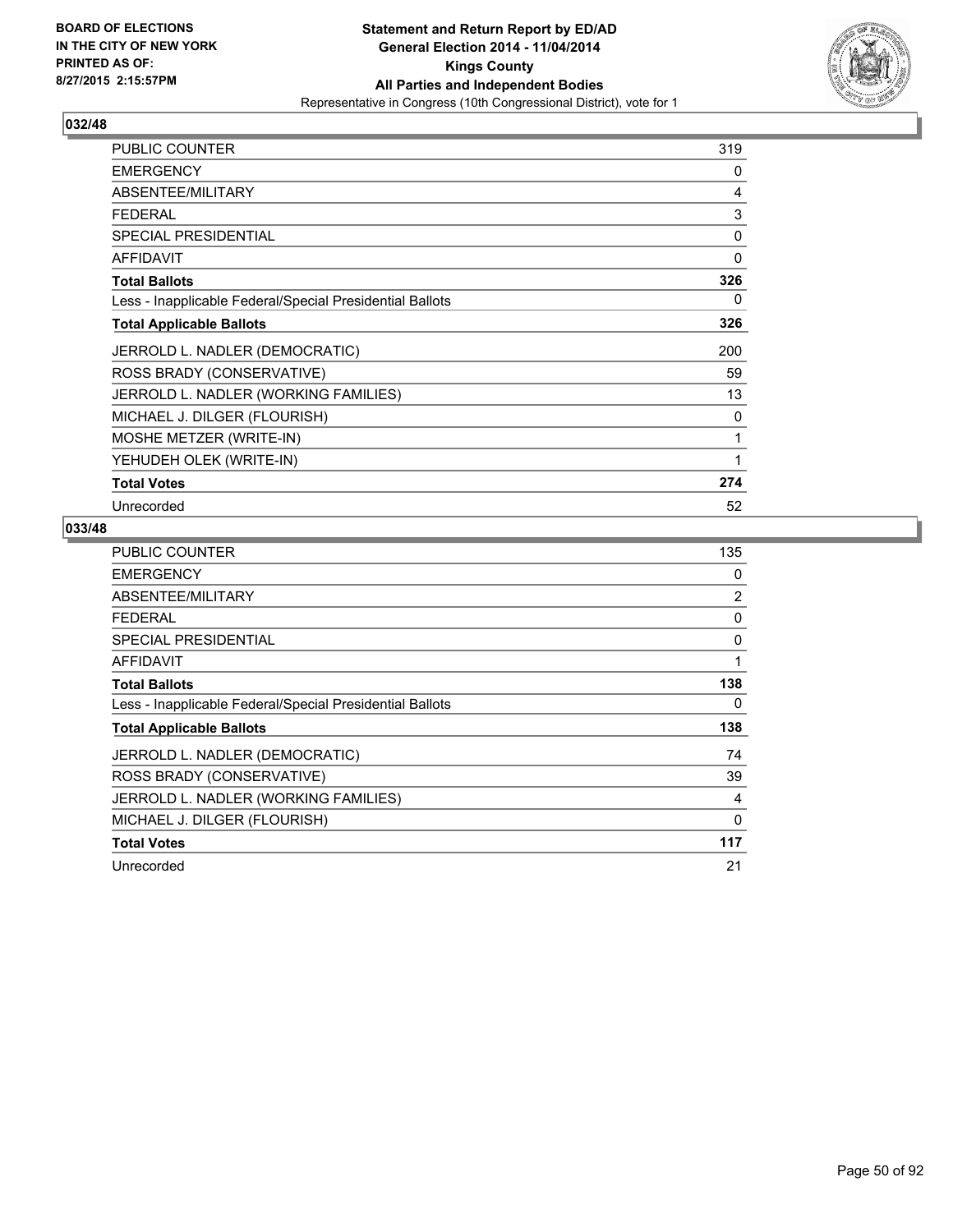

| <b>PUBLIC COUNTER</b>                                    | 108 |
|----------------------------------------------------------|-----|
| <b>EMERGENCY</b>                                         | 0   |
| ABSENTEE/MILITARY                                        | 0   |
| <b>FEDERAL</b>                                           | 0   |
| <b>SPECIAL PRESIDENTIAL</b>                              | 0   |
| AFFIDAVIT                                                | 0   |
| <b>Total Ballots</b>                                     | 108 |
| Less - Inapplicable Federal/Special Presidential Ballots | 0   |
| <b>Total Applicable Ballots</b>                          | 108 |
| JERROLD L. NADLER (DEMOCRATIC)                           | 55  |
| ROSS BRADY (CONSERVATIVE)                                | 20  |
| JERROLD L. NADLER (WORKING FAMILIES)                     | 7   |
| MICHAEL J. DILGER (FLOURISH)                             | 0   |
| <b>Total Votes</b>                                       | 82  |
| Unrecorded                                               | 26  |

| <b>PUBLIC COUNTER</b>                                    | 21 |
|----------------------------------------------------------|----|
| <b>EMERGENCY</b>                                         | 0  |
| ABSENTEE/MILITARY                                        |    |
| <b>FEDERAL</b>                                           | 0  |
| <b>SPECIAL PRESIDENTIAL</b>                              | 0  |
| <b>AFFIDAVIT</b>                                         | 0  |
| <b>Total Ballots</b>                                     | 22 |
| Less - Inapplicable Federal/Special Presidential Ballots | 0  |
| <b>Total Applicable Ballots</b>                          | 22 |
| JERROLD L. NADLER (DEMOCRATIC)                           | 10 |
| ROSS BRADY (CONSERVATIVE)                                | 5  |
| JERROLD L. NADLER (WORKING FAMILIES)                     | 3  |
| MICHAEL J. DILGER (FLOURISH)                             | 0  |
| <b>Total Votes</b>                                       | 18 |
| Unrecorded                                               | 4  |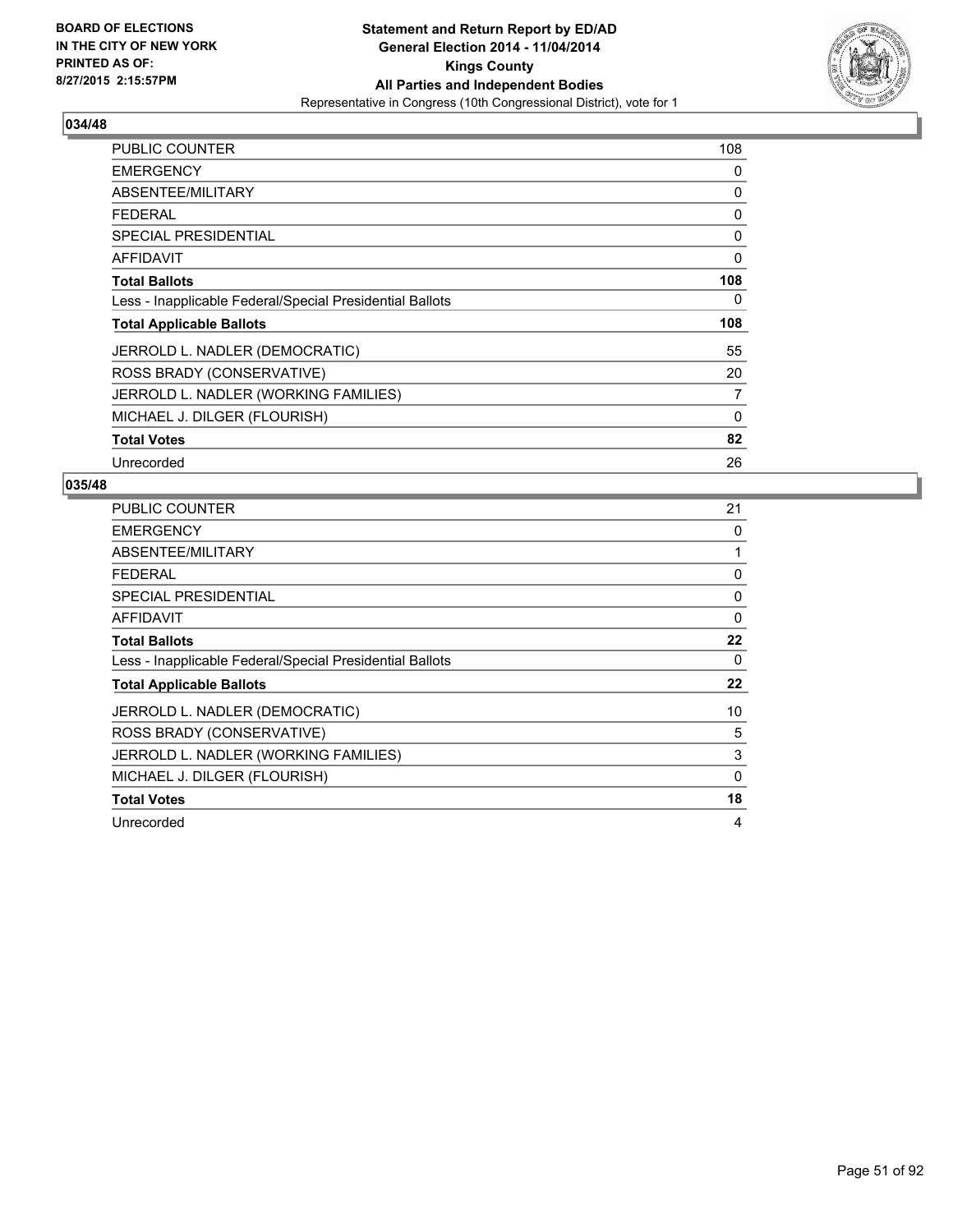

| <b>PUBLIC COUNTER</b>                                    | 136 |
|----------------------------------------------------------|-----|
| <b>EMERGENCY</b>                                         | 0   |
| ABSENTEE/MILITARY                                        | 5   |
| <b>FEDERAL</b>                                           | 0   |
| <b>SPECIAL PRESIDENTIAL</b>                              | 0   |
| <b>AFFIDAVIT</b>                                         | 0   |
| <b>Total Ballots</b>                                     | 141 |
| Less - Inapplicable Federal/Special Presidential Ballots | 0   |
| <b>Total Applicable Ballots</b>                          | 141 |
| JERROLD L. NADLER (DEMOCRATIC)                           | 69  |
| ROSS BRADY (CONSERVATIVE)                                | 20  |
| JERROLD L. NADLER (WORKING FAMILIES)                     | 11  |
| MICHAEL J. DILGER (FLOURISH)                             | 0   |
| <b>Total Votes</b>                                       | 100 |
| Unrecorded                                               | 41  |

| <b>PUBLIC COUNTER</b>                                    | 86 |
|----------------------------------------------------------|----|
| <b>EMERGENCY</b>                                         | 0  |
| ABSENTEE/MILITARY                                        | 0  |
| <b>FEDERAL</b>                                           | 0  |
| <b>SPECIAL PRESIDENTIAL</b>                              | 0  |
| <b>AFFIDAVIT</b>                                         | 1  |
| <b>Total Ballots</b>                                     | 87 |
| Less - Inapplicable Federal/Special Presidential Ballots | 0  |
| <b>Total Applicable Ballots</b>                          | 87 |
| JERROLD L. NADLER (DEMOCRATIC)                           | 43 |
| ROSS BRADY (CONSERVATIVE)                                | 27 |
| JERROLD L. NADLER (WORKING FAMILIES)                     |    |
| MICHAEL J. DILGER (FLOURISH)                             | 0  |
| <b>Total Votes</b>                                       | 71 |
| Unrecorded                                               | 16 |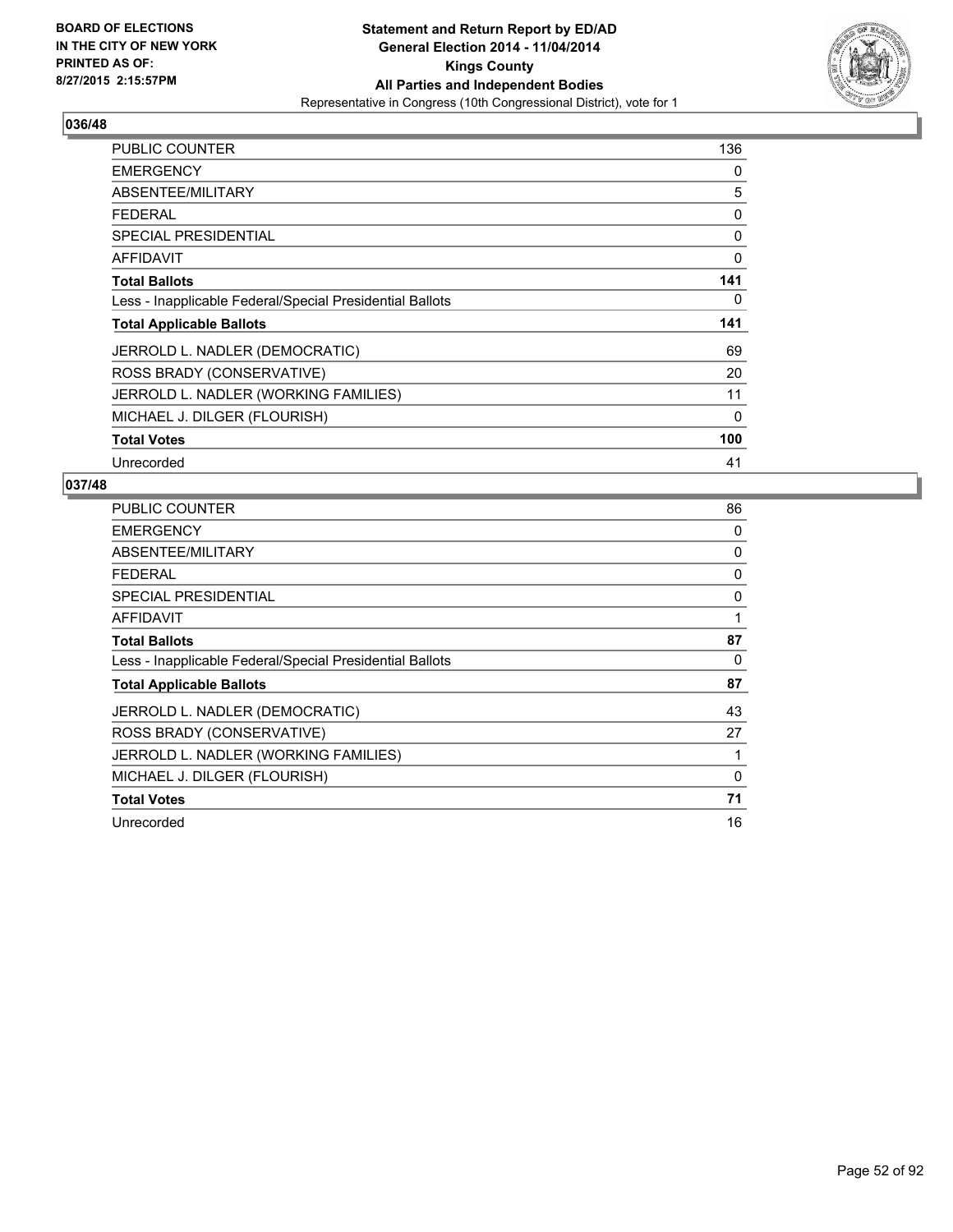

| PUBLIC COUNTER                                           | 69             |
|----------------------------------------------------------|----------------|
| <b>EMERGENCY</b>                                         | 0              |
| ABSENTEE/MILITARY                                        | 3              |
| <b>FEDERAL</b>                                           | $\overline{2}$ |
| <b>SPECIAL PRESIDENTIAL</b>                              | 0              |
| <b>AFFIDAVIT</b>                                         | 0              |
| <b>Total Ballots</b>                                     | 74             |
| Less - Inapplicable Federal/Special Presidential Ballots | 0              |
| <b>Total Applicable Ballots</b>                          | 74             |
| JERROLD L. NADLER (DEMOCRATIC)                           | 26             |
| ROSS BRADY (CONSERVATIVE)                                | 23             |
| JERROLD L. NADLER (WORKING FAMILIES)                     | 8              |
| MICHAEL J. DILGER (FLOURISH)                             | 0              |
| AVIGDOR MILLER (WRITE-IN)                                | 1              |
| <b>Total Votes</b>                                       | 58             |
| Unrecorded                                               | 16             |

| <b>PUBLIC COUNTER</b>                                    | 147      |
|----------------------------------------------------------|----------|
| <b>EMERGENCY</b>                                         | 0        |
| ABSENTEE/MILITARY                                        | 0        |
| <b>FEDERAL</b>                                           | 0        |
| <b>SPECIAL PRESIDENTIAL</b>                              | 0        |
| <b>AFFIDAVIT</b>                                         | 4        |
| <b>Total Ballots</b>                                     | 151      |
| Less - Inapplicable Federal/Special Presidential Ballots | 0        |
| <b>Total Applicable Ballots</b>                          | 151      |
| JERROLD L. NADLER (DEMOCRATIC)                           | 90       |
| ROSS BRADY (CONSERVATIVE)                                | 33       |
| JERROLD L. NADLER (WORKING FAMILIES)                     | 3        |
| MICHAEL J. DILGER (FLOURISH)                             | $\Omega$ |
| <b>Total Votes</b>                                       | 126      |
| Unrecorded                                               | 25       |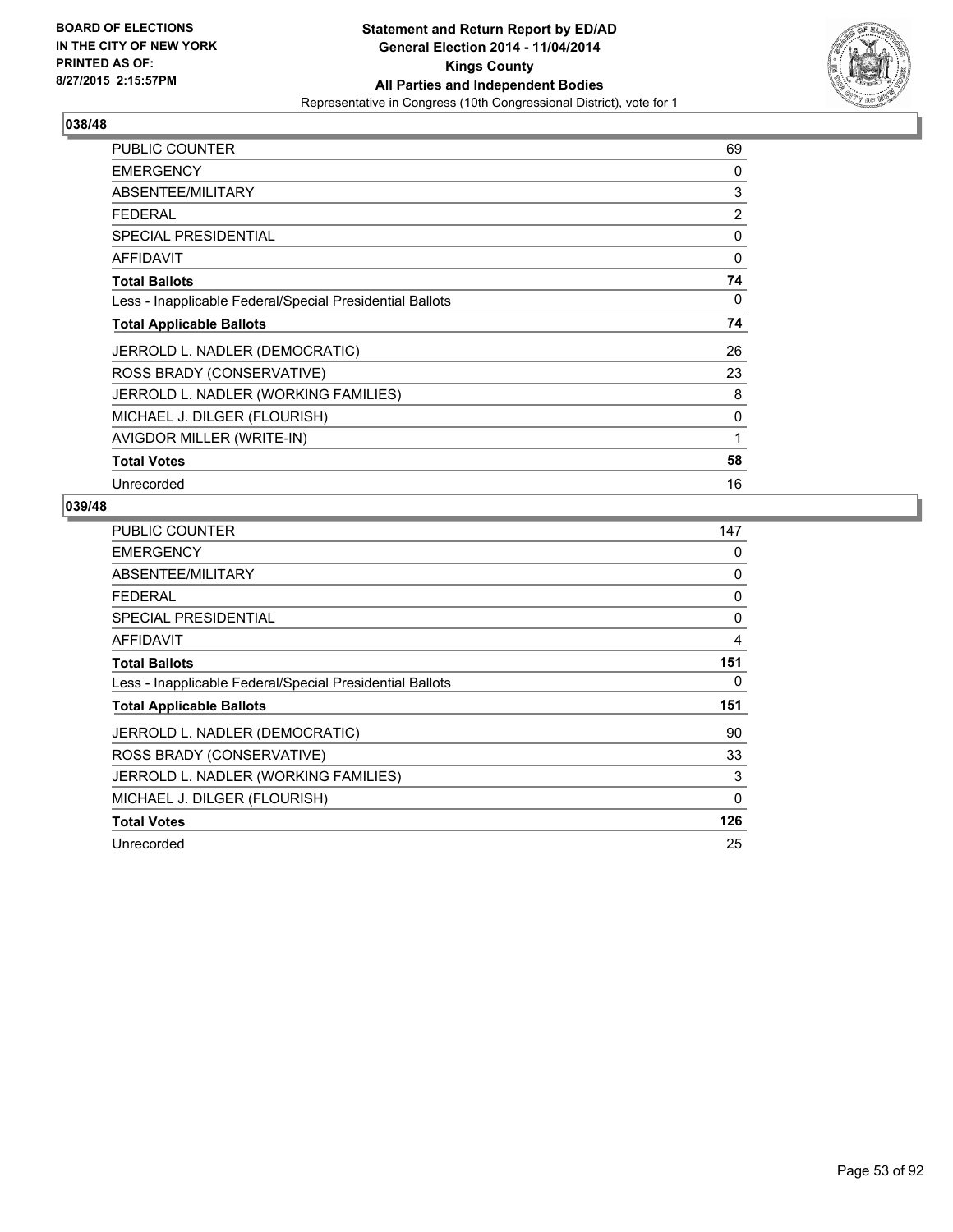

| <b>PUBLIC COUNTER</b>                                    | 235      |
|----------------------------------------------------------|----------|
| <b>EMERGENCY</b>                                         | 0        |
| ABSENTEE/MILITARY                                        | 3        |
| <b>FEDERAL</b>                                           | 3        |
| <b>SPECIAL PRESIDENTIAL</b>                              | 0        |
| AFFIDAVIT                                                | 5        |
| <b>Total Ballots</b>                                     | 246      |
| Less - Inapplicable Federal/Special Presidential Ballots | 0        |
| <b>Total Applicable Ballots</b>                          | 246      |
| JERROLD L. NADLER (DEMOCRATIC)                           | 141      |
| ROSS BRADY (CONSERVATIVE)                                | 52       |
| JERROLD L. NADLER (WORKING FAMILIES)                     | 15       |
| MICHAEL J. DILGER (FLOURISH)                             | $\Omega$ |
| <b>Total Votes</b>                                       | 208      |
| Unrecorded                                               | 38       |

| <b>PUBLIC COUNTER</b>                                    | 78 |
|----------------------------------------------------------|----|
| <b>EMERGENCY</b>                                         | 0  |
| ABSENTEE/MILITARY                                        | 3  |
| <b>FEDERAL</b>                                           | 2  |
| <b>SPECIAL PRESIDENTIAL</b>                              | 0  |
| <b>AFFIDAVIT</b>                                         | 0  |
| <b>Total Ballots</b>                                     | 83 |
| Less - Inapplicable Federal/Special Presidential Ballots | 0  |
| <b>Total Applicable Ballots</b>                          | 83 |
| JERROLD L. NADLER (DEMOCRATIC)                           | 40 |
| ROSS BRADY (CONSERVATIVE)                                | 25 |
| JERROLD L. NADLER (WORKING FAMILIES)                     | 4  |
| MICHAEL J. DILGER (FLOURISH)                             | 0  |
| <b>Total Votes</b>                                       | 69 |
| Unrecorded                                               | 14 |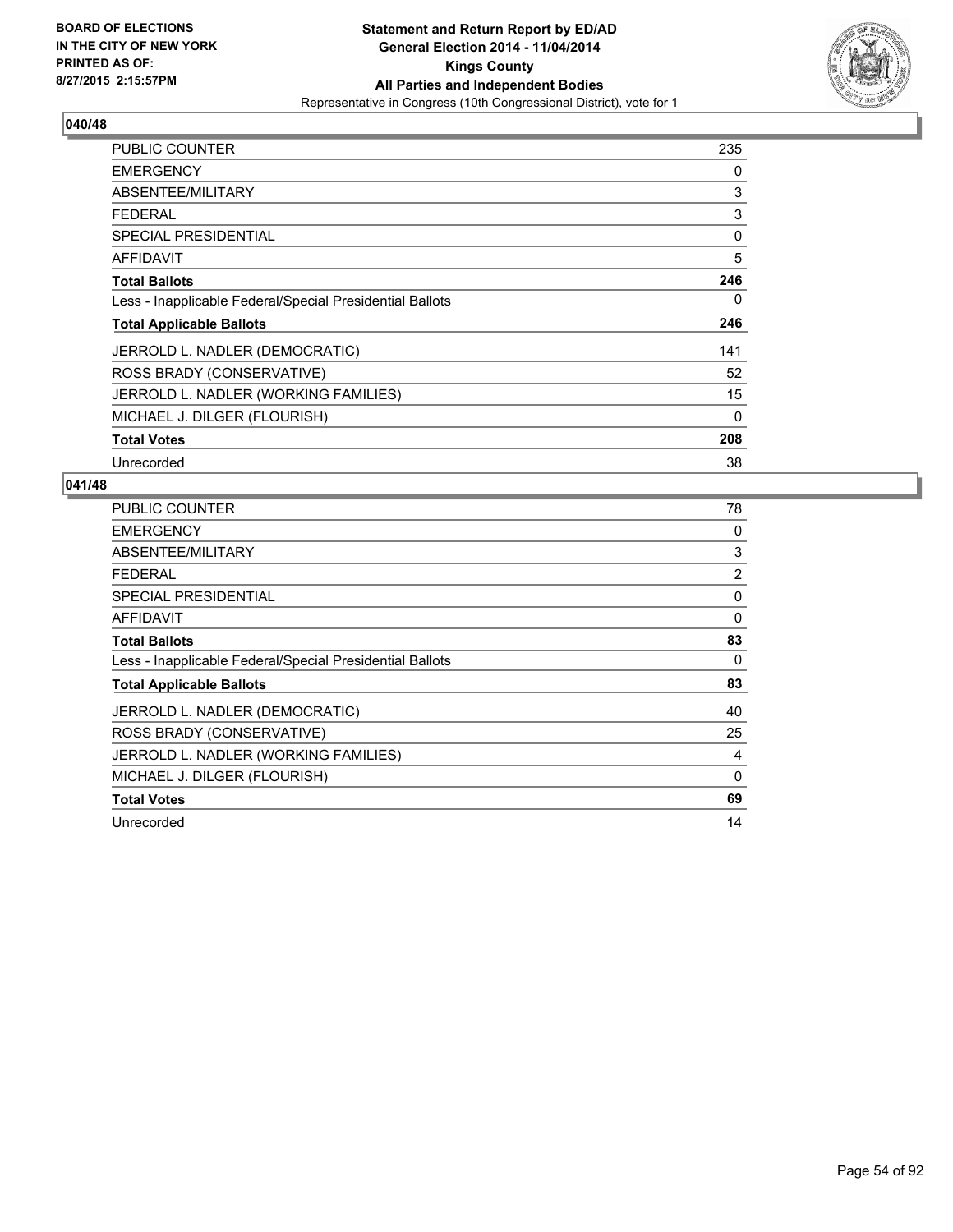

| <b>PUBLIC COUNTER</b>                                    | 187 |
|----------------------------------------------------------|-----|
| <b>EMERGENCY</b>                                         | 0   |
| ABSENTEE/MILITARY                                        | 7   |
| <b>FEDERAL</b>                                           | 4   |
| <b>SPECIAL PRESIDENTIAL</b>                              | 0   |
| AFFIDAVIT                                                | 5   |
| <b>Total Ballots</b>                                     | 203 |
| Less - Inapplicable Federal/Special Presidential Ballots | 0   |
| <b>Total Applicable Ballots</b>                          | 203 |
| JERROLD L. NADLER (DEMOCRATIC)                           | 99  |
| ROSS BRADY (CONSERVATIVE)                                | 51  |
| JERROLD L. NADLER (WORKING FAMILIES)                     | 11  |
| MICHAEL J. DILGER (FLOURISH)                             | 0   |
| <b>Total Votes</b>                                       | 161 |
| Unrecorded                                               | 42  |

| <b>PUBLIC COUNTER</b>                                    | 198            |
|----------------------------------------------------------|----------------|
| <b>EMERGENCY</b>                                         | 0              |
| ABSENTEE/MILITARY                                        | $\overline{2}$ |
| <b>FEDERAL</b>                                           | 1              |
| SPECIAL PRESIDENTIAL                                     | 0              |
| <b>AFFIDAVIT</b>                                         | 6              |
| <b>Total Ballots</b>                                     | 207            |
| Less - Inapplicable Federal/Special Presidential Ballots | 0              |
| <b>Total Applicable Ballots</b>                          | 207            |
| JERROLD L. NADLER (DEMOCRATIC)                           | 97             |
| ROSS BRADY (CONSERVATIVE)                                | 49             |
| JERROLD L. NADLER (WORKING FAMILIES)                     | 12             |
| MICHAEL J. DILGER (FLOURISH)                             | 1              |
| <b>Total Votes</b>                                       | 159            |
| Unrecorded                                               | 48             |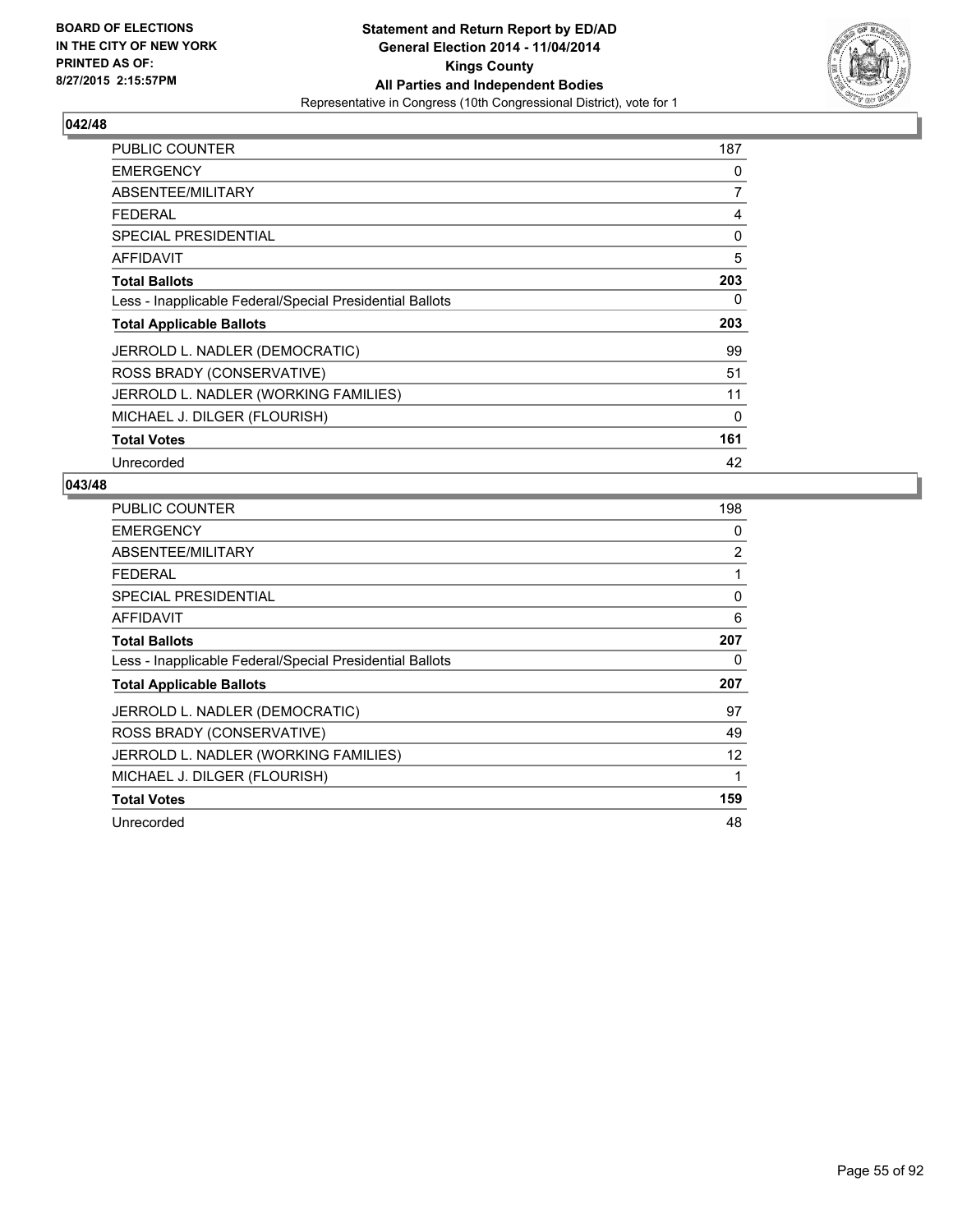

| <b>PUBLIC COUNTER</b>                                    | 110         |
|----------------------------------------------------------|-------------|
| <b>EMERGENCY</b>                                         | 0           |
| ABSENTEE/MILITARY                                        | 3           |
| <b>FEDERAL</b>                                           | 2           |
| <b>SPECIAL PRESIDENTIAL</b>                              | 0           |
| AFFIDAVIT                                                | 2           |
| <b>Total Ballots</b>                                     | 117         |
| Less - Inapplicable Federal/Special Presidential Ballots | 0           |
| <b>Total Applicable Ballots</b>                          | 117         |
| JERROLD L. NADLER (DEMOCRATIC)                           | 70          |
| ROSS BRADY (CONSERVATIVE)                                | 21          |
| JERROLD L. NADLER (WORKING FAMILIES)                     | 8           |
| MICHAEL J. DILGER (FLOURISH)                             | $\mathbf 0$ |
| <b>Total Votes</b>                                       | 99          |
| Unrecorded                                               | 18          |

| <b>PUBLIC COUNTER</b>                                    | 92 |
|----------------------------------------------------------|----|
| <b>EMERGENCY</b>                                         | 0  |
| ABSENTEE/MILITARY                                        | 0  |
| <b>FEDERAL</b>                                           | 0  |
| SPECIAL PRESIDENTIAL                                     | 0  |
| <b>AFFIDAVIT</b>                                         | 1  |
| <b>Total Ballots</b>                                     | 93 |
| Less - Inapplicable Federal/Special Presidential Ballots | 0  |
| <b>Total Applicable Ballots</b>                          | 93 |
| JERROLD L. NADLER (DEMOCRATIC)                           | 41 |
| ROSS BRADY (CONSERVATIVE)                                | 28 |
| JERROLD L. NADLER (WORKING FAMILIES)                     | 6  |
| MICHAEL J. DILGER (FLOURISH)                             | 0  |
| <b>Total Votes</b>                                       | 75 |
| Unrecorded                                               | 18 |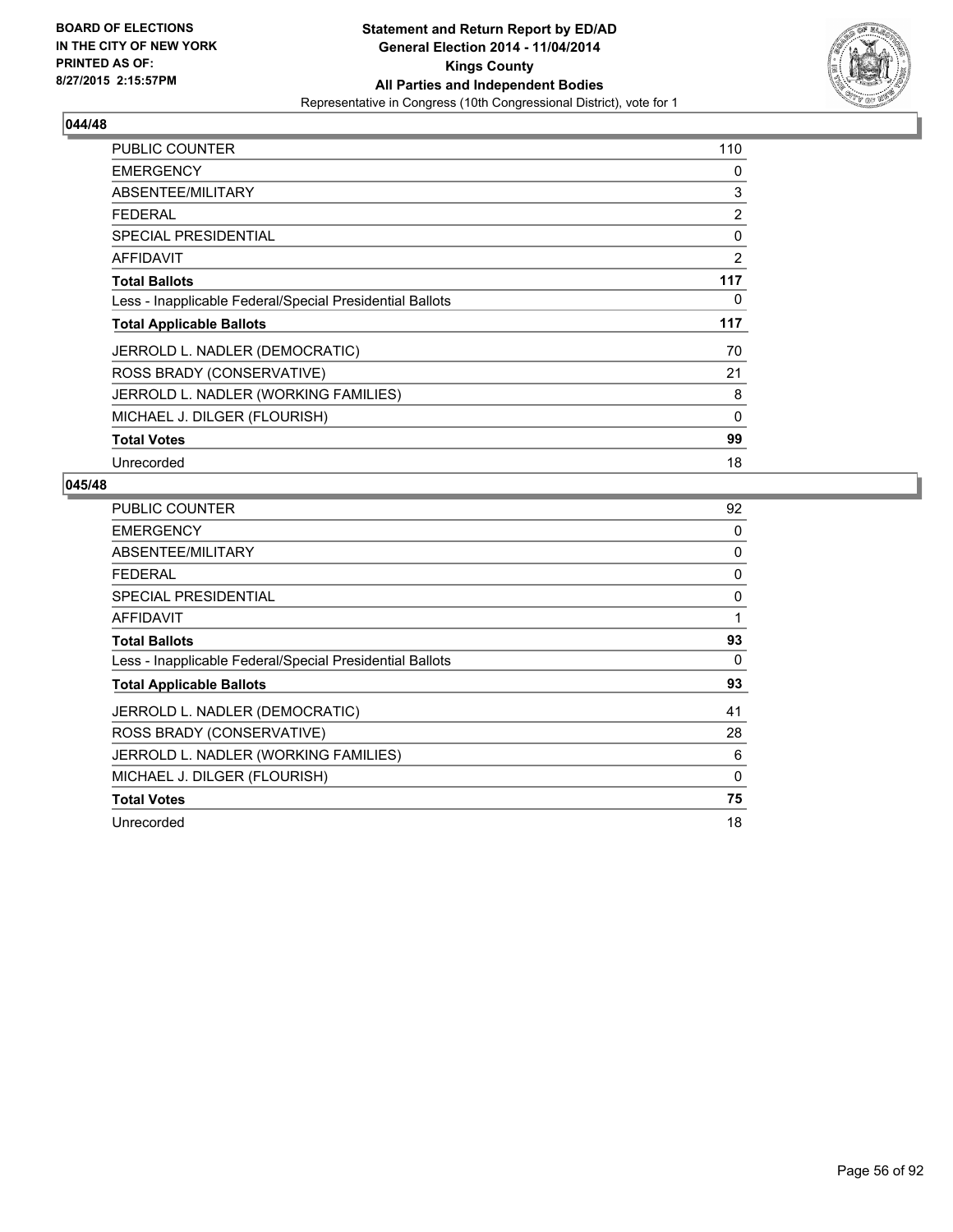

| <b>PUBLIC COUNTER</b>                                    | 187 |
|----------------------------------------------------------|-----|
| <b>EMERGENCY</b>                                         | 0   |
| ABSENTEE/MILITARY                                        | 4   |
| <b>FEDERAL</b>                                           | 2   |
| <b>SPECIAL PRESIDENTIAL</b>                              | 0   |
| AFFIDAVIT                                                | 3   |
| <b>Total Ballots</b>                                     | 196 |
| Less - Inapplicable Federal/Special Presidential Ballots | 0   |
| <b>Total Applicable Ballots</b>                          | 196 |
| JERROLD L. NADLER (DEMOCRATIC)                           | 106 |
| ROSS BRADY (CONSERVATIVE)                                | 46  |
| JERROLD L. NADLER (WORKING FAMILIES)                     | 16  |
| MICHAEL J. DILGER (FLOURISH)                             | 0   |
| <b>Total Votes</b>                                       | 168 |
| Unrecorded                                               | 28  |

| <b>PUBLIC COUNTER</b>                                    | 245            |
|----------------------------------------------------------|----------------|
| <b>EMERGENCY</b>                                         | 0              |
| ABSENTEE/MILITARY                                        | 2              |
| <b>FEDERAL</b>                                           | $\overline{2}$ |
| <b>SPECIAL PRESIDENTIAL</b>                              | 0              |
| <b>AFFIDAVIT</b>                                         | 2              |
| <b>Total Ballots</b>                                     | 251            |
| Less - Inapplicable Federal/Special Presidential Ballots | 0              |
| <b>Total Applicable Ballots</b>                          | 251            |
| JERROLD L. NADLER (DEMOCRATIC)                           | 125            |
| ROSS BRADY (CONSERVATIVE)                                | 66             |
| JERROLD L. NADLER (WORKING FAMILIES)                     | 16             |
| MICHAEL J. DILGER (FLOURISH)                             | 1              |
| ARNOLD WOLSKY (WRITE-IN)                                 | 1              |
| <b>Total Votes</b>                                       | 209            |
| Unrecorded                                               | 42             |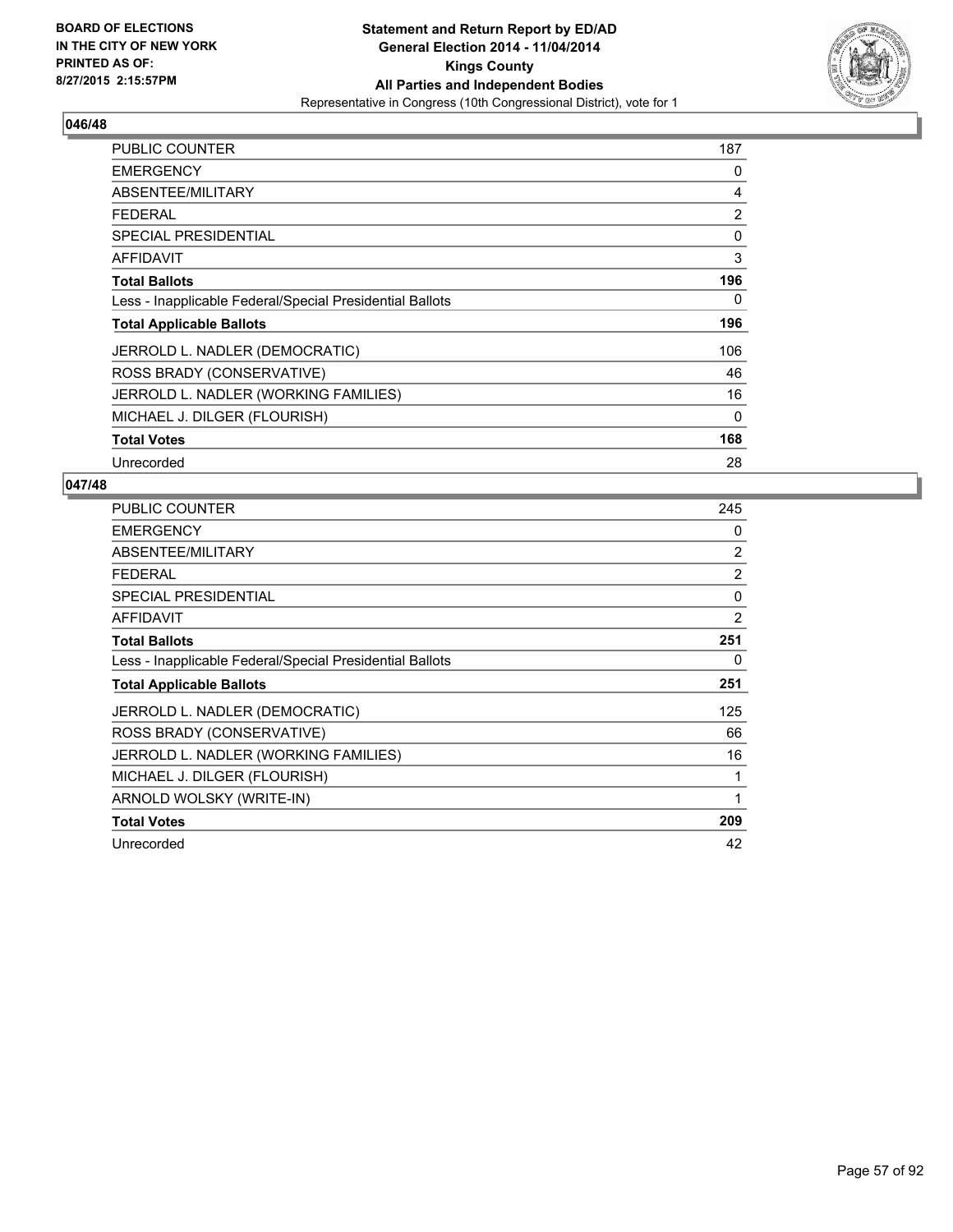

| <b>PUBLIC COUNTER</b>                                    | 240 |
|----------------------------------------------------------|-----|
| <b>EMERGENCY</b>                                         | 0   |
| ABSENTEE/MILITARY                                        | 2   |
| <b>FEDERAL</b>                                           | 7   |
| <b>SPECIAL PRESIDENTIAL</b>                              | 0   |
| AFFIDAVIT                                                | 3   |
| <b>Total Ballots</b>                                     | 252 |
| Less - Inapplicable Federal/Special Presidential Ballots | 0   |
| <b>Total Applicable Ballots</b>                          | 252 |
| JERROLD L. NADLER (DEMOCRATIC)                           | 122 |
| ROSS BRADY (CONSERVATIVE)                                | 65  |
| JERROLD L. NADLER (WORKING FAMILIES)                     | 11  |
| MICHAEL J. DILGER (FLOURISH)                             | 1   |
| <b>Total Votes</b>                                       | 199 |
| Unrecorded                                               | 53  |

| PUBLIC COUNTER                                           | 150      |
|----------------------------------------------------------|----------|
| <b>EMERGENCY</b>                                         | 0        |
| ABSENTEE/MILITARY                                        | 23       |
| <b>FEDERAL</b>                                           | 3        |
| <b>SPECIAL PRESIDENTIAL</b>                              | 0        |
| AFFIDAVIT                                                | 1        |
| <b>Total Ballots</b>                                     | 177      |
| Less - Inapplicable Federal/Special Presidential Ballots | 0        |
| <b>Total Applicable Ballots</b>                          | 177      |
| JERROLD L. NADLER (DEMOCRATIC)                           | 97       |
| ROSS BRADY (CONSERVATIVE)                                | 42       |
| JERROLD L. NADLER (WORKING FAMILIES)                     | 6        |
| MICHAEL J. DILGER (FLOURISH)                             | $\Omega$ |
| <b>Total Votes</b>                                       | 145      |
| Unrecorded                                               | 32       |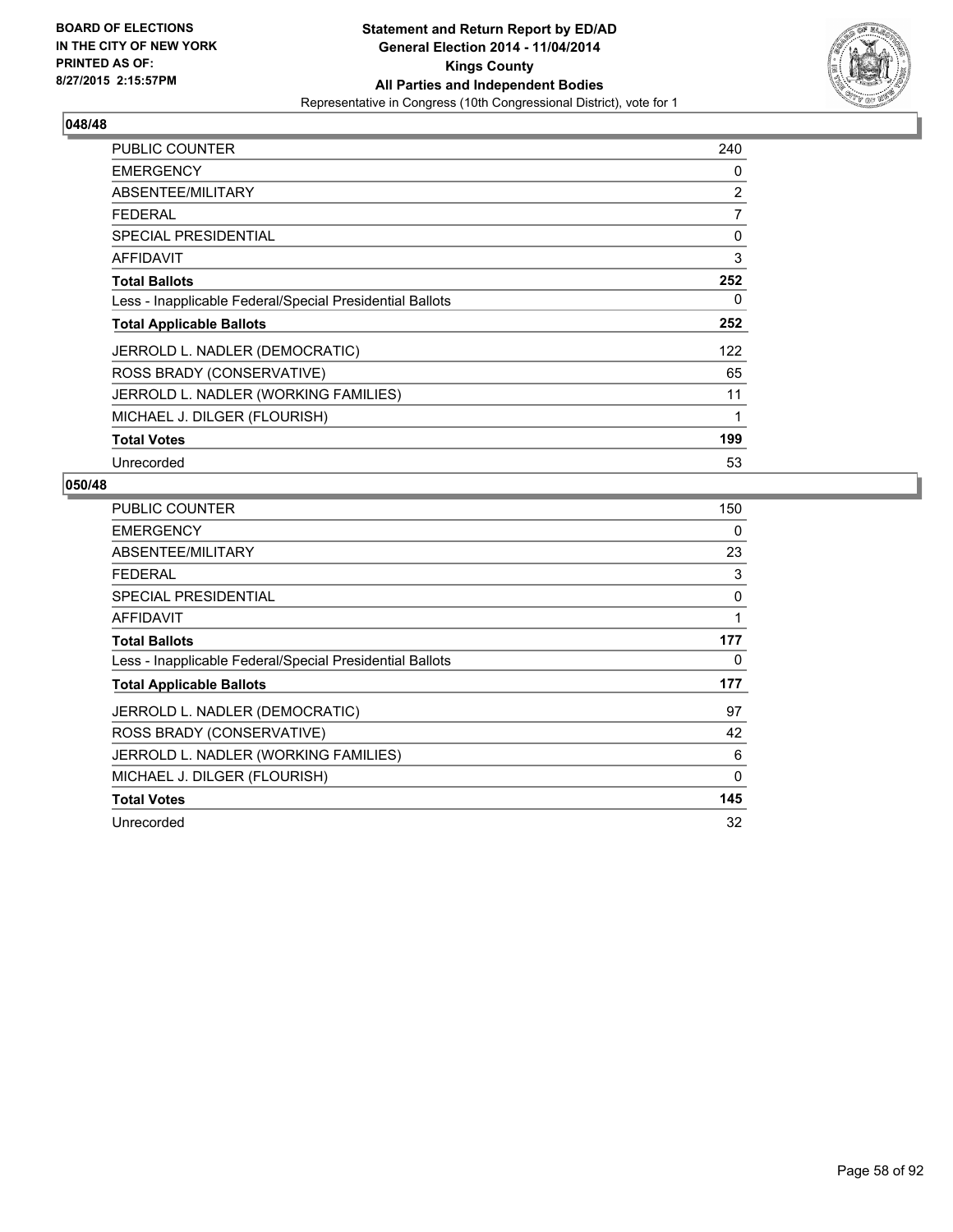

| <b>PUBLIC COUNTER</b>                                    | 165 |
|----------------------------------------------------------|-----|
| <b>EMERGENCY</b>                                         | 0   |
| ABSENTEE/MILITARY                                        | 3   |
| <b>FEDERAL</b>                                           | 1   |
| <b>SPECIAL PRESIDENTIAL</b>                              | 0   |
| AFFIDAVIT                                                | 5   |
| <b>Total Ballots</b>                                     | 174 |
| Less - Inapplicable Federal/Special Presidential Ballots | 0   |
| <b>Total Applicable Ballots</b>                          | 174 |
| JERROLD L. NADLER (DEMOCRATIC)                           | 95  |
| ROSS BRADY (CONSERVATIVE)                                | 36  |
| JERROLD L. NADLER (WORKING FAMILIES)                     | 13  |
| MICHAEL J. DILGER (FLOURISH)                             | 1   |
| <b>Total Votes</b>                                       | 145 |
| Unrecorded                                               | 29  |

| <b>PUBLIC COUNTER</b>                                    | 169      |
|----------------------------------------------------------|----------|
| <b>EMERGENCY</b>                                         | 0        |
| ABSENTEE/MILITARY                                        | 10       |
| <b>FEDERAL</b>                                           | 2        |
| SPECIAL PRESIDENTIAL                                     | 0        |
| AFFIDAVIT                                                | 3        |
| <b>Total Ballots</b>                                     | 184      |
| Less - Inapplicable Federal/Special Presidential Ballots | 0        |
| <b>Total Applicable Ballots</b>                          | 184      |
| JERROLD L. NADLER (DEMOCRATIC)                           | 94       |
| ROSS BRADY (CONSERVATIVE)                                | 40       |
| JERROLD L. NADLER (WORKING FAMILIES)                     | 8        |
| MICHAEL J. DILGER (FLOURISH)                             | $\Omega$ |
| <b>Total Votes</b>                                       | 142      |
| Unrecorded                                               | 42       |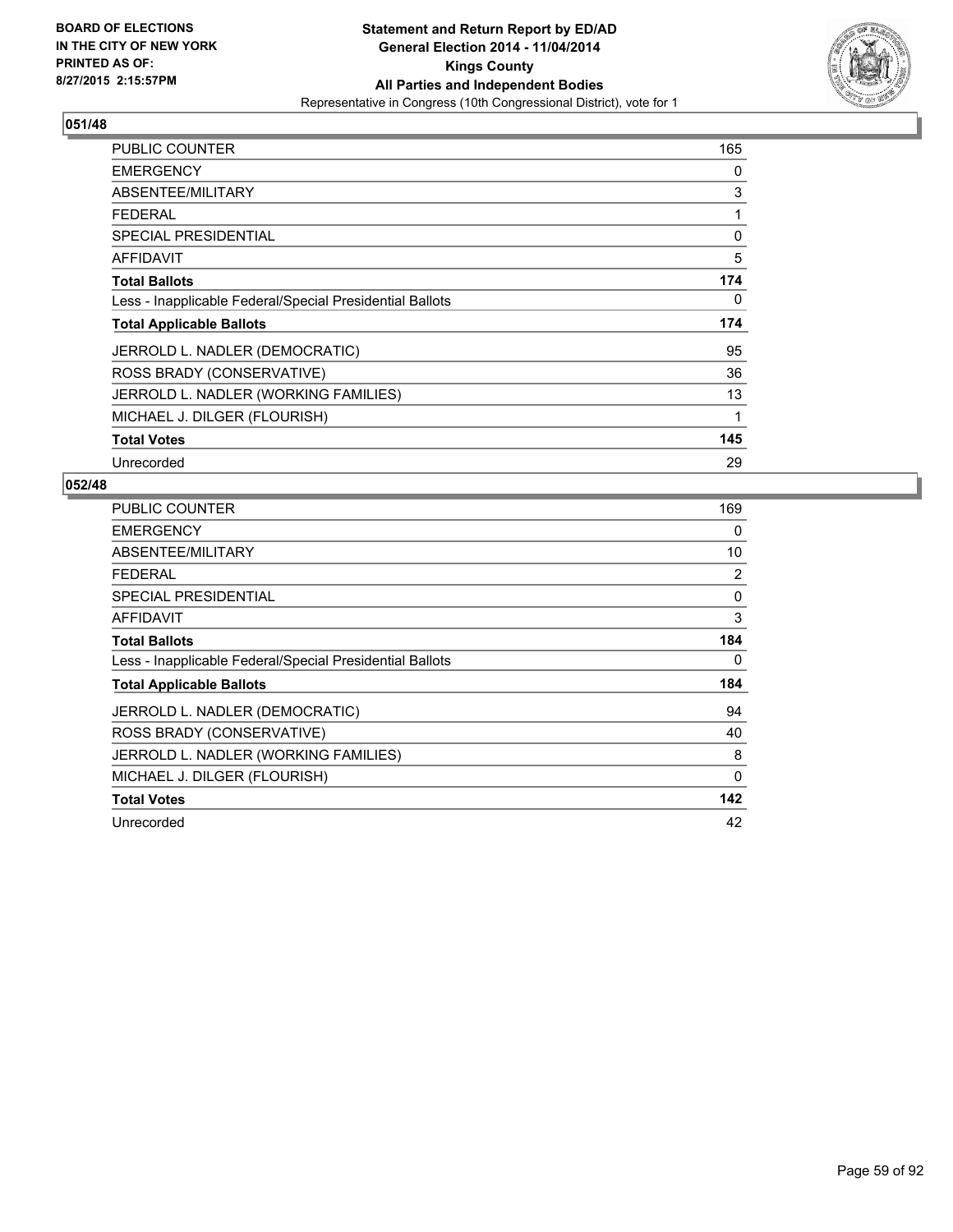

| <b>PUBLIC COUNTER</b>                                    | 290 |
|----------------------------------------------------------|-----|
| <b>EMERGENCY</b>                                         | 0   |
| ABSENTEE/MILITARY                                        | 3   |
| <b>FEDERAL</b>                                           | 6   |
| <b>SPECIAL PRESIDENTIAL</b>                              | 0   |
| AFFIDAVIT                                                | 3   |
| <b>Total Ballots</b>                                     | 302 |
| Less - Inapplicable Federal/Special Presidential Ballots | 0   |
| <b>Total Applicable Ballots</b>                          | 302 |
| JERROLD L. NADLER (DEMOCRATIC)                           | 158 |
| ROSS BRADY (CONSERVATIVE)                                | 75  |
| JERROLD L. NADLER (WORKING FAMILIES)                     | 20  |
| MICHAEL J. DILGER (FLOURISH)                             | 0   |
| <b>Total Votes</b>                                       | 253 |
| Unrecorded                                               | 49  |

| PUBLIC COUNTER                                           | 327 |
|----------------------------------------------------------|-----|
| <b>EMERGENCY</b>                                         | 0   |
| ABSENTEE/MILITARY                                        | 2   |
| <b>FEDERAL</b>                                           | 7   |
| SPECIAL PRESIDENTIAL                                     | 0   |
| AFFIDAVIT                                                | 1   |
| <b>Total Ballots</b>                                     | 337 |
| Less - Inapplicable Federal/Special Presidential Ballots | 0   |
| <b>Total Applicable Ballots</b>                          | 337 |
| JERROLD L. NADLER (DEMOCRATIC)                           | 151 |
| ROSS BRADY (CONSERVATIVE)                                | 84  |
| JERROLD L. NADLER (WORKING FAMILIES)                     | 27  |
| MICHAEL J. DILGER (FLOURISH)                             | 0   |
| <b>Total Votes</b>                                       | 262 |
| Unrecorded                                               | 75  |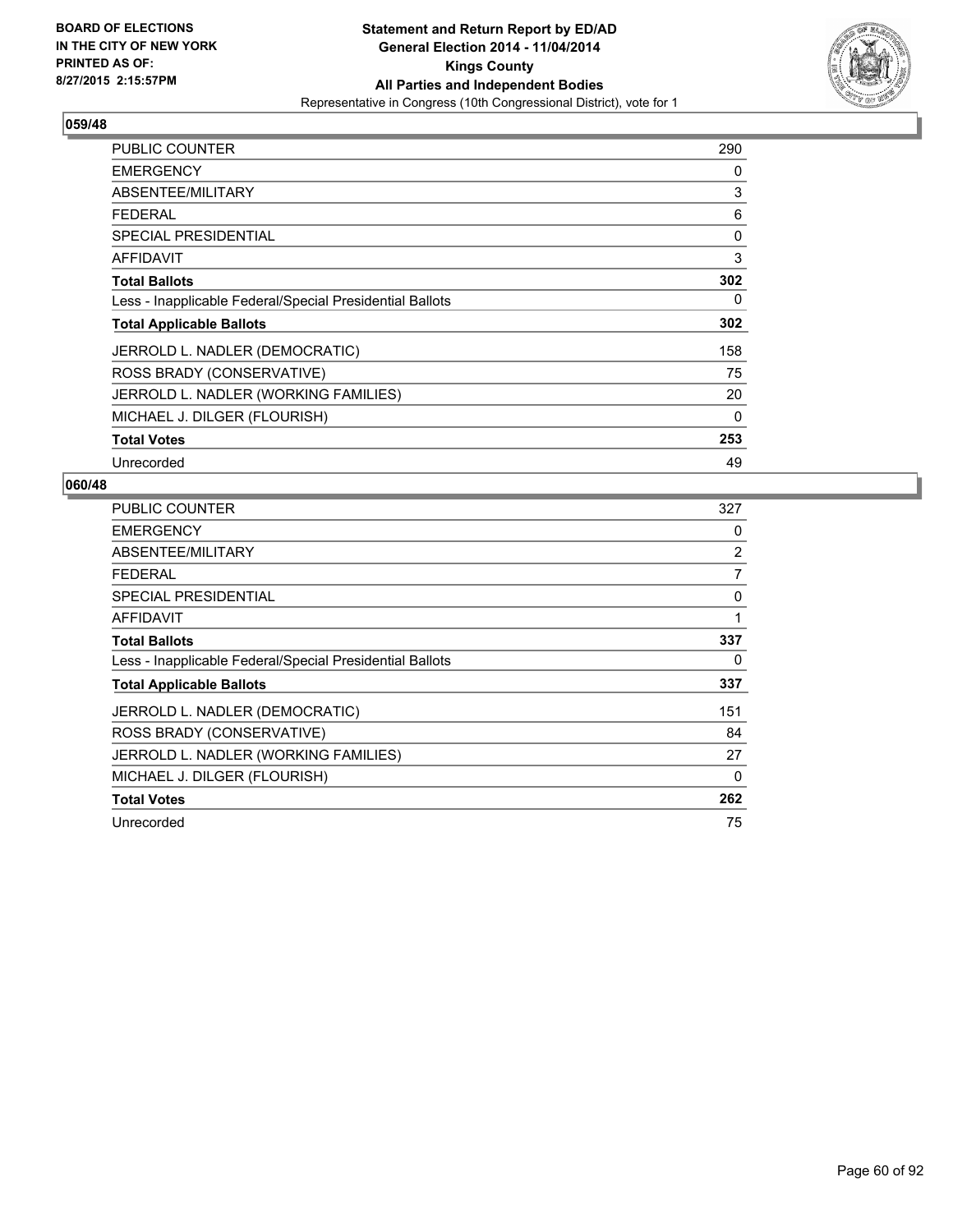

| <b>PUBLIC COUNTER</b>                                    | 37 |
|----------------------------------------------------------|----|
| <b>EMERGENCY</b>                                         | 0  |
| ABSENTEE/MILITARY                                        | 0  |
| <b>FEDERAL</b>                                           | 0  |
| <b>SPECIAL PRESIDENTIAL</b>                              | 0  |
| <b>AFFIDAVIT</b>                                         | 0  |
| <b>Total Ballots</b>                                     | 37 |
| Less - Inapplicable Federal/Special Presidential Ballots | 0  |
| <b>Total Applicable Ballots</b>                          | 37 |
| JERROLD L. NADLER (DEMOCRATIC)                           | 21 |
| ROSS BRADY (CONSERVATIVE)                                | 4  |
| JERROLD L. NADLER (WORKING FAMILIES)                     | 1  |
| MICHAEL J. DILGER (FLOURISH)                             | 0  |
| <b>Total Votes</b>                                       | 26 |
| Unrecorded                                               | 11 |

| <b>PUBLIC COUNTER</b>                                    | 17 |
|----------------------------------------------------------|----|
| <b>EMERGENCY</b>                                         | 0  |
| ABSENTEE/MILITARY                                        | 3  |
| <b>FEDERAL</b>                                           | 0  |
| <b>SPECIAL PRESIDENTIAL</b>                              | 0  |
| AFFIDAVIT                                                | 0  |
| <b>Total Ballots</b>                                     | 20 |
| Less - Inapplicable Federal/Special Presidential Ballots | 0  |
| <b>Total Applicable Ballots</b>                          | 20 |
| JERROLD L. NADLER (DEMOCRATIC)                           | 3  |
| ROSS BRADY (CONSERVATIVE)                                | 9  |
| JERROLD L. NADLER (WORKING FAMILIES)                     | 1  |
| MICHAEL J. DILGER (FLOURISH)                             | 0  |
| <b>Total Votes</b>                                       | 13 |
| Unrecorded                                               | 7  |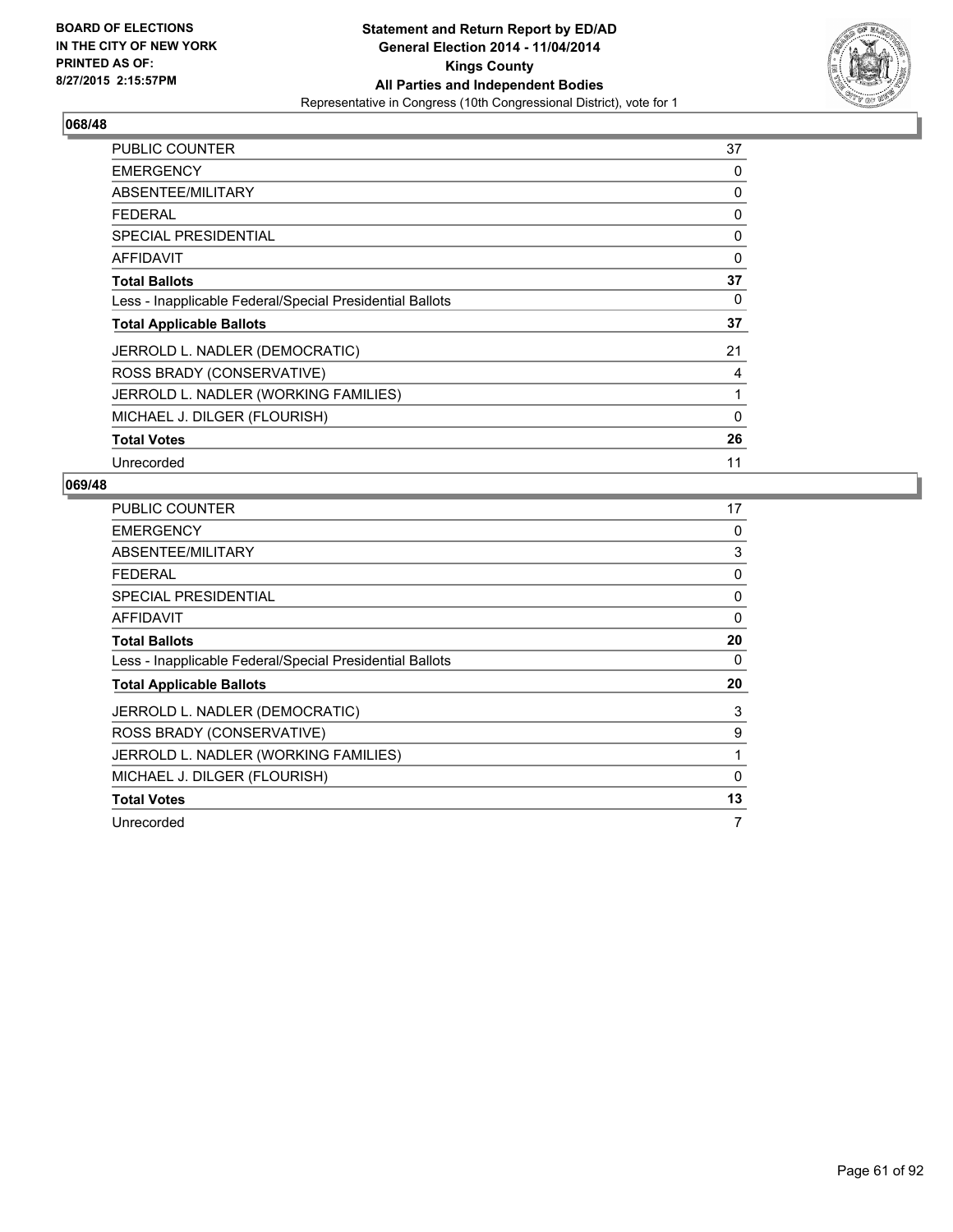

| <b>PUBLIC COUNTER</b>                                    | 40 |
|----------------------------------------------------------|----|
| <b>EMERGENCY</b>                                         | 1  |
| ABSENTEE/MILITARY                                        |    |
| <b>FEDERAL</b>                                           | 0  |
| <b>SPECIAL PRESIDENTIAL</b>                              | 0  |
| <b>AFFIDAVIT</b>                                         | 0  |
| <b>Total Ballots</b>                                     | 42 |
| Less - Inapplicable Federal/Special Presidential Ballots | 0  |
| <b>Total Applicable Ballots</b>                          | 42 |
| JERROLD L. NADLER (DEMOCRATIC)                           | 17 |
| ROSS BRADY (CONSERVATIVE)                                | 7  |
| JERROLD L. NADLER (WORKING FAMILIES)                     | 4  |
| MICHAEL J. DILGER (FLOURISH)                             | 0  |
| <b>Total Votes</b>                                       | 28 |
| Unrecorded                                               | 14 |

| <b>PUBLIC COUNTER</b>                                    | 32 |
|----------------------------------------------------------|----|
| <b>EMERGENCY</b>                                         | 0  |
| ABSENTEE/MILITARY                                        | 0  |
| <b>FEDERAL</b>                                           | 0  |
| <b>SPECIAL PRESIDENTIAL</b>                              | 0  |
| <b>AFFIDAVIT</b>                                         | 0  |
| <b>Total Ballots</b>                                     | 32 |
| Less - Inapplicable Federal/Special Presidential Ballots | 0  |
| <b>Total Applicable Ballots</b>                          | 32 |
| JERROLD L. NADLER (DEMOCRATIC)                           | 18 |
| ROSS BRADY (CONSERVATIVE)                                | 4  |
| JERROLD L. NADLER (WORKING FAMILIES)                     | 4  |
| MICHAEL J. DILGER (FLOURISH)                             | 0  |
| <b>Total Votes</b>                                       | 26 |
| Unrecorded                                               | 6  |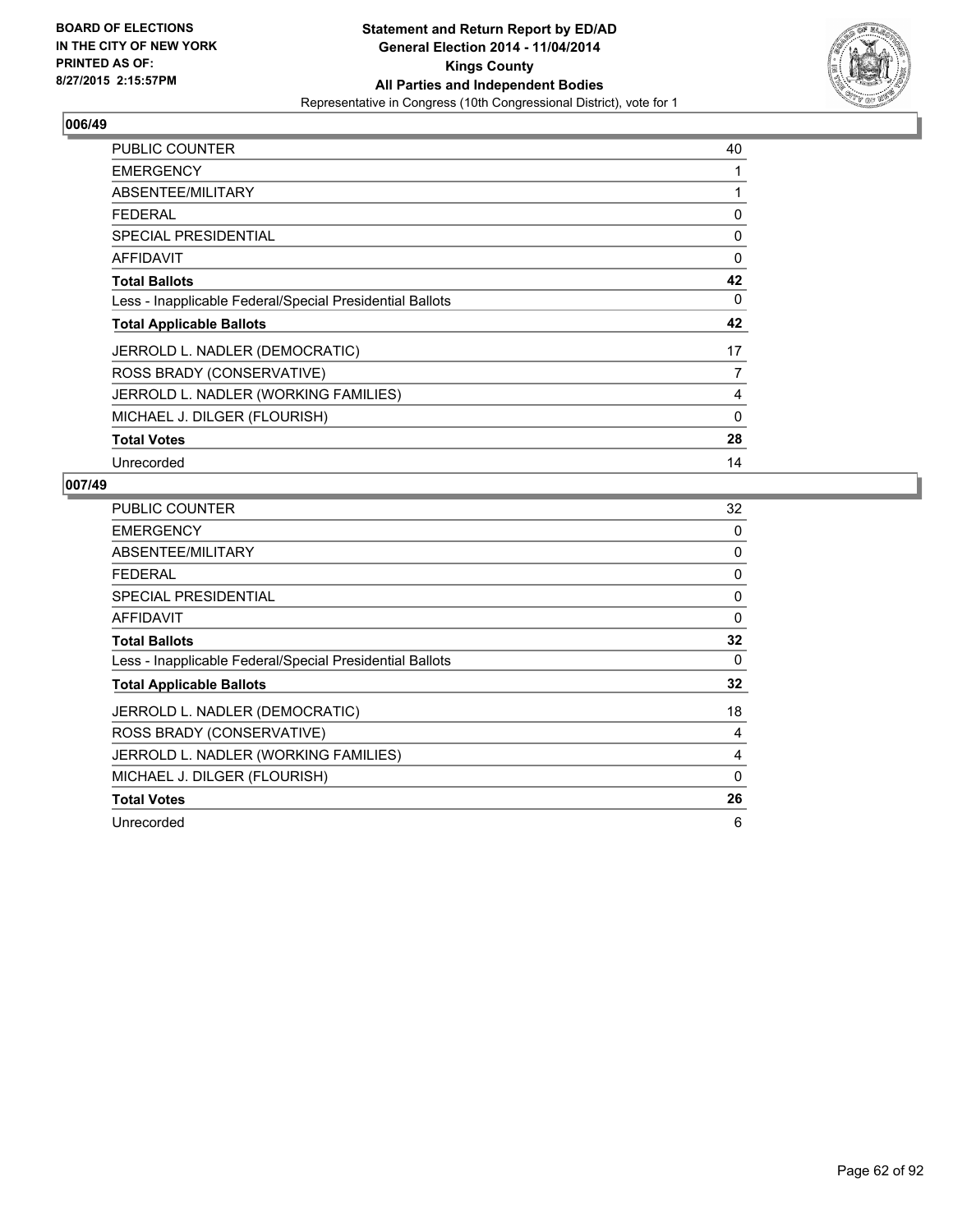

| <b>PUBLIC COUNTER</b>                                    | 2            |
|----------------------------------------------------------|--------------|
| <b>EMERGENCY</b>                                         | 0            |
| ABSENTEE/MILITARY                                        | 0            |
| <b>FEDERAL</b>                                           | 0            |
| SPECIAL PRESIDENTIAL                                     | 0            |
| <b>AFFIDAVIT</b>                                         | 0            |
| <b>Total Ballots</b>                                     | $\mathbf{2}$ |
| Less - Inapplicable Federal/Special Presidential Ballots | 0            |
| <b>Total Applicable Ballots</b>                          | $\mathbf{2}$ |
| JERROLD L. NADLER (DEMOCRATIC)                           |              |
| ROSS BRADY (CONSERVATIVE)                                |              |
| JERROLD L. NADLER (WORKING FAMILIES)                     | 0            |
| MICHAEL J. DILGER (FLOURISH)                             | 0            |
| <b>Total Votes</b>                                       | $\mathbf{2}$ |

| <b>PUBLIC COUNTER</b>                                    |   |
|----------------------------------------------------------|---|
| <b>EMERGENCY</b>                                         | 0 |
| ABSENTEE/MILITARY                                        | 0 |
| <b>FEDERAL</b>                                           | 0 |
| <b>SPECIAL PRESIDENTIAL</b>                              | 0 |
| AFFIDAVIT                                                | 0 |
| <b>Total Ballots</b>                                     |   |
| Less - Inapplicable Federal/Special Presidential Ballots | 0 |
| <b>Total Applicable Ballots</b>                          |   |
| JERROLD L. NADLER (DEMOCRATIC)                           | 0 |
| ROSS BRADY (CONSERVATIVE)                                | 0 |
| JERROLD L. NADLER (WORKING FAMILIES)                     | 0 |
| MICHAEL J. DILGER (FLOURISH)                             | 0 |
| <b>Total Votes</b>                                       | 0 |
| Unrecorded                                               |   |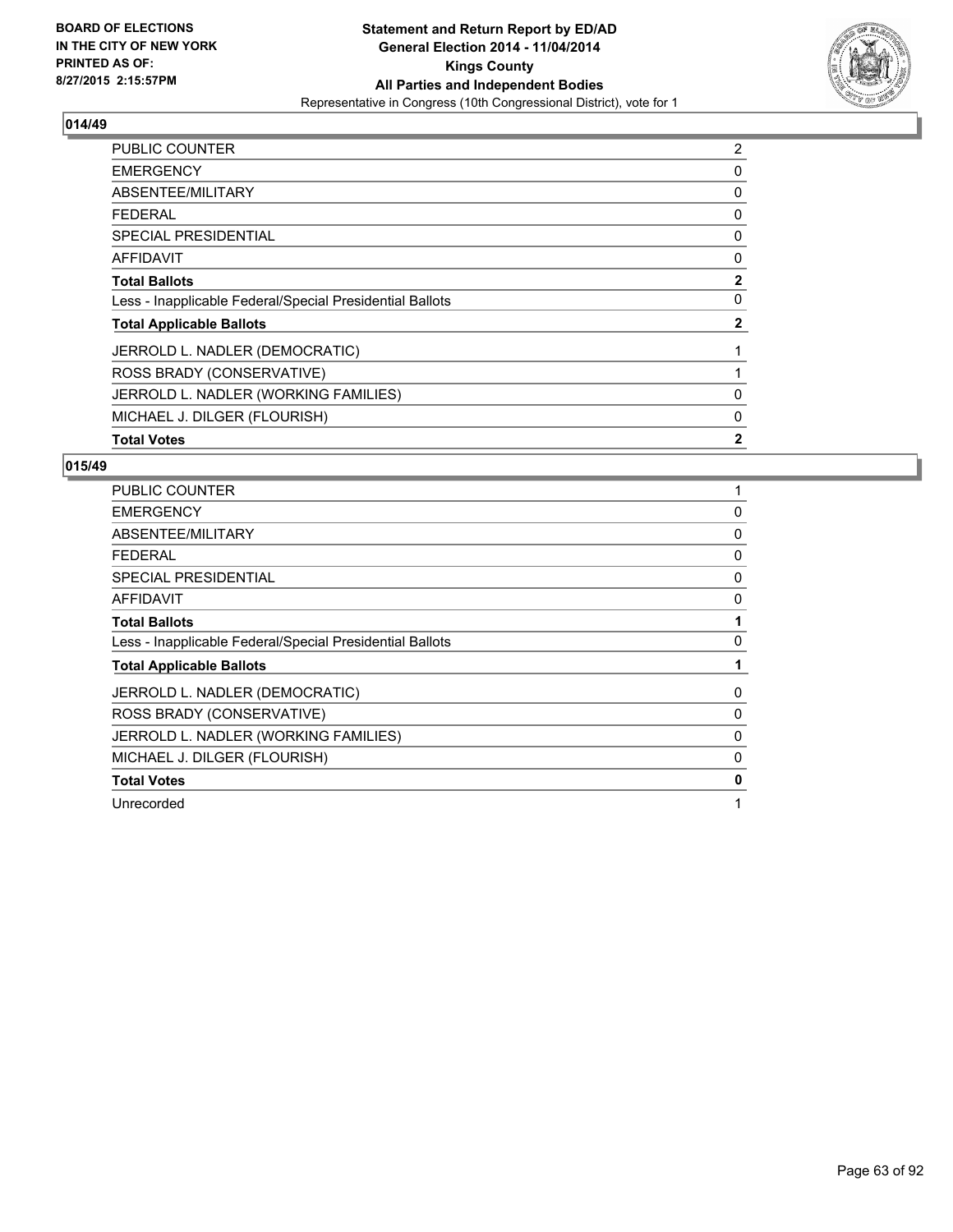

| <b>PUBLIC COUNTER</b>                                    | 127 |
|----------------------------------------------------------|-----|
| <b>EMERGENCY</b>                                         | 0   |
| ABSENTEE/MILITARY                                        | 1   |
| <b>FEDERAL</b>                                           | 0   |
| <b>SPECIAL PRESIDENTIAL</b>                              | 0   |
| <b>AFFIDAVIT</b>                                         | 0   |
| <b>Total Ballots</b>                                     | 128 |
| Less - Inapplicable Federal/Special Presidential Ballots | 0   |
| <b>Total Applicable Ballots</b>                          | 128 |
| JERROLD L. NADLER (DEMOCRATIC)                           | 83  |
| ROSS BRADY (CONSERVATIVE)                                | 17  |
| JERROLD L. NADLER (WORKING FAMILIES)                     | 8   |
| MICHAEL J. DILGER (FLOURISH)                             | 0   |
| MICHAEL GRIMM (WRITE-IN)                                 | 1   |
| <b>Total Votes</b>                                       | 109 |
| Unrecorded                                               | 19  |

| <b>PUBLIC COUNTER</b>                                    | 105          |
|----------------------------------------------------------|--------------|
| <b>EMERGENCY</b>                                         | 0            |
| ABSENTEE/MILITARY                                        | 4            |
| <b>FEDERAL</b>                                           | 1            |
| <b>SPECIAL PRESIDENTIAL</b>                              | 0            |
| <b>AFFIDAVIT</b>                                         | 0            |
| <b>Total Ballots</b>                                     | 110          |
| Less - Inapplicable Federal/Special Presidential Ballots | 0            |
| <b>Total Applicable Ballots</b>                          | 110          |
| JERROLD L. NADLER (DEMOCRATIC)                           | 49           |
| ROSS BRADY (CONSERVATIVE)                                | 22           |
| JERROLD L. NADLER (WORKING FAMILIES)                     | 3            |
| MICHAEL J. DILGER (FLOURISH)                             | $\mathbf{1}$ |
| <b>Total Votes</b>                                       | 75           |
| Unrecorded                                               | 35           |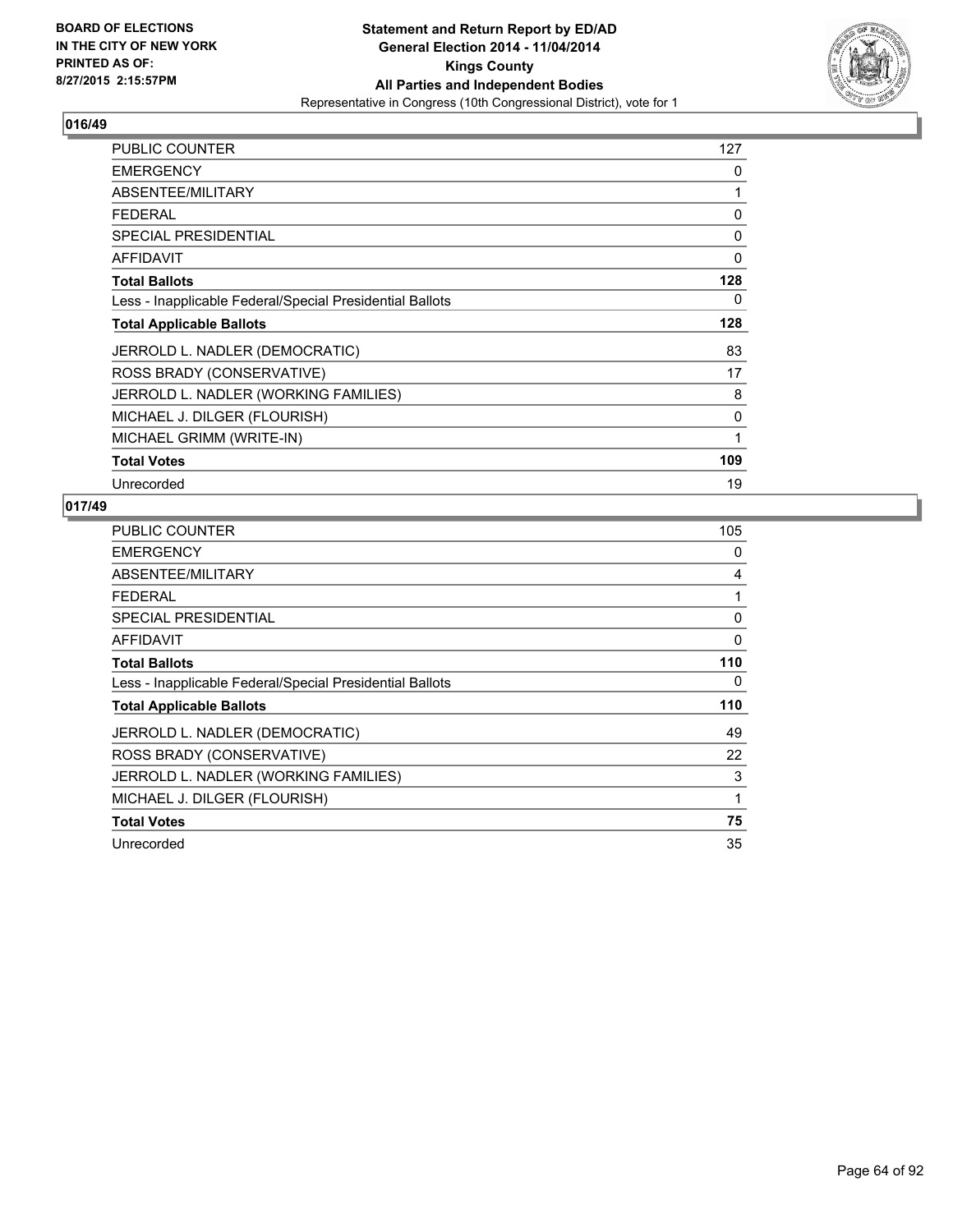

| PUBLIC COUNTER                                           | 133      |
|----------------------------------------------------------|----------|
| <b>EMERGENCY</b>                                         | 0        |
| ABSENTEE/MILITARY                                        | 23       |
| <b>FEDERAL</b>                                           | 0        |
| <b>SPECIAL PRESIDENTIAL</b>                              | 0        |
| AFFIDAVIT                                                | 0        |
| <b>Total Ballots</b>                                     | 156      |
| Less - Inapplicable Federal/Special Presidential Ballots | 0        |
| <b>Total Applicable Ballots</b>                          | 156      |
| JERROLD L. NADLER (DEMOCRATIC)                           | 86       |
| ROSS BRADY (CONSERVATIVE)                                | 31       |
| JERROLD L. NADLER (WORKING FAMILIES)                     | 6        |
| MICHAEL J. DILGER (FLOURISH)                             | $\Omega$ |
| <b>Total Votes</b>                                       | 123      |
| Unrecorded                                               | 33       |

| <b>PUBLIC COUNTER</b>                                    | 156 |
|----------------------------------------------------------|-----|
| <b>EMERGENCY</b>                                         | 0   |
| ABSENTEE/MILITARY                                        | 1   |
| <b>FEDERAL</b>                                           | 0   |
| SPECIAL PRESIDENTIAL                                     | 0   |
| AFFIDAVIT                                                | 0   |
| <b>Total Ballots</b>                                     | 157 |
| Less - Inapplicable Federal/Special Presidential Ballots | 0   |
| <b>Total Applicable Ballots</b>                          | 157 |
| JERROLD L. NADLER (DEMOCRATIC)                           | 86  |
| ROSS BRADY (CONSERVATIVE)                                | 24  |
| JERROLD L. NADLER (WORKING FAMILIES)                     | 10  |
| MICHAEL J. DILGER (FLOURISH)                             | 0   |
| <b>Total Votes</b>                                       | 120 |
| Unrecorded                                               | 37  |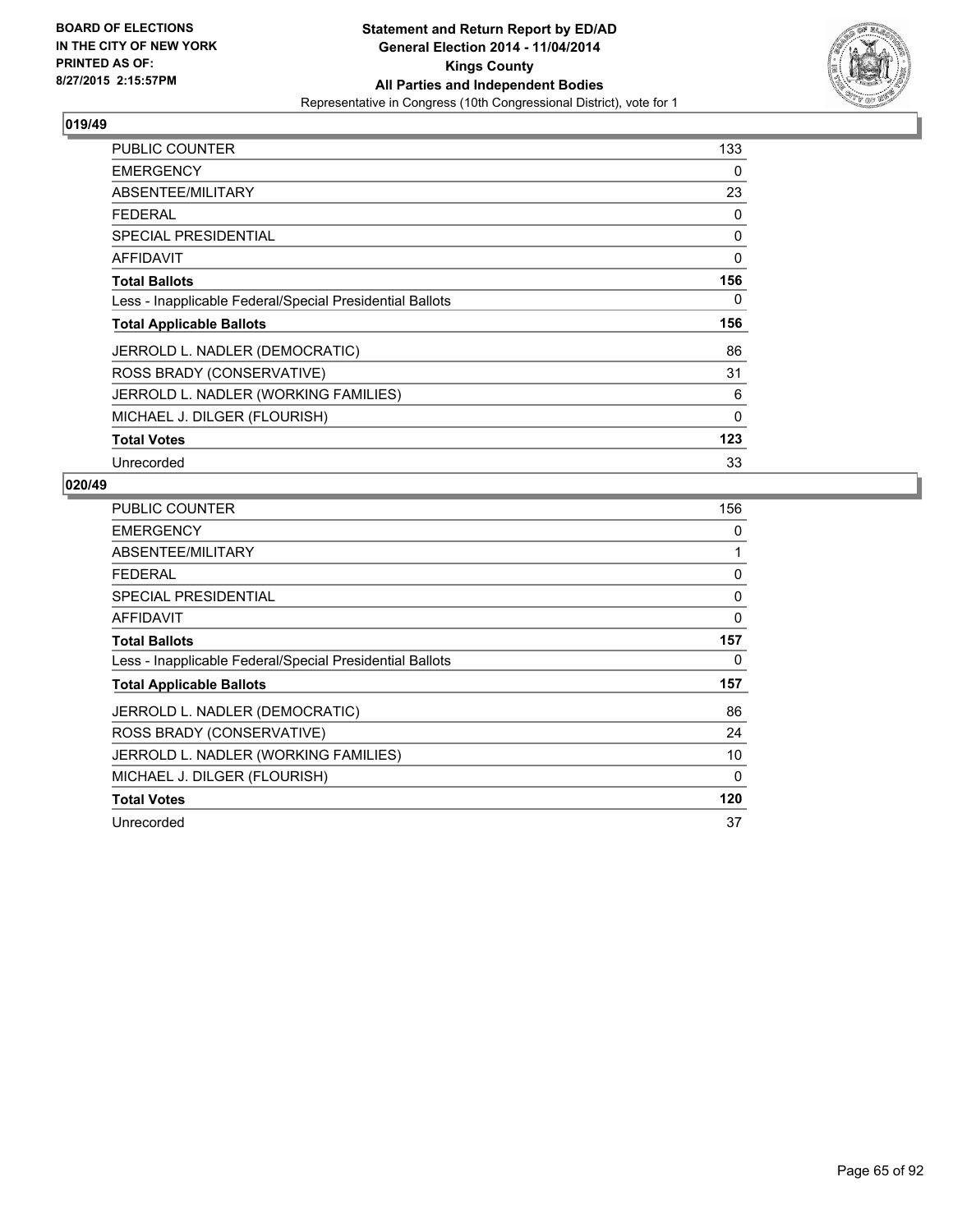

| PUBLIC COUNTER                                           | 113 |
|----------------------------------------------------------|-----|
| <b>EMERGENCY</b>                                         | 0   |
| ABSENTEE/MILITARY                                        | 2   |
| <b>FEDERAL</b>                                           | 0   |
| <b>SPECIAL PRESIDENTIAL</b>                              | 0   |
| AFFIDAVIT                                                | 0   |
| <b>Total Ballots</b>                                     | 115 |
| Less - Inapplicable Federal/Special Presidential Ballots | 0   |
| <b>Total Applicable Ballots</b>                          | 115 |
| JERROLD L. NADLER (DEMOCRATIC)                           | 52  |
| ROSS BRADY (CONSERVATIVE)                                | 24  |
| JERROLD L. NADLER (WORKING FAMILIES)                     | 12  |
| MICHAEL J. DILGER (FLOURISH)                             | 0   |
| UNATTRIBUTABLE WRITE-IN (WRITE-IN)                       | 1   |
| <b>Total Votes</b>                                       | 89  |
| Unrecorded                                               | 26  |

| <b>PUBLIC COUNTER</b>                                    | 183      |
|----------------------------------------------------------|----------|
| <b>EMERGENCY</b>                                         | 0        |
| ABSENTEE/MILITARY                                        | 4        |
| <b>FEDERAL</b>                                           | 2        |
| <b>SPECIAL PRESIDENTIAL</b>                              | 0        |
| <b>AFFIDAVIT</b>                                         | 6        |
| <b>Total Ballots</b>                                     | 195      |
| Less - Inapplicable Federal/Special Presidential Ballots | 0        |
| <b>Total Applicable Ballots</b>                          | 195      |
| JERROLD L. NADLER (DEMOCRATIC)                           | 91       |
| ROSS BRADY (CONSERVATIVE)                                | 52       |
| JERROLD L. NADLER (WORKING FAMILIES)                     | 8        |
| MICHAEL J. DILGER (FLOURISH)                             | $\Omega$ |
| <b>Total Votes</b>                                       | 151      |
| Unrecorded                                               | 44       |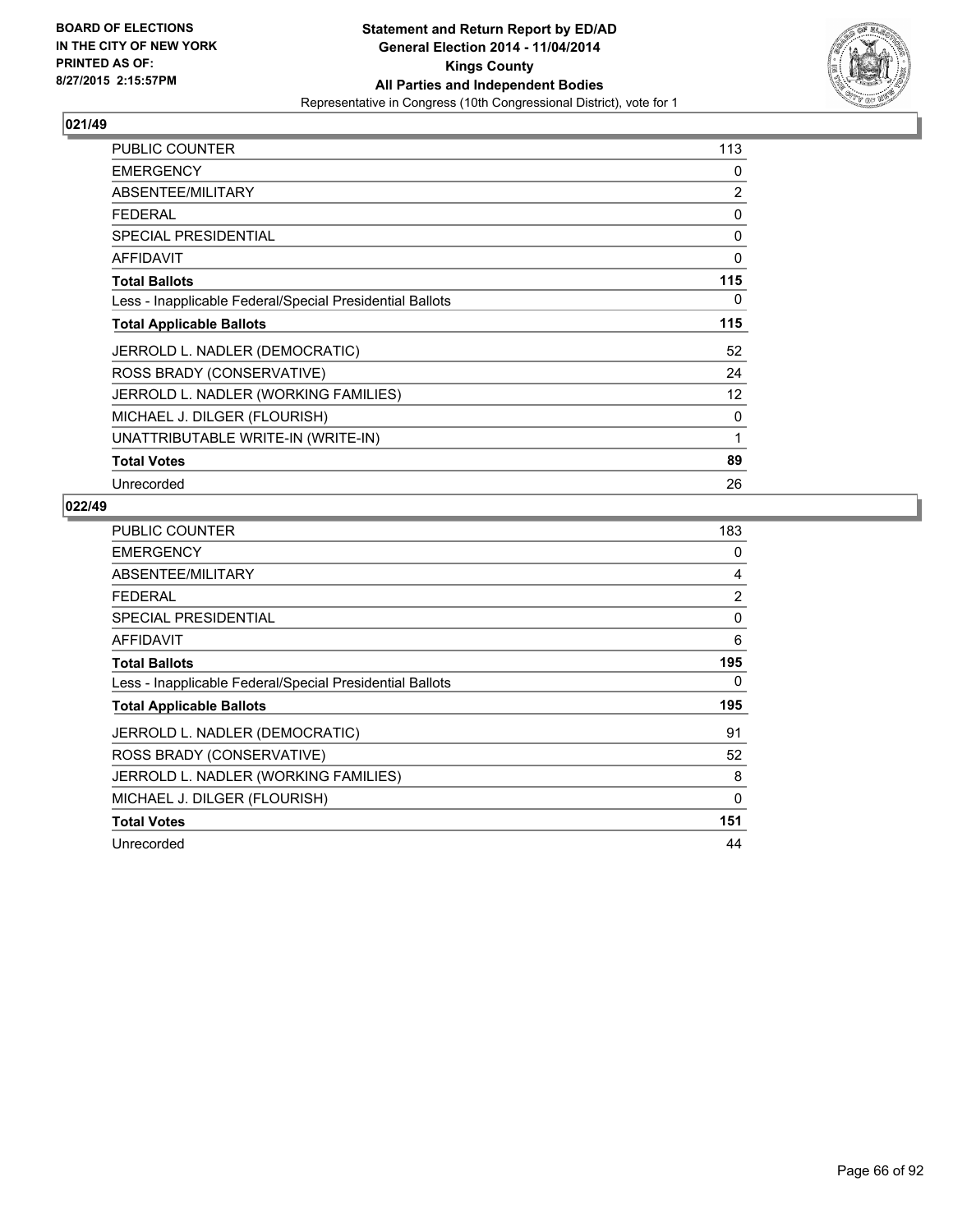

| <b>PUBLIC COUNTER</b>                                    | 117 |
|----------------------------------------------------------|-----|
| <b>EMERGENCY</b>                                         | 0   |
| ABSENTEE/MILITARY                                        | 4   |
| <b>FEDERAL</b>                                           | 0   |
| <b>SPECIAL PRESIDENTIAL</b>                              | 0   |
| <b>AFFIDAVIT</b>                                         | 1   |
| <b>Total Ballots</b>                                     | 122 |
| Less - Inapplicable Federal/Special Presidential Ballots | 0   |
| <b>Total Applicable Ballots</b>                          | 122 |
| JERROLD L. NADLER (DEMOCRATIC)                           | 64  |
| ROSS BRADY (CONSERVATIVE)                                | 16  |
| JERROLD L. NADLER (WORKING FAMILIES)                     | 5   |
| MICHAEL J. DILGER (FLOURISH)                             | 0   |
| BRIAN DORTON (WRITE-IN)                                  | 1   |
| <b>Total Votes</b>                                       | 86  |
| Unrecorded                                               | 36  |

| PUBLIC COUNTER                                           | 92 |
|----------------------------------------------------------|----|
| <b>EMERGENCY</b>                                         | 0  |
| ABSENTEE/MILITARY                                        | 1  |
| <b>FEDERAL</b>                                           | 6  |
| <b>SPECIAL PRESIDENTIAL</b>                              | 0  |
| <b>AFFIDAVIT</b>                                         | 0  |
| <b>Total Ballots</b>                                     | 99 |
| Less - Inapplicable Federal/Special Presidential Ballots | 0  |
| <b>Total Applicable Ballots</b>                          | 99 |
| JERROLD L. NADLER (DEMOCRATIC)                           | 44 |
| ROSS BRADY (CONSERVATIVE)                                | 27 |
| JERROLD L. NADLER (WORKING FAMILIES)                     | 8  |
| MICHAEL J. DILGER (FLOURISH)                             | 0  |
| <b>Total Votes</b>                                       | 79 |
| Unrecorded                                               | 20 |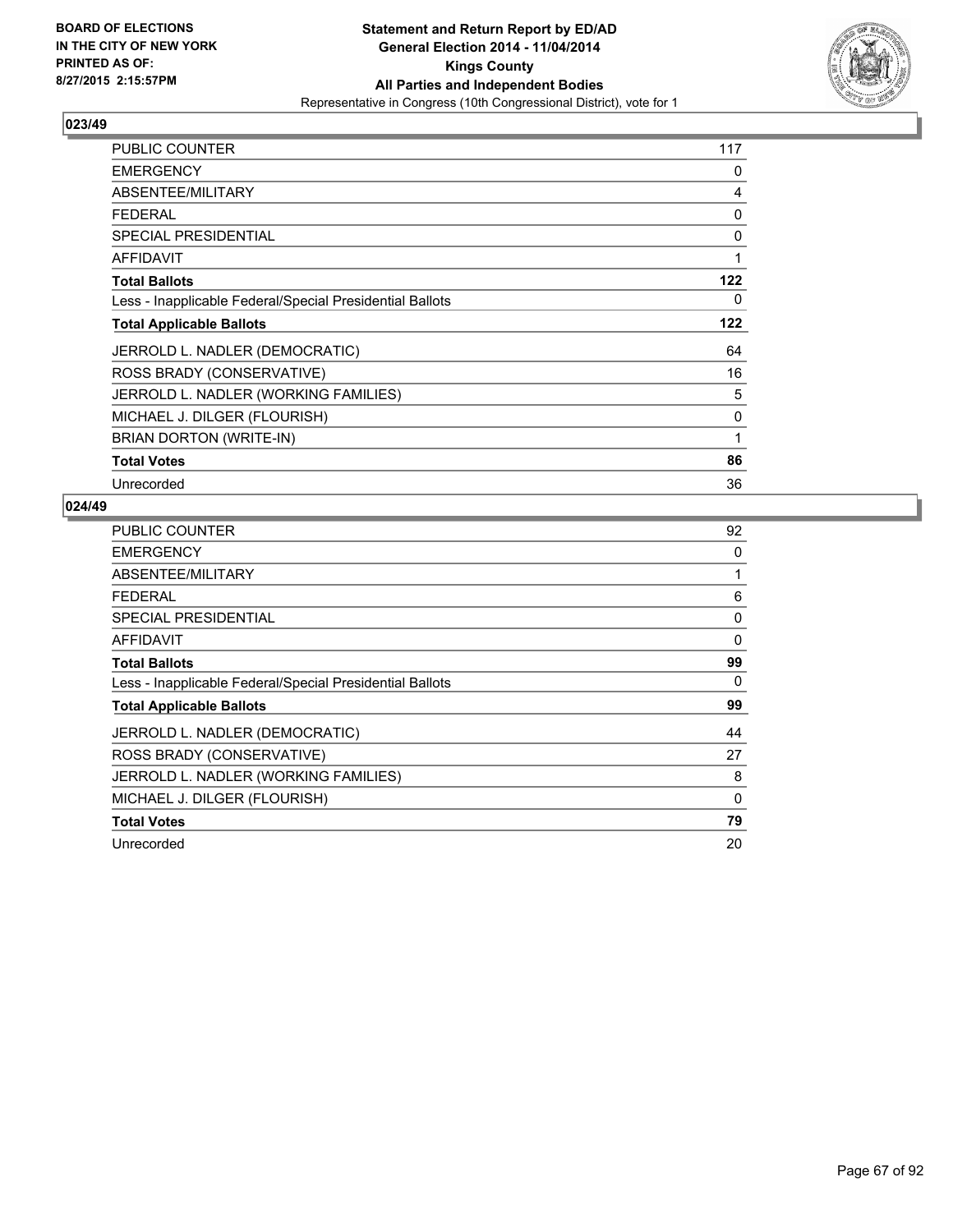

| PUBLIC COUNTER                                           | 167 |
|----------------------------------------------------------|-----|
| <b>EMERGENCY</b>                                         | 0   |
| ABSENTEE/MILITARY                                        | 1   |
| <b>FEDERAL</b>                                           | 2   |
| <b>SPECIAL PRESIDENTIAL</b>                              | 0   |
| <b>AFFIDAVIT</b>                                         | 1   |
| <b>Total Ballots</b>                                     | 171 |
| Less - Inapplicable Federal/Special Presidential Ballots | 0   |
| <b>Total Applicable Ballots</b>                          | 171 |
| JERROLD L. NADLER (DEMOCRATIC)                           | 93  |
| ROSS BRADY (CONSERVATIVE)                                | 36  |
| JERROLD L. NADLER (WORKING FAMILIES)                     | 9   |
| MICHAEL J. DILGER (FLOURISH)                             | 0   |
| DOMENIC M. RECCHIA JR. (WRITE-IN)                        | 1   |
| <b>Total Votes</b>                                       | 139 |
| Unrecorded                                               | 32  |

| PUBLIC COUNTER                                           | 146 |
|----------------------------------------------------------|-----|
| <b>EMERGENCY</b>                                         | 0   |
| ABSENTEE/MILITARY                                        | 3   |
| <b>FEDERAL</b>                                           | 1   |
| <b>SPECIAL PRESIDENTIAL</b>                              | 0   |
| <b>AFFIDAVIT</b>                                         | 2   |
| <b>Total Ballots</b>                                     | 152 |
| Less - Inapplicable Federal/Special Presidential Ballots | 0   |
| <b>Total Applicable Ballots</b>                          | 152 |
| JERROLD L. NADLER (DEMOCRATIC)                           | 61  |
| ROSS BRADY (CONSERVATIVE)                                | 31  |
| JERROLD L. NADLER (WORKING FAMILIES)                     | 12  |
| MICHAEL J. DILGER (FLOURISH)                             | 1   |
| DOMENIC M. RECCHIA JR. (WRITE-IN)                        | 1   |
| <b>Total Votes</b>                                       | 106 |
| Unrecorded                                               | 46  |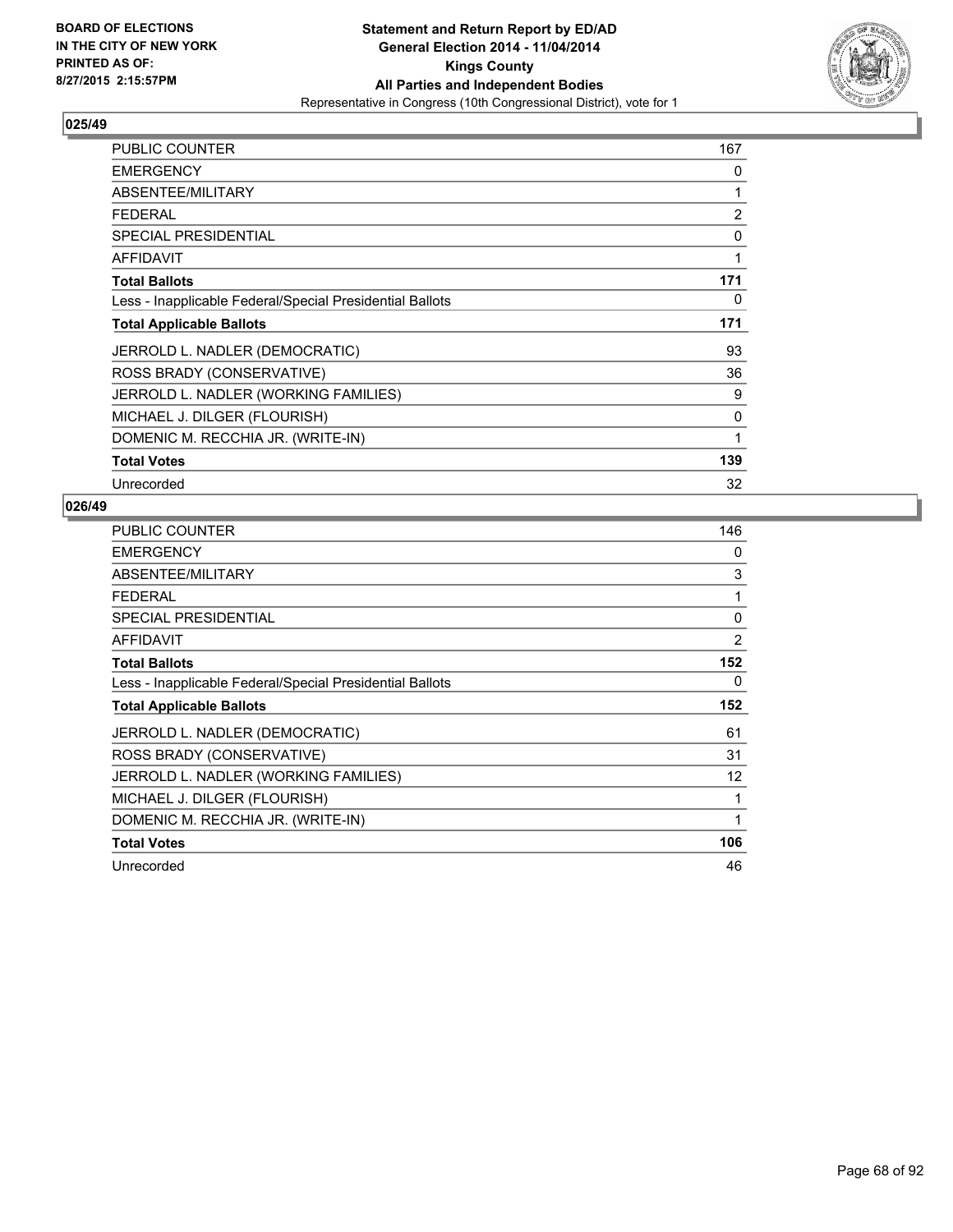

| <b>PUBLIC COUNTER</b>                                    | 100 |
|----------------------------------------------------------|-----|
| <b>EMERGENCY</b>                                         | 0   |
| ABSENTEE/MILITARY                                        | 3   |
| <b>FEDERAL</b>                                           | 1   |
| <b>SPECIAL PRESIDENTIAL</b>                              | 0   |
| AFFIDAVIT                                                | 1   |
| <b>Total Ballots</b>                                     | 105 |
| Less - Inapplicable Federal/Special Presidential Ballots | 0   |
| <b>Total Applicable Ballots</b>                          | 105 |
| JERROLD L. NADLER (DEMOCRATIC)                           | 57  |
| ROSS BRADY (CONSERVATIVE)                                | 15  |
| JERROLD L. NADLER (WORKING FAMILIES)                     | 6   |
| MICHAEL J. DILGER (FLOURISH)                             | 0   |
| <b>Total Votes</b>                                       | 78  |
| Unrecorded                                               | 27  |

| <b>PUBLIC COUNTER</b>                                    | 146 |
|----------------------------------------------------------|-----|
| <b>EMERGENCY</b>                                         | 0   |
| ABSENTEE/MILITARY                                        | 9   |
| <b>FEDERAL</b>                                           | 1   |
| <b>SPECIAL PRESIDENTIAL</b>                              | 0   |
| <b>AFFIDAVIT</b>                                         | 3   |
| <b>Total Ballots</b>                                     | 159 |
| Less - Inapplicable Federal/Special Presidential Ballots | 0   |
| <b>Total Applicable Ballots</b>                          | 159 |
| JERROLD L. NADLER (DEMOCRATIC)                           | 59  |
| ROSS BRADY (CONSERVATIVE)                                | 37  |
| JERROLD L. NADLER (WORKING FAMILIES)                     | 10  |
| MICHAEL J. DILGER (FLOURISH)                             | 1   |
| <b>Total Votes</b>                                       | 107 |
| Unrecorded                                               | 52  |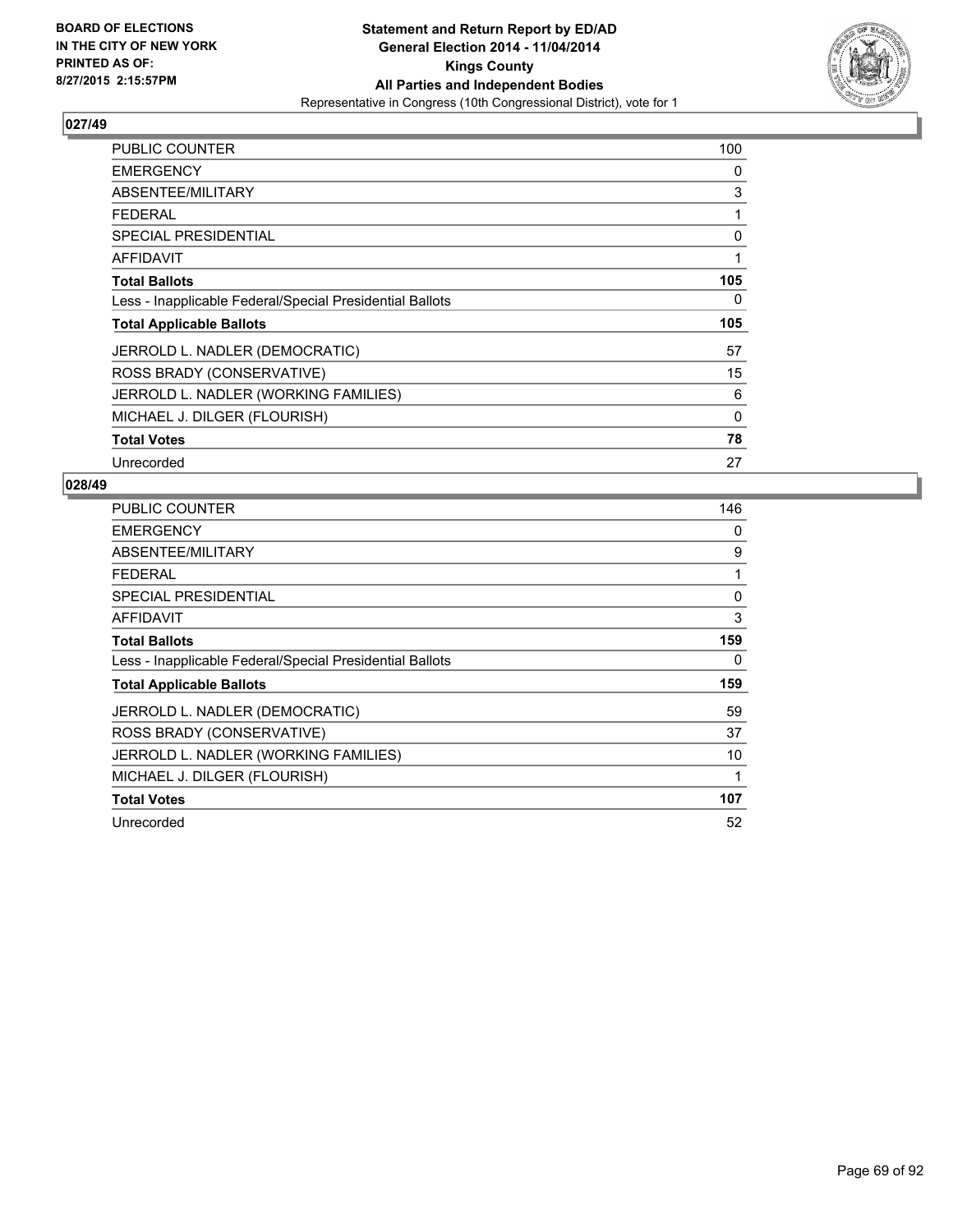

| <b>PUBLIC COUNTER</b>                                    | 38 |
|----------------------------------------------------------|----|
| <b>EMERGENCY</b>                                         | 0  |
| ABSENTEE/MILITARY                                        | 0  |
| <b>FEDERAL</b>                                           | 0  |
| <b>SPECIAL PRESIDENTIAL</b>                              | 0  |
| <b>AFFIDAVIT</b>                                         | 1  |
| <b>Total Ballots</b>                                     | 39 |
| Less - Inapplicable Federal/Special Presidential Ballots | 0  |
| <b>Total Applicable Ballots</b>                          | 39 |
| JERROLD L. NADLER (DEMOCRATIC)                           | 13 |
| ROSS BRADY (CONSERVATIVE)                                | 14 |
| JERROLD L. NADLER (WORKING FAMILIES)                     | 0  |
| MICHAEL J. DILGER (FLOURISH)                             | 0  |
| <b>Total Votes</b>                                       | 27 |
| Unrecorded                                               | 12 |

| PUBLIC COUNTER                                           | 66          |
|----------------------------------------------------------|-------------|
| <b>EMERGENCY</b>                                         | 0           |
| ABSENTEE/MILITARY                                        | 2           |
| <b>FEDERAL</b>                                           | 0           |
| <b>SPECIAL PRESIDENTIAL</b>                              | 0           |
| AFFIDAVIT                                                | 0           |
| <b>Total Ballots</b>                                     | 68          |
| Less - Inapplicable Federal/Special Presidential Ballots | 0           |
| <b>Total Applicable Ballots</b>                          | 68          |
| JERROLD L. NADLER (DEMOCRATIC)                           | 27          |
| ROSS BRADY (CONSERVATIVE)                                | 21          |
| JERROLD L. NADLER (WORKING FAMILIES)                     | 7           |
| MICHAEL J. DILGER (FLOURISH)                             | $\mathbf 0$ |
| <b>Total Votes</b>                                       | 55          |
| Unrecorded                                               | 13          |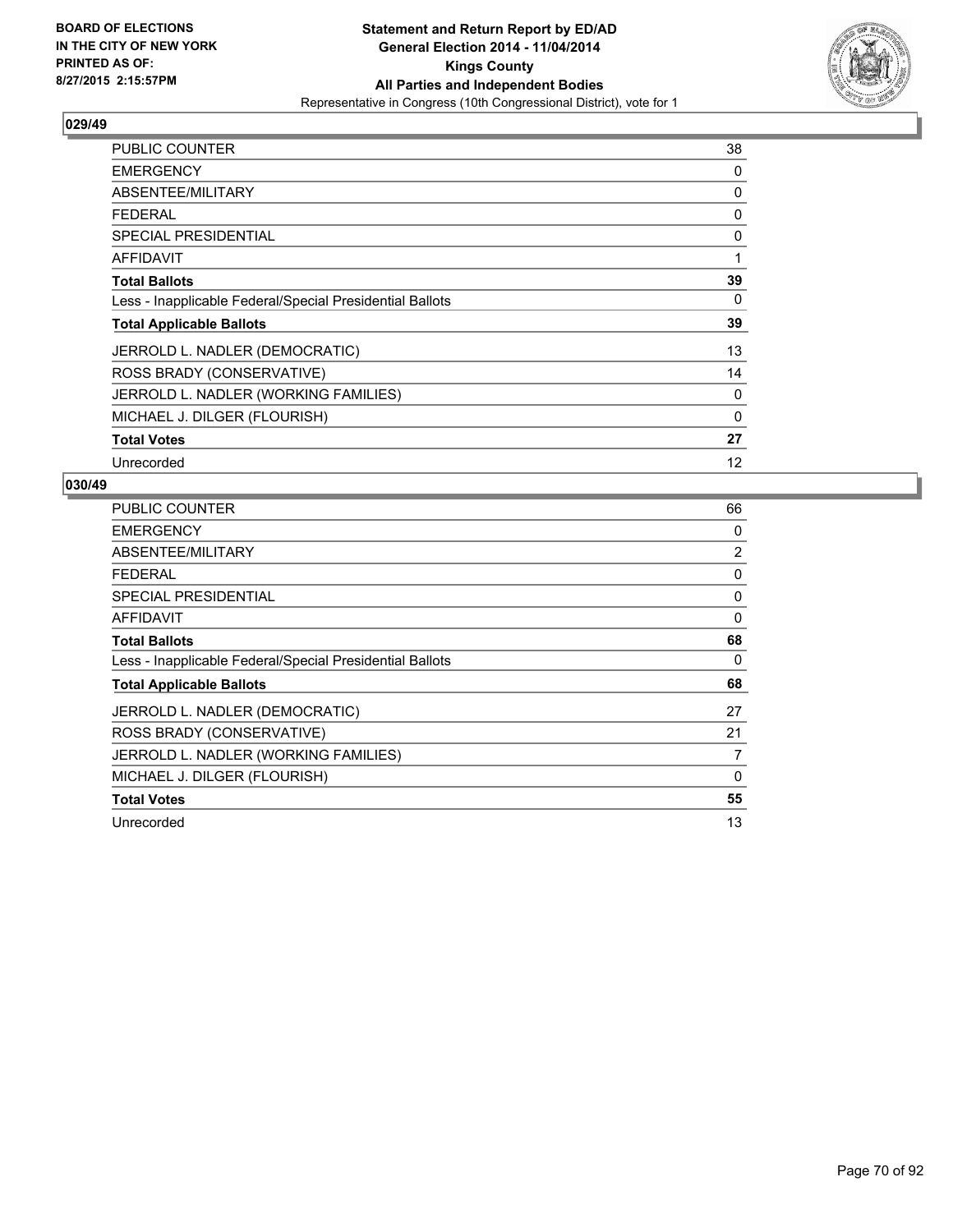

| <b>PUBLIC COUNTER</b>                                    | 48 |
|----------------------------------------------------------|----|
| <b>EMERGENCY</b>                                         | 0  |
| ABSENTEE/MILITARY                                        | 0  |
| FEDERAL                                                  | 1  |
| <b>SPECIAL PRESIDENTIAL</b>                              | 0  |
| <b>AFFIDAVIT</b>                                         | 0  |
| <b>Total Ballots</b>                                     | 49 |
| Less - Inapplicable Federal/Special Presidential Ballots | 0  |
| <b>Total Applicable Ballots</b>                          | 49 |
| JERROLD L. NADLER (DEMOCRATIC)                           | 28 |
| ROSS BRADY (CONSERVATIVE)                                | 9  |
| JERROLD L. NADLER (WORKING FAMILIES)                     | 0  |
| MICHAEL J. DILGER (FLOURISH)                             | 1  |
| <b>Total Votes</b>                                       | 38 |
| Unrecorded                                               | 11 |

| <b>PUBLIC COUNTER</b>                                    | 42 |
|----------------------------------------------------------|----|
| <b>EMERGENCY</b>                                         | 0  |
| ABSENTEE/MILITARY                                        | 0  |
| <b>FEDERAL</b>                                           | 0  |
| SPECIAL PRESIDENTIAL                                     | 0  |
| <b>AFFIDAVIT</b>                                         | 0  |
| <b>Total Ballots</b>                                     | 42 |
| Less - Inapplicable Federal/Special Presidential Ballots | 0  |
| <b>Total Applicable Ballots</b>                          | 42 |
| JERROLD L. NADLER (DEMOCRATIC)                           | 19 |
| ROSS BRADY (CONSERVATIVE)                                | 4  |
| JERROLD L. NADLER (WORKING FAMILIES)                     | 8  |
| MICHAEL J. DILGER (FLOURISH)                             | 0  |
| <b>Total Votes</b>                                       | 31 |
| Unrecorded                                               | 11 |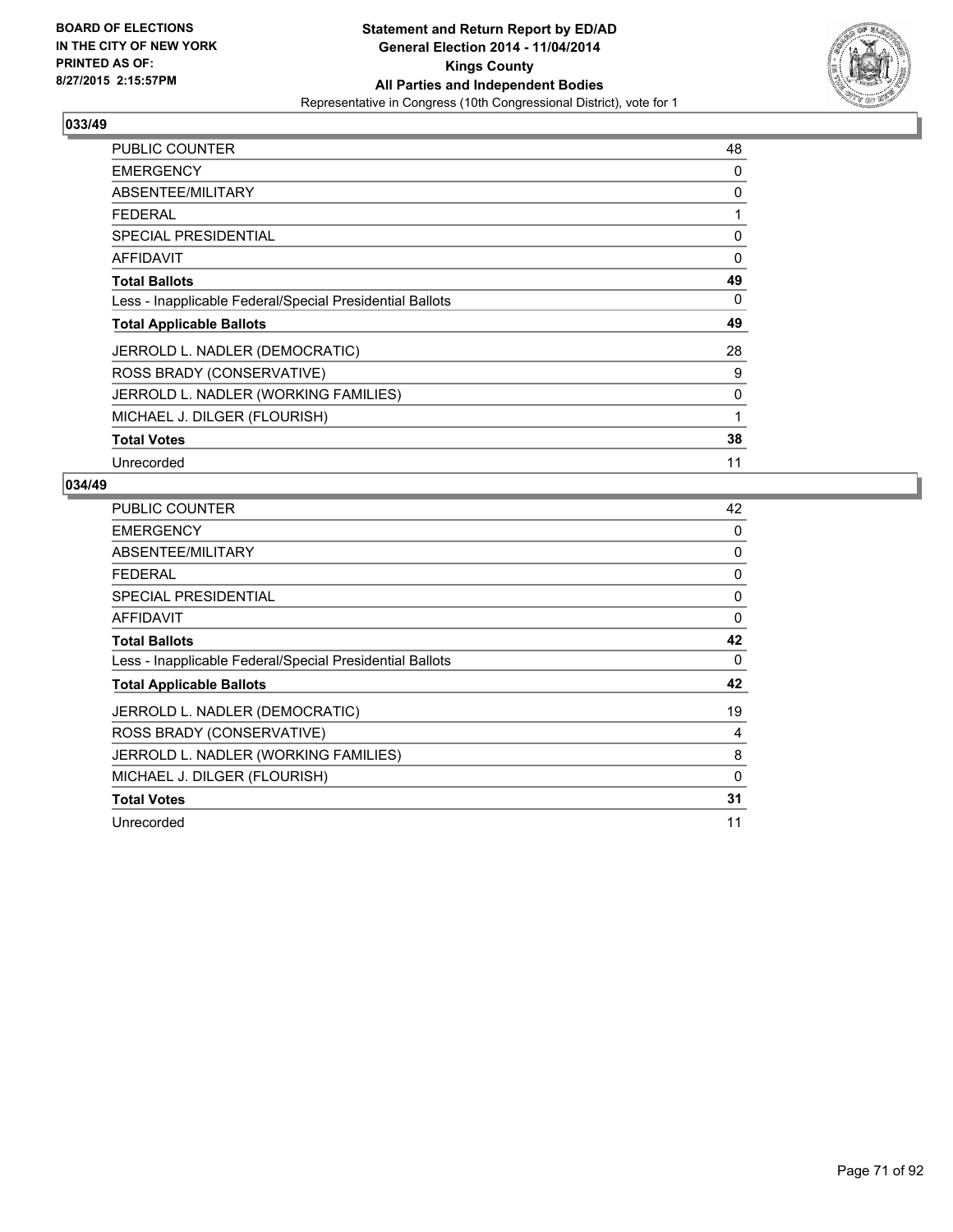

| <b>PUBLIC COUNTER</b>                                    | 99       |
|----------------------------------------------------------|----------|
| <b>EMERGENCY</b>                                         | 0        |
| ABSENTEE/MILITARY                                        | 0        |
| <b>FEDERAL</b>                                           | 0        |
| <b>SPECIAL PRESIDENTIAL</b>                              | 0        |
| AFFIDAVIT                                                | $\Omega$ |
| <b>Total Ballots</b>                                     | 99       |
| Less - Inapplicable Federal/Special Presidential Ballots | 0        |
| <b>Total Applicable Ballots</b>                          | 99       |
| JERROLD L. NADLER (DEMOCRATIC)                           | 50       |
| ROSS BRADY (CONSERVATIVE)                                | 18       |
| JERROLD L. NADLER (WORKING FAMILIES)                     | 6        |
| MICHAEL J. DILGER (FLOURISH)                             | 2        |
| <b>Total Votes</b>                                       | 76       |
| Unrecorded                                               | 23       |

| <b>PUBLIC COUNTER</b>                                    | 161      |
|----------------------------------------------------------|----------|
| <b>EMERGENCY</b>                                         | 0        |
| ABSENTEE/MILITARY                                        | 6        |
| <b>FEDERAL</b>                                           | 1        |
| <b>SPECIAL PRESIDENTIAL</b>                              | 0        |
| <b>AFFIDAVIT</b>                                         | 1        |
| <b>Total Ballots</b>                                     | 169      |
| Less - Inapplicable Federal/Special Presidential Ballots | 0        |
| <b>Total Applicable Ballots</b>                          | 169      |
| JERROLD L. NADLER (DEMOCRATIC)                           | 86       |
| ROSS BRADY (CONSERVATIVE)                                | 31       |
| JERROLD L. NADLER (WORKING FAMILIES)                     | 7        |
| MICHAEL J. DILGER (FLOURISH)                             | $\Omega$ |
| <b>Total Votes</b>                                       | 124      |
| Unrecorded                                               | 45       |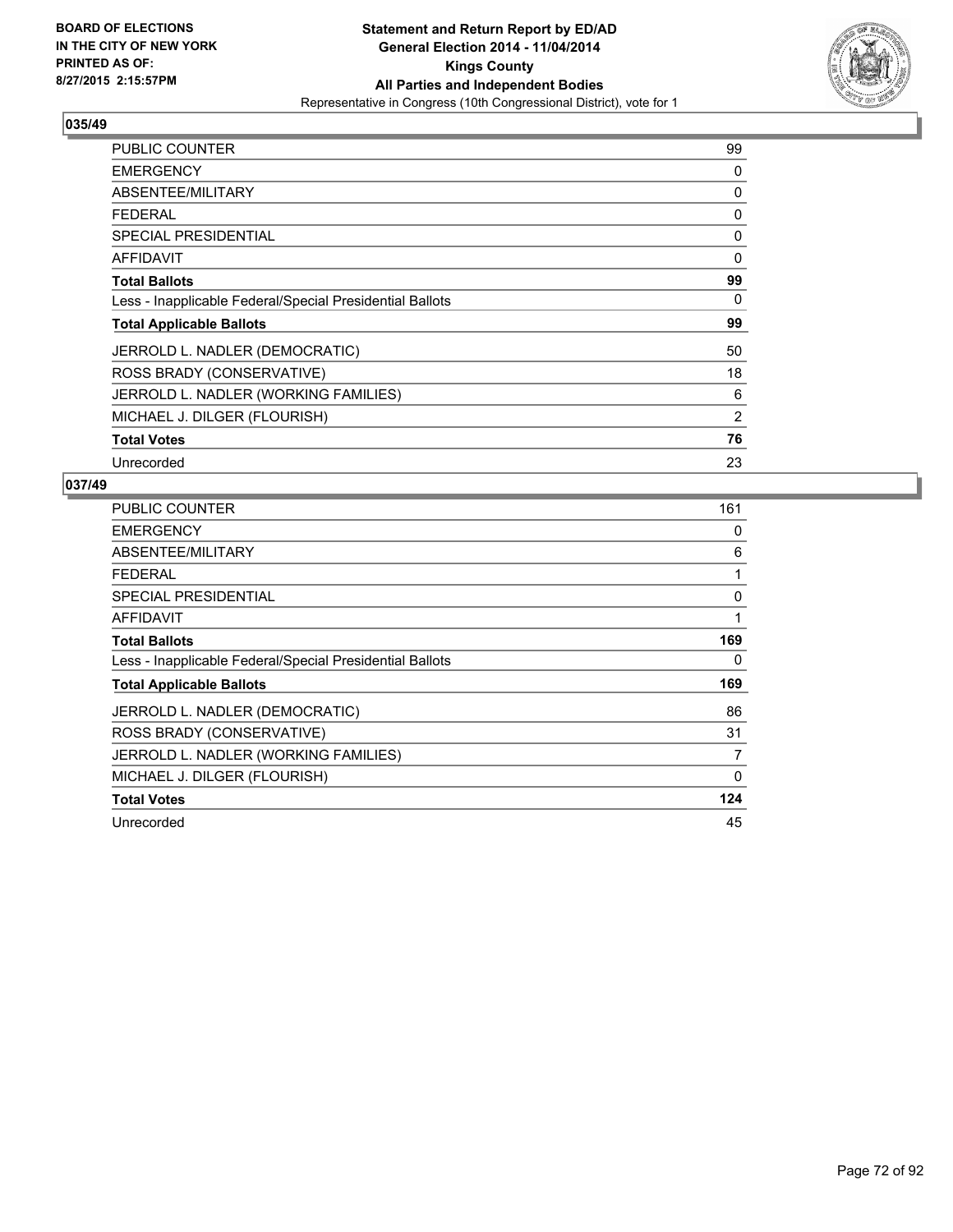

| <b>PUBLIC COUNTER</b>                                    | 191 |
|----------------------------------------------------------|-----|
| <b>EMERGENCY</b>                                         | 0   |
| ABSENTEE/MILITARY                                        | 6   |
| <b>FEDERAL</b>                                           | 0   |
| <b>SPECIAL PRESIDENTIAL</b>                              | 0   |
| <b>AFFIDAVIT</b>                                         | 0   |
| <b>Total Ballots</b>                                     | 197 |
| Less - Inapplicable Federal/Special Presidential Ballots | 0   |
| <b>Total Applicable Ballots</b>                          | 197 |
| JERROLD L. NADLER (DEMOCRATIC)                           | 85  |
| ROSS BRADY (CONSERVATIVE)                                | 42  |
| JERROLD L. NADLER (WORKING FAMILIES)                     | 7   |
| MICHAEL J. DILGER (FLOURISH)                             | 1   |
| <b>Total Votes</b>                                       | 135 |
| Unrecorded                                               | 62  |

| <b>PUBLIC COUNTER</b>                                    | 179            |
|----------------------------------------------------------|----------------|
| <b>EMERGENCY</b>                                         | 0              |
| ABSENTEE/MILITARY                                        | 4              |
| <b>FEDERAL</b>                                           | $\overline{2}$ |
| <b>SPECIAL PRESIDENTIAL</b>                              | 0              |
| <b>AFFIDAVIT</b>                                         | 2              |
| <b>Total Ballots</b>                                     | 187            |
| Less - Inapplicable Federal/Special Presidential Ballots | 0              |
| <b>Total Applicable Ballots</b>                          | 187            |
| JERROLD L. NADLER (DEMOCRATIC)                           | 111            |
| ROSS BRADY (CONSERVATIVE)                                | 30             |
| JERROLD L. NADLER (WORKING FAMILIES)                     | 11             |
| MICHAEL J. DILGER (FLOURISH)                             | 1              |
| MICHAEL GRIMM (WRITE-IN)                                 | 1              |
| <b>Total Votes</b>                                       | 154            |
| Unrecorded                                               |                |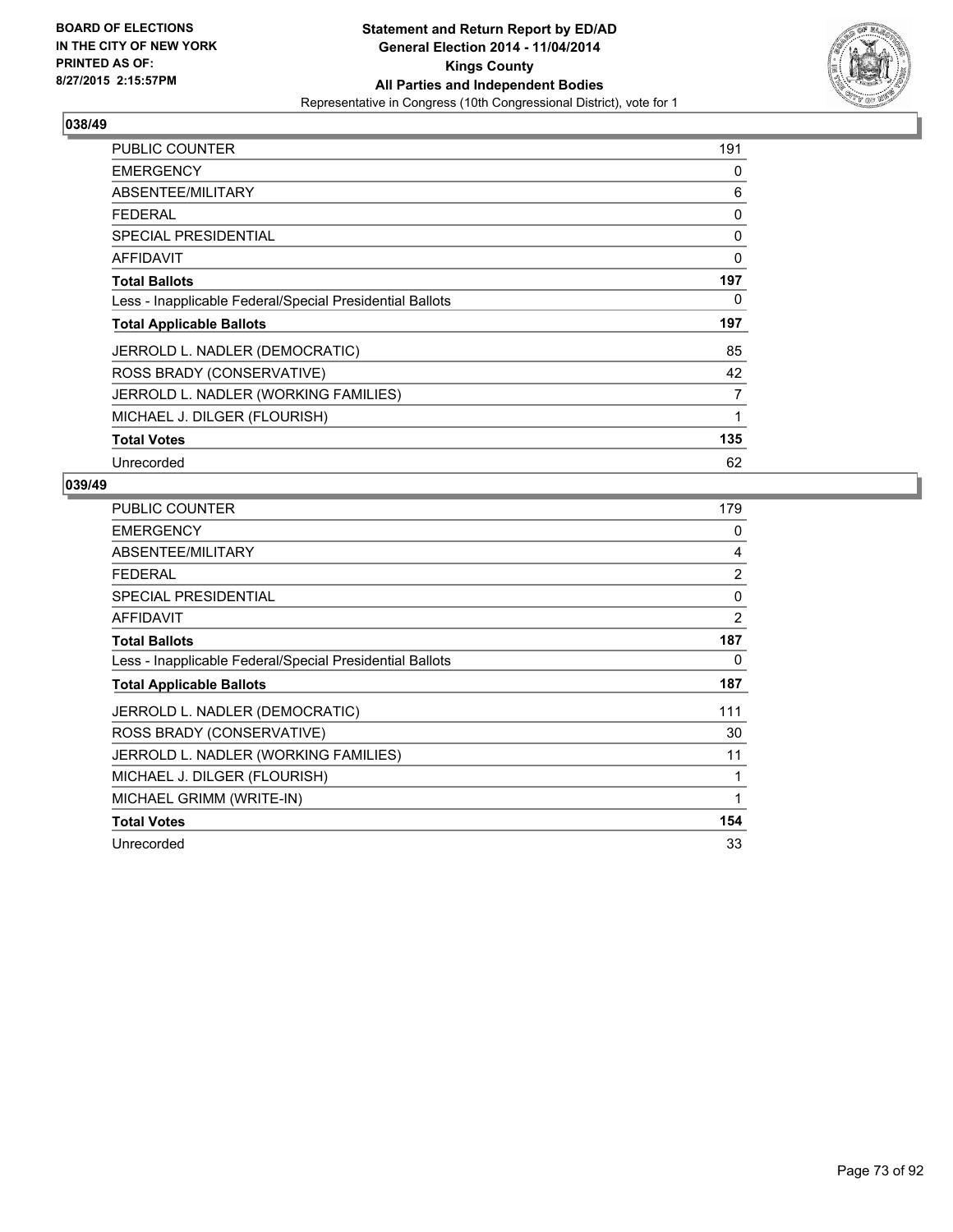

| PUBLIC COUNTER                                           | 172 |
|----------------------------------------------------------|-----|
| <b>EMERGENCY</b>                                         | 0   |
| ABSENTEE/MILITARY                                        | 1   |
| <b>FEDERAL</b>                                           | 0   |
| <b>SPECIAL PRESIDENTIAL</b>                              | 0   |
| <b>AFFIDAVIT</b>                                         | 4   |
| <b>Total Ballots</b>                                     | 177 |
| Less - Inapplicable Federal/Special Presidential Ballots | 0   |
| <b>Total Applicable Ballots</b>                          | 177 |
| JERROLD L. NADLER (DEMOCRATIC)                           | 102 |
| ROSS BRADY (CONSERVATIVE)                                | 18  |
| JERROLD L. NADLER (WORKING FAMILIES)                     | 13  |
| MICHAEL J. DILGER (FLOURISH)                             | 3   |
| <b>Total Votes</b>                                       | 136 |
| Unrecorded                                               | 41  |

| <b>PUBLIC COUNTER</b>                                    | 155 |
|----------------------------------------------------------|-----|
| <b>EMERGENCY</b>                                         | 0   |
| ABSENTEE/MILITARY                                        | 2   |
| <b>FEDERAL</b>                                           | 1   |
| <b>SPECIAL PRESIDENTIAL</b>                              | 0   |
| <b>AFFIDAVIT</b>                                         | 1   |
| <b>Total Ballots</b>                                     | 159 |
| Less - Inapplicable Federal/Special Presidential Ballots | 0   |
| <b>Total Applicable Ballots</b>                          | 159 |
| JERROLD L. NADLER (DEMOCRATIC)                           | 85  |
| ROSS BRADY (CONSERVATIVE)                                | 32  |
| JERROLD L. NADLER (WORKING FAMILIES)                     | 13  |
| MICHAEL J. DILGER (FLOURISH)                             | 0   |
| SOPHIA DEMEO (WRITE-IN)                                  | 1   |
| <b>Total Votes</b>                                       | 131 |
|                                                          |     |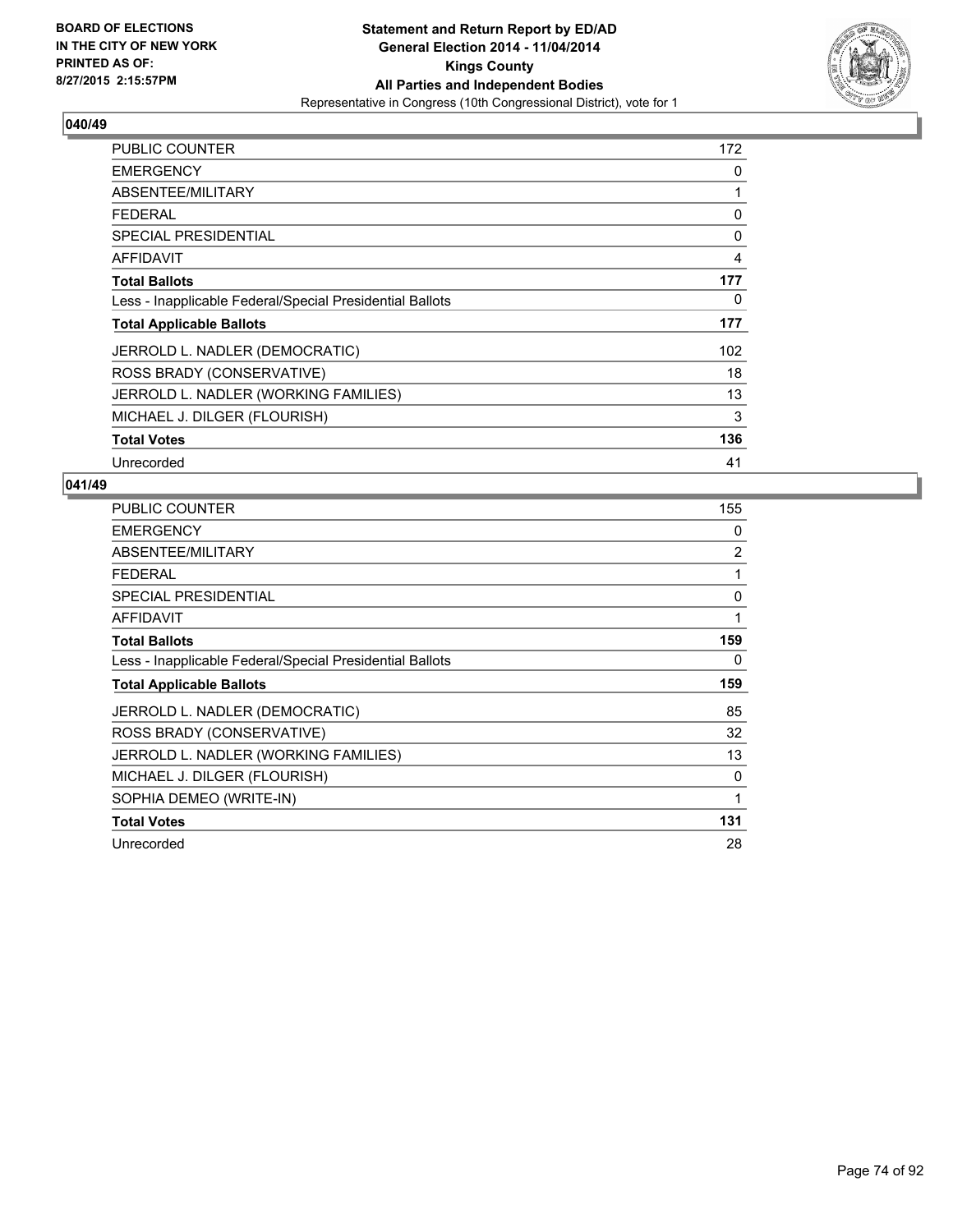

| <b>PUBLIC COUNTER</b>                                    | 66 |
|----------------------------------------------------------|----|
| <b>EMERGENCY</b>                                         | 0  |
| ABSENTEE/MILITARY                                        | 0  |
| <b>FEDERAL</b>                                           | 1  |
| SPECIAL PRESIDENTIAL                                     | 0  |
| <b>AFFIDAVIT</b>                                         | 0  |
| <b>Total Ballots</b>                                     | 67 |
| Less - Inapplicable Federal/Special Presidential Ballots | 0  |
| <b>Total Applicable Ballots</b>                          | 67 |
| JERROLD L. NADLER (DEMOCRATIC)                           | 36 |
| ROSS BRADY (CONSERVATIVE)                                | 11 |
| JERROLD L. NADLER (WORKING FAMILIES)                     | 5  |
| MICHAEL J. DILGER (FLOURISH)                             | 0  |
| <b>Total Votes</b>                                       | 52 |
| Unrecorded                                               | 15 |

| <b>PUBLIC COUNTER</b>                                    | 84 |
|----------------------------------------------------------|----|
| <b>EMERGENCY</b>                                         | 0  |
| ABSENTEE/MILITARY                                        | 3  |
| <b>FEDERAL</b>                                           | 0  |
| <b>SPECIAL PRESIDENTIAL</b>                              | 0  |
| AFFIDAVIT                                                | 1  |
| <b>Total Ballots</b>                                     | 88 |
| Less - Inapplicable Federal/Special Presidential Ballots | 0  |
| <b>Total Applicable Ballots</b>                          | 88 |
| JERROLD L. NADLER (DEMOCRATIC)                           | 45 |
| ROSS BRADY (CONSERVATIVE)                                | 21 |
| JERROLD L. NADLER (WORKING FAMILIES)                     | 2  |
| MICHAEL J. DILGER (FLOURISH)                             | 0  |
| <b>Total Votes</b>                                       | 68 |
| Unrecorded                                               | 20 |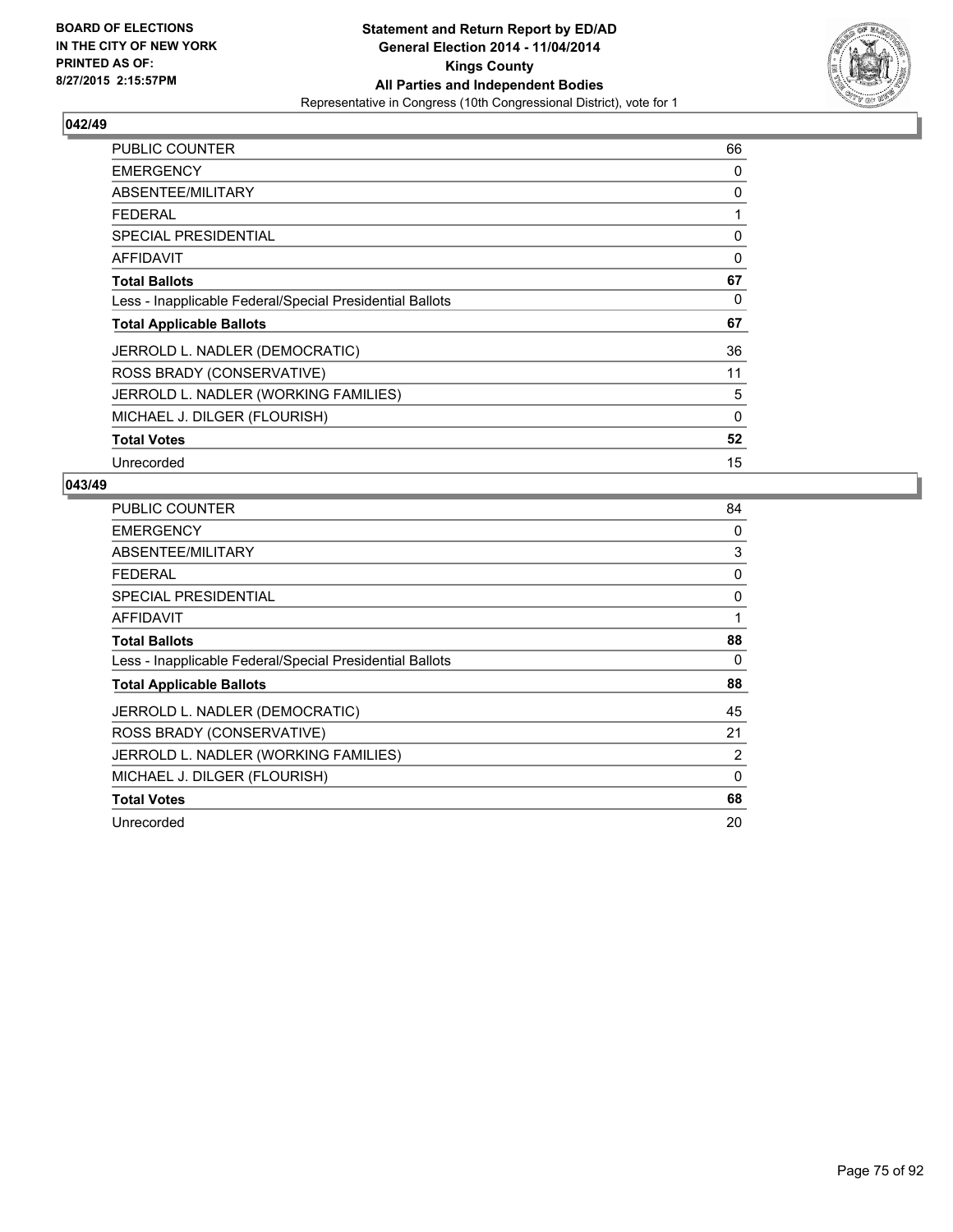

| <b>PUBLIC COUNTER</b>                                    | 39 |
|----------------------------------------------------------|----|
| <b>EMERGENCY</b>                                         | 0  |
| ABSENTEE/MILITARY                                        | 2  |
| FEDERAL                                                  | 0  |
| <b>SPECIAL PRESIDENTIAL</b>                              | 0  |
| <b>AFFIDAVIT</b>                                         | 0  |
| <b>Total Ballots</b>                                     | 41 |
| Less - Inapplicable Federal/Special Presidential Ballots | 0  |
| <b>Total Applicable Ballots</b>                          | 41 |
| JERROLD L. NADLER (DEMOCRATIC)                           | 20 |
| ROSS BRADY (CONSERVATIVE)                                | 10 |
| JERROLD L. NADLER (WORKING FAMILIES)                     | 1  |
| MICHAEL J. DILGER (FLOURISH)                             | 0  |
| <b>Total Votes</b>                                       | 31 |
| Unrecorded                                               | 10 |

| <b>PUBLIC COUNTER</b>                                    | 49 |
|----------------------------------------------------------|----|
| <b>EMERGENCY</b>                                         | 0  |
| ABSENTEE/MILITARY                                        | 2  |
| <b>FEDERAL</b>                                           | 0  |
| <b>SPECIAL PRESIDENTIAL</b>                              | 0  |
| <b>AFFIDAVIT</b>                                         | 0  |
| <b>Total Ballots</b>                                     | 51 |
| Less - Inapplicable Federal/Special Presidential Ballots | 0  |
| <b>Total Applicable Ballots</b>                          | 51 |
| JERROLD L. NADLER (DEMOCRATIC)                           | 21 |
| ROSS BRADY (CONSERVATIVE)                                | 14 |
| JERROLD L. NADLER (WORKING FAMILIES)                     | 1  |
| MICHAEL J. DILGER (FLOURISH)                             | 0  |
| <b>Total Votes</b>                                       | 36 |
| Unrecorded                                               | 15 |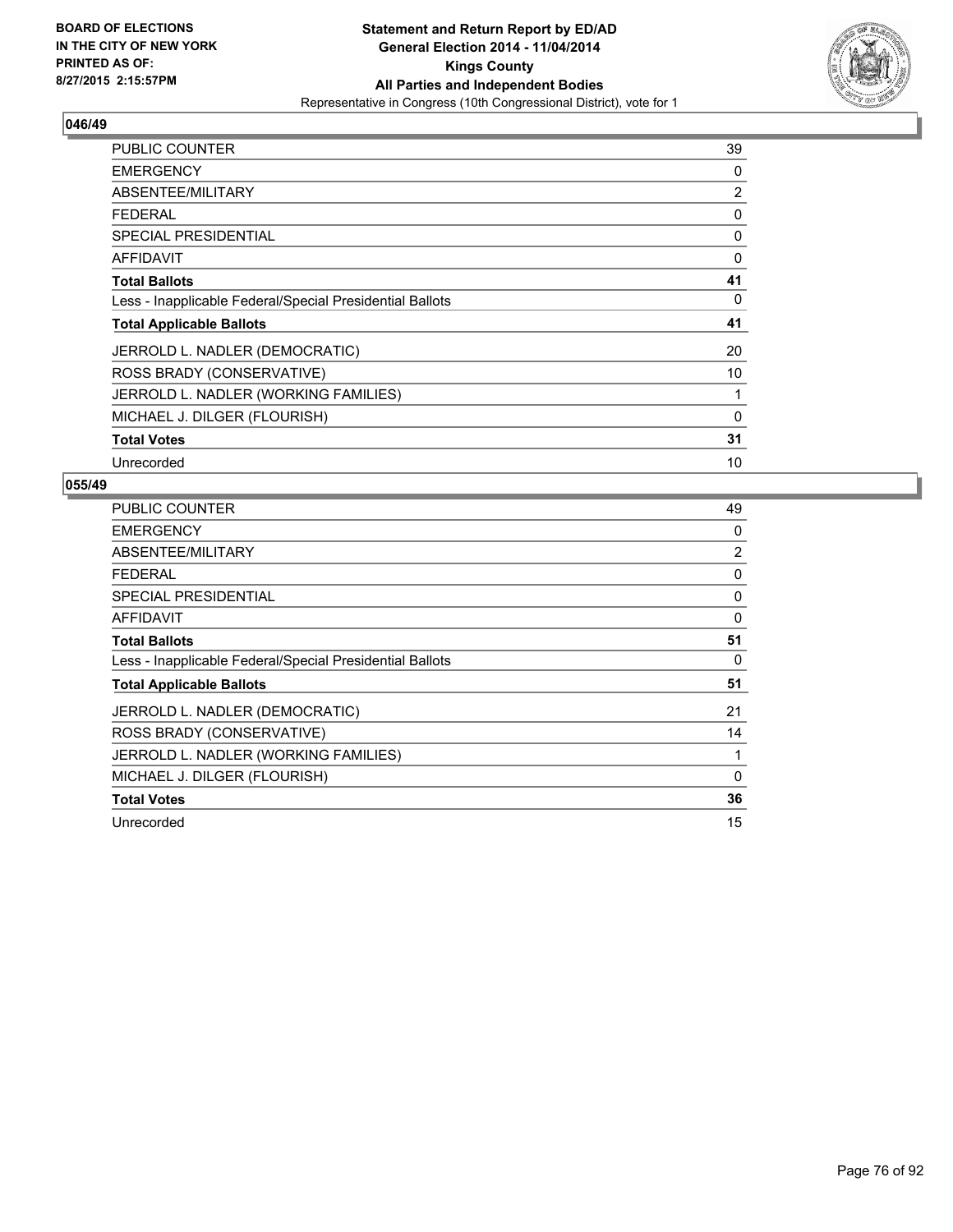

| <b>PUBLIC COUNTER</b>                                    | 10 |
|----------------------------------------------------------|----|
| <b>EMERGENCY</b>                                         | 0  |
| ABSENTEE/MILITARY                                        | 0  |
| <b>FEDERAL</b>                                           | 0  |
| <b>SPECIAL PRESIDENTIAL</b>                              | 0  |
| <b>AFFIDAVIT</b>                                         | 0  |
| <b>Total Ballots</b>                                     | 10 |
| Less - Inapplicable Federal/Special Presidential Ballots | 0  |
| <b>Total Applicable Ballots</b>                          | 10 |
| JERROLD L. NADLER (DEMOCRATIC)                           | 4  |
| ROSS BRADY (CONSERVATIVE)                                | 3  |
| JERROLD L. NADLER (WORKING FAMILIES)                     | 0  |
| MICHAEL J. DILGER (FLOURISH)                             | 1  |
| <b>Total Votes</b>                                       | 8  |
| Unrecorded                                               | 2  |

| PUBLIC COUNTER                                           | 84 |
|----------------------------------------------------------|----|
| <b>EMERGENCY</b>                                         | 0  |
| ABSENTEE/MILITARY                                        | 0  |
| <b>FEDERAL</b>                                           |    |
| <b>SPECIAL PRESIDENTIAL</b>                              | 0  |
| <b>AFFIDAVIT</b>                                         | 1  |
| <b>Total Ballots</b>                                     | 86 |
| Less - Inapplicable Federal/Special Presidential Ballots | 0  |
| <b>Total Applicable Ballots</b>                          | 86 |
| JERROLD L. NADLER (DEMOCRATIC)                           | 46 |
| ROSS BRADY (CONSERVATIVE)                                | 16 |
| JERROLD L. NADLER (WORKING FAMILIES)                     | 8  |
| MICHAEL J. DILGER (FLOURISH)                             | 0  |
| <b>Total Votes</b>                                       | 70 |
| Unrecorded                                               | 16 |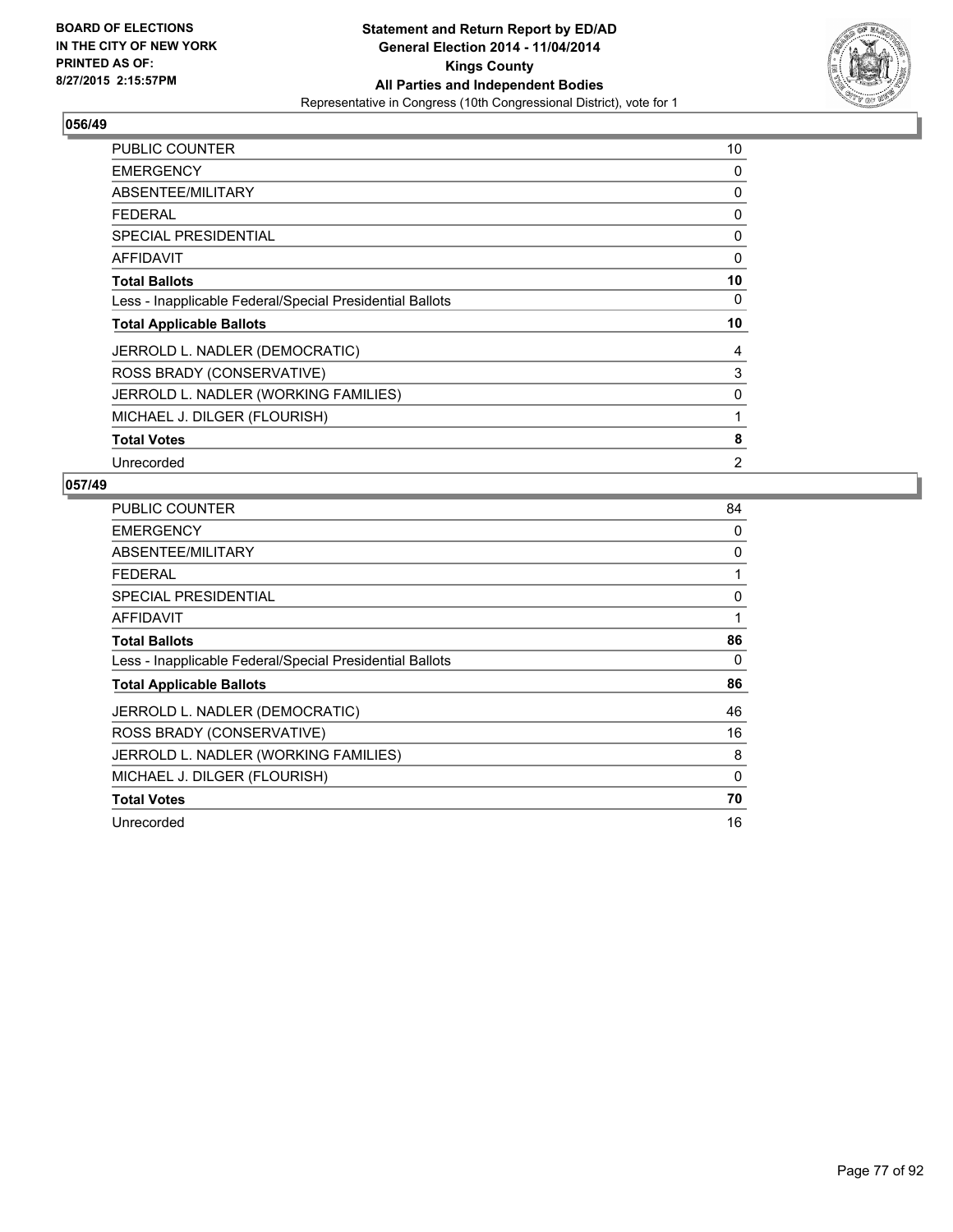

| PUBLIC COUNTER                                           | 105            |
|----------------------------------------------------------|----------------|
| <b>EMERGENCY</b>                                         | 0              |
| ABSENTEE/MILITARY                                        | $\overline{7}$ |
| <b>FEDERAL</b>                                           | 0              |
| <b>SPECIAL PRESIDENTIAL</b>                              | 0              |
| <b>AFFIDAVIT</b>                                         | $\mathbf 0$    |
| <b>Total Ballots</b>                                     | 112            |
| Less - Inapplicable Federal/Special Presidential Ballots | 0              |
| <b>Total Applicable Ballots</b>                          | 112            |
| JERROLD L. NADLER (DEMOCRATIC)                           | 47             |
| ROSS BRADY (CONSERVATIVE)                                | 26             |
| JERROLD L. NADLER (WORKING FAMILIES)                     | 5              |
| MICHAEL J. DILGER (FLOURISH)                             | 0              |
| MICHAEL GRIMM (WRITE-IN)                                 | 1              |
| <b>Total Votes</b>                                       | 79             |
| Unrecorded                                               | 33             |

| <b>PUBLIC COUNTER</b>                                    | 116 |
|----------------------------------------------------------|-----|
| <b>EMERGENCY</b>                                         | 0   |
| ABSENTEE/MILITARY                                        | 4   |
| <b>FFDFRAL</b>                                           | 0   |
| <b>SPECIAL PRESIDENTIAL</b>                              | 0   |
| AFFIDAVIT                                                | 1   |
| <b>Total Ballots</b>                                     | 121 |
| Less - Inapplicable Federal/Special Presidential Ballots | 0   |
| <b>Total Applicable Ballots</b>                          | 121 |
| JERROLD L. NADLER (DEMOCRATIC)                           | 58  |
| ROSS BRADY (CONSERVATIVE)                                | 24  |
| JERROLD L. NADLER (WORKING FAMILIES)                     | 9   |
| MICHAEL J. DILGER (FLOURISH)                             | 0   |
| <b>Total Votes</b>                                       | 91  |
| Unrecorded                                               | 30  |
| 060/49 COMBINED into: 033/49                             |     |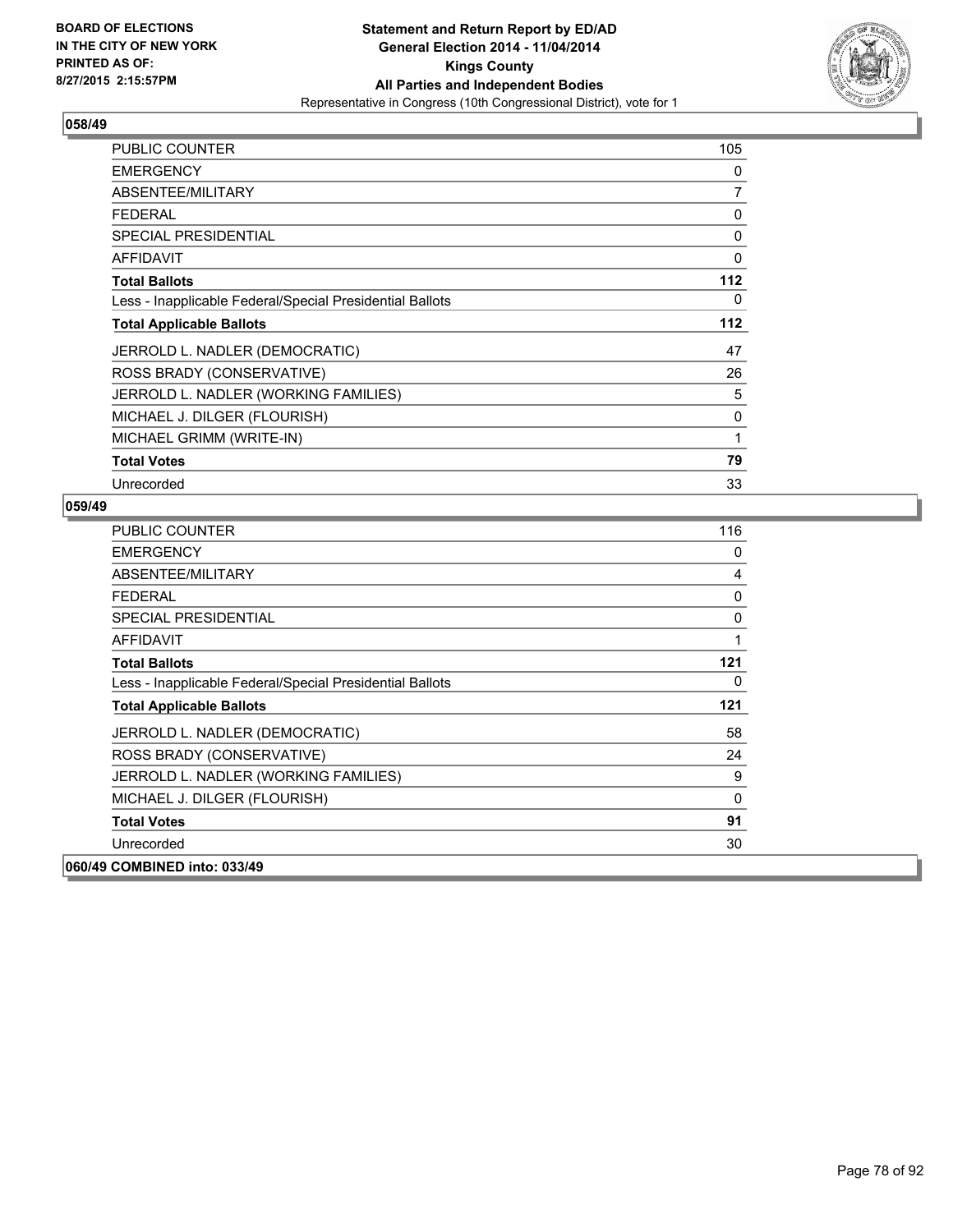

| PUBLIC COUNTER                                           | 67 |
|----------------------------------------------------------|----|
| <b>EMERGENCY</b>                                         | 0  |
| ABSENTEE/MILITARY                                        |    |
| <b>FEDERAL</b>                                           | 0  |
| <b>SPECIAL PRESIDENTIAL</b>                              | 0  |
| AFFIDAVIT                                                | 0  |
| <b>Total Ballots</b>                                     | 68 |
| Less - Inapplicable Federal/Special Presidential Ballots | 0  |
| <b>Total Applicable Ballots</b>                          | 68 |
| JERROLD L. NADLER (DEMOCRATIC)                           | 42 |
| ROSS BRADY (CONSERVATIVE)                                | 9  |
| JERROLD L. NADLER (WORKING FAMILIES)                     | 1  |
| MICHAEL J. DILGER (FLOURISH)                             | 0  |
| <b>Total Votes</b>                                       | 52 |
| Unrecorded                                               | 16 |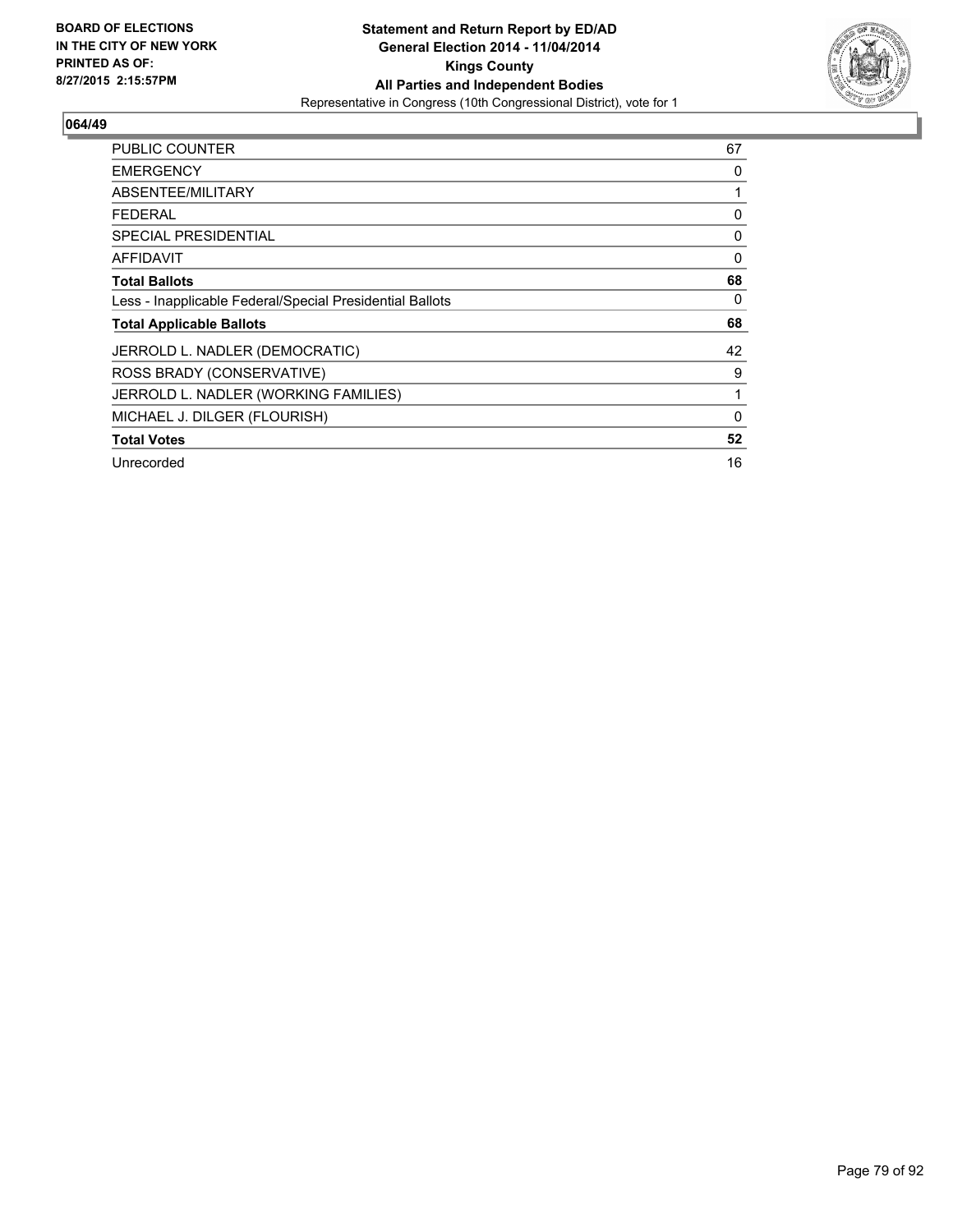

| <b>PUBLIC COUNTER</b>                                    | 206            |
|----------------------------------------------------------|----------------|
| <b>EMERGENCY</b>                                         | 0              |
| ABSENTEE/MILITARY                                        | 1              |
| <b>FEDERAL</b>                                           | 3              |
| <b>SPECIAL PRESIDENTIAL</b>                              | 0              |
| <b>AFFIDAVIT</b>                                         | $\overline{2}$ |
| <b>Total Ballots</b>                                     | 212            |
| Less - Inapplicable Federal/Special Presidential Ballots | 0              |
| <b>Total Applicable Ballots</b>                          | 212            |
| JERROLD L. NADLER (DEMOCRATIC)                           | 128            |
| ROSS BRADY (CONSERVATIVE)                                | 33             |
| JERROLD L. NADLER (WORKING FAMILIES)                     | 14             |
| MICHAEL J. DILGER (FLOURISH)                             | 0              |
| UNATTRIBUTABLE WRITE-IN (WRITE-IN)                       | 1              |
| <b>Total Votes</b>                                       | 176            |
| Unrecorded                                               | 36             |

| <b>PUBLIC COUNTER</b>                                    | 202          |
|----------------------------------------------------------|--------------|
| <b>EMERGENCY</b>                                         | 0            |
| ABSENTEE/MILITARY                                        | 4            |
| <b>FEDERAL</b>                                           | 0            |
| <b>SPECIAL PRESIDENTIAL</b>                              | 0            |
| <b>AFFIDAVIT</b>                                         | 2            |
| <b>Total Ballots</b>                                     | 208          |
| Less - Inapplicable Federal/Special Presidential Ballots | 0            |
| <b>Total Applicable Ballots</b>                          | 208          |
| JERROLD L. NADLER (DEMOCRATIC)                           | 114          |
| ROSS BRADY (CONSERVATIVE)                                | 33           |
| JERROLD L. NADLER (WORKING FAMILIES)                     | 11           |
| MICHAEL J. DILGER (FLOURISH)                             | 0            |
| UNATTRIBUTABLE WRITE-IN (WRITE-IN)                       | $\mathbf{1}$ |
| <b>Total Votes</b>                                       | 159          |
| Unrecorded                                               | 49           |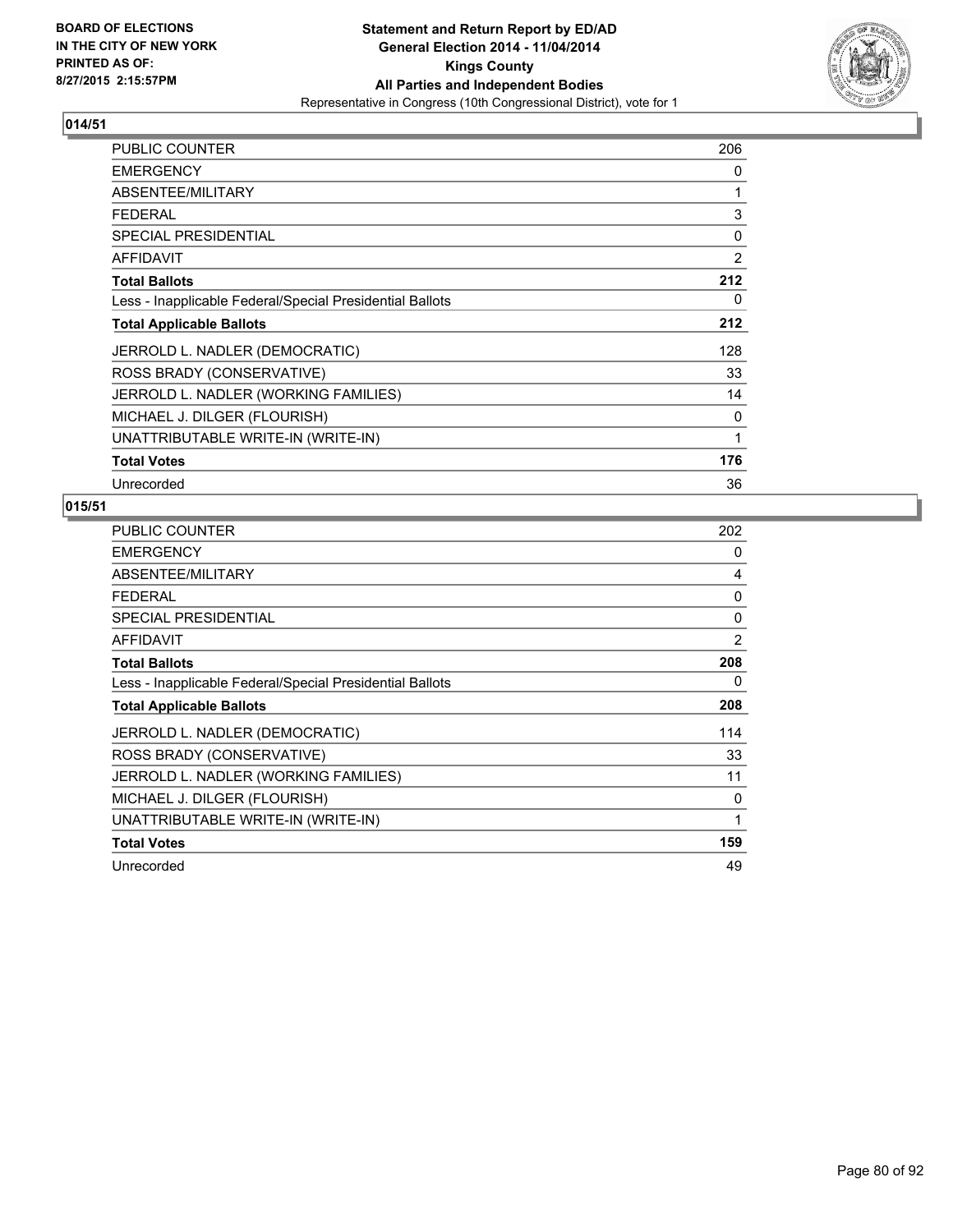

| <b>PUBLIC COUNTER</b>                                    | 212 |
|----------------------------------------------------------|-----|
| <b>EMERGENCY</b>                                         | 0   |
| ABSENTEE/MILITARY                                        | 0   |
| <b>FEDERAL</b>                                           | 0   |
| <b>SPECIAL PRESIDENTIAL</b>                              | 0   |
| <b>AFFIDAVIT</b>                                         | 1   |
| <b>Total Ballots</b>                                     | 213 |
| Less - Inapplicable Federal/Special Presidential Ballots | 0   |
| <b>Total Applicable Ballots</b>                          | 213 |
| JERROLD L. NADLER (DEMOCRATIC)                           | 127 |
| ROSS BRADY (CONSERVATIVE)                                | 43  |
| JERROLD L. NADLER (WORKING FAMILIES)                     | 18  |
| MICHAEL J. DILGER (FLOURISH)                             | 0   |
| DOV HIKIND (WRITE-IN)                                    | 1   |
| <b>Total Votes</b>                                       | 189 |
| Unrecorded                                               | 24  |

| 0 |
|---|
| 0 |
| 0 |
| 0 |
| 0 |
| 0 |
| 0 |
| 0 |
| 0 |
| 0 |
| 0 |
| 0 |
| 0 |
| 0 |
|   |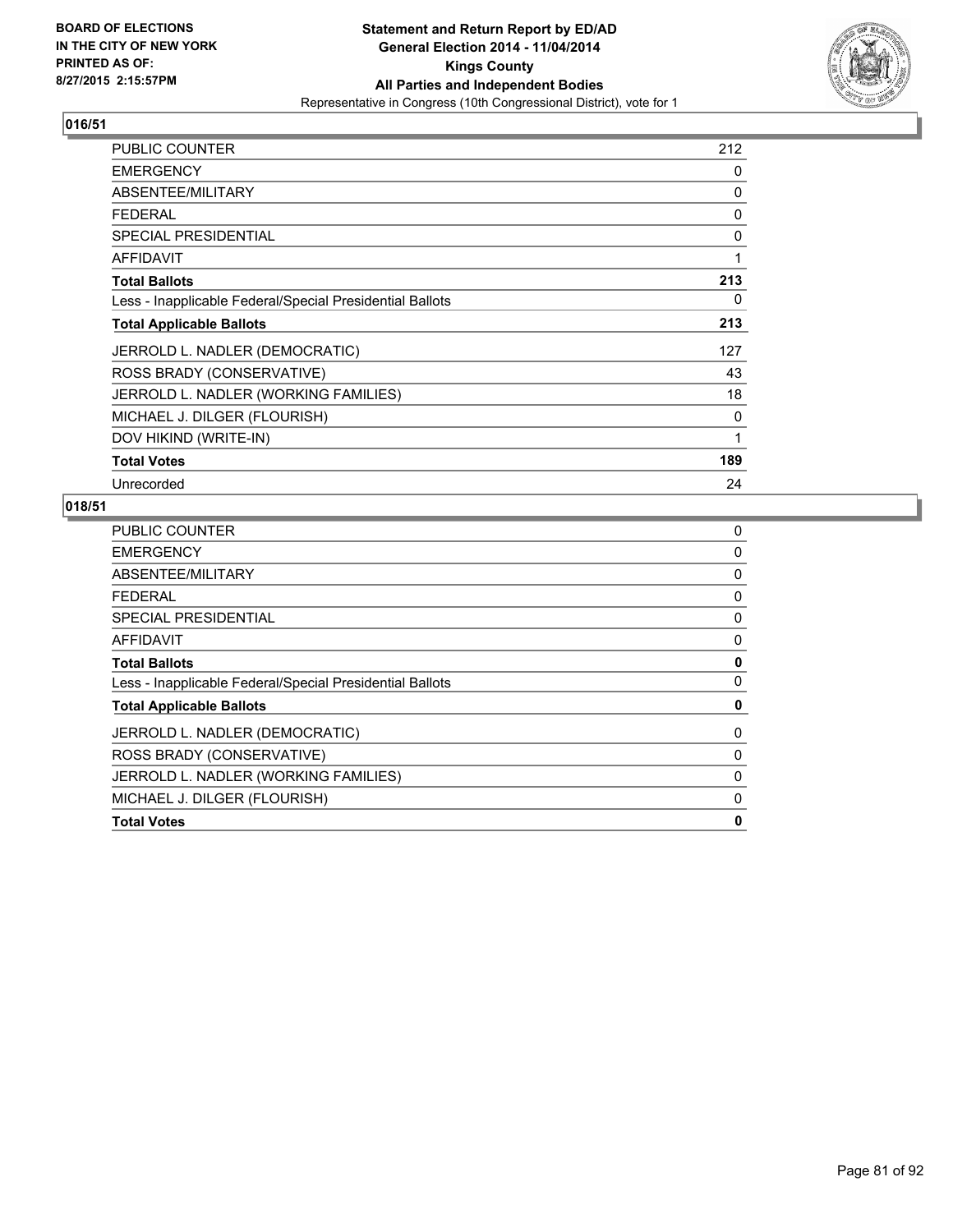

| PUBLIC COUNTER                                           | 8 |
|----------------------------------------------------------|---|
| <b>EMERGENCY</b>                                         | 0 |
| ABSENTEE/MILITARY                                        | 0 |
| <b>FEDERAL</b>                                           | 0 |
| <b>SPECIAL PRESIDENTIAL</b>                              | 0 |
| <b>AFFIDAVIT</b>                                         | 0 |
| <b>Total Ballots</b>                                     | 8 |
| Less - Inapplicable Federal/Special Presidential Ballots | 0 |
| <b>Total Applicable Ballots</b>                          | 8 |
| JERROLD L. NADLER (DEMOCRATIC)                           | 3 |
| ROSS BRADY (CONSERVATIVE)                                | 3 |
| JERROLD L. NADLER (WORKING FAMILIES)                     | 0 |
| MICHAEL J. DILGER (FLOURISH)                             | 0 |
| <b>Total Votes</b>                                       | 6 |
| Unrecorded                                               | 2 |

| <b>PUBLIC COUNTER</b>                                    | 191 |
|----------------------------------------------------------|-----|
| <b>EMERGENCY</b>                                         | 0   |
| ABSENTEE/MILITARY                                        | 3   |
| <b>FEDERAL</b>                                           | 0   |
| SPECIAL PRESIDENTIAL                                     | 0   |
| AFFIDAVIT                                                | 0   |
| <b>Total Ballots</b>                                     | 194 |
| Less - Inapplicable Federal/Special Presidential Ballots | 0   |
| <b>Total Applicable Ballots</b>                          | 194 |
| JERROLD L. NADLER (DEMOCRATIC)                           | 98  |
| ROSS BRADY (CONSERVATIVE)                                | 49  |
| JERROLD L. NADLER (WORKING FAMILIES)                     | 11  |
| MICHAEL J. DILGER (FLOURISH)                             | 2   |
| <b>Total Votes</b>                                       | 160 |
| Unrecorded                                               | 34  |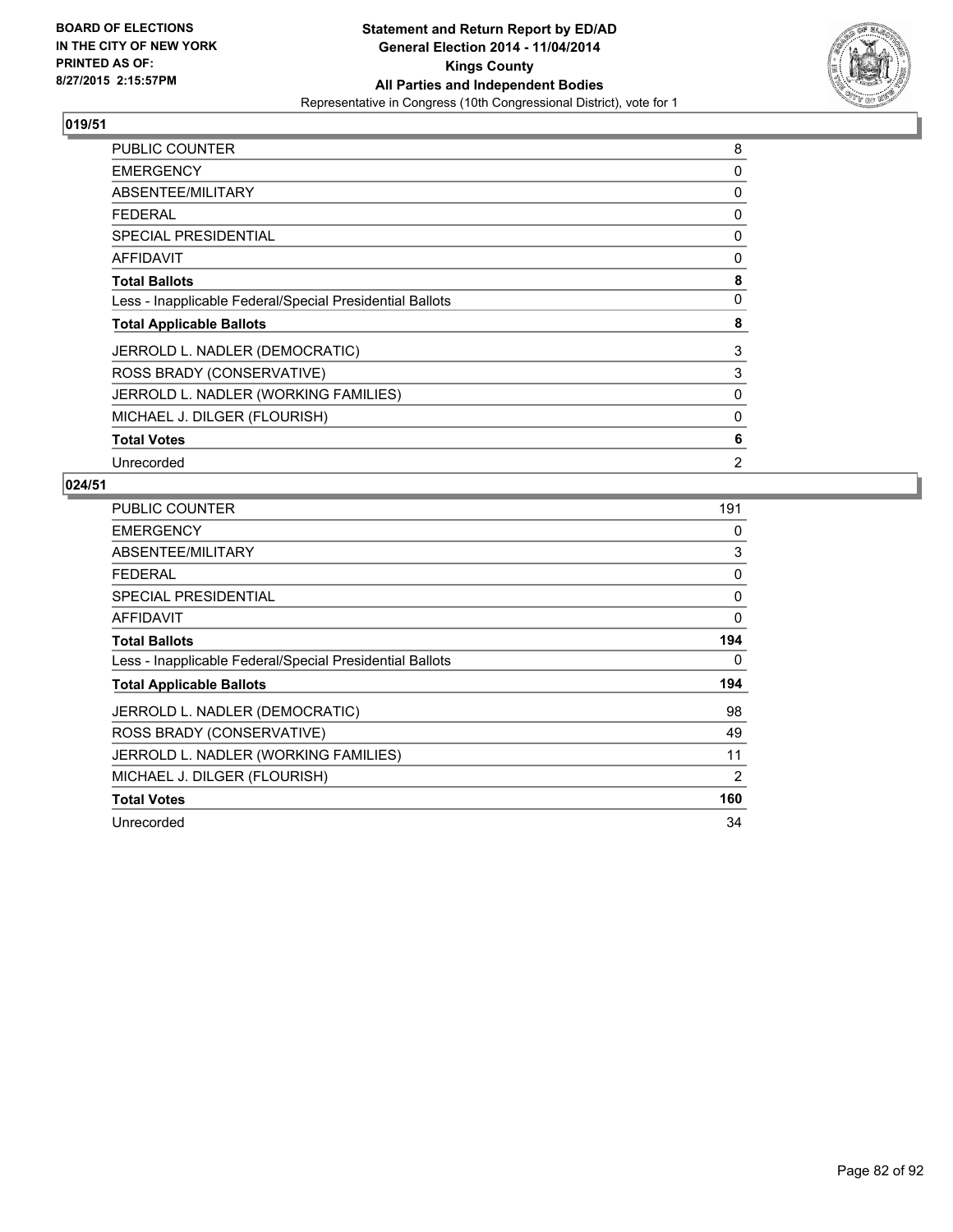

| <b>PUBLIC COUNTER</b>                                    | 1 |
|----------------------------------------------------------|---|
| <b>EMERGENCY</b>                                         | 0 |
| ABSENTEE/MILITARY                                        | 0 |
| FEDERAL                                                  | 0 |
| <b>SPECIAL PRESIDENTIAL</b>                              | 0 |
| <b>AFFIDAVIT</b>                                         | 0 |
| <b>Total Ballots</b>                                     | 1 |
| Less - Inapplicable Federal/Special Presidential Ballots | 0 |
| <b>Total Applicable Ballots</b>                          | 1 |
| JERROLD L. NADLER (DEMOCRATIC)                           |   |
| ROSS BRADY (CONSERVATIVE)                                | 0 |
| JERROLD L. NADLER (WORKING FAMILIES)                     | 0 |
| MICHAEL J. DILGER (FLOURISH)                             | 0 |
| <b>Total Votes</b>                                       | 1 |

| <b>PUBLIC COUNTER</b>                                    | 208 |
|----------------------------------------------------------|-----|
| <b>EMERGENCY</b>                                         | 0   |
| ABSENTEE/MILITARY                                        | 2   |
| <b>FEDERAL</b>                                           | 0   |
| SPECIAL PRESIDENTIAL                                     | 0   |
| <b>AFFIDAVIT</b>                                         | 2   |
| <b>Total Ballots</b>                                     | 212 |
| Less - Inapplicable Federal/Special Presidential Ballots | 0   |
| <b>Total Applicable Ballots</b>                          | 212 |
| JERROLD L. NADLER (DEMOCRATIC)                           | 118 |
| ROSS BRADY (CONSERVATIVE)                                | 41  |
| JERROLD L. NADLER (WORKING FAMILIES)                     | 15  |
| MICHAEL J. DILGER (FLOURISH)                             | 1   |
| <b>Total Votes</b>                                       | 175 |
| Unrecorded                                               | 37  |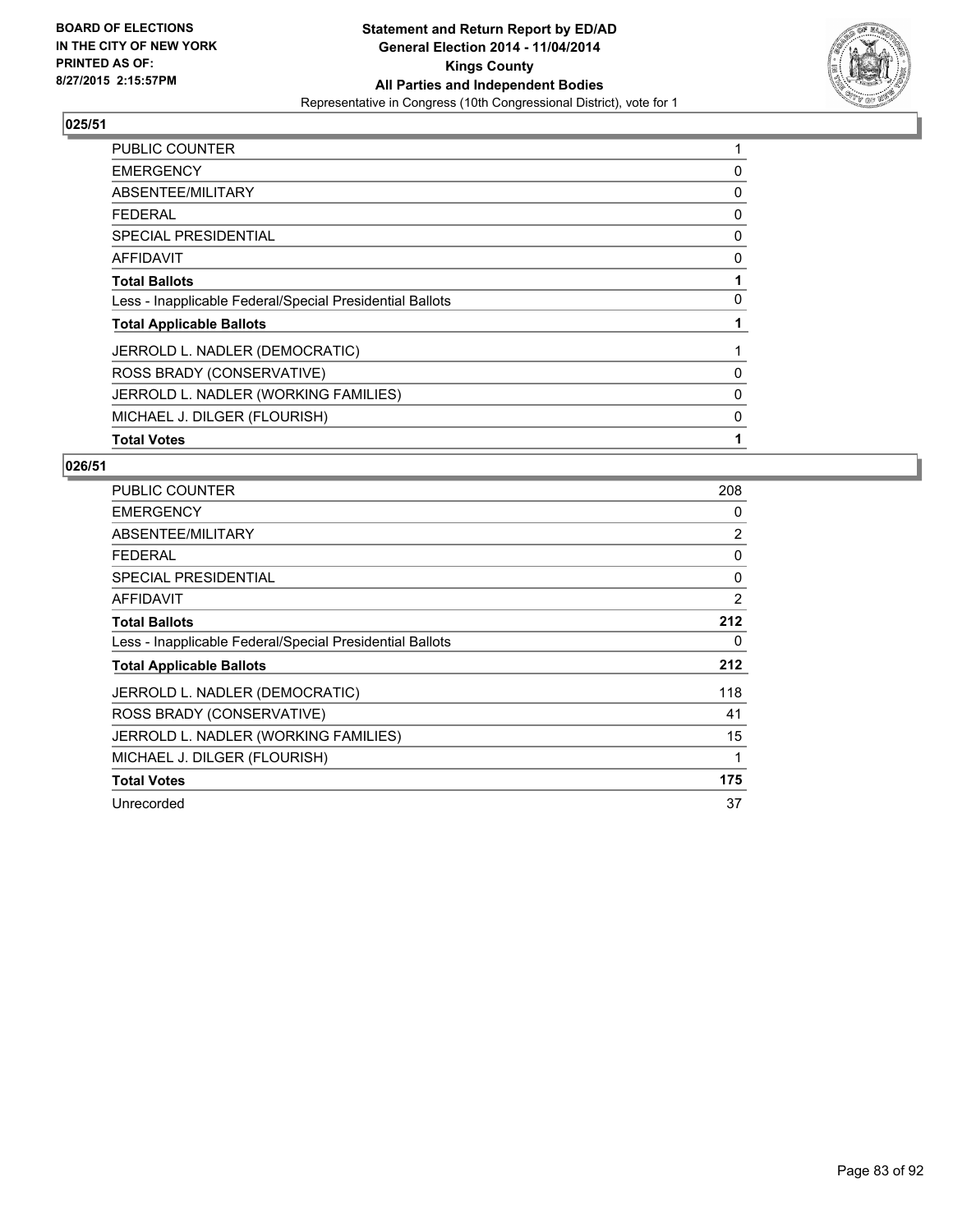

| <b>PUBLIC COUNTER</b>                                    | 61          |
|----------------------------------------------------------|-------------|
| <b>EMERGENCY</b>                                         | 0           |
| ABSENTEE/MILITARY                                        | 1           |
| <b>FEDERAL</b>                                           | 0           |
| <b>SPECIAL PRESIDENTIAL</b>                              | 0           |
| AFFIDAVIT                                                | 0           |
| <b>Total Ballots</b>                                     | 62          |
| Less - Inapplicable Federal/Special Presidential Ballots | 0           |
| <b>Total Applicable Ballots</b>                          | 62          |
| JERROLD L. NADLER (DEMOCRATIC)                           | 37          |
| ROSS BRADY (CONSERVATIVE)                                | 16          |
| JERROLD L. NADLER (WORKING FAMILIES)                     | 3           |
| MICHAEL J. DILGER (FLOURISH)                             | $\mathbf 0$ |
| <b>Total Votes</b>                                       | 56          |
| Unrecorded                                               | 6           |

| <b>PUBLIC COUNTER</b>                                    | 25       |
|----------------------------------------------------------|----------|
| <b>EMERGENCY</b>                                         | 0        |
| ABSENTEE/MILITARY                                        |          |
| <b>FEDERAL</b>                                           | 0        |
| <b>SPECIAL PRESIDENTIAL</b>                              | 0        |
| AFFIDAVIT                                                | 1        |
| <b>Total Ballots</b>                                     | 27       |
| Less - Inapplicable Federal/Special Presidential Ballots | 0        |
| <b>Total Applicable Ballots</b>                          | 27       |
| JERROLD L. NADLER (DEMOCRATIC)                           | 16       |
| ROSS BRADY (CONSERVATIVE)                                | 6        |
| JERROLD L. NADLER (WORKING FAMILIES)                     | 2        |
| MICHAEL J. DILGER (FLOURISH)                             | $\Omega$ |
| <b>Total Votes</b>                                       | 24       |
| Unrecorded                                               | 3        |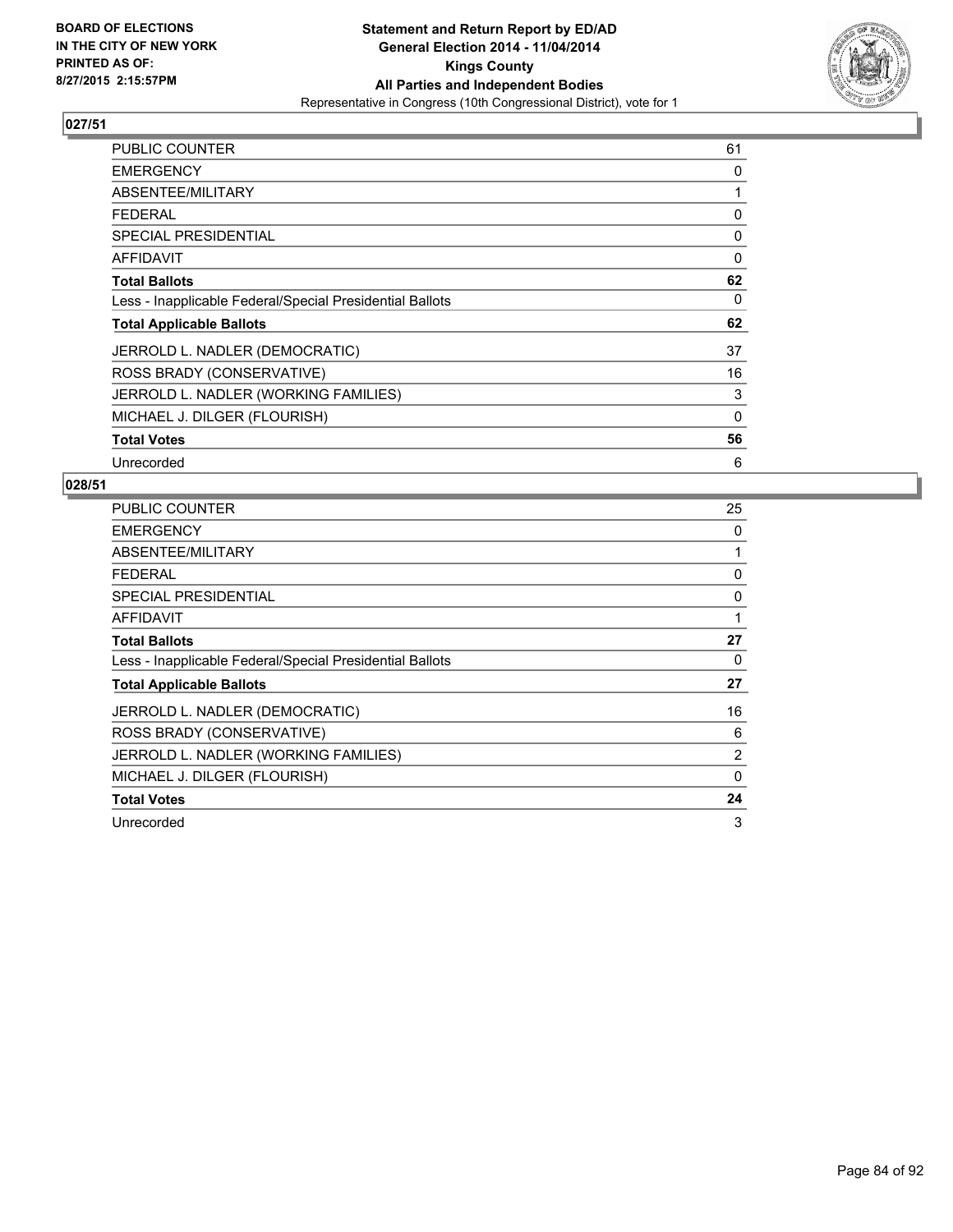

| PUBLIC COUNTER                                           | 2            |
|----------------------------------------------------------|--------------|
| <b>EMERGENCY</b>                                         | 0            |
| ABSENTEE/MILITARY                                        | 0            |
| <b>FEDERAL</b>                                           | 0            |
| SPECIAL PRESIDENTIAL                                     | 0            |
| <b>AFFIDAVIT</b>                                         | 0            |
| <b>Total Ballots</b>                                     | $\mathbf{2}$ |
| Less - Inapplicable Federal/Special Presidential Ballots | 0            |
| <b>Total Applicable Ballots</b>                          | 2            |
| JERROLD L. NADLER (DEMOCRATIC)                           | 2            |
| ROSS BRADY (CONSERVATIVE)                                | 0            |
| JERROLD L. NADLER (WORKING FAMILIES)                     | 0            |
| MICHAEL J. DILGER (FLOURISH)                             | 0            |
| <b>Total Votes</b>                                       | $\mathbf{2}$ |

| <b>PUBLIC COUNTER</b>                                    | 82 |
|----------------------------------------------------------|----|
| <b>EMERGENCY</b>                                         | 0  |
| ABSENTEE/MILITARY                                        |    |
| <b>FEDERAL</b>                                           | 0  |
| <b>SPECIAL PRESIDENTIAL</b>                              | 0  |
| AFFIDAVIT                                                | 1  |
| <b>Total Ballots</b>                                     | 84 |
| Less - Inapplicable Federal/Special Presidential Ballots | 0  |
| <b>Total Applicable Ballots</b>                          | 84 |
| JERROLD L. NADLER (DEMOCRATIC)                           | 48 |
| ROSS BRADY (CONSERVATIVE)                                | 18 |
| JERROLD L. NADLER (WORKING FAMILIES)                     | 6  |
| MICHAEL J. DILGER (FLOURISH)                             | 0  |
| MICHAEL GRIMM (WRITE-IN)                                 | 1  |
| <b>Total Votes</b>                                       | 73 |
| Unrecorded                                               | 11 |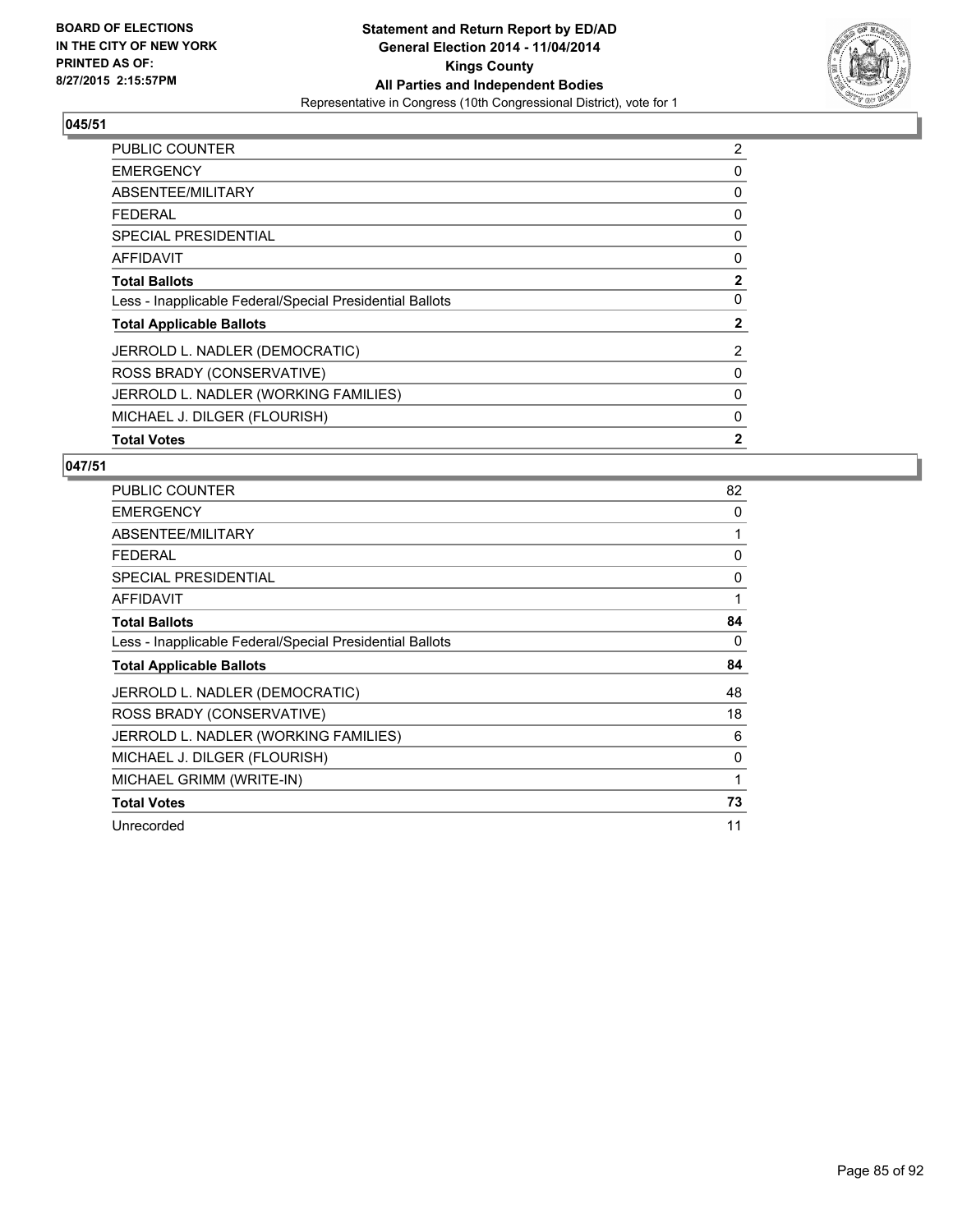

| <b>PUBLIC COUNTER</b>                                    | 0 |
|----------------------------------------------------------|---|
| <b>EMERGENCY</b>                                         | 0 |
| ABSENTEE/MILITARY                                        | 0 |
| <b>FEDERAL</b>                                           | 0 |
| <b>SPECIAL PRESIDENTIAL</b>                              | 0 |
| <b>AFFIDAVIT</b>                                         | 0 |
| <b>Total Ballots</b>                                     | 0 |
| Less - Inapplicable Federal/Special Presidential Ballots | 0 |
| <b>Total Applicable Ballots</b>                          | 0 |
| JERROLD L. NADLER (DEMOCRATIC)                           | 0 |
| ROSS BRADY (CONSERVATIVE)                                | 0 |
| JERROLD L. NADLER (WORKING FAMILIES)                     | 0 |
| MICHAEL J. DILGER (FLOURISH)                             | 0 |
| <b>Total Votes</b>                                       | 0 |

| <b>PUBLIC COUNTER</b>                                    | 96             |
|----------------------------------------------------------|----------------|
| <b>EMERGENCY</b>                                         | 0              |
| ABSENTEE/MILITARY                                        | 0              |
| <b>FEDERAL</b>                                           | $\overline{2}$ |
| <b>SPECIAL PRESIDENTIAL</b>                              | 0              |
| <b>AFFIDAVIT</b>                                         | $\overline{2}$ |
| <b>Total Ballots</b>                                     | 100            |
| Less - Inapplicable Federal/Special Presidential Ballots | 0              |
|                                                          |                |
| <b>Total Applicable Ballots</b>                          | 100            |
| JERROLD L. NADLER (DEMOCRATIC)                           | 46             |
| ROSS BRADY (CONSERVATIVE)                                | 23             |
| JERROLD L. NADLER (WORKING FAMILIES)                     | 8              |
| MICHAEL J. DILGER (FLOURISH)                             | 1              |
| DOMENIC M. RECCHIA JR. (WRITE-IN)                        | 1              |
| <b>Total Votes</b>                                       | 79             |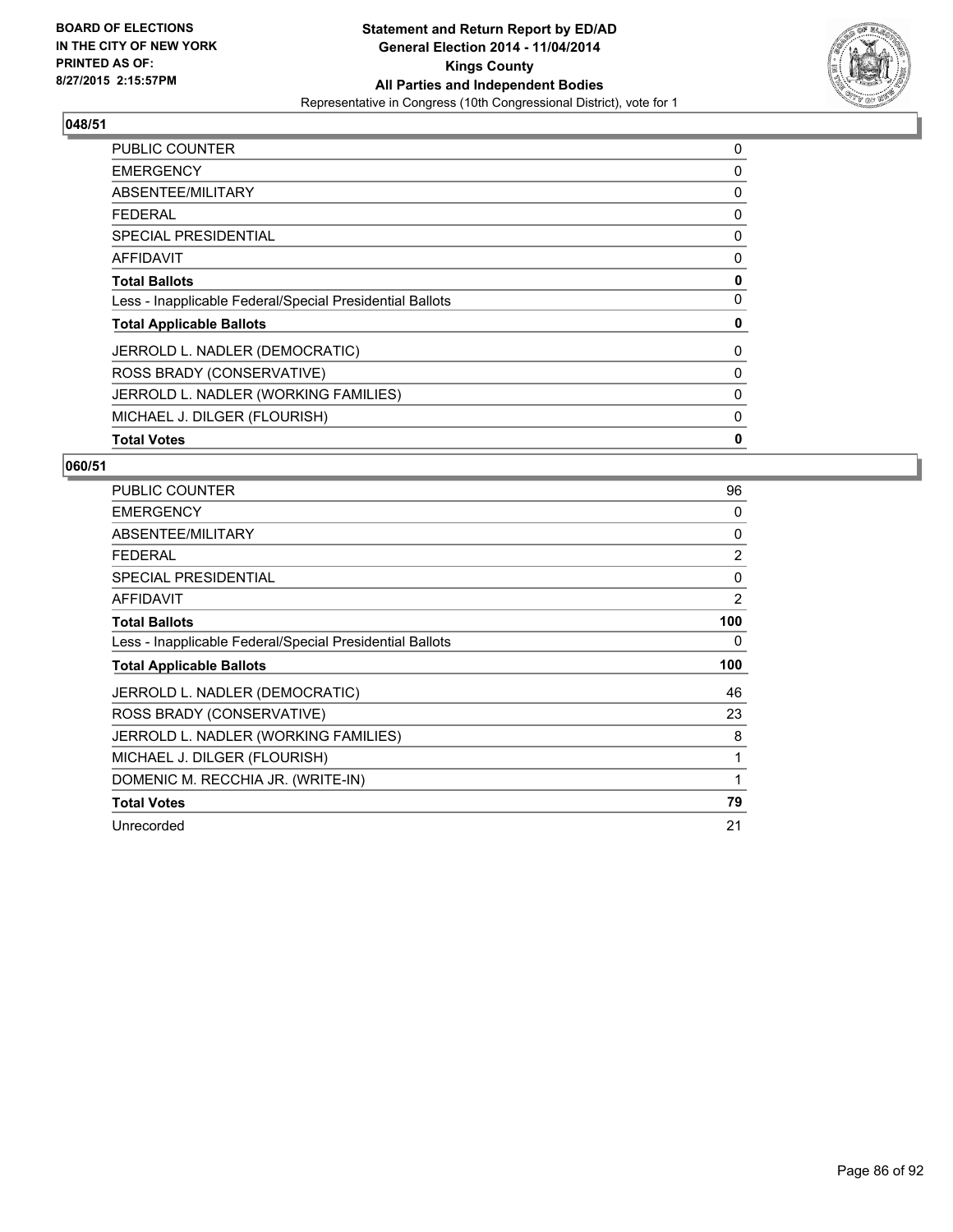

| <b>PUBLIC COUNTER</b>                                    | 251 |
|----------------------------------------------------------|-----|
| <b>EMERGENCY</b>                                         | 0   |
| ABSENTEE/MILITARY                                        | 4   |
| <b>FEDERAL</b>                                           | 3   |
| <b>SPECIAL PRESIDENTIAL</b>                              | 0   |
| <b>AFFIDAVIT</b>                                         | 2   |
| <b>Total Ballots</b>                                     | 260 |
| Less - Inapplicable Federal/Special Presidential Ballots | 0   |
| <b>Total Applicable Ballots</b>                          | 260 |
| JERROLD L. NADLER (DEMOCRATIC)                           | 134 |
| ROSS BRADY (CONSERVATIVE)                                | 59  |
| JERROLD L. NADLER (WORKING FAMILIES)                     | 31  |
| MICHAEL J. DILGER (FLOURISH)                             | 2   |
| <b>Total Votes</b>                                       | 226 |
| Unrecorded                                               | 34  |

| <b>PUBLIC COUNTER</b>                                    | 318 |
|----------------------------------------------------------|-----|
| <b>EMERGENCY</b>                                         | 0   |
| ABSENTEE/MILITARY                                        | 2   |
| <b>FEDERAL</b>                                           | 1   |
| <b>SPECIAL PRESIDENTIAL</b>                              | 0   |
| <b>AFFIDAVIT</b>                                         | 6   |
| <b>Total Ballots</b>                                     | 327 |
| Less - Inapplicable Federal/Special Presidential Ballots | 0   |
| <b>Total Applicable Ballots</b>                          | 327 |
| JERROLD L. NADLER (DEMOCRATIC)                           | 159 |
| ROSS BRADY (CONSERVATIVE)                                | 85  |
| JERROLD L. NADLER (WORKING FAMILIES)                     | 40  |
| MICHAEL J. DILGER (FLOURISH)                             | 3   |
| MICHAEL GRIMM (WRITE-IN)                                 | 1   |
| <b>Total Votes</b>                                       | 288 |
| Unrecorded                                               | 39  |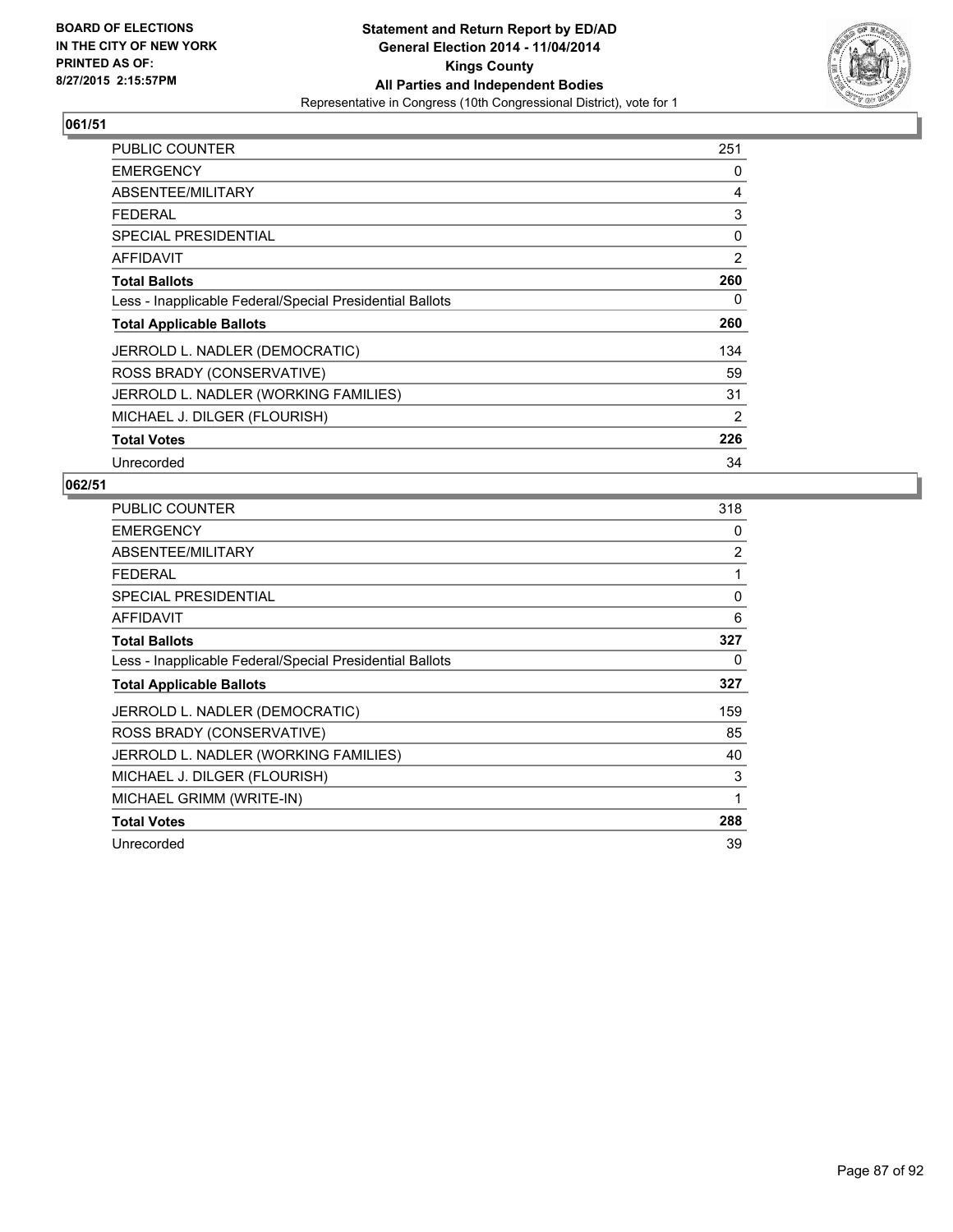

| PUBLIC COUNTER                                           | 48 |
|----------------------------------------------------------|----|
| <b>EMERGENCY</b>                                         | 0  |
| ABSENTEE/MILITARY                                        | 2  |
| <b>FEDERAL</b>                                           | 0  |
| <b>SPECIAL PRESIDENTIAL</b>                              | 0  |
| AFFIDAVIT                                                | 1  |
| <b>Total Ballots</b>                                     | 51 |
| Less - Inapplicable Federal/Special Presidential Ballots | 0  |
| <b>Total Applicable Ballots</b>                          | 51 |
| JERROLD L. NADLER (DEMOCRATIC)                           | 25 |
| ROSS BRADY (CONSERVATIVE)                                | 5  |
| JERROLD L. NADLER (WORKING FAMILIES)                     | 17 |
| MICHAEL J. DILGER (FLOURISH)                             | 0  |
| <b>Total Votes</b>                                       | 47 |
| Unrecorded                                               | 4  |

| 077/51 COMBINED into: 048/51                             |             |
|----------------------------------------------------------|-------------|
| <b>Total Votes</b>                                       | 0           |
| MICHAEL J. DILGER (FLOURISH)                             | $\Omega$    |
| JERROLD L. NADLER (WORKING FAMILIES)                     | 0           |
| ROSS BRADY (CONSERVATIVE)                                | 0           |
| JERROLD L. NADLER (DEMOCRATIC)                           | 0           |
| <b>Total Applicable Ballots</b>                          | 0           |
| Less - Inapplicable Federal/Special Presidential Ballots | 0           |
| <b>Total Ballots</b>                                     | $\mathbf 0$ |
| <b>AFFIDAVIT</b>                                         | 0           |
| SPECIAL PRESIDENTIAL                                     | 0           |
| <b>FEDERAL</b>                                           | 0           |
| ABSENTEE/MILITARY                                        | 0           |
| <b>EMERGENCY</b>                                         | 0           |
| <b>PUBLIC COUNTER</b>                                    | 0           |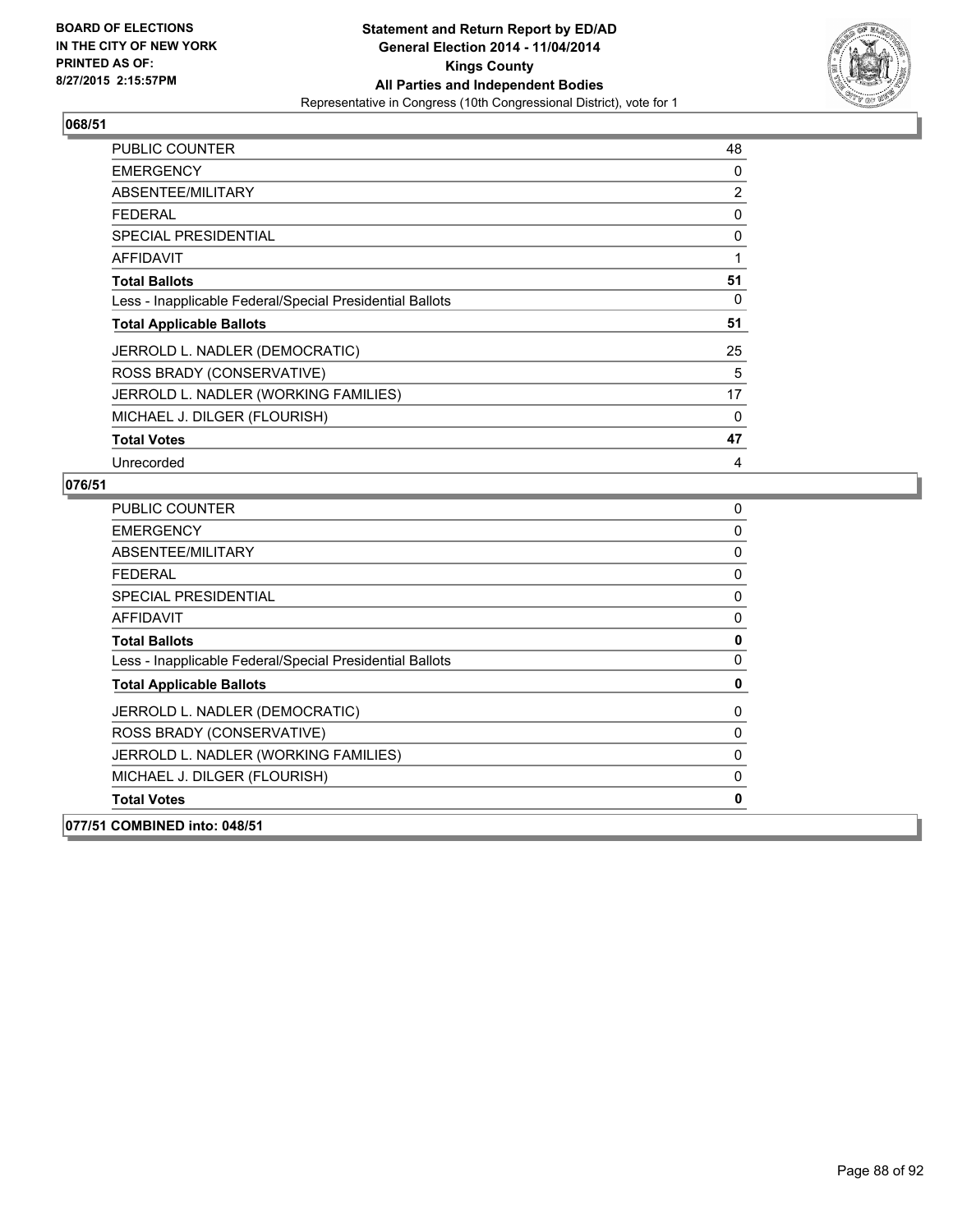

| <b>PUBLIC COUNTER</b>                                    | 0 |
|----------------------------------------------------------|---|
| <b>EMERGENCY</b>                                         | 0 |
| ABSENTEE/MILITARY                                        | 0 |
| <b>FEDERAL</b>                                           | 0 |
| <b>SPECIAL PRESIDENTIAL</b>                              | 0 |
| <b>AFFIDAVIT</b>                                         | 0 |
| <b>Total Ballots</b>                                     | 0 |
| Less - Inapplicable Federal/Special Presidential Ballots | 0 |
| <b>Total Applicable Ballots</b>                          | 0 |
| JERROLD L. NADLER (DEMOCRATIC)                           | 0 |
| ROSS BRADY (CONSERVATIVE)                                | 0 |
| JERROLD L. NADLER (WORKING FAMILIES)                     | 0 |
| MICHAEL J. DILGER (FLOURISH)                             | 0 |
| <b>Total Votes</b>                                       | 0 |

| <b>PUBLIC COUNTER</b>                                    | 0           |
|----------------------------------------------------------|-------------|
| <b>EMERGENCY</b>                                         | 0           |
| ABSENTEE/MILITARY                                        | 0           |
| <b>FEDERAL</b>                                           | 0           |
| <b>SPECIAL PRESIDENTIAL</b>                              | 0           |
| <b>AFFIDAVIT</b>                                         | 0           |
| <b>Total Ballots</b>                                     | 0           |
| Less - Inapplicable Federal/Special Presidential Ballots | $\mathbf 0$ |
| <b>Total Applicable Ballots</b>                          | 0           |
| JERROLD L. NADLER (DEMOCRATIC)                           | 0           |
| ROSS BRADY (CONSERVATIVE)                                | 0           |
| JERROLD L. NADLER (WORKING FAMILIES)                     | 0           |
| MICHAEL J. DILGER (FLOURISH)                             | 0           |
| <b>Total Votes</b>                                       | 0           |
| 113/52 COMBINED into: 112/52                             |             |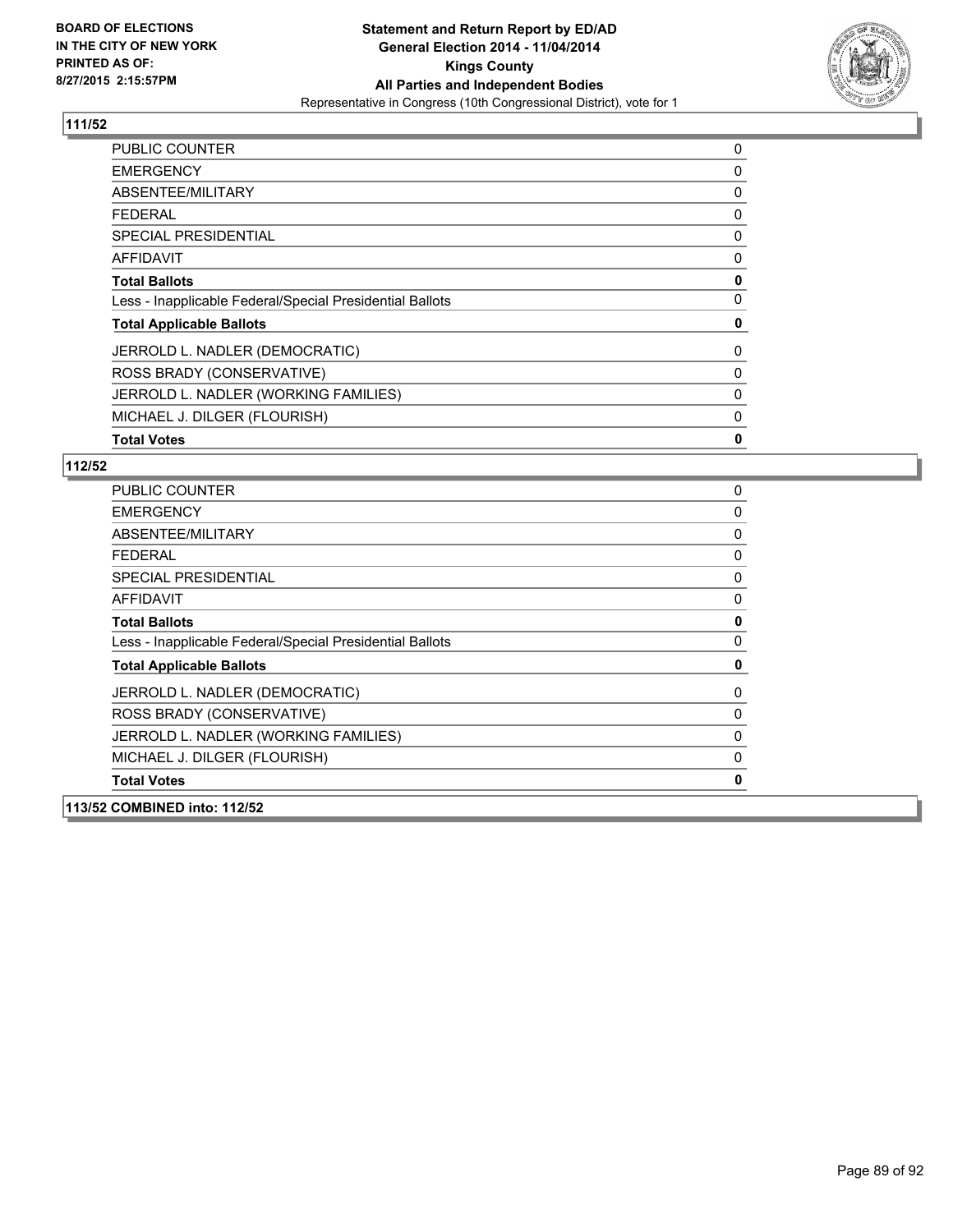

| PUBLIC COUNTER                                           | 34       |
|----------------------------------------------------------|----------|
| <b>EMERGENCY</b>                                         | 0        |
| ABSENTEE/MILITARY                                        | 1        |
| <b>FEDERAL</b>                                           | 0        |
| <b>SPECIAL PRESIDENTIAL</b>                              | 0        |
| <b>AFFIDAVIT</b>                                         | 2        |
| <b>Total Ballots</b>                                     | 37       |
| Less - Inapplicable Federal/Special Presidential Ballots | 0        |
| <b>Total Applicable Ballots</b>                          | 37       |
| JERROLD L. NADLER (DEMOCRATIC)                           | 18       |
| ROSS BRADY (CONSERVATIVE)                                | 3        |
| JERROLD L. NADLER (WORKING FAMILIES)                     | 6        |
| MICHAEL J. DILGER (FLOURISH)                             | $\Omega$ |
| <b>Total Votes</b>                                       | 27       |
| Unrecorded                                               | 10       |

### **094/64**

| <b>PUBLIC COUNTER</b>                                    | 0 |
|----------------------------------------------------------|---|
| <b>EMERGENCY</b>                                         | 0 |
| ABSENTEE/MILITARY                                        | 0 |
| <b>FEDERAL</b>                                           | 0 |
| <b>SPECIAL PRESIDENTIAL</b>                              | 0 |
| <b>AFFIDAVIT</b>                                         | 0 |
| <b>Total Ballots</b>                                     | 0 |
| Less - Inapplicable Federal/Special Presidential Ballots | 0 |
| <b>Total Applicable Ballots</b>                          | 0 |
| JERROLD L. NADLER (DEMOCRATIC)                           | 0 |
| ROSS BRADY (CONSERVATIVE)                                | 0 |
| JERROLD L. NADLER (WORKING FAMILIES)                     | 0 |
| MICHAEL J. DILGER (FLOURISH)                             | 0 |
| <b>Total Votes</b>                                       | 0 |

| PUBLIC COUNTER                                           | 0           |
|----------------------------------------------------------|-------------|
| <b>EMERGENCY</b>                                         | 0           |
| ABSENTEE/MILITARY                                        | 0           |
| <b>FEDERAL</b>                                           | 0           |
| <b>SPECIAL PRESIDENTIAL</b>                              | 0           |
| <b>AFFIDAVIT</b>                                         | 0           |
| <b>Total Ballots</b>                                     | $\mathbf 0$ |
| Less - Inapplicable Federal/Special Presidential Ballots | 0           |
| <b>Total Applicable Ballots</b>                          | 0           |
| JERROLD L. NADLER (DEMOCRATIC)                           | 0           |
| ROSS BRADY (CONSERVATIVE)                                | 0           |
| JERROLD L. NADLER (WORKING FAMILIES)                     | 0           |
| MICHAEL J. DILGER (FLOURISH)                             | 0           |
| <b>Total Votes</b>                                       | 0           |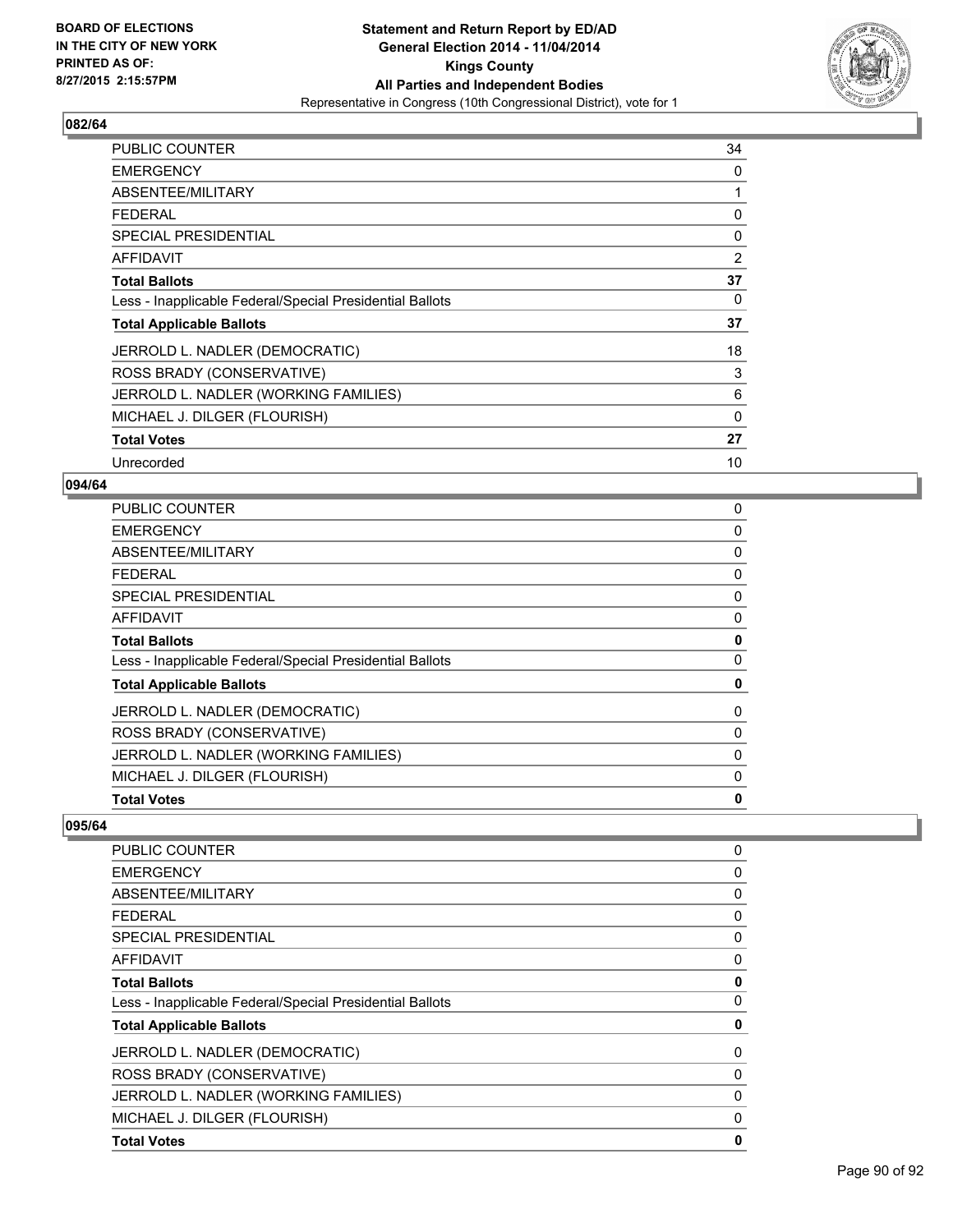

| <b>PUBLIC COUNTER</b>                                    | 0 |
|----------------------------------------------------------|---|
| <b>EMERGENCY</b>                                         | 0 |
| ABSENTEE/MILITARY                                        | 0 |
| <b>FEDERAL</b>                                           | 0 |
| SPECIAL PRESIDENTIAL                                     | 0 |
| AFFIDAVIT                                                | 0 |
| <b>Total Ballots</b>                                     | 0 |
| Less - Inapplicable Federal/Special Presidential Ballots | 0 |
| <b>Total Applicable Ballots</b>                          | 0 |
| JERROLD L. NADLER (DEMOCRATIC)                           | 0 |
| ROSS BRADY (CONSERVATIVE)                                | 0 |
| JERROLD L. NADLER (WORKING FAMILIES)                     | 0 |
| MICHAEL J. DILGER (FLOURISH)                             | 0 |
| <b>Total Votes</b>                                       | 0 |